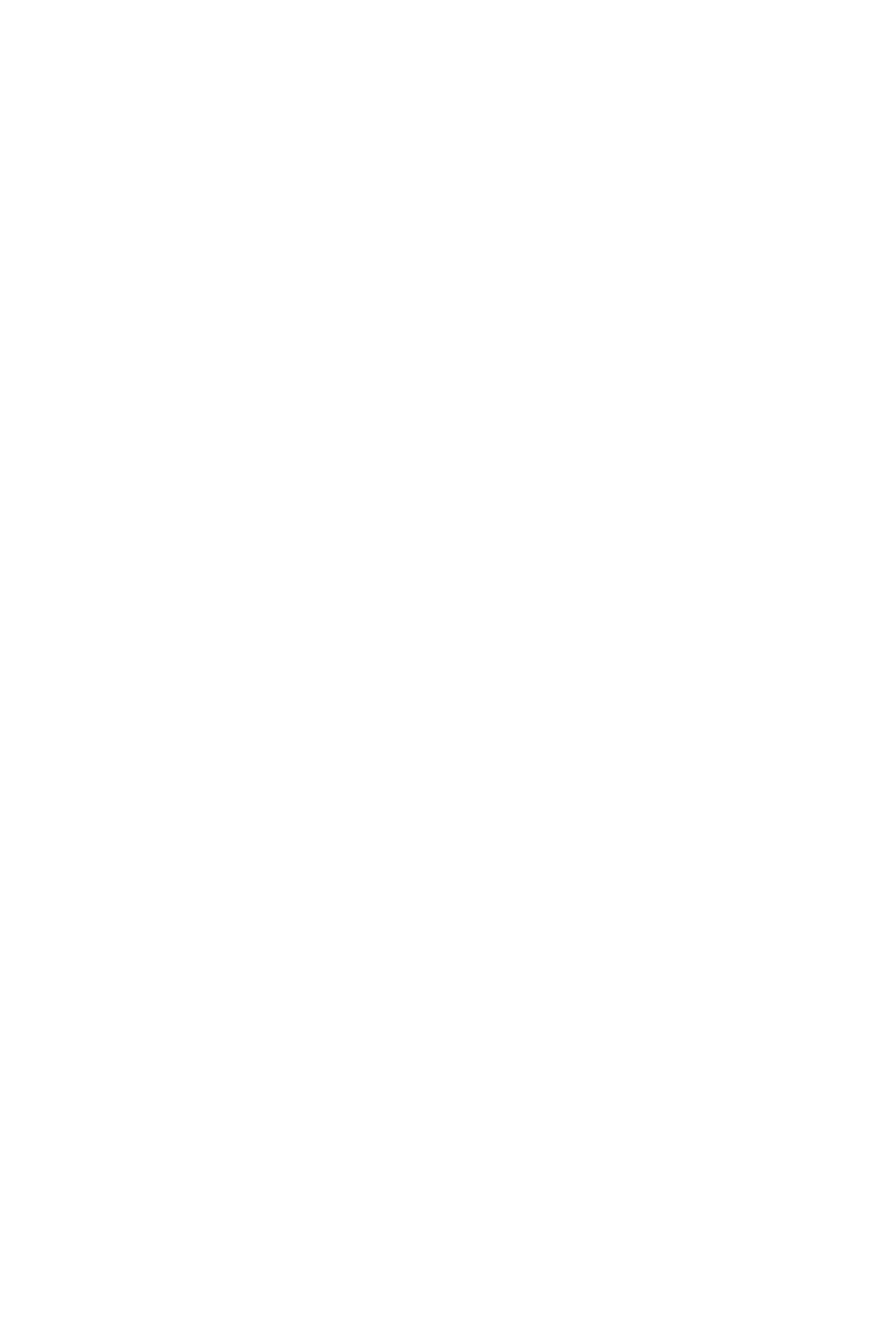of the Town Officials

# **Edgecomb Maine**

For the Year Ending June 30, 2021



*Lincoln County Publishing Co.* Newcastle / Damariscotta, Me.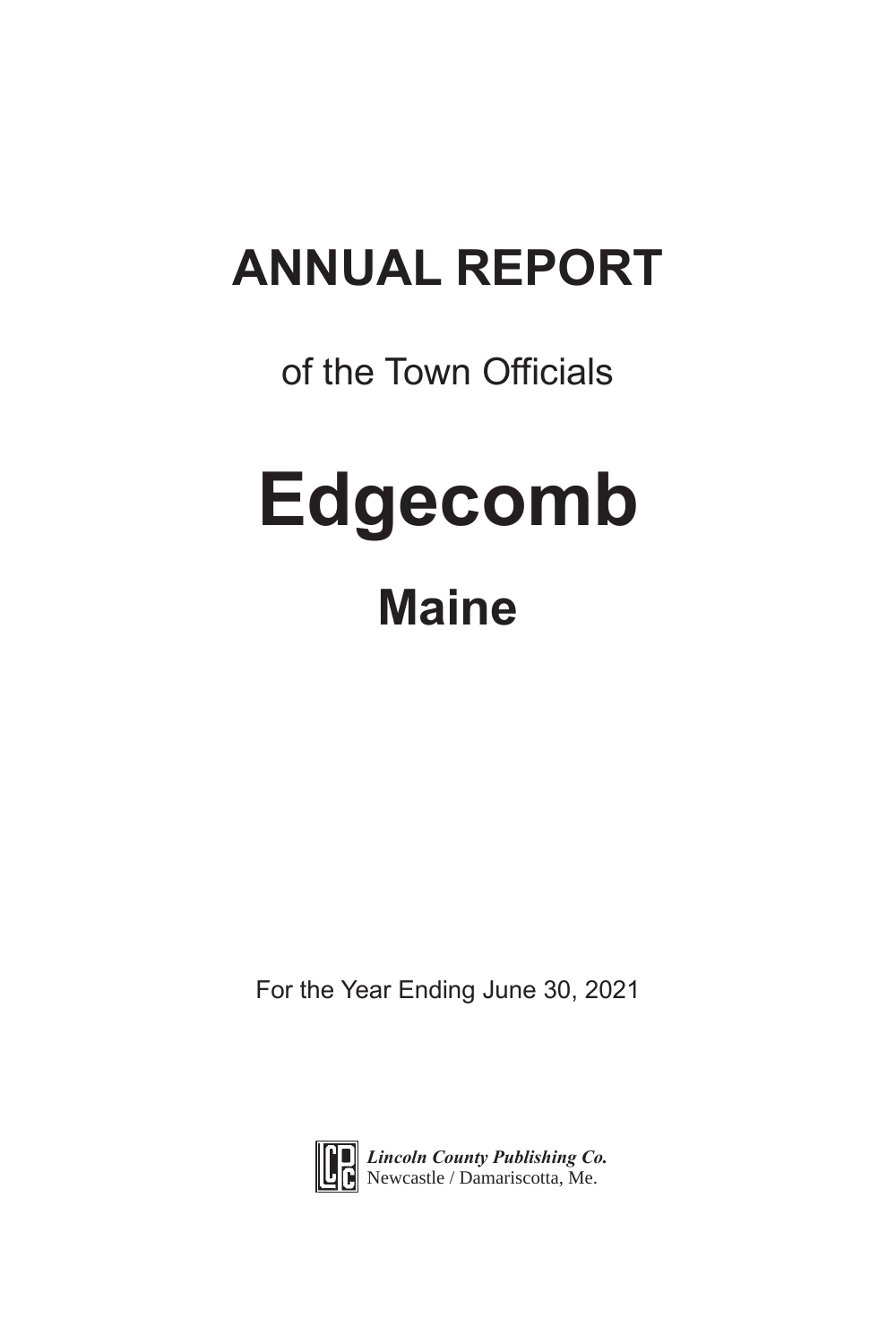*Cover photo courtesy (Bisi Cameron Yee, Lincoln County News)*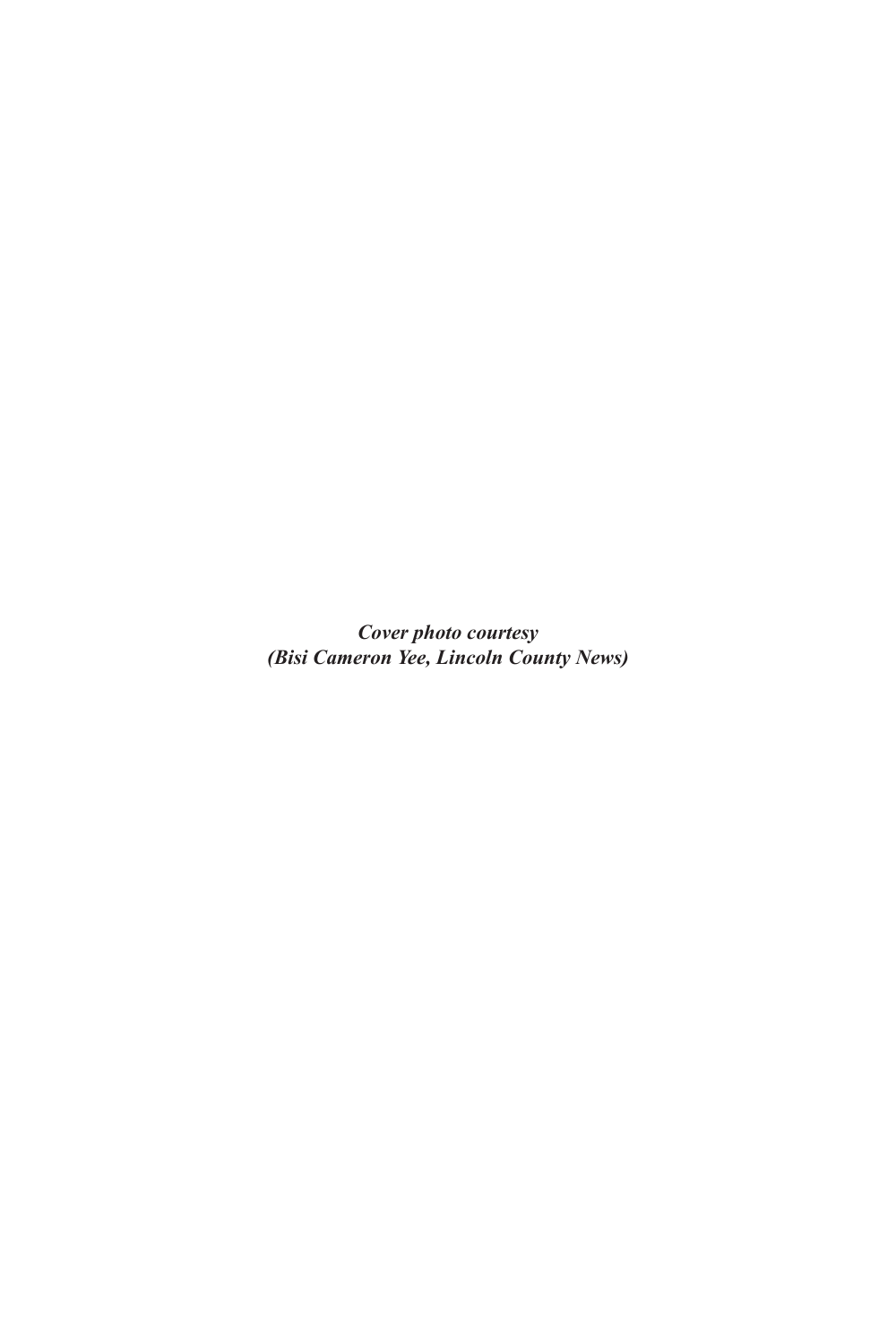# **Dedication**



**Frances Mague**

Edgecomb's 2021 Annual Report is dedicated to Frances Mague. Fran is a longtime Edgecomb resident and has been a dedicated public servant in our town for over 30 years. Colleagues who have worked with her over the years in the Town Hall or on various boards and committees have described Fran as kind and helpful, with an unwavering commitment to her community, with a friendly spirit, a twinkle in her eye, and a wry sense of humor.

Fran's many talents and strong commitment to service have led her to participate in many aspects of Edgecomb's government. A strong supporter of education, Fran took a leadership role with the Edgecomb Eddy School during its earliest growth period. She served on the School Committee from 1981-1992 and chaired this committee from 1982-1992.

Fran went on to serve as a member of the Select Board from 1992-1997. At the same time, she also served for nine years as Edgecomb's Director of the new Boothbay Region Refuse Disposal District.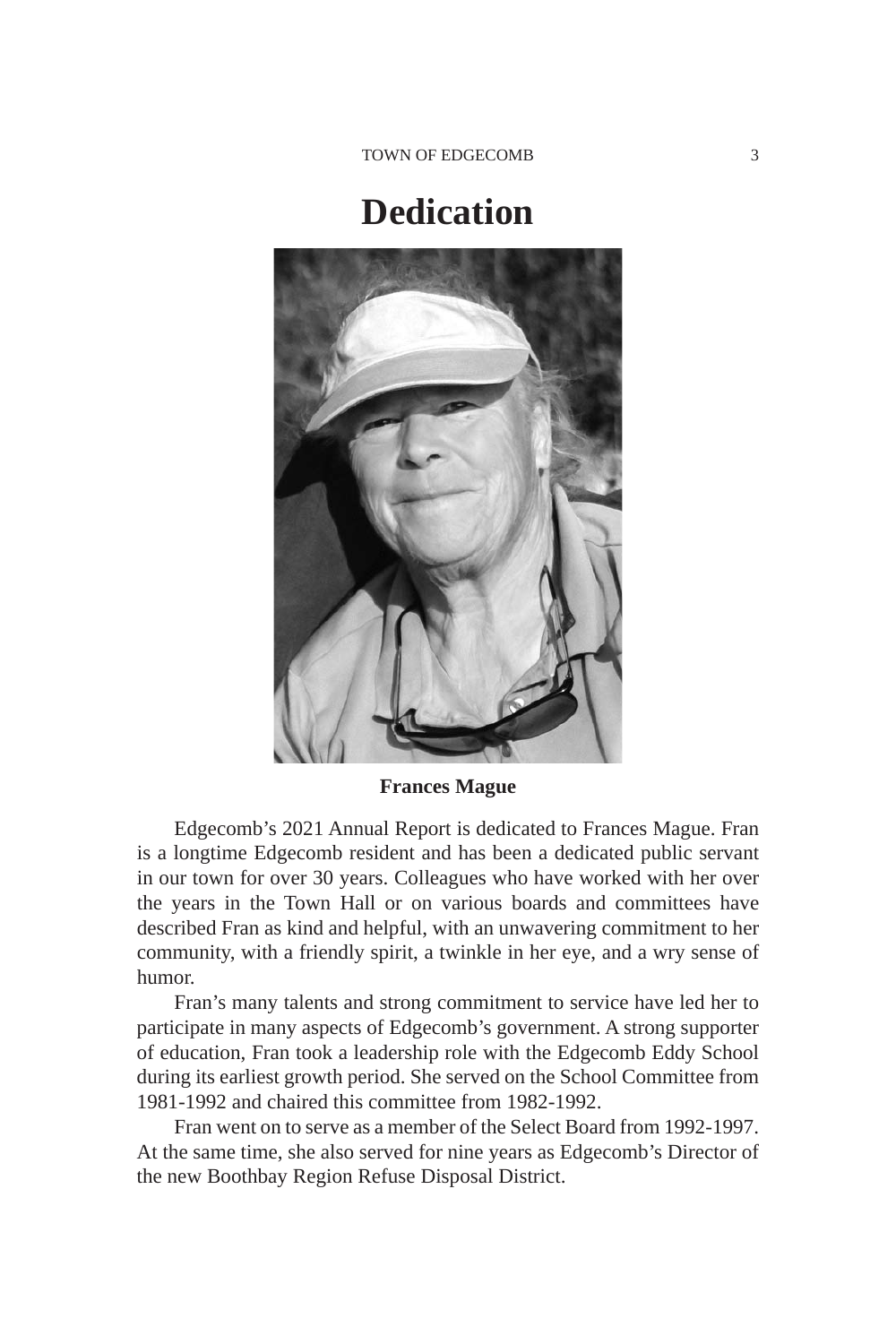The town currently benefits from Fran's ability with numbers as she serves on the Budget Committee and as the town's Bookkeeper and Deputy Treasurer.

Annually, residents are greeted by Fran's friendly face as she serves at election time as a Ballot Clerk and at town meetings as a Moderator.

Fran is an excellent model of a good citizen, one who selflessly offers her talents, time, and energy wherever she is needed. Her commitment to Edgecomb, generous contributions to the common good, and unwavering spirit of volunteerism make her a "true jewel of Edgecomb," says Selectman Ted Hugger.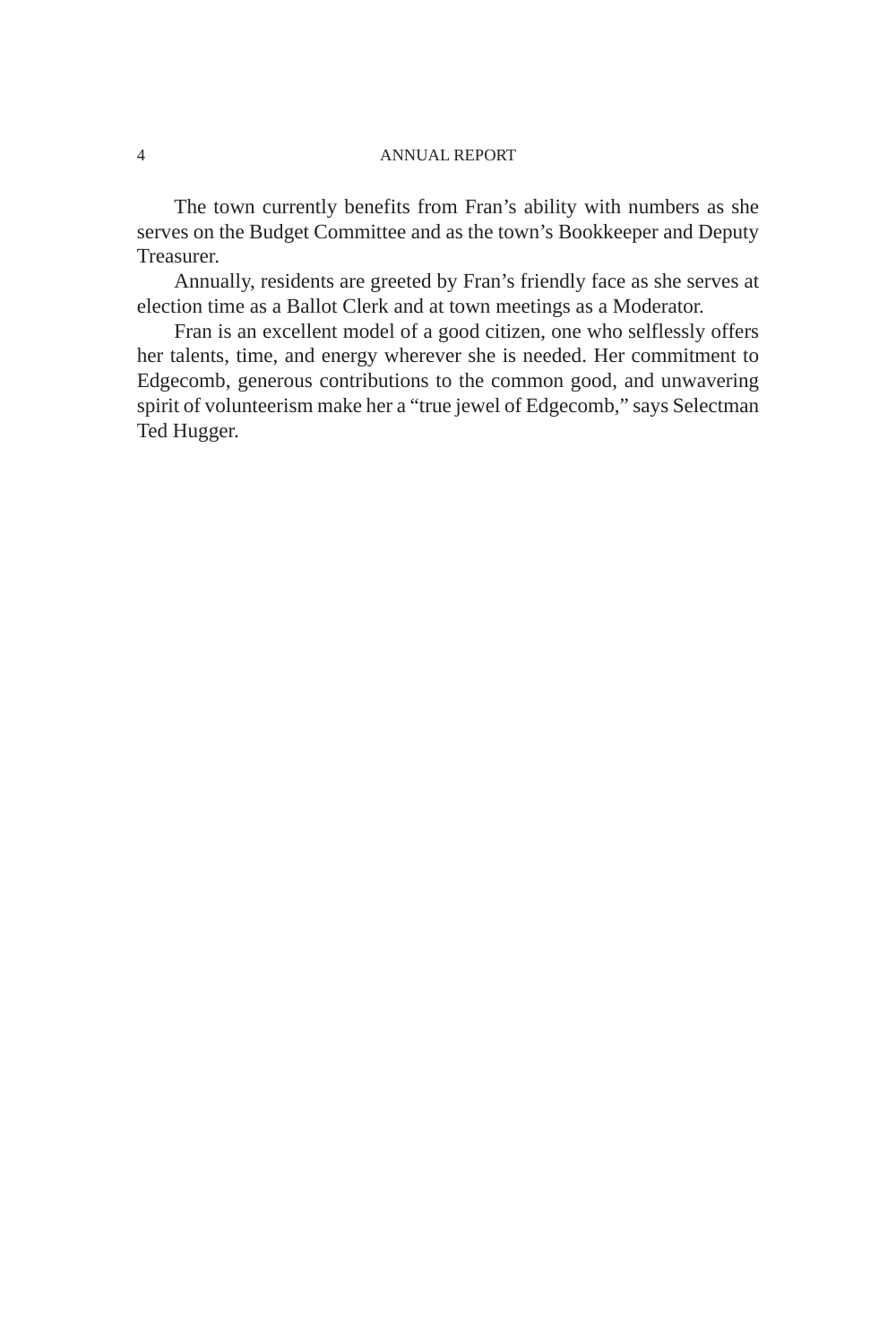# **Town Officials**

\* Elected or Appointed after 6/30/21

| Selectmen, Assessors of Taxes<br>and Overseers of the Poor | Dawn Murray, Chair 2023*<br>Jack Sarmanian, (resigned 2020)<br>Micheal Smith, Chair 2024<br>Ted Hugger, 2022 |
|------------------------------------------------------------|--------------------------------------------------------------------------------------------------------------|
| Secretary                                                  | Barbara Brennan                                                                                              |
| <b>Town Clerk</b>                                          | Claudia P Coffin<br>633-5324; 350-0963                                                                       |
| <b>Tax Collector</b>                                       | Rebecca Brewer, Tax Collector*<br>Kim Batchelder, Deputy Tax Collector                                       |
| Treasurer                                                  | Claudia P Coffin                                                                                             |
| Deputy Treasurer                                           | <b>Frances Mague</b>                                                                                         |
| Animal Control Officer                                     | David Pratt, 380-6247                                                                                        |
| Appeals Board                                              | Heather Burt 2022<br>Nick Mirabile 2023<br>Karen Green 2024<br>Alesia Norling 2024                           |
| <b>Boat Access Committee</b>                               | Thomas Boudin<br>David Nutt, Jr.<br>Corning Townsend<br><b>Edward Hamilton</b><br>Mark Graham                |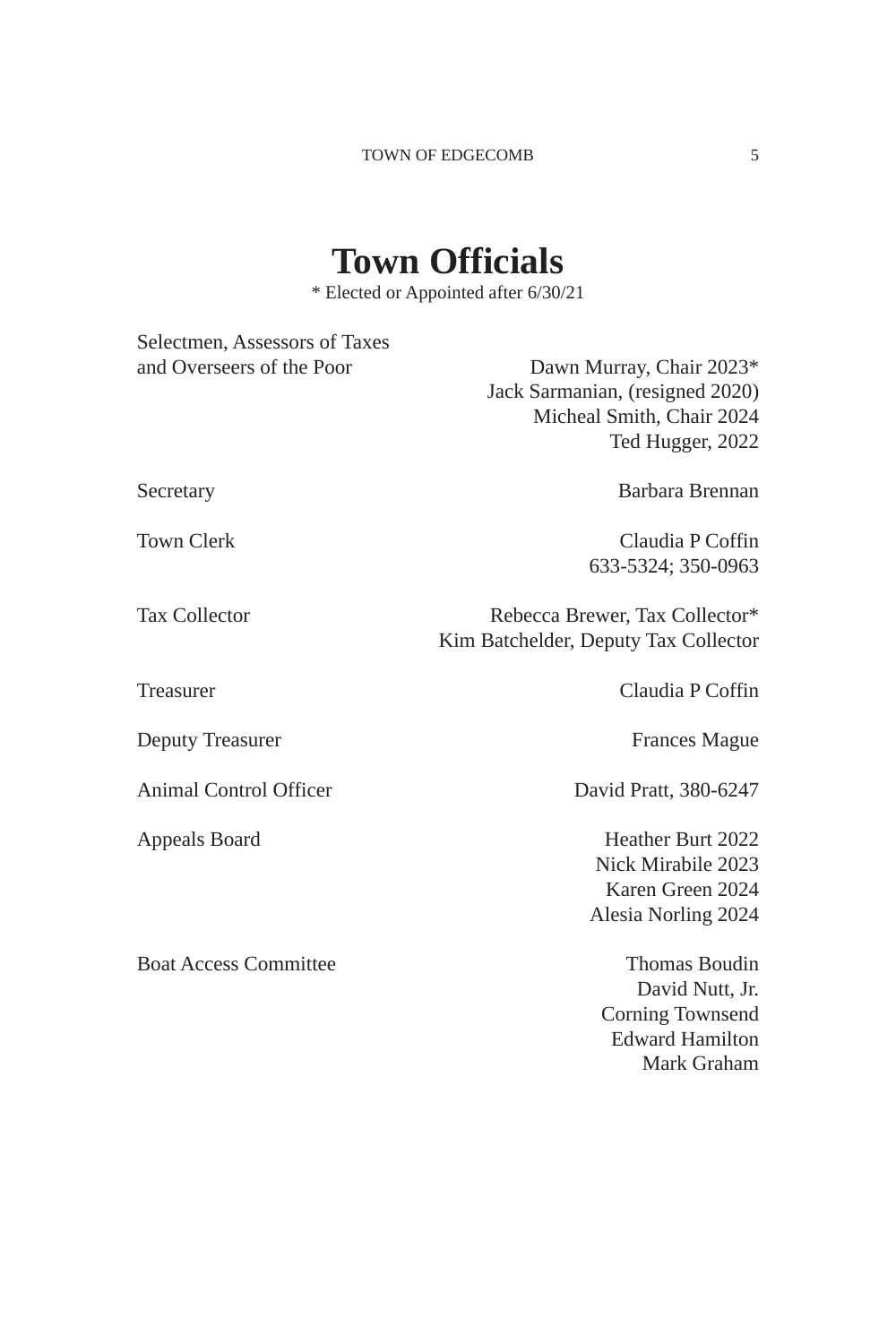#### Budget Committee Jack Brennan

 Karen Potter Joseph McSwain Janet Blevins Fran Mague Stein Eriksen

| Code Enforcement Officer | Ken Vinal (resigned 2021)      |
|--------------------------|--------------------------------|
| 9-1-1 Addressing Officer | Jarrod Pinkham (resigned 2021) |
| Plumbing Inspector       | George Chase*                  |

Conservation Committee **Gary Balducci** 

 Tom Boudin Tom Abello Judy McQuillen Andy Abello Mark Warren Barry Hathorne

Constable Robert Leone

Emergency Management Director William Witzell

Deputy Emergency Management Director Roland Abbott

Fire Chief Roy Potter, 882-9957

Forest Fire Warden Roy Potter

Harbor Master Corning Townsend, 380-1515 David Nutt, Deputy Harbor Master Terry Stockwell, Deputy Harbor Master\*

Land Use Ordinance Review Committee Rebecca Graham, Chair

 David Nutt, Jr. Chair Barry Hathorne Skip White Jack French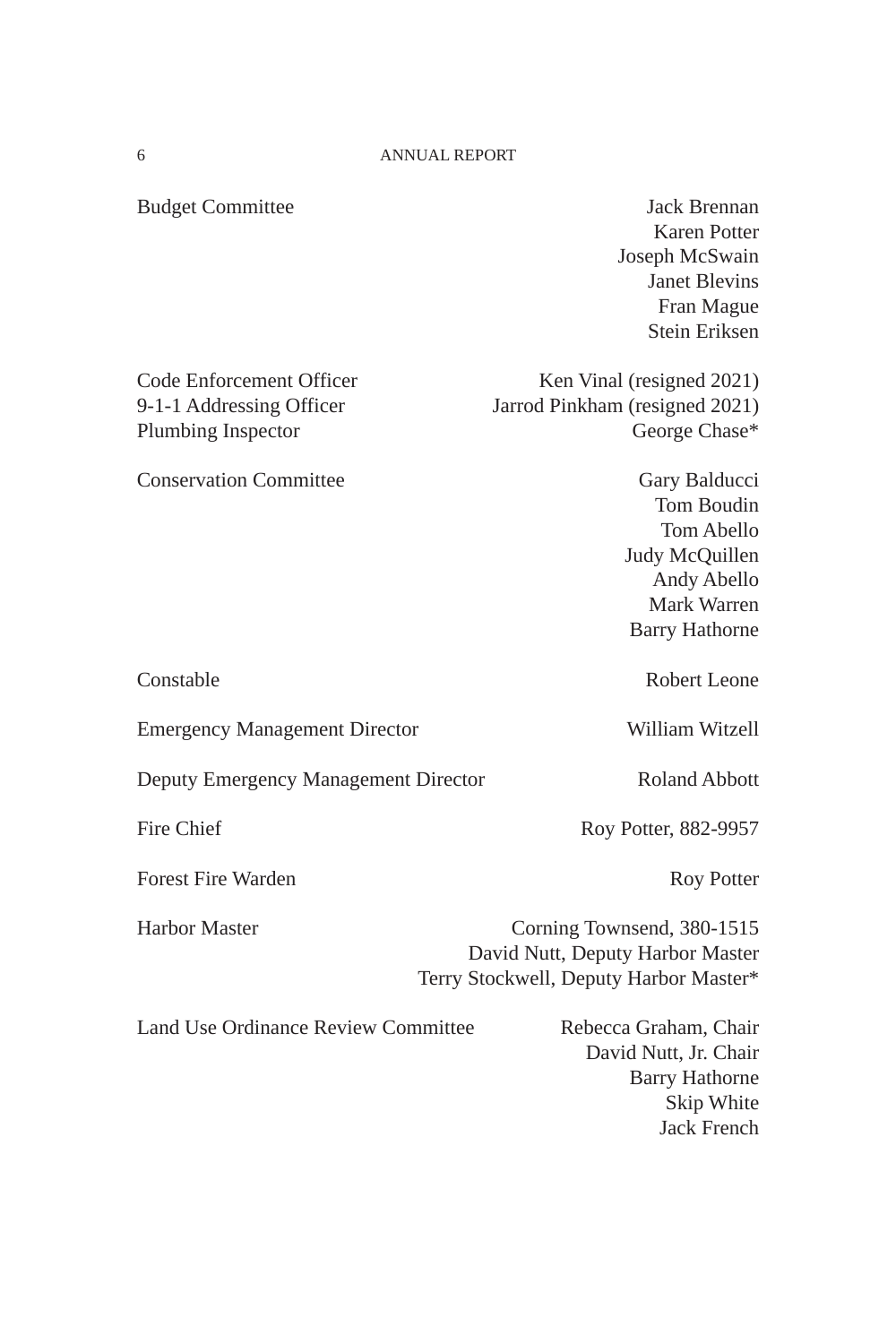Planning Board<br>Barry Hathorne, Chairman 2022 Rebecca Graham, 2024 Gretchen Burleigh-Johnson 2022 Cory Mullins 2024 John French 2023 Roman Petersen, Alternate (resigned 2021) John Dunlap, Alternate Public Health Officer Dr. Kathryn Rohr 2023 Registrar of Voters Claudia P Coffin Road Commissioner Scott Griffin Schmid Preserve Committee Elizabeth McSwain, Chair, 2022 Andy Abello, 2022 Laura Lubelczyk, 2023 Rick Nelson, 2021 David Nutt, Jr., 2021 Rebecca Schaffner, 2023 School Board<br>
Heather Sinclair, Chair, 2023 Nichole Price, 2024 Arthur Gary 2022 Shellfish Warden Nick Upham Shellfish Committee James Beam Brian Main Donald Clark Waterfront Committee **Solution** John Traina Corning Townsend Robert Johnson David Nutt Ron Carey

 $\overline{7}$ 

 Terry Stockton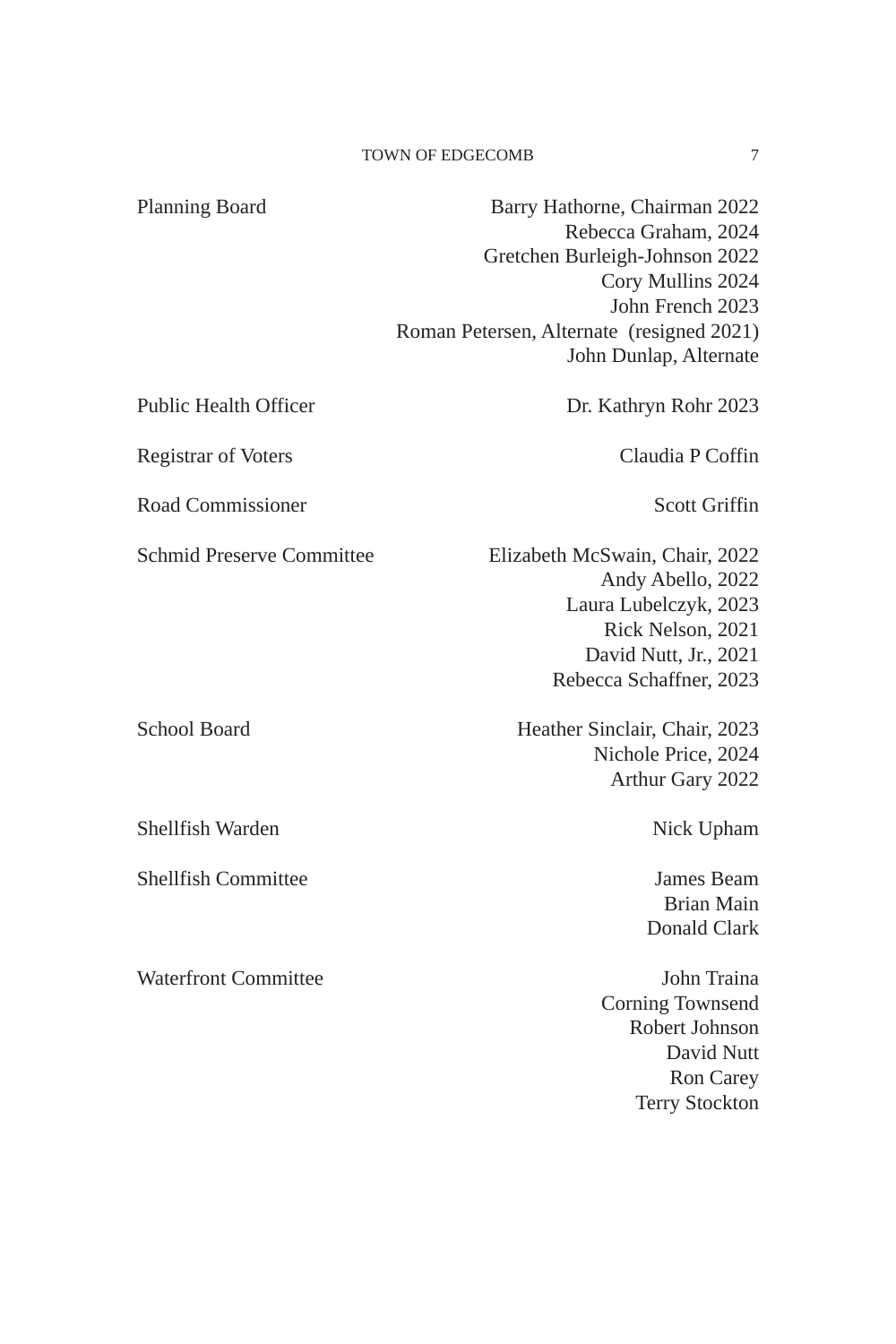| <b>Election Clerks</b>      | Thomas Abello          | Deborah Bachelder                  |
|-----------------------------|------------------------|------------------------------------|
|                             | <b>Janet Blevins</b>   | Paula Swetland                     |
|                             | Barbara Carleton       | Mark Graham                        |
|                             | Jill Hugger            | Patricia Jeremiah                  |
|                             | Alvin Reid             | Martha Speed                       |
|                             | <b>Margaret Hunter</b> | Kim Bachelder                      |
|                             | <b>Thomas Boudin</b>   | Ann Burt                           |
|                             | Diane Eacobacci        | Rebecca Graham                     |
|                             | Ted Hugger             | <b>Frances Mague</b>               |
|                             | David Nutt, Jr.        | <b>Becky Smith</b>                 |
|                             | Amy Thompson           | Julie Truesdell                    |
|                             | Micheal Smith          | Amy Winston                        |
| <b>State Senator</b>        |                        | <b>Chloe Maxmin</b>                |
|                             |                        | Chloe.Maxmin@legislature.maine.gov |
| <b>State Address:</b>       |                        | 3 State House Station              |
|                             |                        | Augusta, Maine 04333-0003          |
|                             |                        | $(207)$ 287-1505                   |
| <b>Home Address:</b>        |                        | 30 Kalers Pond Road                |
|                             |                        | Waldoboro, ME 04572                |
|                             |                        | $(207)$ 832-4658                   |
| <b>State Representative</b> |                        | <b>Holly Stover</b>                |
|                             |                        | Holly.Stover@legislature.maine.gov |
| <b>Capitol Address:</b>     |                        | House of Representatives           |
|                             |                        | 2 State House Station              |
|                             |                        | Augusta, ME 04333-0002             |
|                             |                        | $(207)$ 287-1430                   |
| <b>Home Address:</b>        |                        | 71 Dover Rd                        |
|                             |                        | Boothbay, ME 04537                 |

(207) 633-5979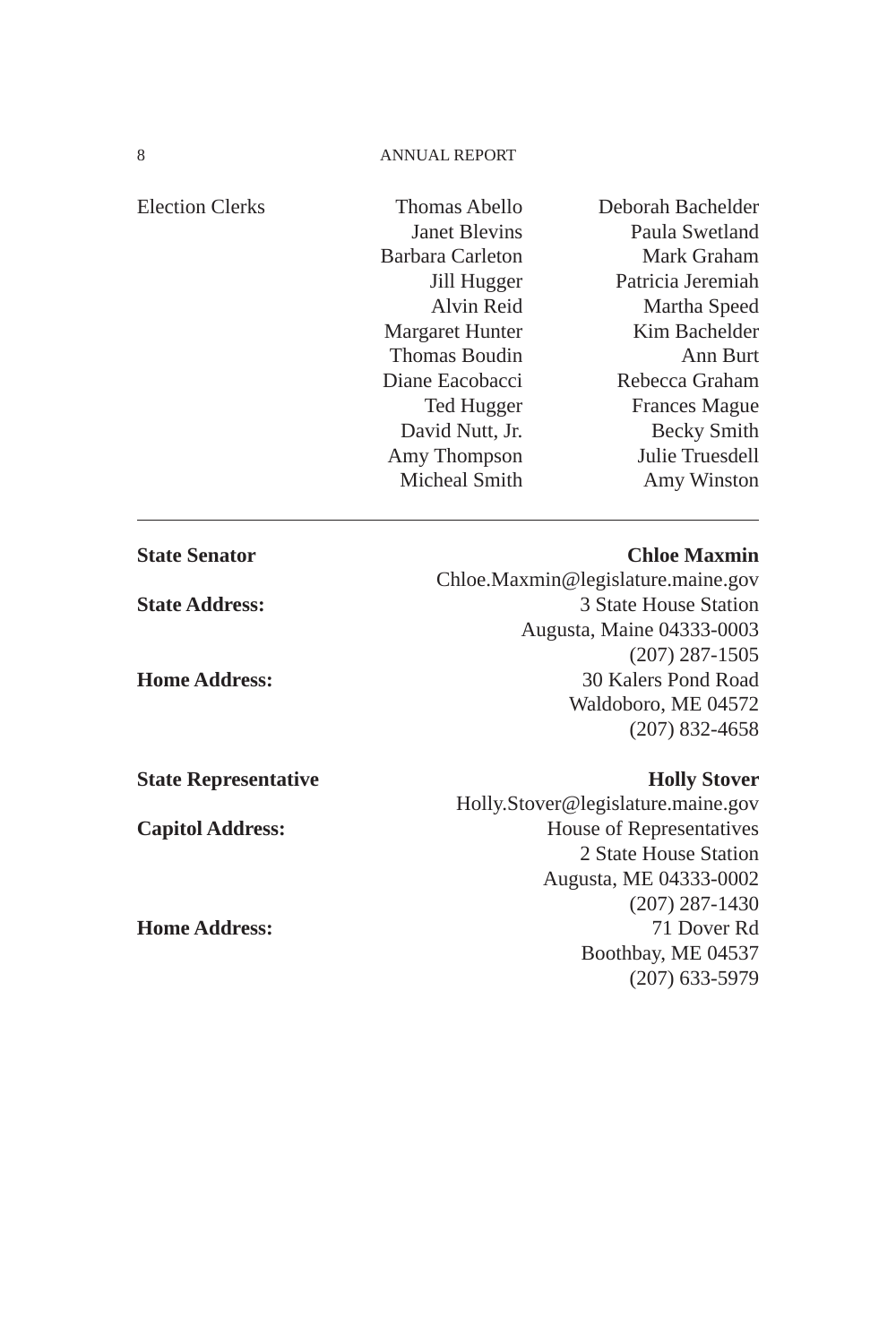### **Select Board**

#### Navigating During a Pandemic

The COVID-19 pandemic continued to dominate actions and discussions of the Select Board for the fiscal year 2020 - 2021. When the Town Hall reopened, we all witnessed first hand the challenges of providing services with limited personnel. The Town Clerk and Tax Collector steadfastly manned the Town Hall, modifying systems and procedures as necessary to carry on with day-to-day business. Committee meetings continued through the use of Zoom online conferencing, and the annual Town Meeting and voting on the Warrant was successfully accomplished through referendum voting.

After several terms as a Selectman, Jack Sarmanian announced his retirement in the fall of 2020. Jack served as a Selectman for 13 years. His colleagues and the residents of Edgecomb are grateful for his leadership, knowledge, and experience in leading our town. In December of 2020, we welcomed Dawn Murray, who was elected to fill Jack's vacant seat. Dawn's rich background and prior experiences have prepared her well for the many facets of small-town leadership.

Projects, Progress, Priorities

- The budgeting process in 2021 proceeded via Zoom, as required by the confines of the pandemic. But the Budget Committee, a dedicated group of citizens, crafted a budget with a clear emphasis on their key priorities of providing solid support for firefighting, ambulance service, education, and road maintenance. For two years in a row, the Budget Committee delivered a budget with a tax-rate decrease.
- The Maine DOT presented two rather large projects to be completed in 2021: a new design for the intersection of Route 1 and Route 27 and an improvement of the blind curve on Eddy Rd. Both of these projects were initiated by town residents making observations about these roads from a safety perspective. Citizen's input does matter, and sometimes improvements do result!
- The Select Board has finalized two real estate transactions related to parcels of land owned by Edgecomb. A section of the Lallis property has been sold, with the town retaining the remaining 34 acres and also maintaining a right-of-way to the Riverlink trail. A second parcel owned by Stephensen Marine Trust was sold to an abutter, reclaiming all fees and legal costs for the town.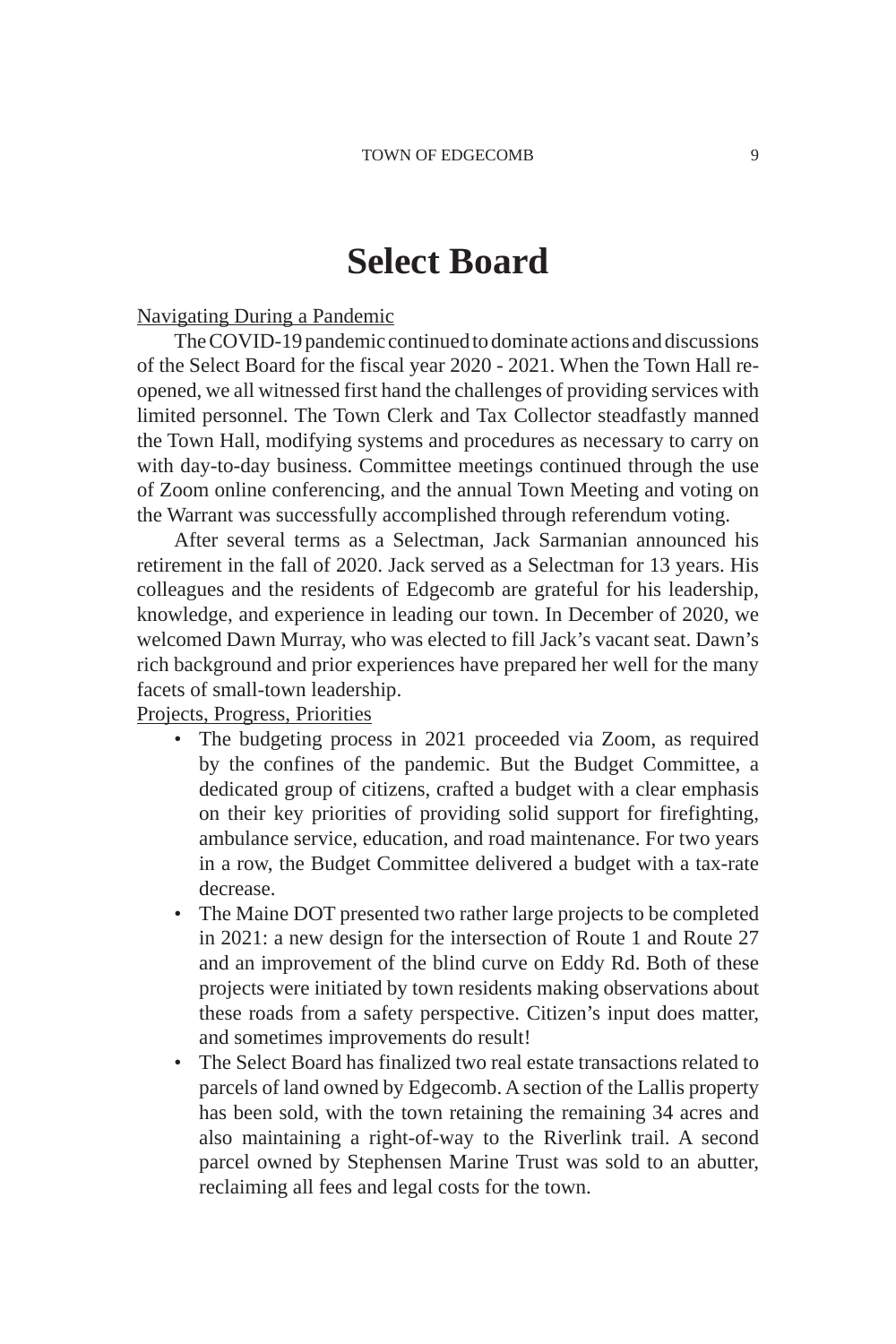• Federal American Rescue Program funds have promoted consideration by the Wiscasset Water District to expand water pipes down Rt. 27 through Edgecomb to better serve future needs of the Peninsula. Discussion about this topic will continue.

#### Looking Ahead

Following are some goals defined by two Town Forums conducted by the Select Board over the past three years. The Board plans to work on these during the upcoming fiscal year and will be looking to Edgecomb residents for ideas, input, and involvement.

- Develop a plan to fund and execute property re-evaluation over the next two years;
- Improve communication with the School Committee and Administration in order to streamline the budgeting process and work to reduce the burden on tax-payers where possible;
- Establish a "Future Vision" committee to study the town's long-term financial needs to improve the quality of life in Edgecomb. This vision will consider all stakeholders: fire department, schools, town management, and maintenance of the town's physical assets;
- Evaluate the staffing needs and work environment at the Town Hall and develop plans for expanding and improving as needed.

Respectfully submitted, MIKE SMITH TED HUGGER DAWN MURRAY, Chair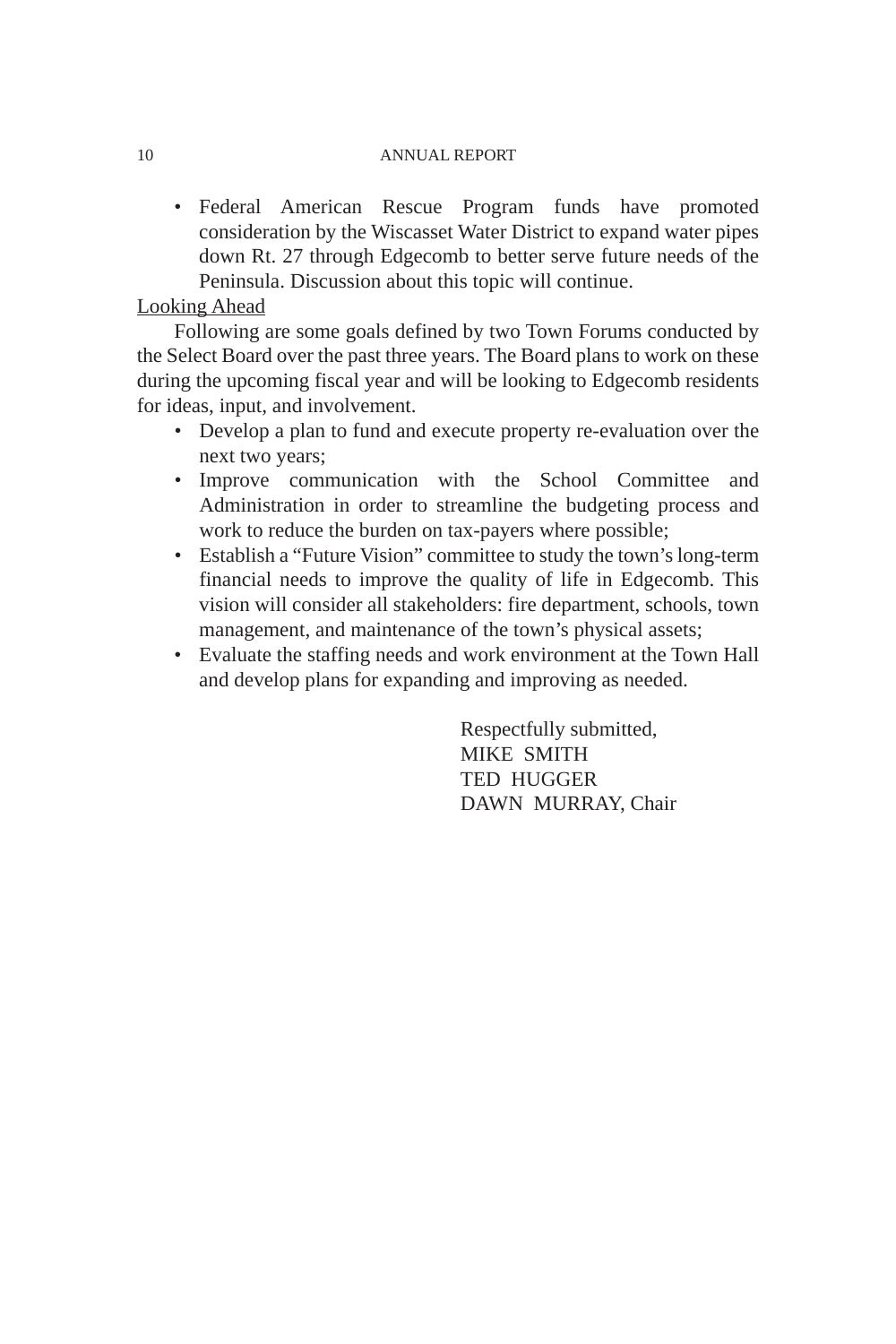## **Independent Auditors' Report**

We have audited the accompanying financial statements of the governmental activities, the business-type activities, and each major fund of the Town of Edgecomb as of and for the years ended June 30, 2021 and 2020, and the related notes to the financial statements, which collectively comprise the Town's basic financial statements.

#### **Management's Responsibility for the Financial Statements**

Management is responsible for the preparation and fair presentation of these financial statements in accordance with accounting principles generally accepted in the United States of America; this includes the design, implementation, and maintenance of internal control relevant to the preparation and fair presentation of financial statements that are free from material misstatement, whether due to fraud or error.

#### **Auditor's Responsibility**

Our responsibility is to express opinions on these financial statements based on our audit. We conducted our audit in accordance with auditing standards generally accepted in the United States of America. Those standards require that we plan and perform the audit to obtain reasonable assurance about whether the financial statements are free from material misstatement.

An audit involves performing procedures to obtain audit evidence about the amounts and disclosures in the financial statements. The procedures selected depend on the auditor's judgment, including the assessment of the risks of material misstatement of the financial statements, whether due to fraud or error. In making those risk assessments, the auditor considers internal control relevant to the entity's preparation and fair presentation of the financial statements in order to design audit procedures that are appropriate in the circumstances, but not for the purpose of expressing an opinion on the effectiveness of the entity's internal control. Accordingly, we express no such opinion. An audit also includes evaluating the appropriateness of accounting policies used and the reasonableness of significant accounting estimates made by management, as well as evaluating the overall presentation of the financial statements.

We believe that the audit evidence we have obtained is sufficient and appropriate to provide a basis for our audit opinions.

#### **Opinions**

In our opinion, the financial statements referred to above present fairly, in all material respects, the respective financial position of the governmental activities, business-type activities, and each major fund of the Town of Edgecomb as of June 30, 2021 and 2020, and the respective changes in financial position, and where applicable, cash flowsthereof for the yearsthen ended in accordance with accounting principles generally accepted in the United States of America.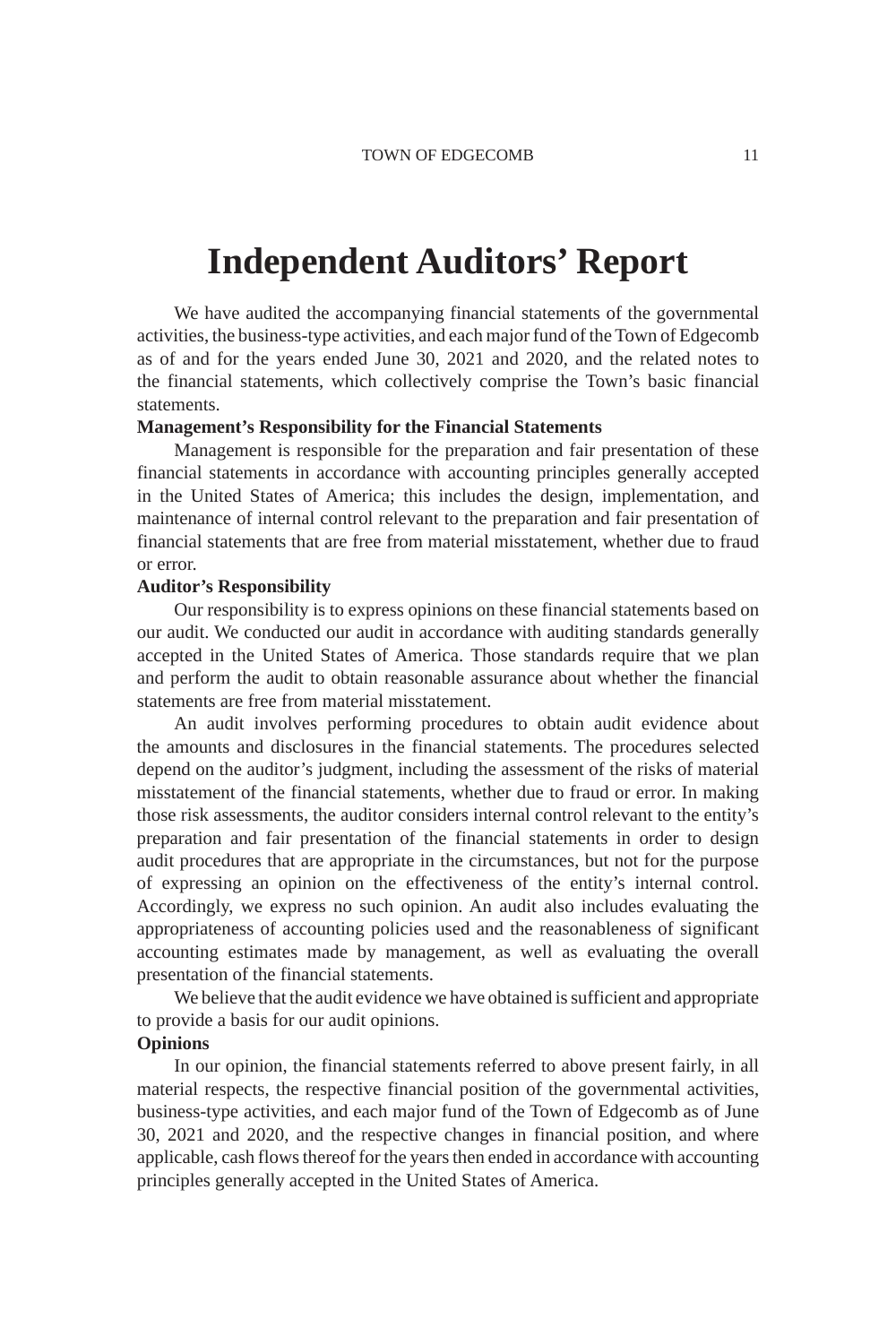#### **Other Matters**

#### *Required Supplementary Information*

Accounting principles generally accepted in the United States of America require that the management's discussion and analysis and Schedules A-1 through A-4 on pages 37-39 be presented to supplement the basic financial statements. Such information, although not a part of the basic financial statements, is required by the Governmental Accounting Standards Board, who considers it to be an essential part of financial reporting for placing the basic financial statements in an appropriate operational, economic, or historical context. We have applied certain limited procedures to the required supplementary information in accordance with auditing standards generally accepted in the United States of America, which consisted of inquiries of management about the methods of preparing the information and comparing the information for consistency with management's responses to our inquiries, the basic financial statements, and other knowledge we obtained during our audit of the basic financial statements. We do not express an opinion or provide any assurance on the information because the limited procedures do not provide us with sufficient evidence to express an opinion or provide any assurance.

#### *Other Information*

Our audit was conducted for the purpose of forming opinions on the financial statements that collectively comprise the Town of Edgecomb's basic financial statements. The introductory section, combining and individual nonmajor fund financial statements, Schedules B-1 through B-12 are presented for purposes of additional analysis and are not a required part of the financial statements.

The combining and individual nonmajor fund financial statements are the responsibility of management and were derived from and relate directly to the underlying accounting and other records used to prepare the basic financial statements. Such information has been subjected to the auditing procedures applied in the audit of the basic financial statements and certain additional procedures, including comparing and reconciling such information directly to the underlying accounting and other records used to prepare the basic financial statements or to the basic financial statements themselves, and other additional procedures in accordance with auditing standards generally accepted in the United States of America. In our opinion, the combining and individual nonmajor fund financial statements are fairly stated, in all material respects, in relation to the basic financial statements as a whole.

Bath, Maine January 18, 2022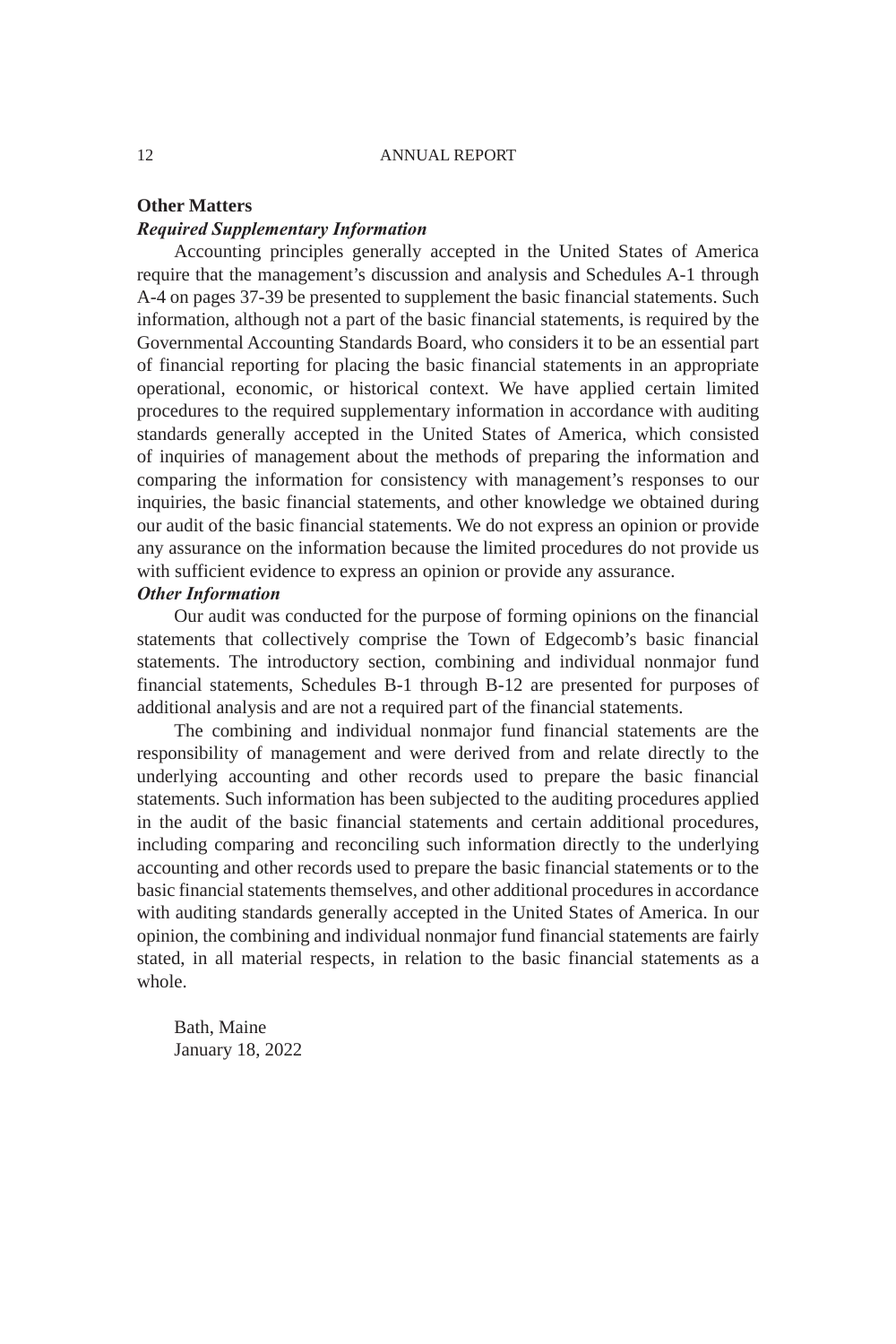#### **Management's Discussion and Analysis Fiscal Year Ended June 30, 2021**

The Municipal Officials of the Town of Edgecomb, Maine offer the readers of Edgecomb's financial statements this narrative overview and analysis of its financial activities for the fiscal year ended June 30, 2021.

#### **The Financial Statements**

The financial statements presented herein include all of the activities of the Town of Edgecomb, Maine as prescribed by GASB (Governmental Accounting Standards Board) Statement No. 34. The government-wide financial statements present the financial picture of the Town using the accrual basis of accounting. These statements include all assets of the Town as well as all liabilities, including long-term debt. Notes to the financial statements provide additional information that is essential to a full understanding of the data provided in the government-wide and fund financial statements.

#### **Statement of Net Position and Statement of Activities**

The Statement of Net Position and Statement of Activities report information about all assets and liabilities of the Town using the accrual basis of accounting. In the Statement of Net Position and Statement of Activities, the Town's activities are separated as follows:

*Governmental Activities*: The Town's basic services are reported in this category and are included in the Statement of Activities which include General Government, Health and Sanitation, Highways and Bridges, Education, Intergovernmental on Behalf Payments (See audit report Note H), County Tax Assessment, Public Safety, Unclassified, General Assistance, and Public Agencies.

*Business-Type Activities*: The Town's wastewater services are reported in this category.

#### **Fund Financial Statements**

A fund is a grouping of related accounts used to maintain control over resources that have been segregated for specific activities or objectives. Some funds are required to be established by State law or by grantor. The Town of Edgecomb currently manages the following funds: Fire Truck Reserve, School Reserve, Schmid Preserve, Woodend Landing, Cemetery Trust, K. Owen and Dodge Fund.

#### **Governmental Funds and Activities**

The Town's basic services are reported in governmental funds, which provide a detailed shorter-term view of the Town's general government operations and the basic services it provides. A comparison of the Governmental Expense Activities for the fiscal years 2017, 2018, 2019, 2020 and 2021 are shown next page: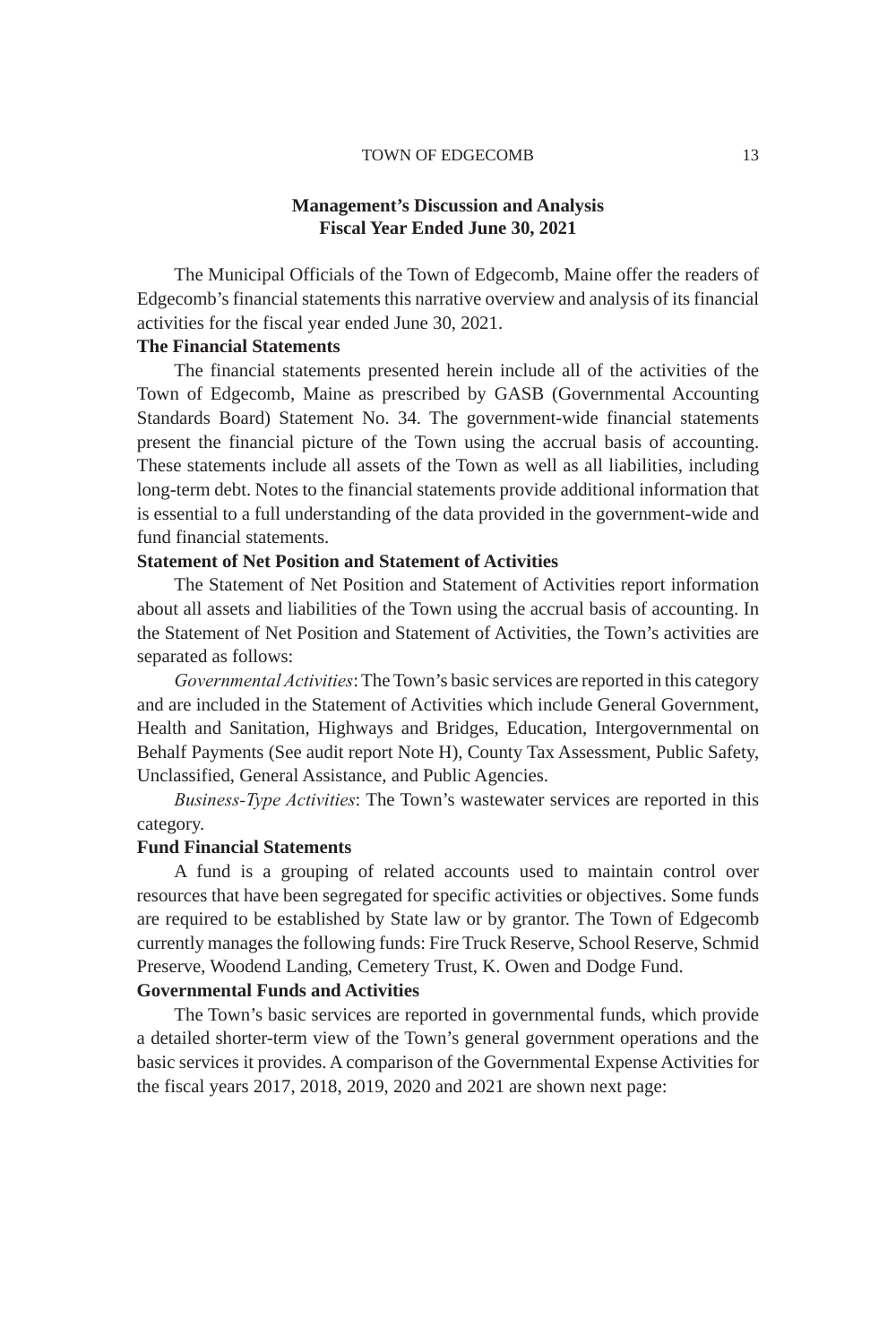| Governmental                 | <b>FY17</b>    | <b>FY18</b>               | <b>FY19</b>    | <b>FY20</b>                            | <b>FY21</b>    |
|------------------------------|----------------|---------------------------|----------------|----------------------------------------|----------------|
| <b>Activities:</b>           | <b>Expense</b> | <b>Expense</b>            | <b>Expense</b> | <b>Expense</b>                         | <b>Expense</b> |
| General Government           | 175,601.04     | 173,116.00                | 165,645.89     | 175,248.70                             | 177,444.71     |
| <b>Health and Sanitation</b> | 112,649.00     | 117,935.00                | 123,524.00     | 127,729.00                             | 134,537.00     |
| <b>Highways and Bridges</b>  | 500,212.40     | 549,936.74                | 552,704.37     | 718,240.02                             | 574,301.98     |
| Education                    |                | 2.559.644.86 2.653.654.62 |                | 2,839,711.40 3,912,915.48 3,485,469.92 |                |
| Intergovernmental            |                |                           |                |                                        |                |
| on Behalf Payments           | 80,167.00      | 78,285.61                 | 92,410.01      | 120,296.44                             | 123,295.20     |
| County Tax                   |                |                           |                |                                        |                |
| Assessment                   | 383,831.95     | 419,144.33                | 300,176.47     | 296,506.86                             | 319,794.01     |
| <b>Public Safety</b>         | 156,735.13     | 118,722.81                | 255,801.06     | 319,635.37                             | 322,860.48     |
| Unclassified                 | 13,789.00      | 13,352.91                 | 13,355.35      | 14, 177. 76                            | 38,096.36      |
| General Assistance           | 1,641.04       | 800.00                    | 1,726.50       | 4.004.82                               | 860.00         |
| Public Agencies              | 15,781.00      | 14,781.00                 | 29,285.00      | 29,320.00                              | 29,306.00      |
| <b>Total Governmental</b>    |                |                           |                |                                        |                |
| Activities                   |                | 4,000,052.42 4,139,729.02 |                | 4,374,340.05 5,718,074.45 5,205,965.66 |                |

A comparison of the Governmental Revenue Activities for the fiscal years 2017, 2018, 2019, 2020 and 2021 are shown below:

|                          | <b>FY17</b>    | <b>FY18</b>    | <b>FY19</b>                                                      | <b>FY20</b>    | <b>FY21</b>    |
|--------------------------|----------------|----------------|------------------------------------------------------------------|----------------|----------------|
| <b>General Revenues:</b> | <b>Revenue</b> | <b>Revenue</b> | <b>Revenue</b>                                                   | <b>Revenue</b> | <b>Revenue</b> |
| <b>Property Taxes</b>    |                |                | 3,502,278.00 3,543,975.51 3,605,091.71 3,923,303.19 3,832,876.16 |                |                |
| Homestead                |                |                |                                                                  |                |                |
| Reimbursement            | 32,310.00      | 45,099.59      | 56,854.29                                                        | 59,999.12      | 77,380.13      |
| <b>Excise Taxes</b>      | 234,878.47     | 245,635.74     | 272,760.14                                                       | 239,787.45     | 313,161.12     |
| Intergovernmental        | 48,176.14      | 50,396.74      | 58,662.83                                                        | 94,193.43      | 110,833.92     |
| <b>Interest Earnings</b> | 7,000.54       | 6,852.65       | 31,660.76                                                        | 28,883.74      | 66,176.88      |
| Gain (Loss) on           |                |                |                                                                  |                |                |
| Sale of Assets           |                |                | (46,742.00)                                                      | (5.316.40)     |                |
|                          |                |                | 3,824,643.15 3,891,960.23 3,978,287.73 4,340,850.53 4,400,428.21 |                |                |

#### **Administrative Notes**

Surplus at the end of fiscal year 2019/20 was \$818,837.96. \$203,000.00 was used to reduce the tax commitment for the fiscal year 2020/21. Surplus for 2020/21 ended the year at \$1,074,325.76. The total tax commitment for 2020/2021 was \$3,833,124.28, a decrease of \$99,124.60 from the previous year.

Edgecomb's tax rate for 2020/21 was 17.938 per \$1,000.00 of valuation. This was a decrease from the rate of 2019/20 by .632. Edgecomb's County tax assessment in fiscal 2019/20 was \$296,506.86, and decreased to \$319,794.01 for the 2020/21 fiscal year.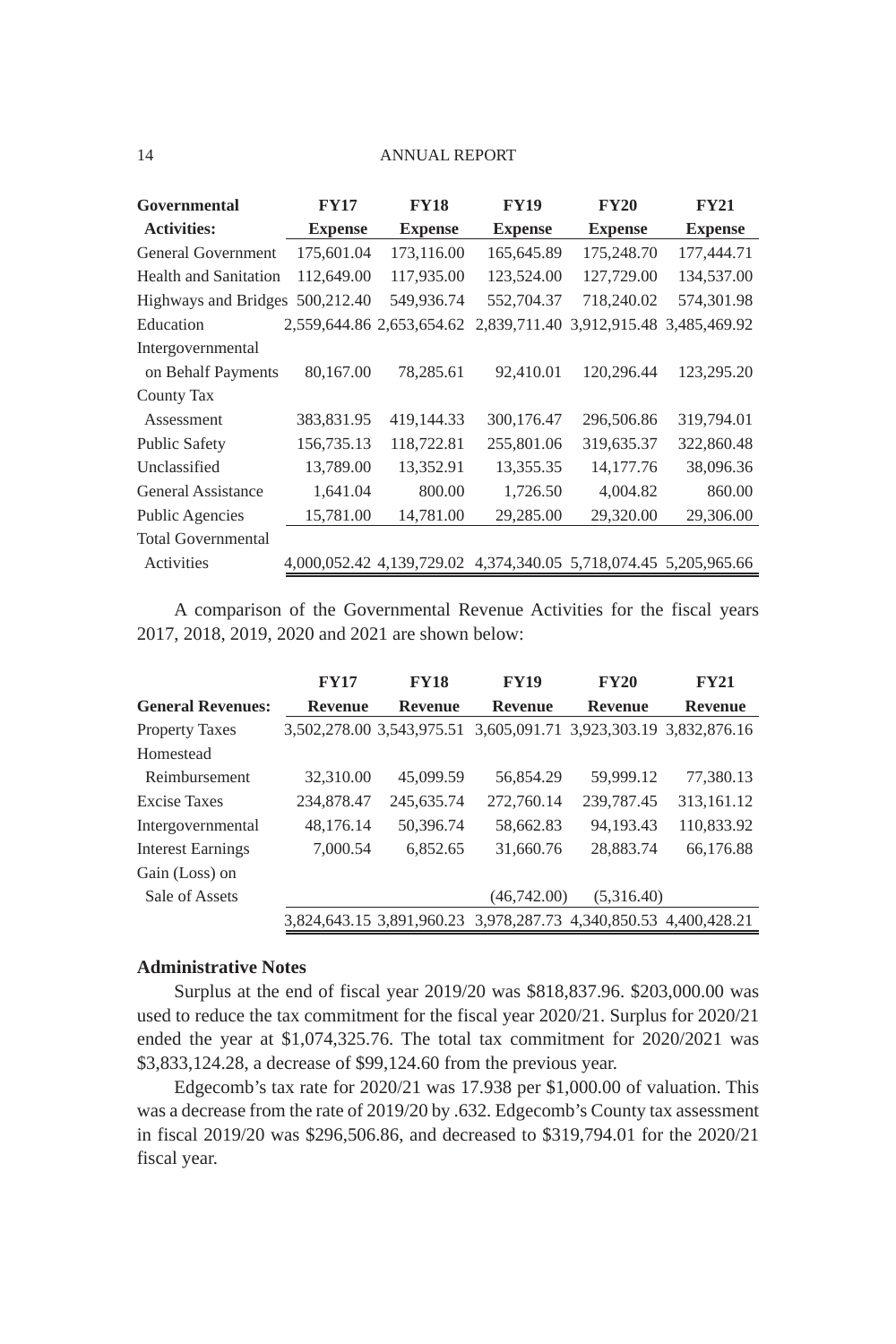#### **Town of Edgecomb Exhibit A Statements of Net Position — June 30, 2021 and 2020**

|                                                 | Governmental Business-type          |                         | 2021         | 2020                        |
|-------------------------------------------------|-------------------------------------|-------------------------|--------------|-----------------------------|
|                                                 | Activities                          | Activities              | Totals       | Totals                      |
|                                                 | <b>ASSETS AND DEFERRED OUTFLOWS</b> |                         |              |                             |
| <b>CURRENT ASSETS:</b>                          |                                     |                         |              |                             |
| Cash (Note B)                                   |                                     | 2,385,150.29 133,197.05 | 2,518,347.34 | 2,033,120.38                |
| Accounts Receivable (Note C)                    | 38,269.47                           | 5,805.98                | 44,075.45    | 167,856.97                  |
| <b>Taxes Receivable</b>                         |                                     |                         |              |                             |
| (Schedules B-6 $&$ B-7)                         | 65,012.74                           |                         | 65,012.74    | 6,866.95                    |
| Tax Liens (Schedule B-8)                        | 44,147.92                           |                         | 44,147.92    | 128,139.43                  |
| <b>Tax Acquired Property</b>                    |                                     |                         |              |                             |
| (Schedule B-9)                                  | 3,632.09                            |                         | 3,632.09     | 21,936.29                   |
| Investments                                     | 284,325.90                          |                         | 284,325.90   | 234,813.52                  |
| <b>Total Current Assets</b>                     | 2,820,538.41                        | 139,003.03              | 2,959,541.44 | 2,592,733.54                |
| PROPERTY, PLANT, AND                            |                                     |                         |              |                             |
| EQUIPMENT (NOTE J)                              |                                     |                         |              |                             |
| Land and Land Improvements                      | 675,006.46                          |                         | 675,006.46   | 675,006.46                  |
| <b>Buildings</b>                                | 5,486,061.69                        |                         | 5,486,061.69 | 5,457,233.22                |
| Equipment                                       | 1,021,742.23                        |                         | 1,021,742.23 | 1,020,032.23                |
| Infrastructure                                  | 4,068,642.19                        |                         | 4,068,642.19 | 3,971,805.99                |
| Sewer                                           |                                     | 3,900.00                | 3,900.00     | 3,900.00                    |
| Total Property, Plant,                          |                                     |                         |              |                             |
| and Equipment                                   | 11,251,452.57                       | 3,900.00                |              | 11,255,352.57 11,127,977.90 |
| Less: Accumulated Depreciation                  | 4,582,250.00                        | 1,372.00                | 4,583,622.00 | 4,222,091.00                |
| Net Property, Plant,                            |                                     |                         |              |                             |
| and Equipment                                   | 6,669,202.57                        | 2,528.00                | 6,671,730.57 | 6,905,886.90                |
| DEFERRED OUTFLOWS<br>OF RESOURCES:              |                                     |                         |              |                             |
| Related to Pension (Note H)                     | 49,986.00                           |                         | 49,986.00    | 50,047.00                   |
| Related to OPEB                                 | 208,255.00                          |                         | 208,255.00   | 15,976.00                   |
| <b>Total Deferred Outflows</b>                  |                                     |                         |              |                             |
| of Resources                                    | 258,241.00                          |                         | 258,241.00   | 66,023.00                   |
| <b>Total Assets and</b>                         |                                     |                         |              |                             |
| Deferred Outflows                               |                                     | 9,747,981.98 141,531.03 | 9,889,513.01 | 9,564,643.44                |
| LIABILITIES, DEFERRED INFLOWS, AND NET POSITION |                                     |                         |              |                             |
| <b>CURRENT LIABILITIES:</b>                     |                                     |                         |              |                             |
| Notes and Bonds Payable (Note D)                | 465,284.02                          |                         | 465,284.02   | 492,918.01                  |
| <b>Accounts Payable</b>                         | 102,595.47                          |                         | 102,595.47   | 243,793.54                  |
| <b>Accrued Wages</b>                            | 154,667.12                          |                         | 154,667.12   | 180,318.92                  |
| Deferred Revenue (Note R)                       | 37,884.50                           |                         | 37,884.50    | 13,776.28                   |
| Net Pension Liability                           | 29,674.00                           |                         | 29,674.00    | 24,026.00                   |
| Other Post Employment                           |                                     |                         |              |                             |
| <b>Benefit Liability</b>                        | 441,850.00                          |                         | 441,850.00   | 213,968.00                  |
| <b>Accrued Interest</b>                         | 10,954.60                           |                         | 10,954.60    | 12,130.23                   |
| <b>Total Current Liabilities</b>                | 1,242,909.71                        |                         | 1,242,909.71 | 1,180,930.98                |

*continued next page*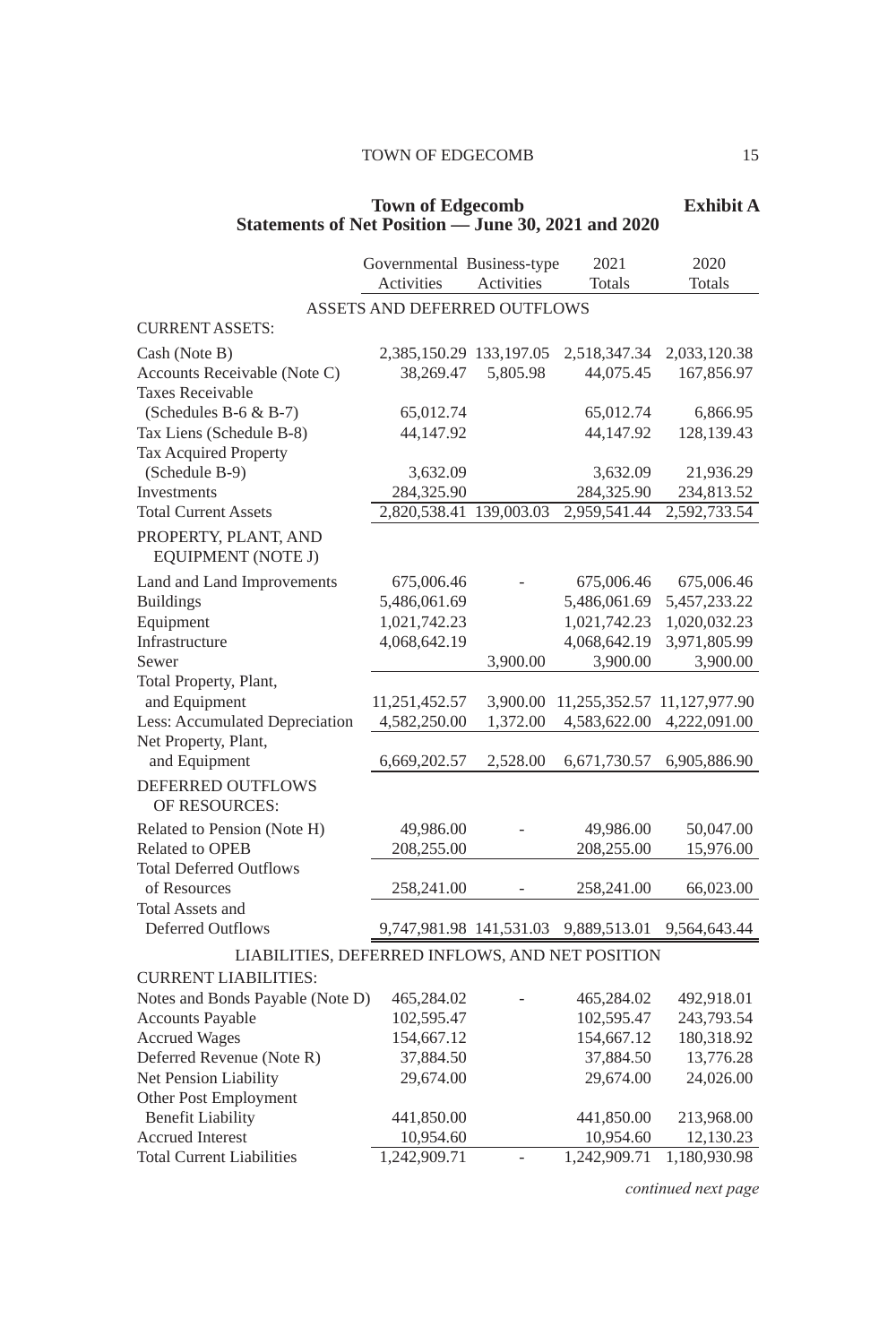#### **Town of Edgecomb Exhibit A** *cont.* **Statements of Net Position — June 30, 2021 and 2020**

|                                      | Governmental Business-type |                       | 2021         | 2020         |
|--------------------------------------|----------------------------|-----------------------|--------------|--------------|
|                                      | Activities                 | Activities            | Totals       | Totals       |
| <b>LONG-TERM LIABILITIES:</b>        |                            |                       |              |              |
| Notes and Bonds Payable -            |                            |                       |              |              |
| Net of Current Portion (Note D)      | 1,615,675.21               |                       | 1,615,675.21 | 2,173,695.40 |
| <b>Total Liabilities</b>             | 2,858,584.92               |                       | 2,858,584.92 | 3,354,626.38 |
| DEFERRED INFLOWS OF RESOURCES:       |                            |                       |              |              |
| Related to Pension (Note H)          | 10,128.00                  |                       | 10,128.00    | 22,389.00    |
| Related to OPEB                      | 6,644.00                   |                       | 6,644.00     | 8,859.00     |
| <b>Total Deferred Inflows</b>        |                            |                       |              |              |
| of Resources                         | 16,772.00                  |                       | 16,772.00    | 31,248.00    |
| <b>NET POSITION:</b>                 |                            |                       |              |              |
| Net Invested in Capital Assets       | 4,588,243.34               | 2.528.00              | 4,590,771.34 | 4,239,273.49 |
| Restricted for:                      |                            |                       |              |              |
| Committed                            | 207,654.98                 |                       | 207,654.98   | 196,787.17   |
| Other Purposes                       | 1,202,558.42               |                       | 1,202,558.42 | 959,964.74   |
| Unrestricted                         |                            | 874,168.32 139,003.03 | 1,013,171.35 | 782,743.66   |
| <b>Total Net Position</b>            | 6,872,625.06 141,531.03    |                       | 7,014,156.09 | 6,178,769.06 |
| Total Liabilities, Deferred Inflows, |                            |                       |              |              |
| and Net Position                     | 9,747,981.98 141,531.03    |                       | 9,889,513.01 | 9,564,643.44 |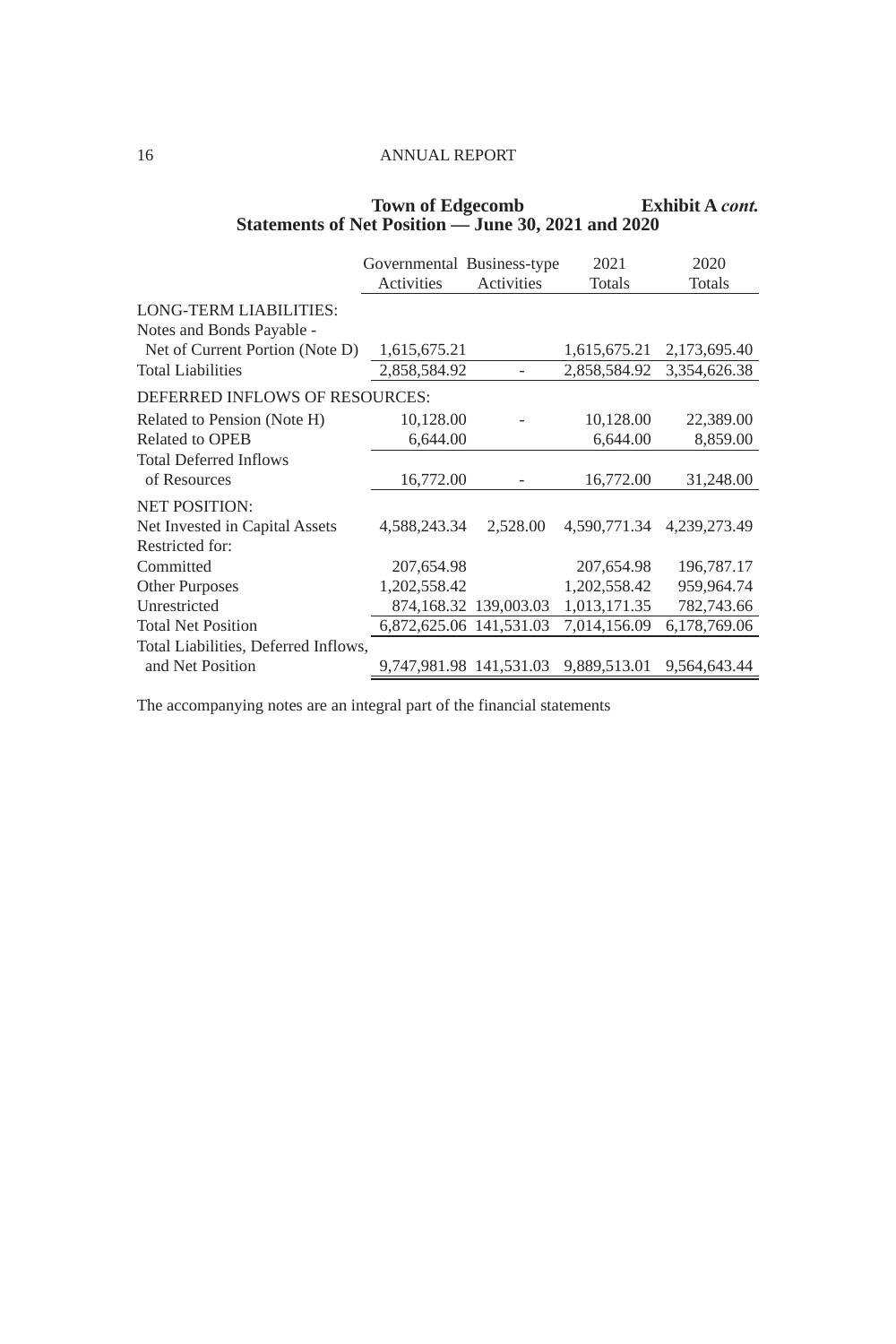| ۰<br>٠ |
|--------|
|        |
|        |
|        |
|        |

# **Town of Edgecomb Exhibit B** Statements of Activities for the years ended June 30, 2021 and 2020 **Statements of Activities for the years ended June 30, 2021 and 2020** Town of Edgecomb

|                                      |              |                         | Program Revenues |                |               | Net (Expense) Revenue and Change in Net Position |                |
|--------------------------------------|--------------|-------------------------|------------------|----------------|---------------|--------------------------------------------------|----------------|
|                                      |              |                         | Operating        |                |               |                                                  |                |
|                                      |              | Charges                 | Grants And       | Governmental   | Business-type | 2021                                             | 2020           |
| Functions/Programs                   | Expenses     | For Services            | Contributions    | Activities     | Activities    | Total                                            | Total          |
| Primary Government:                  |              |                         |                  |                |               |                                                  |                |
| Governmental Activities:             |              |                         |                  |                |               |                                                  |                |
| General Government                   | 177,444.71   | 39,297.65               |                  | (138, 147.06)  |               | (138, 147.06)                                    | (121, 287.62)  |
| Health and Sanitation                | 134,537.00   |                         |                  | (134, 537, 00) |               | (134, 537, 00)                                   | (127, 729.00)  |
| Highways and Bridges                 | 574,301.98   |                         | 28,772.00        | (545, 529.98)  |               | (545, 529.98)                                    | (669, 698.02)  |
| Education                            | 3,485,469.92 |                         | 1,322,806.48     | 2,162,663.44)  |               | (2,162,663.44)                                   | (2,325,574.24) |
| Intergovernmental on                 |              |                         |                  |                |               |                                                  |                |
| Behalf Payments                      | 123,295.20   |                         | 123,295.20       |                |               |                                                  |                |
| County Tax Assessment                | 319,794.01   |                         |                  | (319, 794.01)  |               | (319,794.01)                                     | (296, 506.86)  |
| Public Safety                        | 322,860.48   | 16,874.67               |                  | (305,985.81)   |               | (305,985.81)                                     | (313, 239.26)  |
| Unclassified                         | 38,096.36    | 71,873.33               |                  | 33,776.97      |               | 33,776.97                                        | 3,205.67       |
| General Assistance                   | 860.00       |                         |                  | (860.00)       |               | (860.00)                                         | (4,004.82)     |
| Public Agencies                      | 29,306.00    |                         |                  | (29,306,00)    |               | (29,306,00)                                      | (29, 320.00)   |
| <b>Total Governmental Activities</b> | 5,205,965.66 | 128,045.65 1,474,873.68 |                  | (3,603,046.33) |               | (3,603,046.33)                                   | (3,884,154.15) |
| Business-Type Activities             |              |                         |                  |                |               |                                                  |                |
| Wastewater                           | 37,004.33    | 64.295.31               |                  |                | 27.290.98     | 27,290.98                                        | (477.38)       |
| Total Primary Government             | 5,242,969.99 | 192,340.96              | 1,474,873.68     | (3,603,046,33) | 27,290.98     | (3.575.755.35)                                   | (3,884,631.53) |

#### TOWN OF EDGECOMB

continued next page *continued next page*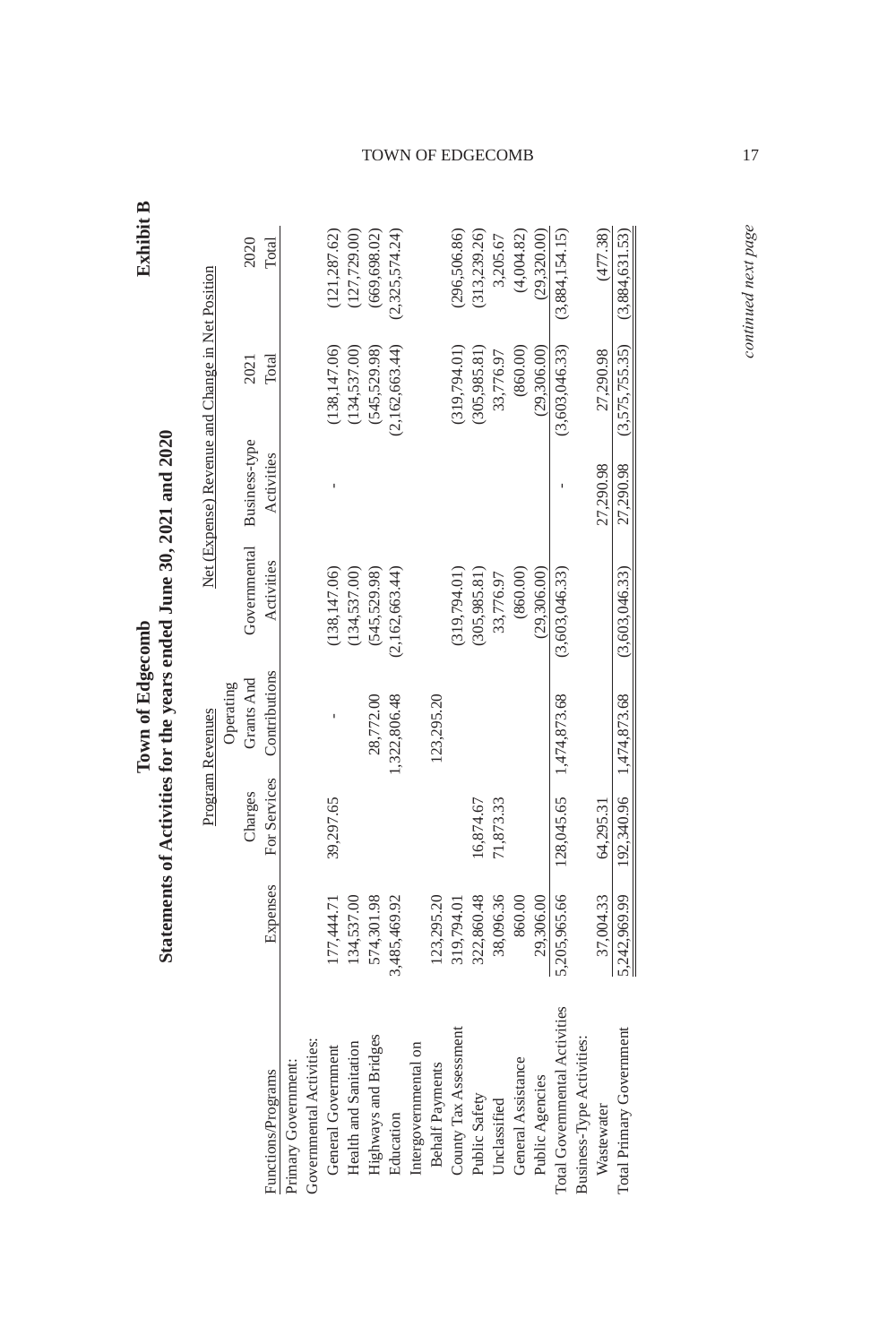| "vhibit B con. | e 30, 2021 and 2020                                |
|----------------|----------------------------------------------------|
| $\frac{1}{2}$  | <b>MJuh</b><br>he veers ended<br>j<br>j<br>ة<br>يا |

| Statements of Activities for the years ended June 30, 2021 and 2020 |                         | Net (Expense) Revenue and Change in Net Position |              |              |
|---------------------------------------------------------------------|-------------------------|--------------------------------------------------|--------------|--------------|
|                                                                     | Governmental            | Business-type                                    | 2021         | 2020         |
| Functions/Programs                                                  | Activities              | Activities                                       | Total        | Total        |
| General Revenues:                                                   |                         |                                                  |              |              |
| Taxes:                                                              |                         |                                                  |              |              |
| Property Taxes                                                      | 3,832,876.16            |                                                  | 3,832,876.16 | 3,923,303.19 |
| Homestead Reimbursement                                             | 77,380.13               |                                                  | 77,380.13    | 59,999.12    |
| Excise Taxes                                                        | 313,161.12              |                                                  | 313,161.12   | 239,787.45   |
| Intergovernmental                                                   | 110,833.92              |                                                  | 110,833.92   | 94,193.43    |
| Interest and Investment Earnings                                    | 66,176.88               | 103.87                                           | 66,280.75    | 29,084.93    |
| Gain/Loss on Disposal of Assets                                     |                         |                                                  |              | (5,316,40)   |
| <b>Total General Revenues</b>                                       | 4,400,428.21            | 103.87                                           | 4,400,532.08 | 4,341,051.72 |
| Change in Net Position                                              |                         |                                                  |              |              |
| before Transfers                                                    | 797,381.88              | 27,394.85                                        | 824,776.73   | 456,420.19   |
| Transfer - In                                                       | 10,610.30               |                                                  | 10,610.30    | 5,000.00     |
| Transfer - Out                                                      |                         |                                                  |              | (5,000.00)   |
| Change in Net Position                                              | 807,992.18              | 27,394.85                                        | 835,387.03   | 456,420.19   |
| Net Position, July 1                                                | 6,064,632.88            | 114,136.18                                       | 6,178,769.06 | 5,722,348.87 |
| Net Position, June 30                                               | 6,872,625.06 141,531.03 |                                                  | 7,014,156.09 | 6,178,769.06 |
|                                                                     |                         |                                                  |              |              |

The accompanying notes are an integral part of the financial statements The accompanying notes are an integral part of the financial statements

1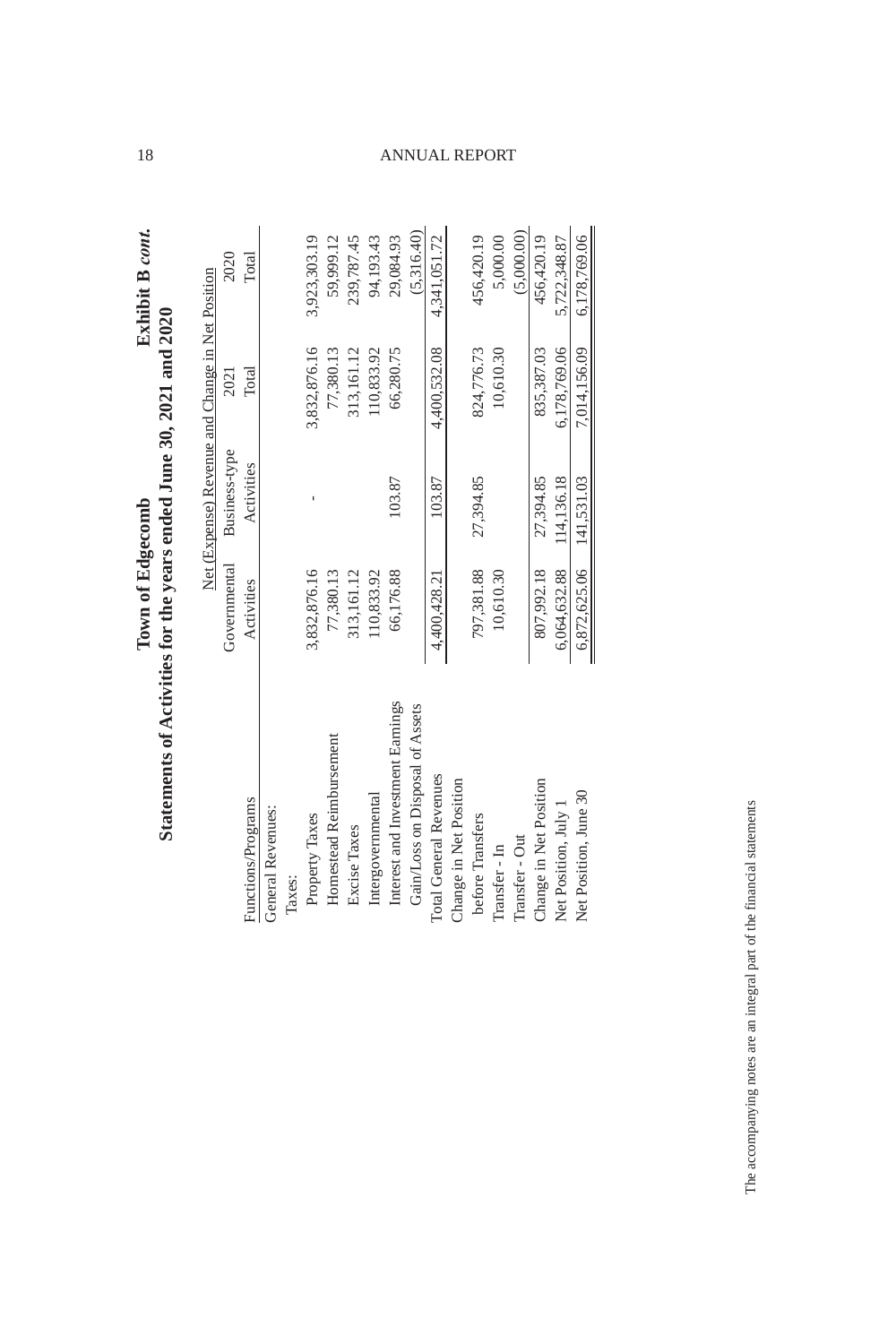#### **Town of Edgecomb Reconciliation of Total Governmental Fund Balance to Net Position of Governmental Activities for the years ended June 30, 2021 and 2020**

|                                                                                                                                                                                                   | 2021           | 2020           |
|---------------------------------------------------------------------------------------------------------------------------------------------------------------------------------------------------|----------------|----------------|
| <b>GOVERNMENTAL FUND BALANCES:</b>                                                                                                                                                                |                |                |
| Restricted for:                                                                                                                                                                                   |                |                |
| <b>Capital Projects</b>                                                                                                                                                                           | 30,916.90      | 30,778.31      |
| <b>Capital Reserves</b>                                                                                                                                                                           | 176,738.08     | 166,008.86     |
| Other Purposes                                                                                                                                                                                    | 1,202,558.42   | 959,965.14     |
| Unrestricted (Schedule B-2)                                                                                                                                                                       | 1,074,325.76   | 803,070.52     |
| Total Governmental Fund Balances (Exhibit E)                                                                                                                                                      | 2,484,539.16   | 1,959,822.83   |
| Amounts reported for governmental activities in<br>the Statement of Net Position are different because:                                                                                           |                |                |
| Capital assets used in governmental activities are not financial<br>resources and therefore are not reported in the funds.                                                                        | 6,669,202.57   | 6,903,260.50   |
| Deferred outflows for pension are deferred as<br>expense related to OPEB expenses.                                                                                                                | 208,255.00     | 15,976.00      |
| Deferred outflows are deferred as expense in the<br>fund financial statements and in the government-wide<br>financial statements as expense in the year<br>following the year paid.               | 49,986.00      | 50,047.00      |
|                                                                                                                                                                                                   |                |                |
| Pension liability is not due and payable in the current<br>period and therefore is not reported in the funds.                                                                                     | (29,674.00)    | (24,026.00)    |
| Bonds payable are not due and payable in the current<br>period and therefore are not reported in the funds.                                                                                       | (2,080,959.23) | (2,666,613.41) |
| Interest payable on long-term debt does not require<br>current financial resources and, therefore, interest<br>payable is not reported as a liability in the<br>governmental funds balance sheet. | (10,954.60)    | (12, 130.23)   |
| Accrued compenstated absences do not require current                                                                                                                                              |                |                |
| financial resources and, therefore, are not reported<br>as a liability in the governmental funds balance sheet.                                                                                   | (40,770.00)    | (39,704.20)    |
| Deferred inflows are deferred revenues related to<br>pension expenses that are amortized in the<br>government-wide financial statements.                                                          | (10, 128.00)   | (22, 389.00)   |
| Property taxes not collected within sixty days after<br>year end are deferred as revenue in the fund financial<br>statements. In the government-wide financial statements                         |                |                |
| the revenue is income in the year it is assessed.                                                                                                                                                 | 81,622.16      | 123,216.39     |
| OPEB liability is not due and payable in the current                                                                                                                                              |                |                |
| period and therefore is not reported in the funds.                                                                                                                                                | (441, 850.00)  | (213,968.00)   |
| Deferred inflows are deferred revenues related to                                                                                                                                                 |                |                |
| OBEB expenses that are amortized in the                                                                                                                                                           |                |                |
| government-wide financial statements.                                                                                                                                                             | (6,644.00)     | (8,859.00)     |
| Net Position of Governmental Activities (Exhibit A)                                                                                                                                               | 6,872,625.06   | 6.064.632.88   |
|                                                                                                                                                                                                   |                |                |

The accompanying notes are an integral part of the financial statements.

**Exhibit C**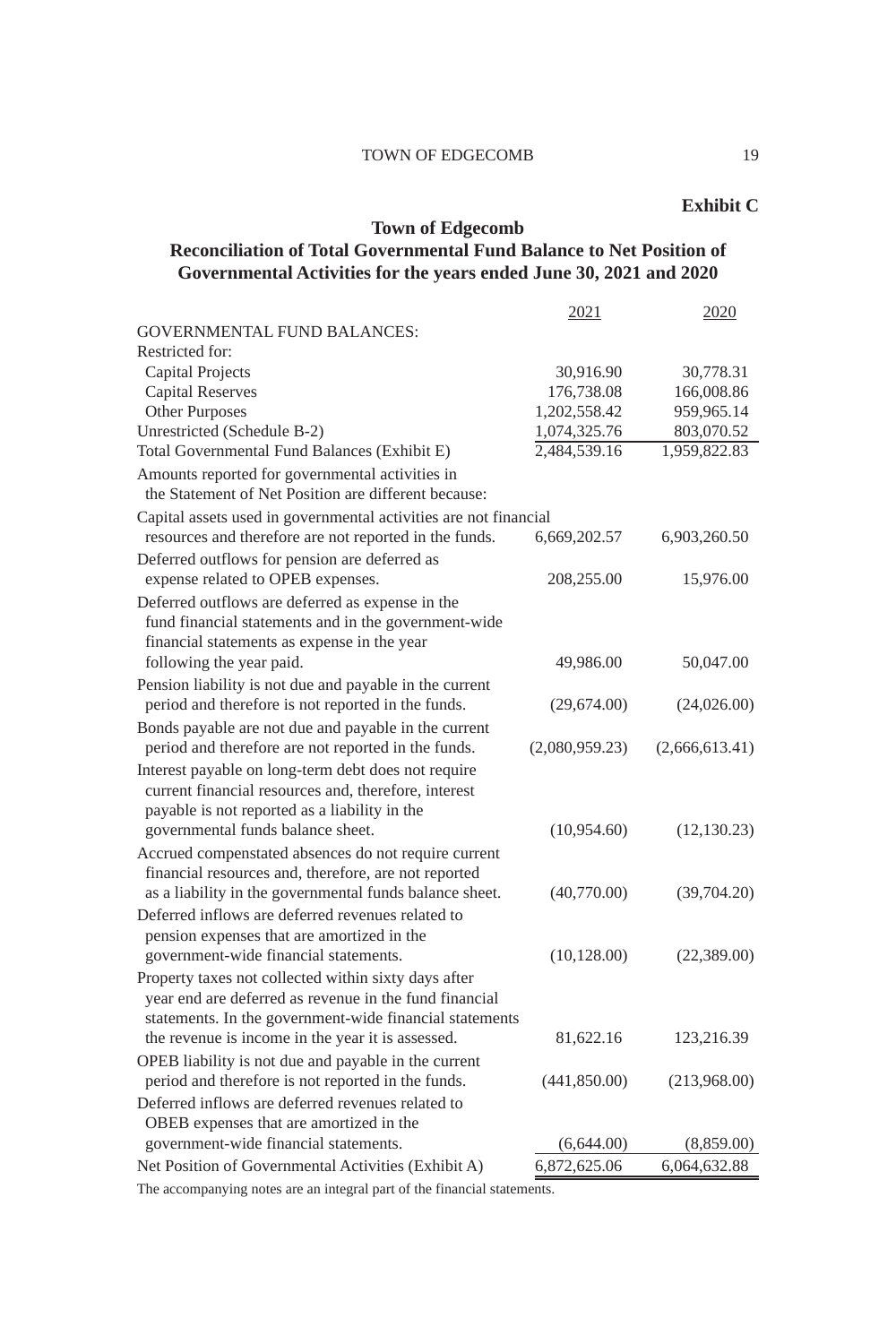#### **Exhibit D**

#### **Town of Edgecomb**

#### **Reconciliation of the Statements of Revenues, Expenditures, and Changes in Fund Balance of Governmental Funds to the Statement of Activities for the years ended June 30, 2021 and 2020**

|                                                                                                                                                                                                                                                                                                                               | 2021         | 2020         |
|-------------------------------------------------------------------------------------------------------------------------------------------------------------------------------------------------------------------------------------------------------------------------------------------------------------------------------|--------------|--------------|
| Net Change in Fund Balance -                                                                                                                                                                                                                                                                                                  |              |              |
| Total Governmental Funds (Exhibit F)                                                                                                                                                                                                                                                                                          | 524,716.33   | 204,894.20   |
| Amounts reported for governmental activities in the<br>Statements of Activities are different because:                                                                                                                                                                                                                        |              |              |
| Governmental funds report capital outlays as expenditures.<br>However, in the Statements of Activities, the cost of<br>those assets is allocated over their estimated useful<br>lives as depreciation expense. This is the amount by<br>which capital outlays exceeds depreciation<br>(depreciation exceeds capital outlays). | (234,057.93) | (133,823.00) |
| Repayment of bond principal is an expenditure in<br>the governmental funds, but the repayment reduces<br>liabilities in the StatemenT of Net Position.                                                                                                                                                                        | 585,654.18   | 485,268.80   |
| Loan proceeds are revenue in the Governmental Funds,                                                                                                                                                                                                                                                                          |              |              |
| but the proceeds increase liabilities in the Statement<br>of Net Position.                                                                                                                                                                                                                                                    |              | (84, 863.00) |
| Property taxes are deferred in the fund financial statements,<br>but in the government-wide financial statements they are<br>recorded as income the year they are assessed.                                                                                                                                                   | (41, 594.23) | (3,307.73)   |
| Accrual for compensated absences does not require<br>current financial resources and, therefore,<br>compensated absences are not reported a liability<br>in the governmental funds balance sheet.                                                                                                                             | (1,065.80)   | (22.00)      |
| Interest payable on long-term debt does not require<br>current financial resources and, therefore, interest<br>payable is not reported as a liability in the<br>governmental funds balance sheet.                                                                                                                             | 1,175.63     | 1,084.64     |
| Pension expense is adjusted for changes in earnings<br>contributions and contribution subsequent to the<br>measurement date.                                                                                                                                                                                                  | 6.552.00     | 7,149.87     |
| The sale of assets is recorded as revenue in the<br>governmental funds, but in the statement of activities<br>it is reduced by the net book value the assets sold.                                                                                                                                                            |              | (5,316.00)   |
| OPEB expense is adjusted for changes in earnings,<br>contributions, and contributions subsequent to the<br>measurement date.                                                                                                                                                                                                  | (33,388.00)  | (9,369.00)   |
| Change in Net Position of                                                                                                                                                                                                                                                                                                     |              |              |
| Governmental Activities (Exhibit B)                                                                                                                                                                                                                                                                                           | 807,992.18   | 461,696.78   |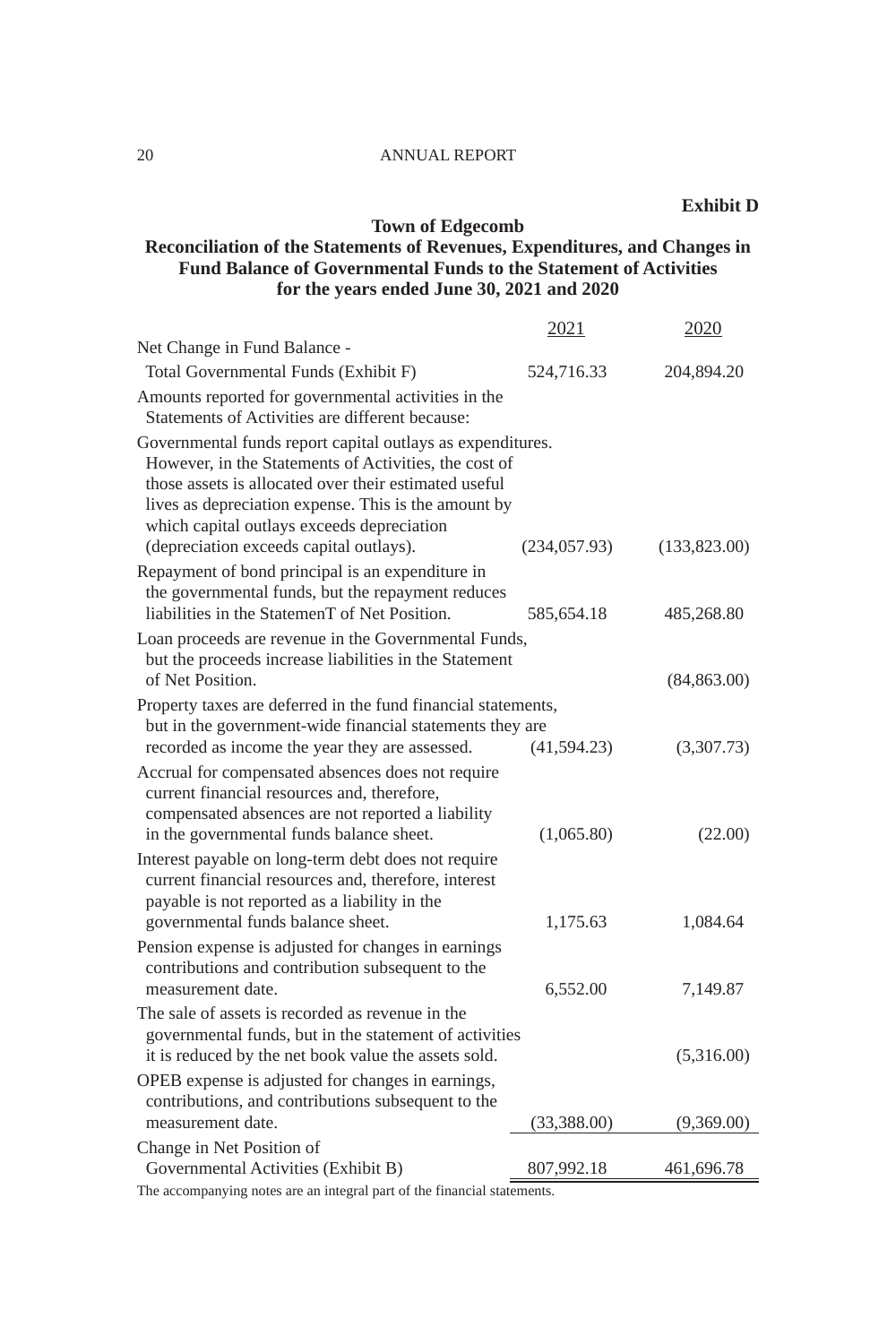#### **Town of Edgecomb Exhibit E Balance Sheets – Governmental Funds June 30, 2021 and 2020**

|                                |              | <b>GOVERNMENTAL FUND TYPES</b> |                  |                           |              |
|--------------------------------|--------------|--------------------------------|------------------|---------------------------|--------------|
|                                | <b>MAJOR</b> |                                | <b>NON MAJOR</b> |                           |              |
|                                |              | <b>CAPITAL</b>                 | <b>CAPITAL</b>   | 2021                      | 2020         |
|                                |              | <b>GENERAL RESERVES</b>        | <b>PROJECTS</b>  | <b>TOTAL</b>              | <b>TOTAL</b> |
| <b>ASSETS:</b>                 |              |                                |                  |                           |              |
| Cash (Note B)                  | 2,177,495.31 | 176,738.08                     | 30,916.90        | 2,385,150.29 1,926,699.76 |              |
| <b>Accounts Receivable</b>     |              |                                |                  |                           |              |
| (Note C)                       | 38,269.47    |                                |                  | 38,269.47                 | 162,767.81   |
| <b>Taxes Receivable</b>        | 65,012.74    |                                |                  | 65,012.74                 | 6,866.95     |
| <b>Tax Liens</b>               | 44,147.92    |                                |                  | 44,147.92                 | 128,139.43   |
| <b>Tax Acquired Property</b>   | 3,632.09     |                                |                  | 3,632.09                  | 21,936.29    |
| Investments                    | 284,325.90   |                                |                  | 284,325.90                | 234,813.52   |
| <b>Total Assets</b>            | 2,612,883.43 | 176,738.08                     | 30,916.90        | 2,820,538.41 2,481,223.76 |              |
| LIABILITIES, DEFERRED INFLOWS, |              |                                |                  |                           |              |
| AND FUND BALANCE:              |              |                                |                  |                           |              |
| Liabilities:                   |              |                                |                  |                           |              |
| <b>Accounts Payable</b>        | 102,595.47   |                                |                  | 102,595.47                | 243,793.54   |
| <b>Accrued Salaries</b>        | 113,897.12   |                                |                  | 113,897.12                | 140,614.72   |
| <b>Total Liabilities</b>       | 216,492.59   | $\overline{a}$                 | ÷.               | 216,492.59                | 384,408.26   |
| Deferred Inflows of Resources: |              |                                |                  |                           |              |
| Deferred Revenue               |              |                                |                  |                           |              |
| (Note R)                       | 37,884.50    |                                |                  | 37,884.50                 | 13,776.28    |
| Deferred Tax Revenue           |              |                                |                  |                           |              |
| (Note G)                       | 81,622.16    |                                |                  | 81,622.16                 | 123,216.39   |
| <b>Total Deferred Inflows</b>  |              |                                |                  |                           |              |
| of Resources                   | 119,506.66   |                                |                  | 119,506.66                | 136,992.67   |
| Fund Balance:                  |              |                                |                  |                           |              |
| Committed for                  |              |                                |                  |                           |              |
| <b>Capital Projects</b>        |              | 176,738.08                     | 30,916.90        | 207,654.98                | 196,787.17   |
| Assigned for Subsequent        |              |                                |                  |                           |              |
| Years Expenditure              |              |                                |                  |                           |              |
| (Note F)                       | 1,202,558.42 |                                |                  | 1,202,558.42              | 959,965.14   |
| Unassigned                     | 1,074,325.76 |                                |                  | 1,074,325.76              | 803,070.52   |
| <b>Total Fund Balance</b>      | 2,276,884.18 | 176,738.08                     | 30,916.90        | 2,484,539.16 1,959,822.83 |              |
| Total Liabilities,             |              |                                |                  |                           |              |
| Deferred Inflows,              |              |                                |                  |                           |              |
| and Fund Balance               | 2,612,883.43 | 176,738.08                     | 30,916.90        | 2,820,538.41 2,481,223.76 |              |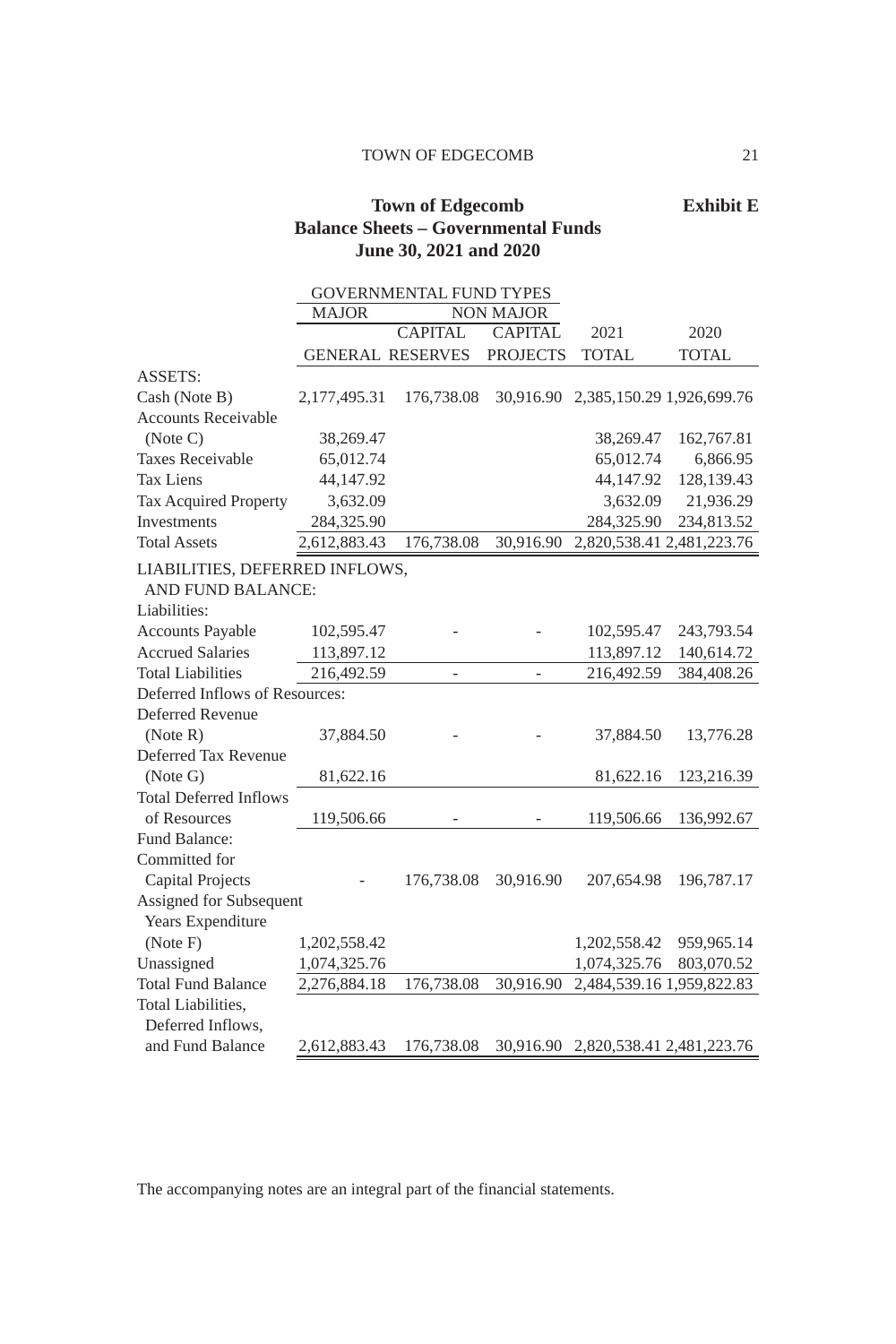#### **Town of Edgecomb Exhibit F Statements of Revenues, Expenditures, and Changes in Fund Balances – Governmental Funds for the years ended June 30, 2021 and 2020**

|                                     |              | <b>GOVERNMENTAL FUND TYPES</b>   |                |              |                           |
|-------------------------------------|--------------|----------------------------------|----------------|--------------|---------------------------|
|                                     | <b>MAJOR</b> | <b>NON MAJOR</b>                 |                |              |                           |
|                                     |              | <b>CAPITAL</b>                   | <b>CAPITAL</b> | 2021         | 2020                      |
|                                     |              | <b>GENERAL RESERVES PROJECTS</b> |                | <b>TOTAL</b> | <b>TOTAL</b>              |
| <b>REVENUES:</b>                    |              |                                  |                |              |                           |
| Intergovernmental                   |              |                                  |                |              |                           |
| Revenue                             | 110,833.92   |                                  |                | 110,833.92   | 94,193.43                 |
| Homestead                           |              |                                  |                |              |                           |
| Reimbursement                       | 77,380.13    |                                  |                | 77,380.13    | 59,999.12                 |
| <b>Property Taxes</b>               | 3,874,470.39 |                                  |                |              | 3,874,470.39 3,926,610.92 |
| <b>Excise Tax</b>                   | 313,161.12   |                                  |                | 313,161.12   | 239,787.45                |
| Education                           | 1,322,806.48 |                                  |                |              | 1,322,806.48 1,579,417.38 |
| <b>General Government</b>           | 39,297.65    |                                  |                | 39,297.65    | 53,961.08                 |
| Public Safety                       | 16,874.67    |                                  |                | 16,874.67    | 6,396.11                  |
| Highways and Bridges                | 47,123.21    |                                  |                | 47,123.21    | 48,542.00                 |
| Unclassified                        | 71,873.33    |                                  |                | 71,873.33    | 17,383.43                 |
| <b>Interest Income</b>              | 65,861.74    | 176.55                           | 138.59         | 66,176.88    | 28,883.74                 |
| Maine State Retirement<br>on Behalf |              |                                  |                |              |                           |
| Payments (Note H)                   | 123,295.20   |                                  |                | 123,295.20   | 120,296.44                |
| <b>Total Revenues</b>               | 6,062,977.84 | 176.55                           | 138.59         |              | 6,063,292.98 6,175,471.10 |
| <b>EXPENDITURES:</b>                |              |                                  |                |              |                           |
| Education                           | 3,703,190.85 |                                  |                |              | 3,703,190.85 4,114,359.95 |
| <b>General Government</b>           | 175,390.71   |                                  |                | 175,390.71   | 173,191.70                |
| Highways and Bridges                | 693,762.92   |                                  |                | 693,762.92   | 722,181.19                |
| Public Safety                       | 146,630.23   | 184,516.67                       |                | 331,146.90   | 458,865.18                |
| <b>Health and Sanitation</b>        | 134,537.00   |                                  |                | 134,537.00   | 127,729.00                |
| Unclassified                        | 37,903.36    |                                  |                | 37,903.36    | 13,984.76                 |
| Special Assessments                 | 319,794.01   |                                  |                | 319,794.01   | 296,506.86                |
| General Assistance                  | 860.00       |                                  |                | 860.00       | 4,004.82                  |
| Social Agencies                     | 29,306.00    |                                  |                | 29,306.00    | 29,320.00                 |
| Maine State Retirement              |              |                                  |                |              |                           |
| on Behalf Payments                  | 123,295.20   |                                  |                | 123,295.20   | 120,296.44                |
| <b>Total Expenditures</b>           | 5,364,670.28 | 184,516.67                       | $\overline{a}$ | 5,549,186.95 | 6,060,439.90              |
| <b>Excess of Revenues Over</b>      |              |                                  |                |              |                           |
| (Under) Expenditures                |              | 698, 307. 56 (184, 340. 12)      | 138.59         | 514,106.03   | 115,031.20                |

*continued next page*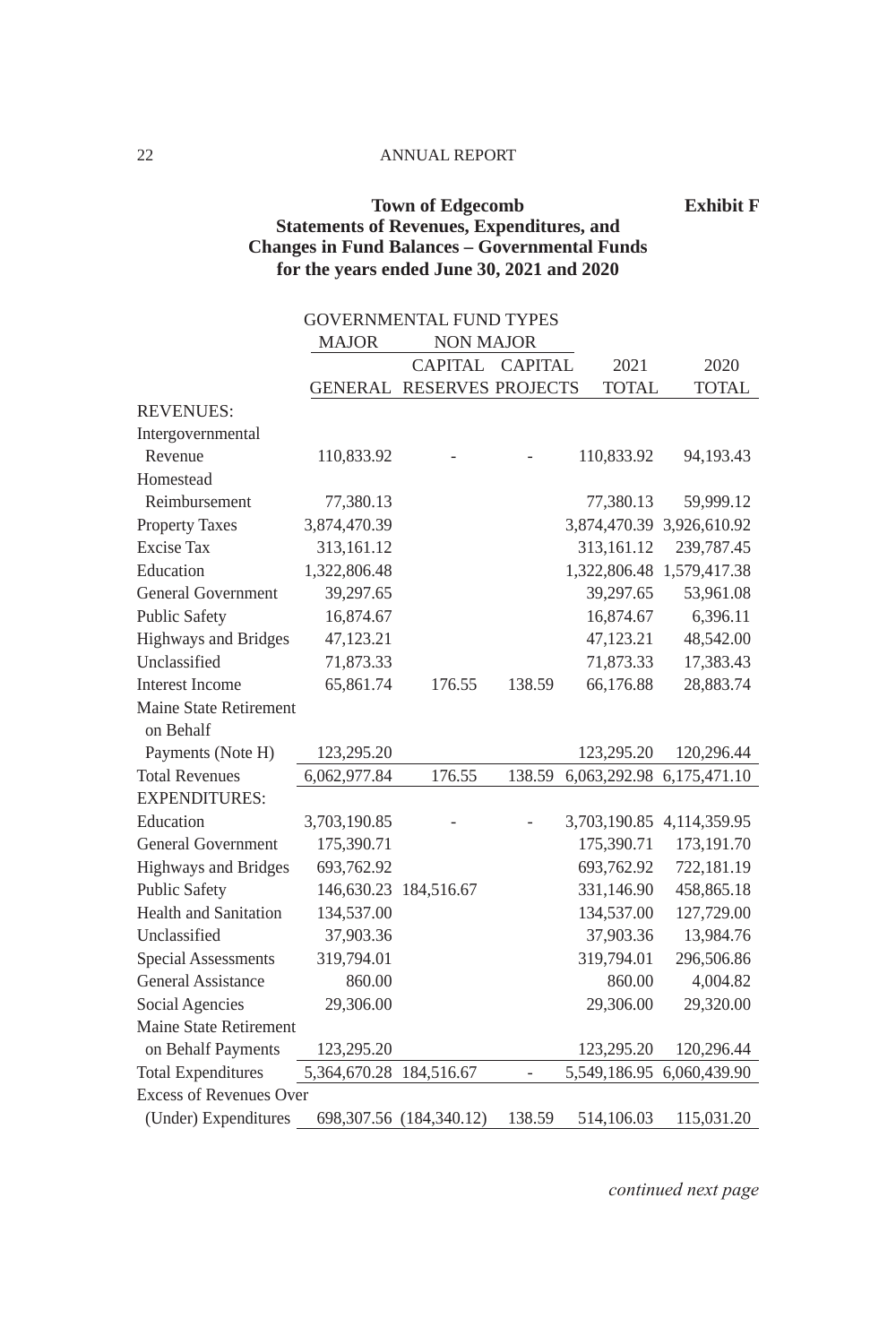| OTHER FINANCING SOURCES (USES): |                         |                      |        |                                                             |                               |
|---------------------------------|-------------------------|----------------------|--------|-------------------------------------------------------------|-------------------------------|
| Loan Proceeds                   |                         |                      |        |                                                             | 84,863.00                     |
| <b>Operating Transfers - In</b> |                         | 10.610.30 195.069.34 |        | 205,679.64                                                  | 155,721.41                    |
| <b>Operating Transfers -</b>    |                         |                      |        |                                                             |                               |
| Out                             | (195,069.34)            |                      |        |                                                             | $(195,069.34)$ $(150,721.41)$ |
| <b>Total Other Financing</b>    |                         |                      |        |                                                             |                               |
| Sources (Uses)                  | (184,459.04) 195,069.34 |                      |        | 10,610.30                                                   | 89,863.00                     |
| Excess of Revenues and          |                         |                      |        |                                                             |                               |
| Other Sources Over              |                         |                      |        |                                                             |                               |
| Expenditures and                |                         |                      |        |                                                             |                               |
| Other Uses                      | 513.848.52              | 10.729.22            | 138.59 | 524,716.33                                                  | 204,894.20                    |
| Fund Balance, July 1            |                         |                      |        | 1,763,035.66 166,008.86 30,778.31 1,959,822.83 1,754,928.63 |                               |
| Fund Balance, June 30           |                         |                      |        | 2.276.884.18 176.738.08 30.916.90 2.484.539.16 1.959.822.83 |                               |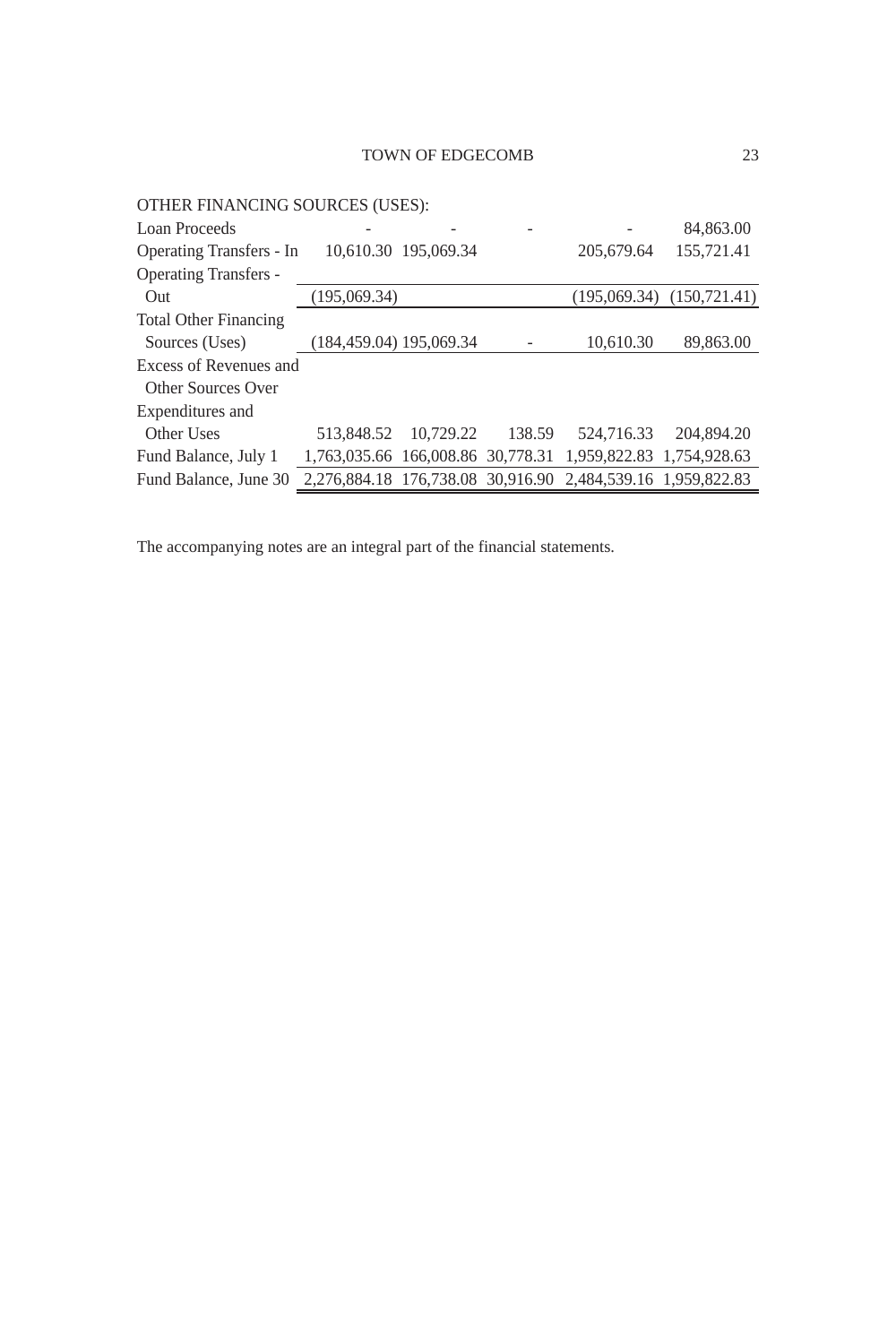#### **Exhibit G**

#### **Town of Edgecomb Statements of Revenues, Expenses, and Changes in Net Position Wastewater Department - Enterprise for the years ended June 30, 2021 and 2020**

|                                 | 2021       | 2020       |
|---------------------------------|------------|------------|
| <b>OPERATING REVENUES:</b>      |            |            |
| <b>Billings</b>                 | 64,295.31  | 33,815.61  |
| Interest Income                 | 103.87     | 201.19     |
| <b>Total Operating Revenues</b> | 64,399.18  | 34,016.80  |
| <b>OPERATING EXPENSES:</b>      |            |            |
| <b>Administrative Costs</b>     |            | 5,022.39   |
| <b>Purchased Sewer</b>          | 36,906.33  | 34,172.60  |
| Depreciation                    | 98.00      | 98.00      |
| <b>Total Operating Expenses</b> | 37,004.33  | 39,292.99  |
| Net Income (Loss)               | 27,394.85  | (5,276.19) |
| Net Position, July 1            | 114,136.18 | 119,412.37 |
| Net Position, June 30           | 141,531.03 | 114,136.18 |

#### **Exhibit H**

#### **Statements of Cash Flows Wastewater Department - Enterprise for the years ended June 30, 2021 and 2020**

|                                              | 2021        | 2020         |
|----------------------------------------------|-------------|--------------|
| <b>CASH FLOWS FROM OPERATING ACTIVITIES:</b> |             |              |
| Receipts from Users                          | 63,578.49   | 30,516.13    |
| Interest Income                              | 103.87      | 201.19       |
| Payments to Vendors                          | (36,906.33) | (39, 194.99) |
| Net Cash Provided by (Used in)               |             |              |
| <b>Operating Activities</b>                  | 26,776.03   | (8,477.67)   |
| Cash Balance, July 1                         | 106,421.02  | 114,898.69   |
| Cash Balance, June 30                        | 133, 197.05 | 106,421.02   |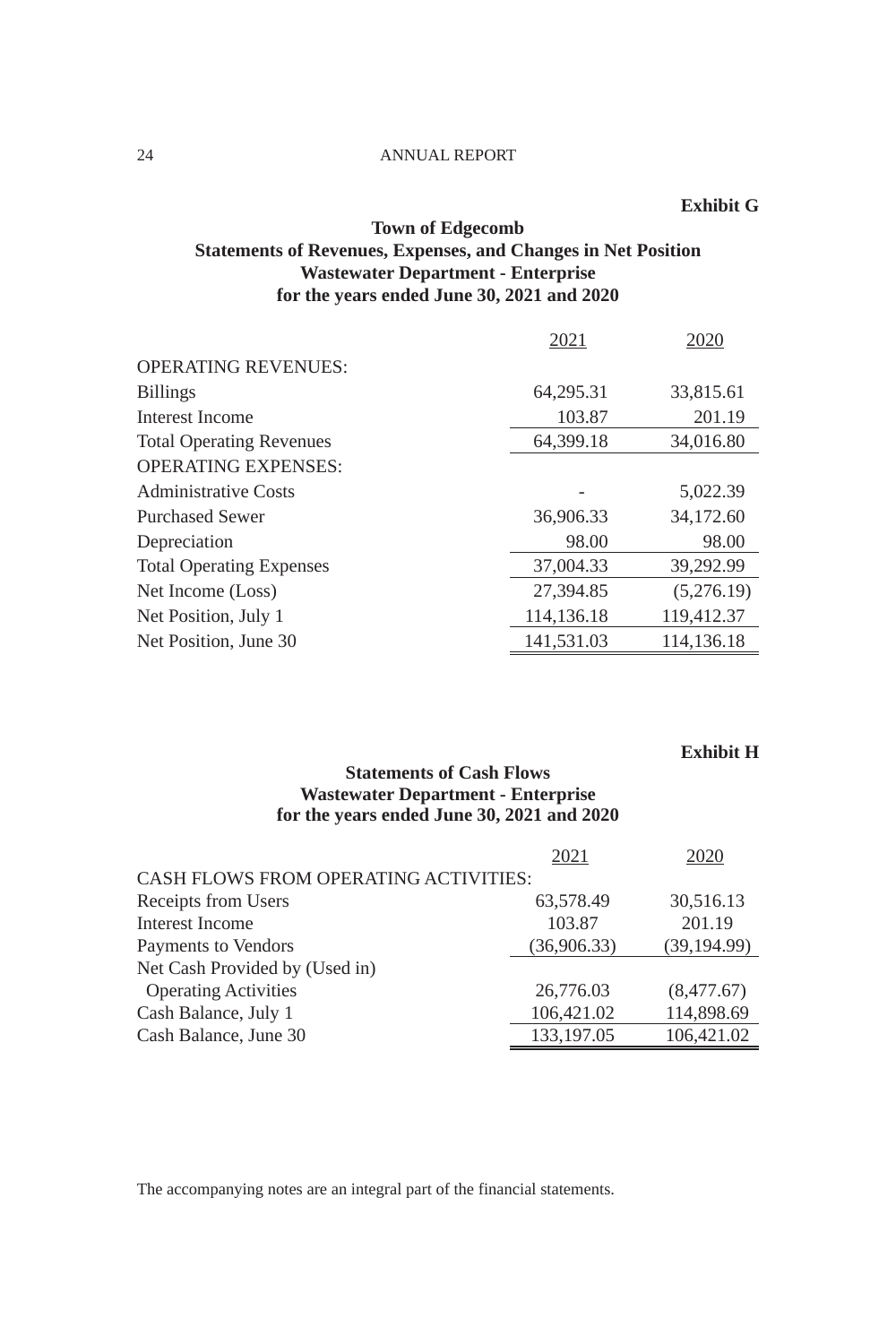#### **Exhibit I**

#### **Town of Edgecomb Statements of Fiduciary Net Position Nonspendable Trust Funds for the years ended June 30, 2021 and 2020**

#### ASSETS

|                      | 2021       | 2020       |
|----------------------|------------|------------|
| <b>ASSETS</b>        |            |            |
| Cash (Note B)        | 25,526.68  | 25.384.51  |
| Investments (Note N) | 128,937.40 | 117.591.46 |
| <b>Total Assets</b>  | 154,464.08 | 142,975.97 |

#### LIABILITIES AND NET POSITION

| <b>LIABILITIES</b>                 |            |            |
|------------------------------------|------------|------------|
| <b>NET POSITION:</b>               |            |            |
| Restricted                         | 106,943.75 | 102,200.48 |
| Unrestricted                       | 47.520.33  | 40.775.49  |
| <b>Total Net Position</b>          | 154,464.08 | 142,975.97 |
| Total Liabilities and Net Position | 154,464.08 | 142,975.97 |
|                                    |            |            |

#### **Exhibit J** *next page*

#### **Exhibit K**

#### **Statement of Cash Flows Fiduciary Fund Type - Nonspendable Trust Funds for the years ended June 30, 2021 and 2020**

|                                              | 2021        |             |
|----------------------------------------------|-------------|-------------|
| <b>CASH FLOWS FROM OPERATING ACTIVITIES:</b> |             |             |
| Dividend and Interest Income                 | 2,465.92    | 2,888.59    |
| Reimbursements Paid to the General Fund      |             | (10,610.30) |
| Capital Gain Distribution                    | 1,567.19    | 1,655.75    |
| Net Cash Provided by Operating Activities    | (6, 577.19) | 4,544.34    |
| <b>CASH FLOWS FROM INVESTING ACTIVITIES:</b> |             |             |
| (Purchase) Sale of Investments               | 6,719.36    | (4,389.04)  |
| Increase in Cash                             | 142.17      | 155.30      |
| Cash Balance, July 1                         | 25,384.51   | 25,229.21   |
| Cash Balance, June 30                        | 25,526.68   | 25.384.51   |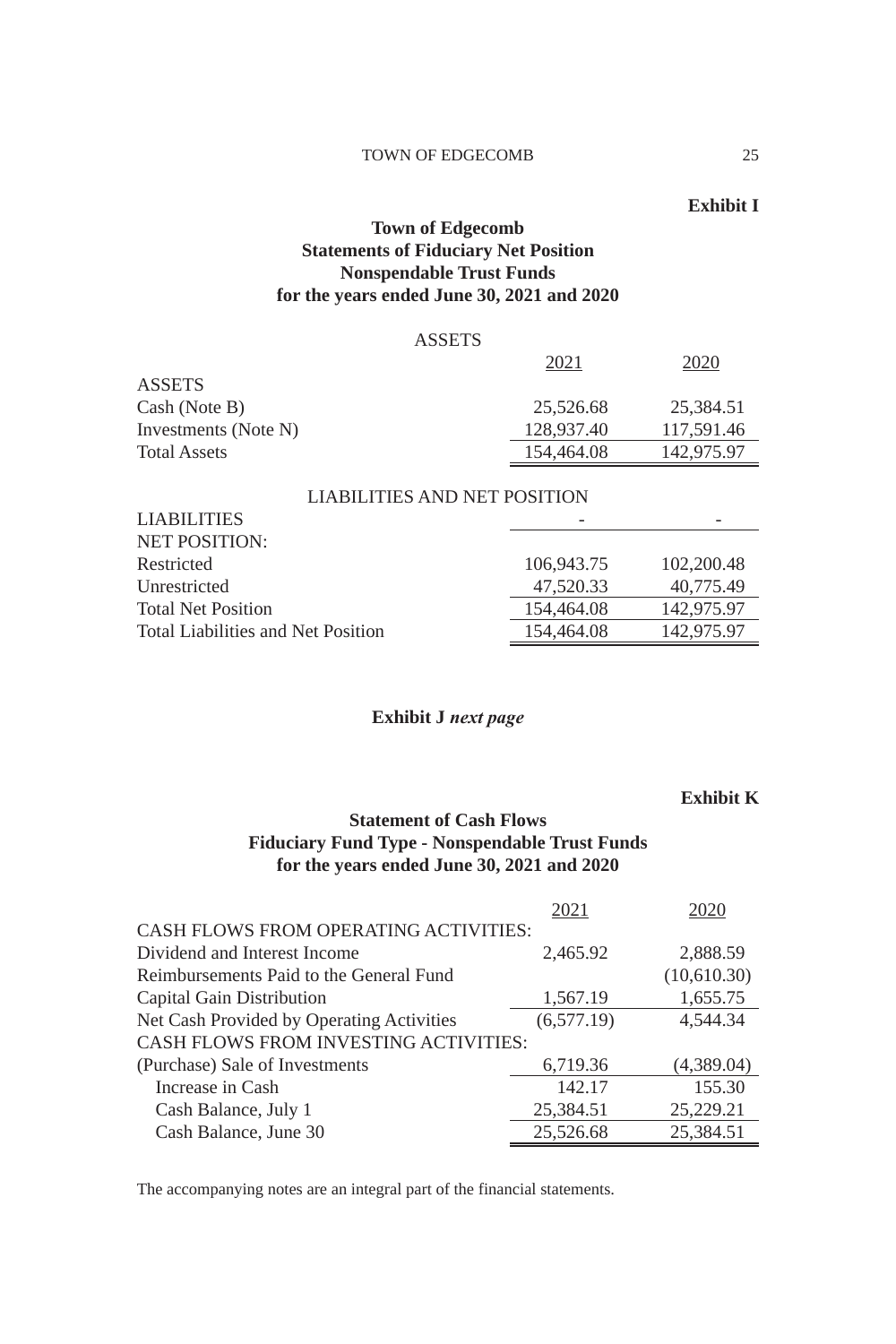|                                      |                                         | for the years ended June 30, 2021 and 2020 |             | Statements of Changes in Fiduciary Net Position - Nonspendable Trust Funds |                      |                       |
|--------------------------------------|-----------------------------------------|--------------------------------------------|-------------|----------------------------------------------------------------------------|----------------------|-----------------------|
|                                      | CEMETERY SCHOLAR-<br><b>TRUST FUNDS</b> | <b>SHIPS</b>                               | <b>POOR</b> | WORTHY MARO F. HAMMOND<br>TRUST                                            | <b>LOTAL</b><br>2021 | TOTAL<br>2020         |
| REVENUES:                            |                                         |                                            |             |                                                                            |                      |                       |
| Dividends and Interest               | 4.35                                    | 0.07                                       | 137.75      | 2,323.75                                                                   | 2,465.92             | 2,888.59              |
| Unrealized Appreciation/Depreciation |                                         |                                            |             | 18,065.30                                                                  | 8,065.30             | (2,668.36)            |
| Capital Gain/Loss                    |                                         |                                            |             | 1.567.19                                                                   | 1,567.19             | 1.655.75              |
| <b>Total Revenues</b>                | 4.35                                    | 0.07                                       | 137.75      | 21,956.24                                                                  | 22,098.41            | 1,875.98              |
| EXPENSES:                            |                                         |                                            |             |                                                                            |                      |                       |
| Transfer to General Fund             |                                         |                                            |             | 10.610.30                                                                  | 10,610.30            |                       |
| Changes in Net Position              | 4.35                                    |                                            | 137.75      | 11,345.94                                                                  | 11,488.11            | 1.875.98              |
| Net Position, July 1                 | 1,304.39                                | 760.66                                     | 23,319.46   | 117.591.46                                                                 |                      | 142,975.97 141,099.99 |
| Net Position, June 30                | ,308.74                                 | 760.73                                     | 23,457.21   | 128.937.40                                                                 |                      | 154,464.08 142,975.97 |

The accompanying notes are an integral part of the financial statements. The accompanying notes are an integral part of the financial statements.

**Exhibit J**

Exhibit J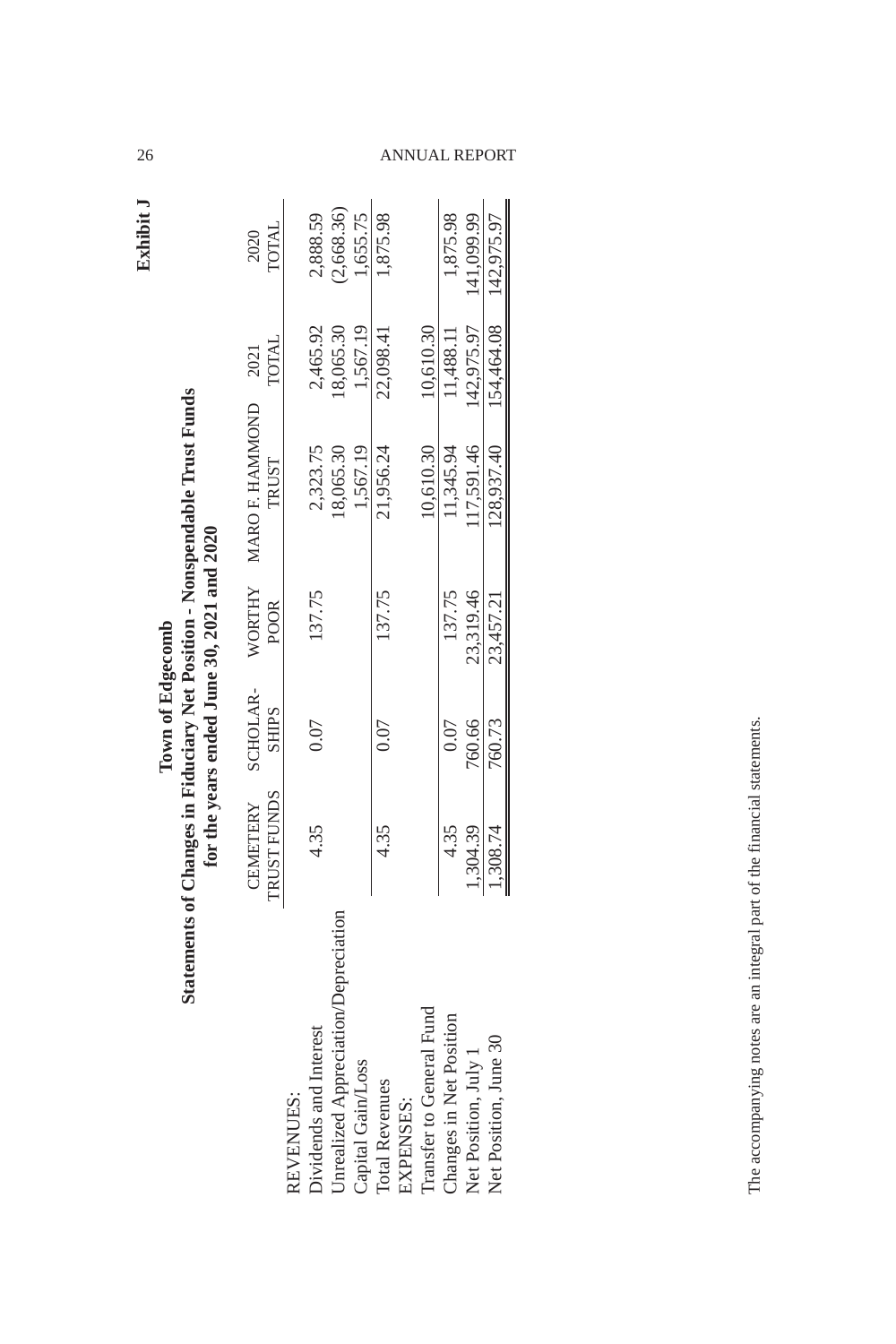#### TOWN OF EDGECOMB NOTES TO FINANCIAL STATEMENTS JUNE 30, 2021

#### NOTE A - SUMMARY OF SIGNIFICANT ACCOUNTING POLICIES:

 The accounting policies of the Town of Edgecomb conform to generally accepted accounting principles as applicable to governmental units.

#### 1. Financial Reporting Entity

 The Town of Edgecomb was incorporated in 1794. The Town operates under a town meeting form

#### of government.

 In evaluating the Town of Edgecomb as a reporting entity, management has addressed all potential component units. The primary criteria for including a component reporting entity are the exercise of financial accountability by the Town of Edgecomb's municipal officials.

 The Town's financial statements are prepared in accordance with accounting principles generally accepted in the United States of America. The Governmental Accounting Standards Board (GASB) is responsible for establishing Generally Accepted Accounting Principles (GAAP) for state and local governments through its pronouncements (Statements and Interpretations). Governments are also required to follow the pronouncements of the Financial Accounting Standards Board (FASB) issued through November 30, 1989 (when applicable) that do not conflict with or contradict GASB pronouncements.

#### 2. Basic Financial Statements - Government-Wide Statements

 The Town's basic financial statements include both government-wide (reporting the Town as a whole) and fund financial statements (reporting the Town's major funds). Both the government-wide and fund financial statements categorize primary activities as governmental. The Town's fire protection, recreation, public works, and general administrative services are classified as governmental activities.

 In the government-wide Statements of Net Position, the governmental column is presented on a consolidated basis by column, and is reported on a full accrual, economic resource basis, which recognizes all long-term assets and receivables as well as long-term debt and obligations. The Town's net position is reported in three parts - net invested in capital assets; restricted; and unrestricted. The Town first utilizes restricted resources to finance qualifying activities.

 The government-wide Statement of Activities reports both the gross and net cost of each of the Town's functions (fire, public works, administrative, etc.). The functions are also supported by general government revenues (property, certain intergovernmental revenues, fines, permits, and charges, etc.). The Statement of Activities reduces gross expenses (including depreciation) by related program revenues, and operating and capital grants. Program revenues must be directly associated with the function (fire, public works, etc.). Operating grants include operating-specific and discretionary (either operating or capital) grants while the capital grants column reflects capital-specific grants.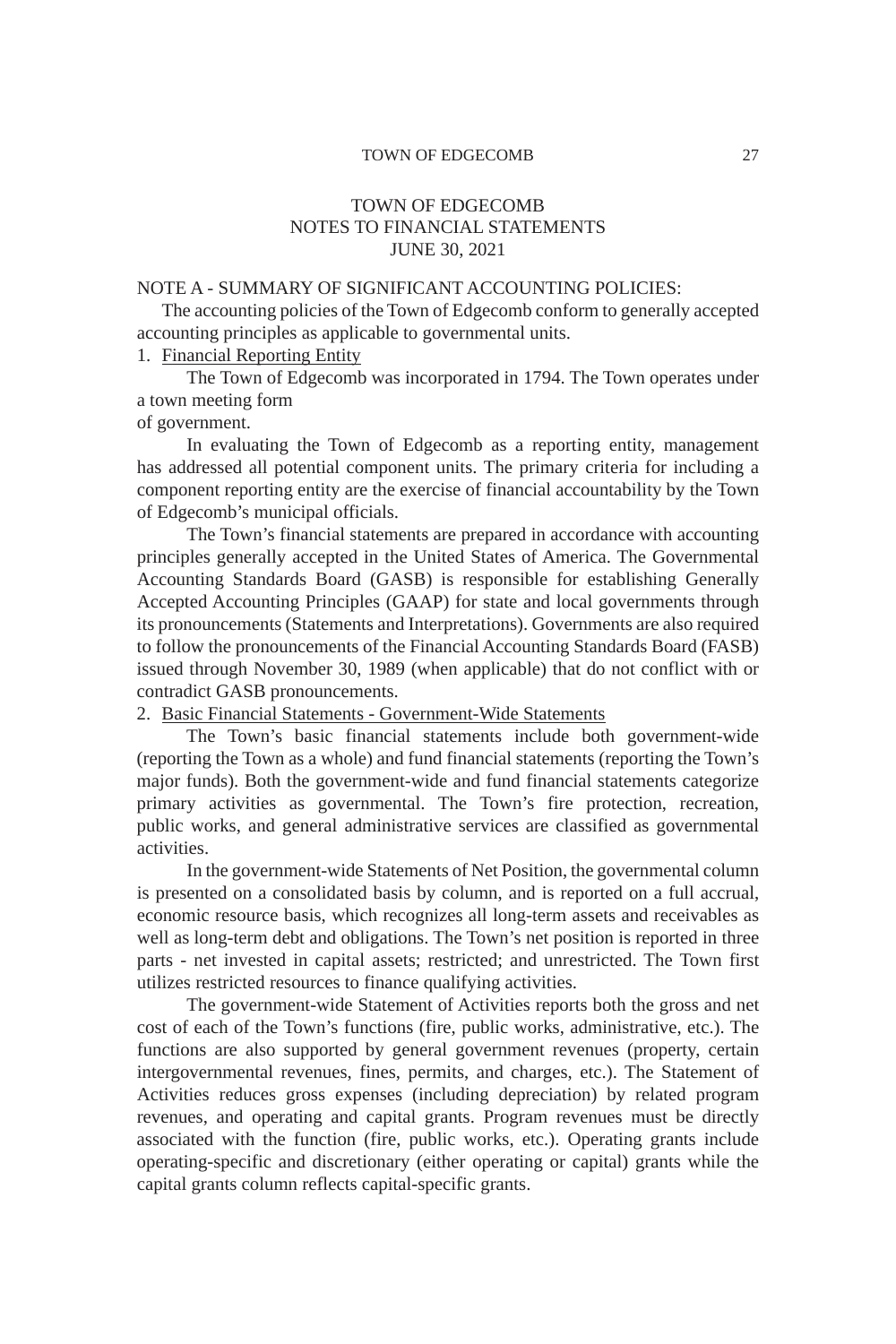#### 28 ANNIJAL REPORT

 The net costs (by function or business-type activity) are normally covered by general revenue (property, intergovernmental revenues, interest income, etc.).

 This government-wide focus is more on the sustainability of the Town as an entity and the change in the Town's net position resulting from the current year's activities.

3. Basic Financial Statements - Fund Financial Statements

 The financial transactions of the Town are reported in individual funds in the fund financial statements. Each fund is accounted for by providing a separate set of self-balancing accounts that comprise its assets, liabilities, reserves, fund equity, revenues, and expenditures/expenses. The various funds are reported by generic classification within the financial statements.

 The following fund types are used by the Town:

a. Governmental Funds:

 The focus of the governmental funds' measurement (in the fund statements) is upon determination of financial position and changes in financial position (sources, uses, and balances of financial resources) rather than upon net income. The following is a description of the governmental funds of the Town:

1. General Fund:

 The General Fund is the general operating fund of the Town. It is used to account for all financial resources except those required to be accounted for in another fund.

 2. Capital Reserves:

 Capital Reserve funds are used to account for financial resources to be used for short-term financing of public improvement projects through the Tax Increment Finance (TIF) District.

 3. Capital Projects:

 Capital Projects funds are used to account for financial resources to be used for road construction projects. Funds were received from a 2,372,300.00 bond issued in 2014 and are being used to fund upgrades to town roads.

 Additionally, the Town reports the following fund types:

 Fiduciary Funds are used to report assets held in a trustee or agency capacity for others and therefore are not available to support town programs. The reporting focus is on net position and changes in net position and is reported using accounting principles similar to proprietary funds.

 The emphasis in fund financial statements is on the major funds in either the governmental or business-type activities categories. Nonmajor funds by category are summarized into a single column. GASB No. 34 sets forth minimum criteria (percentage of the assets, liabilities, revenues, or expenditures/expenses of either fund category) for the determination of major funds.

The Town's fiduciary funds are presented in the fiduciary fund financial statements. Since by definition these assets are being held for the benefit of a third party and cannot be used to address activities or obligations of the government, these funds are not incorporated into the government-wide statements.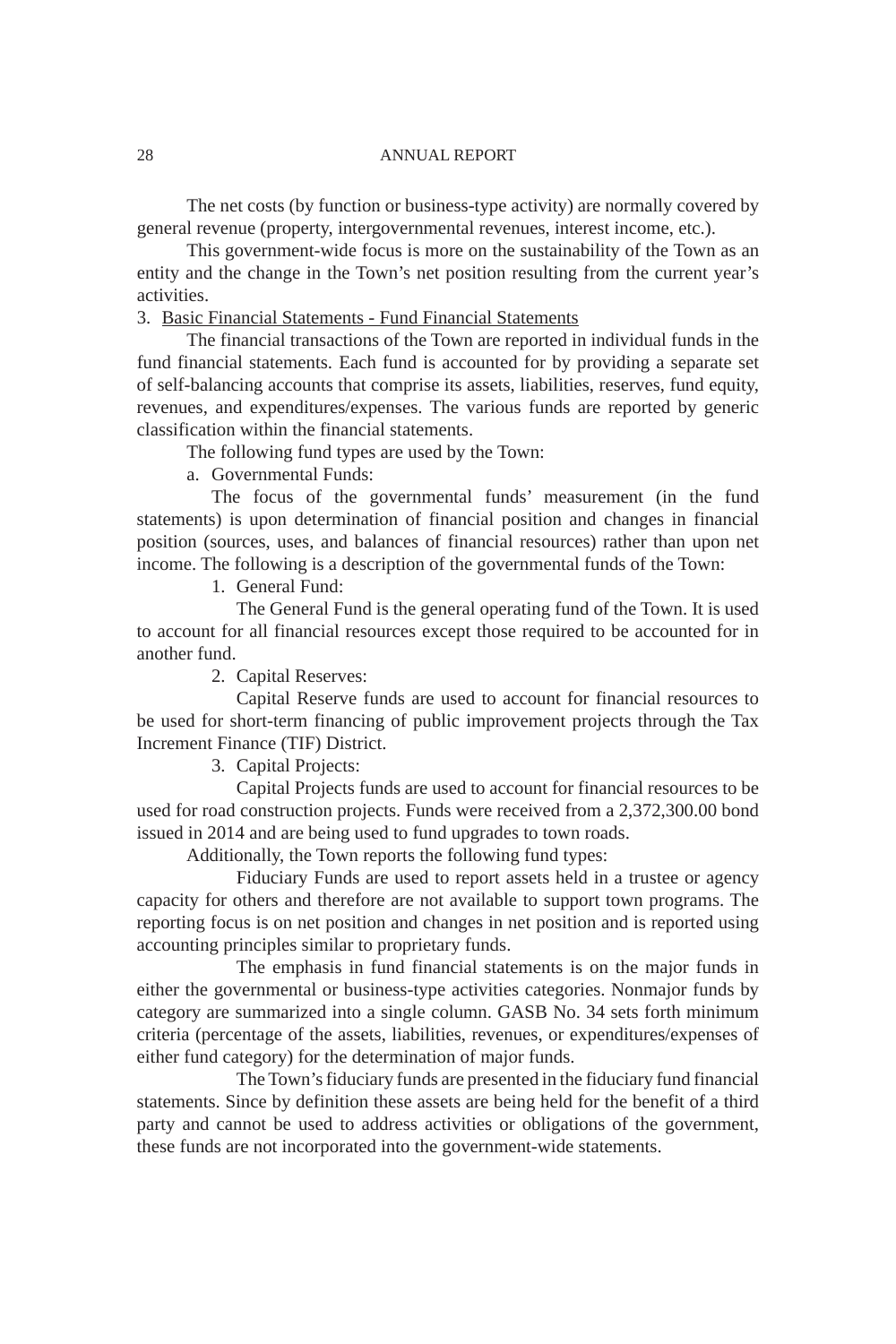The Proprietary Fund is the fund used to account for all financial resources relating to the Wastewater Department. The generally accepted accounting principles applicable are those similar to businesses in the private sector.

 4. Basis of Accounting

Basis of accounting refers to the point at which revenues or expenditures/ expenses are recognized in the accounts and reported in the financial statements. It relates to the timing of the measurements made regardless of the measurement focus applied:

 a. Accrual:

 Governmental activities in the government-wide financial statements and fiduciary fund financial statements are presented on the accrual basis of accounting. Revenues are recognized when earned and expenses are recognized when incurred.

 b. Modified Accrual:

 The governmental funds financial statements are presented on the modified accrual basis of accounting. Under the modified accrual basis of accounting, revenues are recorded when susceptible to accrual; i.e. both measurable and available. "Available" means collectible within the current period or within 60 days after year end. Expenditures are generally recognized under the modified accrual basis of accounting when the related liability is incurred. The exception to this general rule is that principal and interest on general obligation long-term debt, if any, is recognized when due.

5. Financial Statement Amounts

 a. Cash and Cash Equivalents:

 The Town has defined cash and cash equivalents to include cash on hand, demand deposits, and cash with fiscal agents. Statutes authorize the Treasurer of the Town, as directed by the municipal officers, to invest all municipal funds, including reserve and trust funds, to the extent that the terms of the instrument, order, or article creating the fund do not prohibit the investment in financial institutions as described in Section 5706 MRSA and securities as described in Sections 5711 through 5717 MRSA.

 b. Accounts Receivable:

 Accounts Receivable is stated at realizable value at June 30, 2021. Based on prior collections of accrued receivables an allowance for uncollectable accounts is not necessary.

 c. Investments:

 Investments are stated at fair value (quoted market price or the best available estimate).

d. Capital Assets:

 Capital assets purchased or acquired with an original cost of 1,000.00 or more are reported at historical cost or estimated historical cost. Contributed assets are reported at fair market value as of the date received. Additions, improvements, and other capital outlays that significantly extend the useful life of an asset are capitalized. Other costs incurred for repairs and maintenance are expensed as incurred. Depreciation on all assets is provided on the straight-line basis over the following estimated useful lives (*next page*):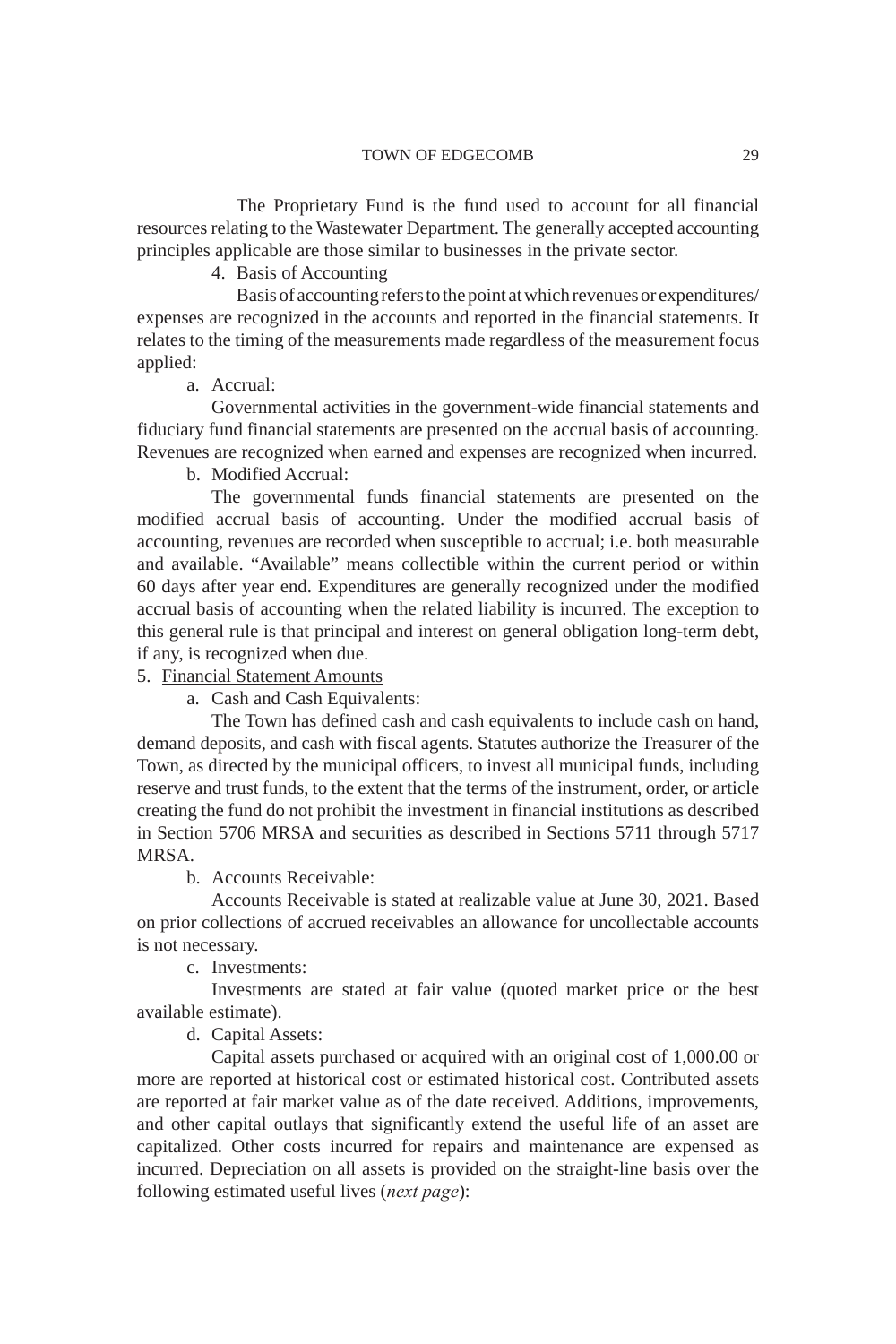| <b>Buildings</b>        | $20-50$ Years |
|-------------------------|---------------|
| Machinery and Equipment | 5-10 Years    |
| Improvements            | $10-20$ Years |
| Other Infrastructure    | $10-50$ Years |
|                         |               |

 e. Revenues:

 Substantially, all governmental fund revenues are accrued. Property taxes are billed and collected within the same period in which the taxes are levied. In applying GASB No. 33 to grant revenues, the provider recognizes liabilities and expenses and the recipient recognizes receivables and revenue when the applicable eligibility requirements, including time requirements, are met. Resourcestransmitted before the eligibility requirements are met are reported as advances by the provider and deferred revenue by the recipient.

 f. Expenditures:

 Expenditures are recognized when the related fund liability is incurred.

g. Fund Balance:

 In accordance with GASB Statement No. 54, the Town employs terminology and classifications for fund balance items as follows:

 Nonspendable fund balances include amounts that are not expected to be converted to cash, or that are legally required to be maintained intact. The fund balance of the Town's trust funds are classified as nonspendable.

 Restricted fund balances are amounts that can be used only for specific purposes because of legislation or restrictions imposed by donors. The fund balances of the special revenue funds are classified as restricted.

 Committed fund balances are amounts that can be used only for specific purposes because of a formal action taken by town government. Budget carry forward amounts (other than the school budget) and the fund balances in the Capital Projects Fund and the Cemetery Maintenance Fund are in this category.

 Assigned fund balances are amounts that the Town intends to use for specific purposes. The Board of Selectmen approved carryovers are included in assigned fund balances.

 Unassigned fund balance is all amounts in the General Fund that are not assigned to another category. Only the General Fund can have an unassigned fund balance.

h. Compensated Absences:

 The Town accrues accumulated unpaid teachers' salaries for the period July 1 to completion of the teachers' contracts.

 i. Use of Estimates:

 The presentation of financial statements in conformity with generally accepted accounting principles requires management to make estimates and assumptions that affect the reported amounts of assets and liabilities and disclosure of contingent assets and liabilities at the date of the financial statements and the reported amounts of revenues and expenses during the reporting period. Actual results could differ from those estimates.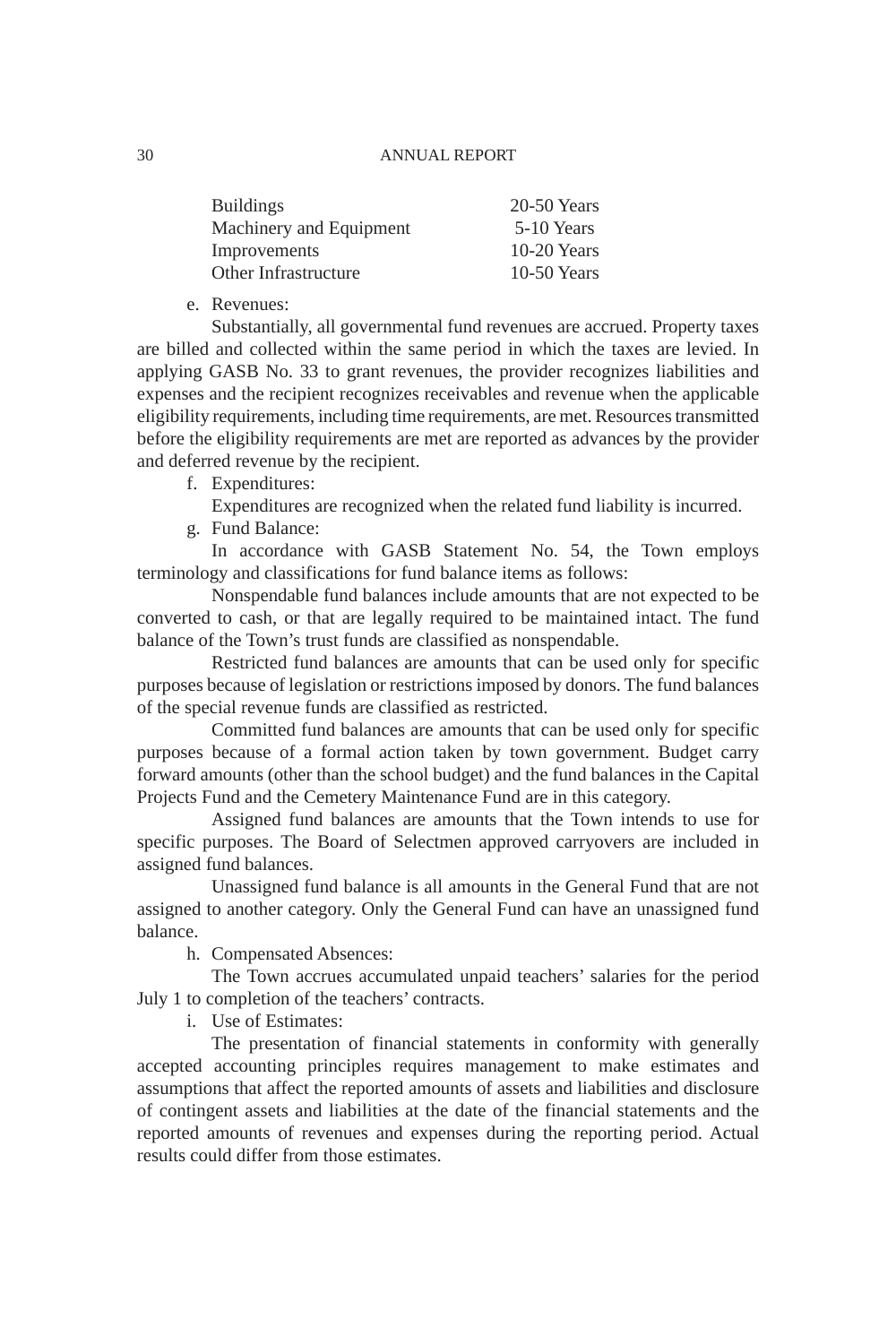#### j. Deferred Inflows and Outflows of Resources:

 In addition to assets, the statement of net position will sometimes report a separate section for deferred outflows of resources. This separate financial statement element, deferred outflows of resources, represents a consumption of net position that applies to a future period(s) and so will not be recognized as an outflow of resources (expense) until that time. The deferred outflows relate to the net pension liability, which include the Town's contributions subsequent to the measurement date, which is recognized as a reduction of the net pension liability in the subsequent year. They also include changes in assumptions, differences between expected and actual experience, and changes in proportion and differences between Town contributions and proportionate share of contributions, which are deferred and amortized over the average expected remaining service lives of active and inactive members in the plan.

 In addition to liabilities, the statement of net position will sometimes report a separate section for deferred inflows of resources. This separate financial statement element, deferred inflows of resources, represents an acquisition of net position that applies to a future period(s) and so will not be recognized as an inflow of resources (revenue) until that time. The deferred inflows relate to the net pension liability, which include the differences between expected and actual experience and changesin proportion and differences between Town contributions and proportionate share of contributions, which is deferred and amortized over the average expected remaining service lives of active and inactive members in the plan. They also include the net difference between projected and actual earnings on pension plan investments, which is deferred and amortized over a five-year period.

#### 6. Implementation of New Accounting Standards

 a. Statement No. 90, "Majority Equity Interests", an amendment of GASB Statements No. 14 and No. 61 is effective for the fiscal year ending June 30, 2021. The primary objectives of this statement are to improve the consistency and comparability of reporting a government's majority equity interest in a legally separate organization and to improve the relevance of financial statement information for certain component units. It defines a majority equity interest and specifies that a majority equity interest in a legally separate organization should be reported as an investment if a government's holding of the equity interest meets the definition of an investment. A majority equity interest that meets the definition of an investment should be measured using the equity method, unless it is held by a special-purpose government engaged only in fiduciary activities, a fiduciary fund, or an endowment (including permanent and term endowments) or permanent fund. Those governments and funds should measure the majority equity interest at fair value. Management has determined that the impact of this statement is not material to the financial statements.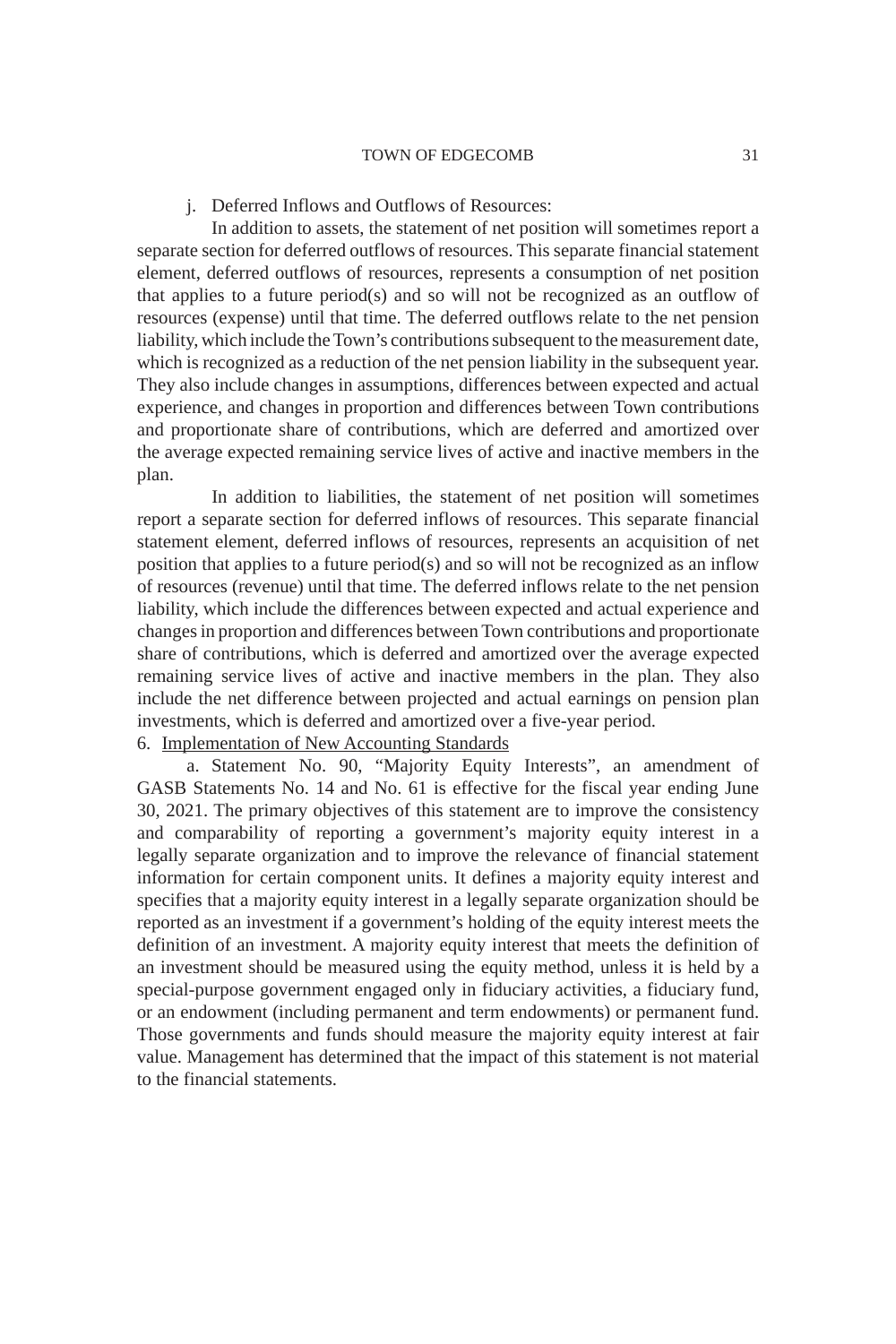#### 7. Future Accounting Pronouncements

 a. Statement No 87, "Leases" effective for the fiscal year ending June 30, 2022. The objective of this statement is to better meet the information needs of financial statement users by improving accounting and financial reporting for leases by governments. This statement increases the usefulness of governments' financial statements by requiring recognition of certain lease assets and liabilities for leases that previously were classified as operating leases and recognized as inflows of resources or outflows of resources based on the payment provisions of the contract. It establishes a single model for lease accounting based on the foundational principle that leases are financings of the right to use an underlying asset. Under this statement, a lessee is required to recognize a lease liability and an intangible right-to-use lease asset, and a lessor is required to recognize a lease receivable and a deferred inflow of resources, thereby enhancing the relevance and consistency of information about governments' leasing activities. Management has determined that the impact of this statement is not material to the financial statements.

 b. Statement No. 89, "Accounting for Interest Cost Incurred before the End of a Construction Period", effective for the fiscal year ending June 30, 2022. The objectives of this statement are (1) to enhance the relevance and comparability of information about capital assets and the cost of borrowing for a reporting period and (2) to simplify accounting for interest cost incurred before the end of a construction period. This statement establishes accounting requirements for interest cost incurred before the end of a construction period. Management has determined that the impact of this statement is not material to the financial statements.

 c. Statement No. 91, "Conduit Debt Obligations" is effective for the fiscal year ending June 30, 2022. The objective of the statement is to provide a single method of reporting conduit debt obligations by issuers and eliminate diversity in practice associated with (1) commitments extended by issuers, (2) arrangements associated with conduit debt obligations, and (3) related note disclosures. This statement achieves those objectives by clarifying the existing definition of a conduit debt obligation; establishing that a conduit debt obligation is not a liability of the issuer; establishing standards for accounting and financial reporting of additional commitments and voluntary commitments extended by issuers and arrangements associated with conduit debt obligations; and improving required disclosures. Management has determined that this statement is not applicable.

 d. Statement No. 93, "Replacement of Interbank Offered Rates" is effective for the year ending June 30, 2022. The objective of this statement is to improve guidance regarding the governments that have entered into agreements in which variable payments made or received depend on an interbank offered rate (IBOR) - most notably, the London Interbank Offered Rate (LIBOR). As a result of global reference rate reform, LIBOR is expected to cease to exist in its current form at the end of 2021. The objective of this statement is to address those and other accounting and financial reporting implications that result from the replacement of an IBOR. Management has determined that this statement is not applicable.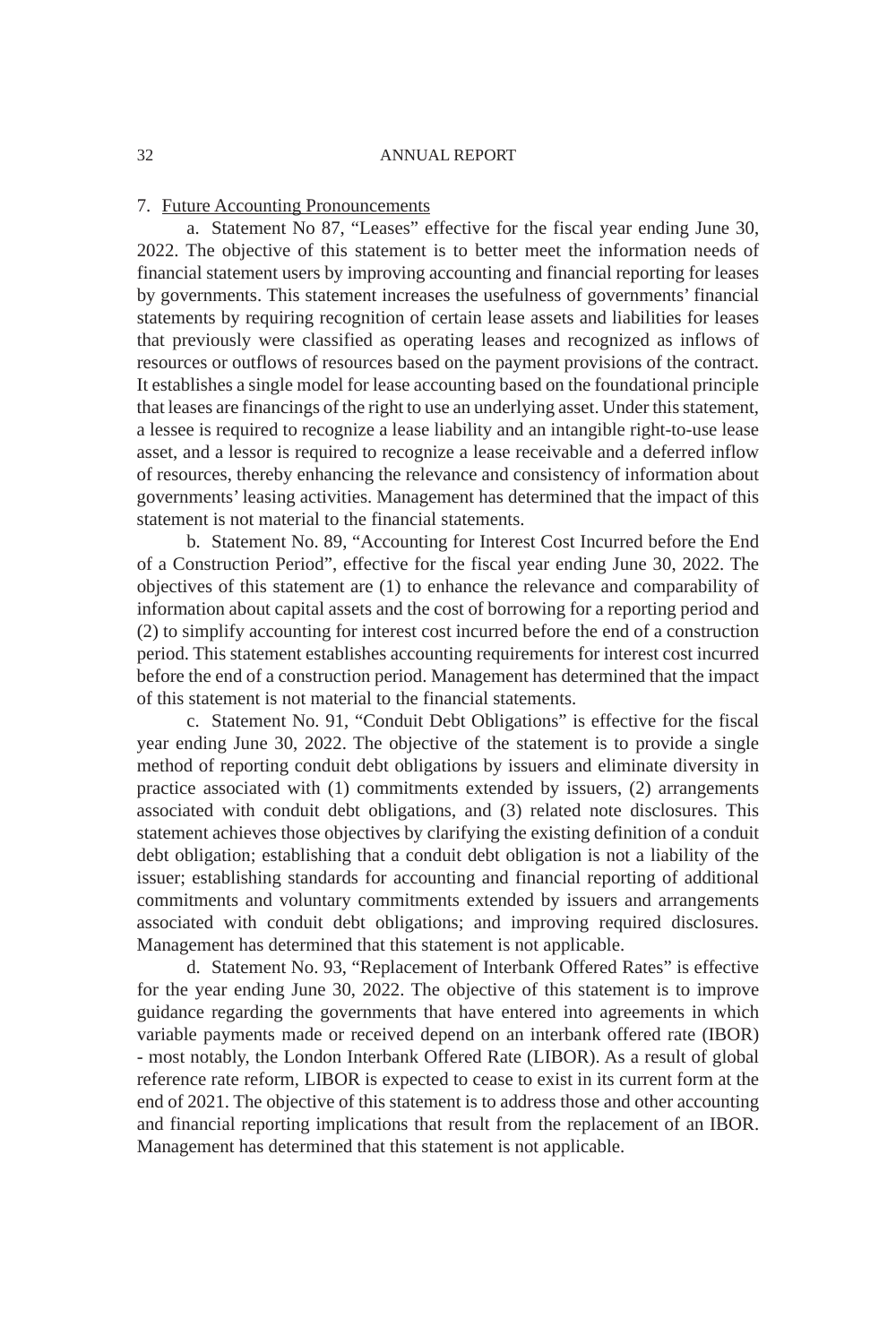e. Statement No. 94, "Public Private Partnerships" is effective for the fiscal year ending June 30, 2023. The primary objective of this statement is to improve financial reporting by addressing issues related to public-private and public-public partnership arrangements (PPPs). As used in this statement, a PPP is an arrangement is which a government (the transferor) contracts with an operator (a governmental or nongovernmental entity) to provide public services by conveying control of the right to operate or use a nonfinancial asset, such as infrastructure or other capital asset (the underlying PPP asset), for a period of time in an exchange or exchangelike transaction. Management has determined that this statement is not applicable.

f. Statement No. 96, "Subscription-Based Information Technology Arrangements" is effective for the fiscal year ending June 30, 2023. This statement provides guidance on the accounting and financial reporting for subscriptionbased information technology arrangements (SBITAs) for government end users (governments). This statement (1) defines a SBITA; (2) establishes that a SBITA results in a right-to-use subscription asset – an intangible asset - and a corresponding subscription liability; (3) provides the capitalization criteria for outlays other than subscription payments, including implementation costs of a SBITA; and (4) requires note disclosures regarding a SBITA. To the extent relevant, the standards for SBITAs are based on the standards established in Statement No. 87, Leases, as amended. Management has determined that this statement is not applicable.

 g. Statement No. 97, "Certain Component Unit Criteria and Accounting and Financial Reporting for Internal Revenue Code Section 457 Deferred Compensation Plans" is effective for the fiscal year ending June 30, 2022. This statement requires that for purposes of determining whether a primary government is financially accountable for a potential component unit, except for a potential component unit that is a defined contribution pension plan, a defined contribution OPEB plan, or another employee benefit plan (for example, certain Section 457 Plans), the absence of a governing board should be treated the same as the appointment of a voting majority of a governing board if the primary government performs the duties that a governing board typically would perform. Management has determined that this statement is not applicable.

#### 8. Subsequent Events

 Management has made an evaluation of subsequent events to and including the audit report date, which was the date the financial statements were available to be issued and determined that any subsequent events that would require recognition or disclosure have been considered in the preparation of the financial statements.

#### NOTE B - CASH:

 Cash

 The Town's cash is categorized to give an indication of the level of risk assumed by the Town at year end. These categories are defined as follows:

Category  $#1$  - Insured or collateralized with securities held by the Town or by its agent in the Town's name.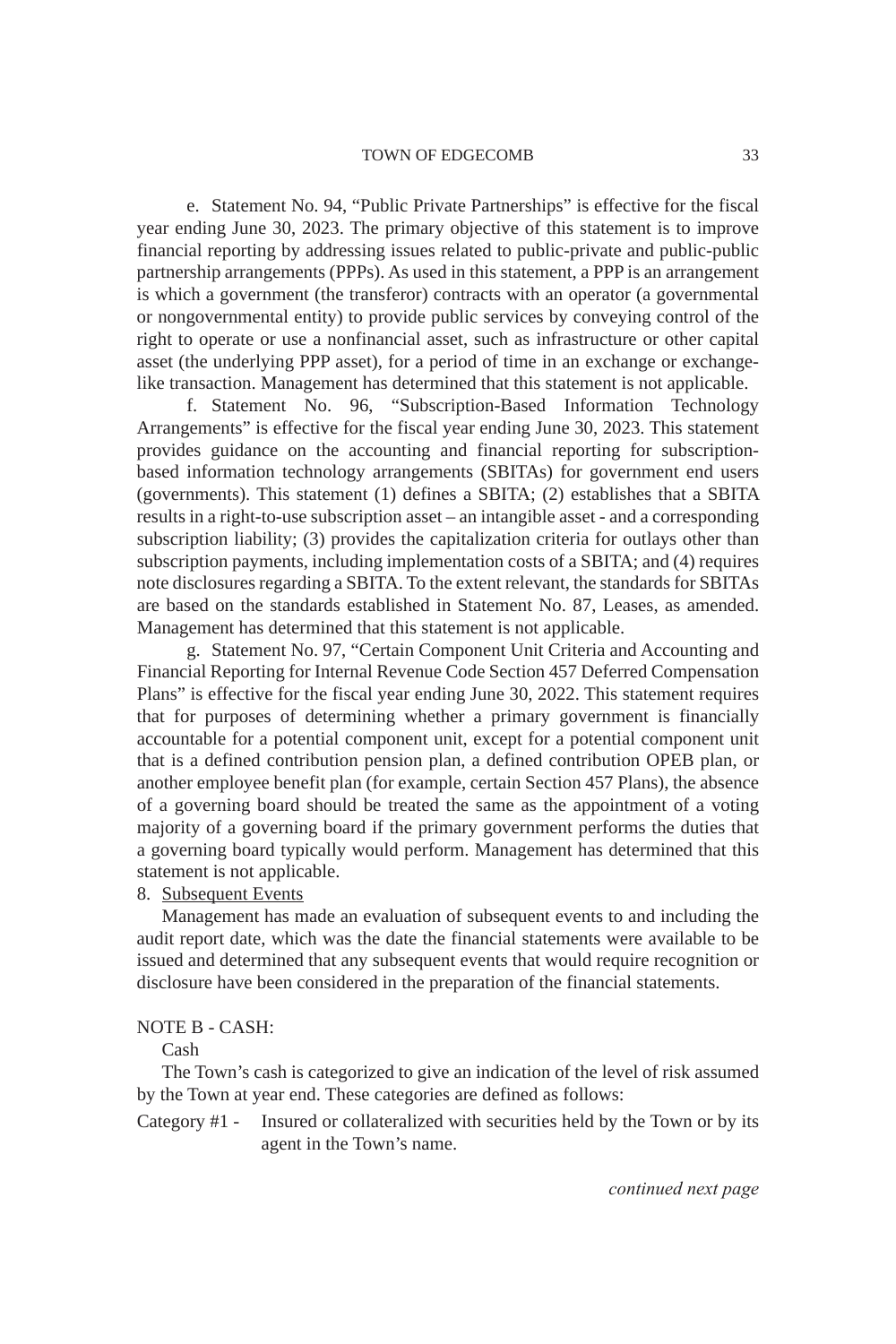- Category #2 Collateralized with securities held by the pledging financial institution's trust department or agent in the Town's name.
- Category #3 Uncollateralized (This includes any bank balance that is collateralized with securities held by the pledging financial institution, or by its trust department or agent but not in the Town's name.)

|                         | <b>CARRYING</b> | <b>BANK</b>                                       |    | <b>CATEGORY</b> |    |
|-------------------------|-----------------|---------------------------------------------------|----|-----------------|----|
| ACCOUNT TYPE AMOUNT     |                 | BALANCE                                           | #1 | #2.             | #3 |
| <b>Interest Bearing</b> |                 |                                                   |    |                 |    |
| <b>Accounts</b>         |                 | 2,916,724.61 3,447,979.89 532,161.18 2,915,818.71 |    |                 |    |
| Non-Interest            |                 |                                                   |    |                 |    |
| Bearing Accounts        | 2,079.08        |                                                   |    |                 |    |
|                         |                 | 2,918,803.69 3,447,979.89 532,161.18 2,915,818.71 |    |                 |    |

#### NOTE C - ACCOUNTS RECEIVABLE:

 Accounts Receivable at June 30, 2021 consists of the following:

| Due from the State of Maine | 32,788.13 |
|-----------------------------|-----------|
| Due from other Governments  | 5.481.34  |
| Individuals                 | 5.805.98  |
|                             | 44,075.45 |

#### NOTE D - NOTES AND BONDS PAYABLE:

 Long-Term Debt activity for the year ended June 30, 2021 is as follows:

|                             | <b>BALANCE</b> |                      | <b>BALANCE</b> |                            |  |  |
|-----------------------------|----------------|----------------------|----------------|----------------------------|--|--|
|                             | 7/1/20         | ADDITIONS REDUCTIONS |                | 6/30/21                    |  |  |
| Maine Municipal Bond Bank - |                |                      |                |                            |  |  |
| School Loan                 | 468,530.52     |                      | 234, 265. 27   | 234, 265. 25               |  |  |
| Maine Municipal Bond Bank - |                |                      |                |                            |  |  |
| Fire Station Loan           | 343,723.00     |                      | 27,742.00      | 315,981.00                 |  |  |
| Maine Municipal Bond Bank - |                |                      |                |                            |  |  |
| Road Construction Loan      | 1.526.999.80   |                      |                | 149, 335.66 1, 377, 664.14 |  |  |
| The First - School Bus      | 56,099.38      |                      | 56,099.38      |                            |  |  |
| The First - Fire Truck      | 201,074.50     |                      | 48,025.66      | 153,048.84                 |  |  |
| The First - School Bus      | 70,186.21      |                      | 70,186.21      |                            |  |  |
|                             | 2.666.613.41   |                      |                | 585,654.18 2,080,959.23    |  |  |

Maine Municipal Bond Bank - School Loan

 The proceeds of the note funded construction of a new K-6 school. The note carries an interest rate of 3.25% to 5.125% and matures on November 1, 2021. The principal payment due each November 1st is 234,265.25, with the initial payment being due on November 1, 2002. Interest on the note is payable each May 1st and November 1st for the life of the loan.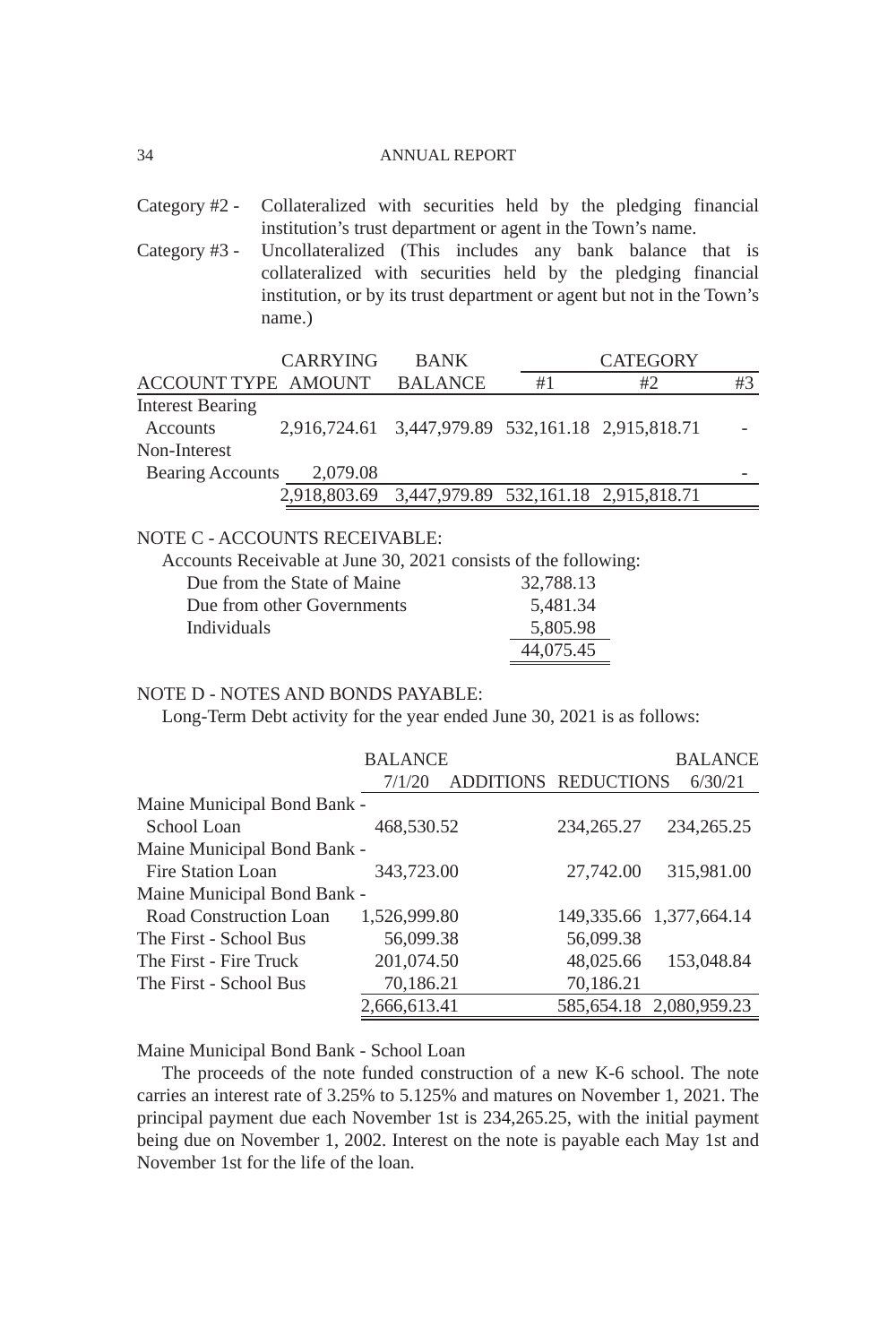Maine Municipal Bond Bank - Fire Station Loan

 The proceeds of the note funded construction of a new fire station. The note carries an interest rate of .831% to 5.094% and matures on November 1, 2030. The principal payment due November 1st is 24,730.00, with the initial payment being due on November 1, 2011. Interest on the note is payable each May 1st and November 1st for the life of the loan.

Maine Municipal Bond Bank - Road Construction Loan

 The proceeds of the note funded repairs and improvements to town roads. The note carries an interest rate of .45% to 4.14% and matures in November of 2028. Principal payments are due November 1st with the initial payment being due November 1, 2014. Interest on the note is payable each May 1st and November 1st for the life of the loan.

#### The First - School Bus

 The proceeds of the note funded the purchase of a school bus. The note carries an interest rate of 3.25% and was paid in full. Principal and interest payments of 1,556.71 are due monthly.

#### The First - Fire Truck Loan

 The proceeds of the note funded the purchase of a fire truck. The note carries an interest rate at 3.00% and matures in 2024. Annual principal and interest payments of 54,149.44 are due on the note in March.

The First - School Bus

 The proceeds of the note funded the purchase of a school bus. The note carries an interest rate of 2.77% and was paid in full. Principal and interest payments of 1,517.86 are due monthly.

 The annual requirements to amortize the notes and bonds are as follows:

#### FISCAL.

| <b>YEAR ENDING</b> | <b>PRINCIPAL</b> | <b>INTEREST</b> | <b>TOTAL</b> |
|--------------------|------------------|-----------------|--------------|
| 2022               | 465,284.02       | 63,500.19       | 528,784.21   |
| 2023               | 237,560.58       | 52,114.66       | 289,675.24   |
| 2024               | 244,601.23       | 45,046.36       | 289,647.59   |
| 2025               | 198,029.50       | 37,452.71       | 235,482.21   |
| 2026               | 204,618.88       | 30,854.14       | 235,473.02   |
| 2027-2031          | 730,865.02       | 47,305.90       | 778,170.92   |
| Total              | 2,080,959.23     | 276,273.96      | 2,357,233.19 |

#### NOTE E - GENERAL FUND BUDGET:

 The Town operates on a net budget as compared with a gross budget. All revenues are not estimated, but are credited to the particular operating account. Certain revenues are dedicated for particular purposes by vote of the townspeople at the annual town meeting or at special town meetings.

 At the annual town meeting, held in May of each year, the townspeople vote on various articles on which amounts for appropriations have been recommended by the Board of Selectmen and/or the budget committee.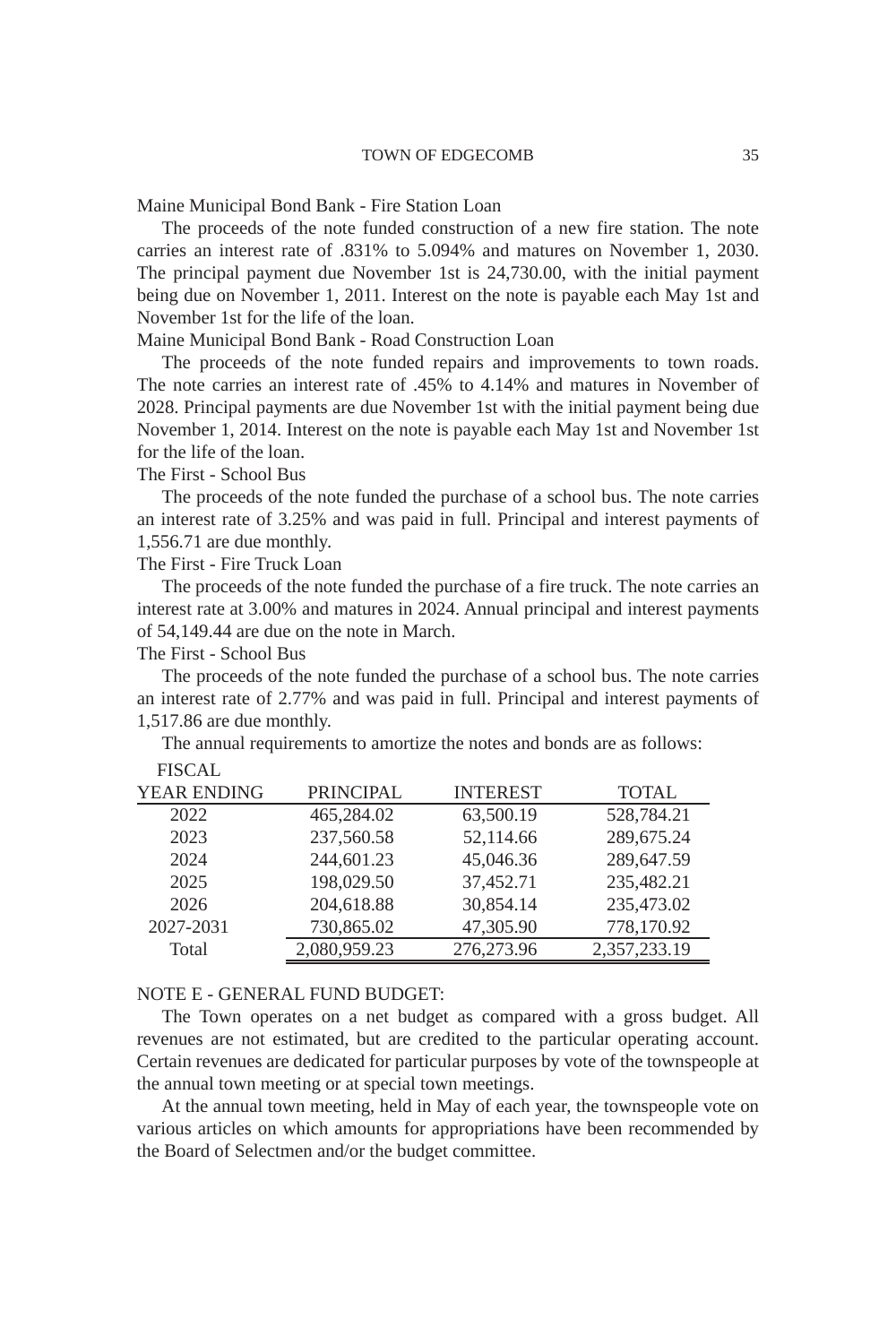### NOTE F - ASSIGNED FOR SUBSEQUENT YEARS EXPENDITURES:

 Historically, the townspeople vote to carry certain departmental unexpended balances forward to the following year for expenditure. This is usually in lieu of additional appropriations in any particular account.

| General Government          | 65,745.74    |
|-----------------------------|--------------|
| <b>Public Safety</b>        | 21,065.07    |
| <b>Highways and Bridges</b> | 54,361.83    |
| Education                   | 730,246.44   |
| Special Assessments         | 45,725.00    |
| General Assistance          | 1,140.00     |
| Unclassified                | 284, 274, 34 |
|                             | 1,202,558.42 |
|                             |              |

### NOTE G - REVENUE RECOGNITION - PROPERTY TAXES:

 The Town's property tax for the current year was levied October 20, 2020 on the assessed value listed as of April 1, 2020 for all taxable real and personal property located in the Town. Taxes were due November 30, 2020. Interest accrued at 7.00% on December 1, 2020.

 Tax liens are filed against delinquent real estate taxpayers after eight months but within one year of the original tax commitment. If the tax, interest, and costs have not been paid eighteen months after the filing of a lien certificate then the lien is automatically foreclosed.

 The National Council on Governmental Accounting (N.C.G.A.) Interpretation No. 3 requires that property tax revenue be recognized only to the extent it will be collected within sixty days following the year end. The deferred tax revenue shown on the balance sheet represents property taxes not expected to be collected within sixty days after the year end.

 Property taxes are recognized when they become available. Available includes those taxes expected to be collected within sixty days after year end as stated above.

### NOTE H - MAINE PUBLIC EMPLOYEES RETIREMENT SYSTEM: **Summary of Significant Accounting Policies**

**Pensions -** For purposes of measuring the net pension liability, deferred outflows of resources and deferred inflows for resources related to pensions, and pension expense, information about the fiduciary net position of the Maine Public Employees Retirement System State Employee and Teacher Plan (SET Plan) and additions to/deductions from the Plan's fiduciary net position have been determined on the same basis as they are reported by the Plans. For this purpose, benefit payments (including refunds of employee contributions) are recognized when due and payable in accordance with the benefit terms. Investments are reported at fair value.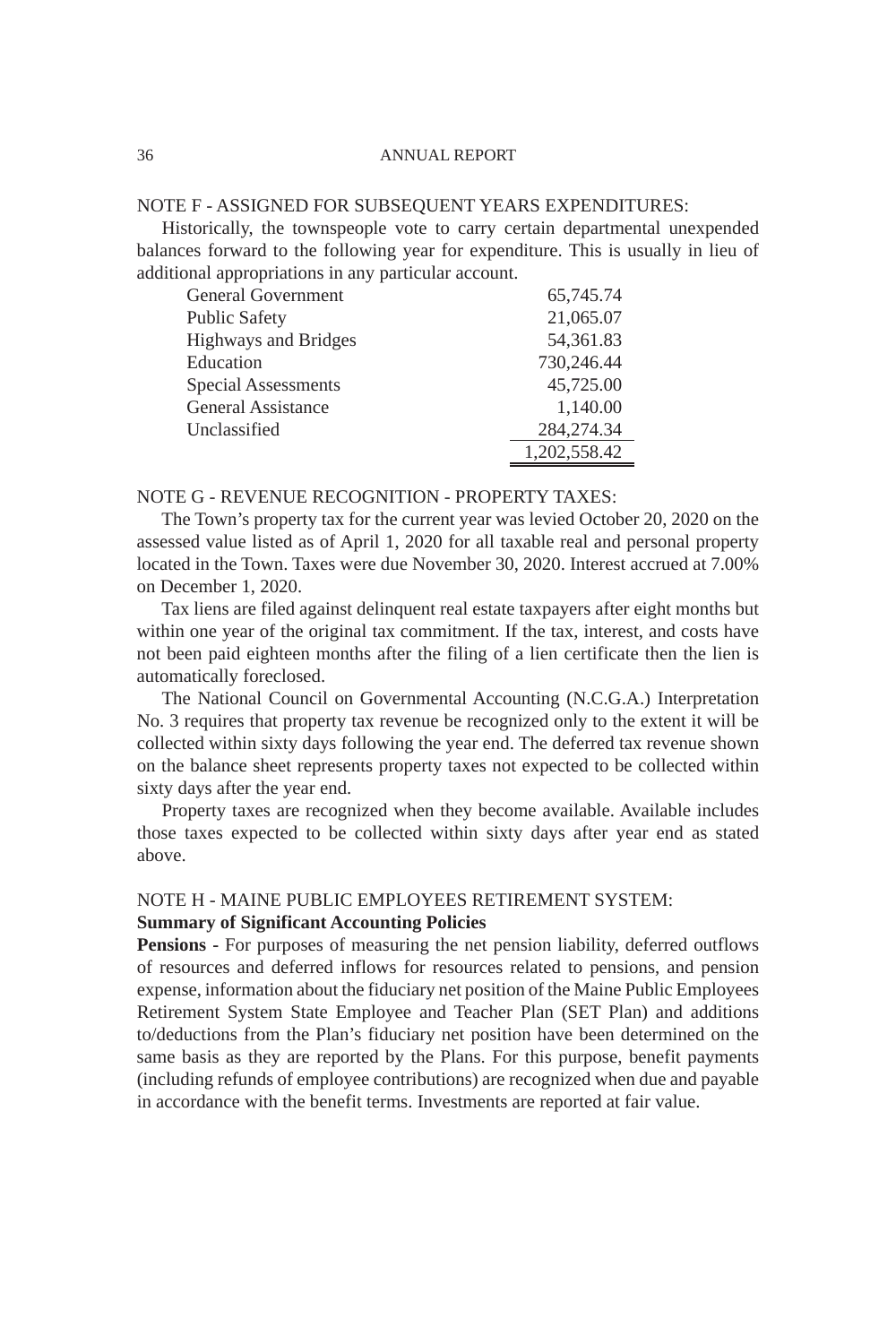#### **Maine Public Employees Retirement System** *General Information about the Pension Plan*

**Plan Description -** Teaching-certified employees of the Town of Edgecomb are provided with pensions through the Maine Public Employees Retirement System State Employee and Teacher Plan (SET Plan), cost-sharing multiple-employer defined benefit pension plans, administered by the Maine Public Employees Retirement System (MPERS). Benefit terms are established in Maine statute. MPERS issues a publicly available financial report that can be obtained at www. mainepers.org.

**Benefits Provided -** The SET Plan provides defined retirement benefits based on members' average final compensation and service credit earned as of retirement. Vesting (i.e. eligibility for benefits upon reaching qualification) occurs upon the earning of five years of service credit. In some cases, vesting occurs on the earning of one year of service credit immediately preceding retirement at or after normal retirement age. For SET members, normal retirement age is 60, 62, or 65. The normal retirement age is determined by whether a member had met certain creditable service requirements on specific dates, as established by statute. The monthly benefit of members who retire before normal retirement age by virtue of having at least 25 years of service credit is reduced by a statutorily prescribed factor for each year of age that a member is below her/his normal retirement age at retirement. MPERS also provides disability and death benefits, which are established by statute.

**Contributions -** Employee contribution rates are defined by law or Board rule and depend on the terms of the plan under which an employee is covered. Employer contributions are determined by actuarial valuations. The contractually required contribution rates are actuarially determined as an amount that, when combined with employee contributions, is expected to finance the costs of benefits earned by employees during the year, with an additional amount to finance any unfunded accrued liability.

**SET Plan -** Maine statute requires the State to contribute a portion of the Town's contractually required contributions. Employees are required to contribute 7.65% of their annual pay. The Town of Edgecomb's contractually required contribution rate for the year ended June 30, 2021, was 14.96% of annual payroll of which 4.16% of payroll was required from the Town and 10.80% was required from the State. Contributions to the pension plan from the Town was 123,295.20 for the year ended June 30, 2021.

### *Pension Liabilities, Pension Expense, and Deferred Outflows and Deferred Inflows of Resources Related to Pensions*

The net pension liabilities were measured as of June 30, 2020, the latest measurement date available, and the total pension liabilities used to calculate the net pension liabilities were determined by actuarial valuations as of that date. The Town's proportion of the net pension liabilities were based on projections of the Town's long-term share of contributions to the pension plans relative to the projected contributions of all participating School Administrative Units and the State (SET Plan), actuarially determined.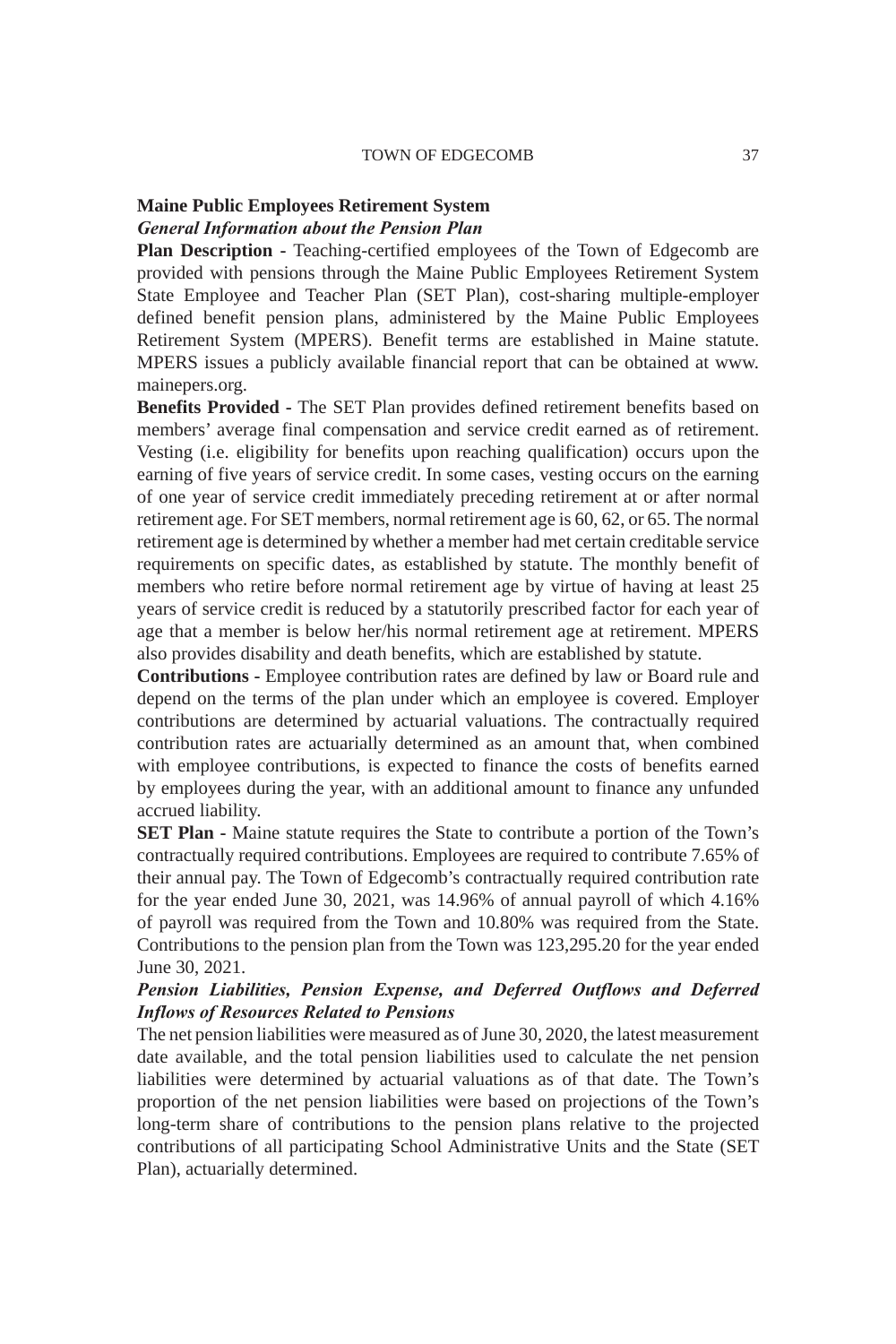**SET Plan -** At June 30, 2020, the Town reported a liability for its proportionate share of the net pension liability that reflected a reduction for State pension support provided to the Town.The amount recognized by the Town as its proportionate share of the net pension liability, the related State support, and the total portion of the net pension liability that was associated with the Town were as follows:

| Town of Edgecomb's Proportionate Share of      |              |
|------------------------------------------------|--------------|
| the Net Pension Liability                      | 29,674.00    |
| State's Proportionate Share of the Net Pension |              |
| Liability Associated with the Town of Edgecomb | 1,052,936.00 |
| Total                                          | 1,082,610.00 |

At June 30, 2021, the Town of Edgecomb's proportion of the SET Plan was .001818%, which was a decrease of .000179% from its proportion measured as of June 30, 2020.

For the year ended June 30, 2021, the Town recognized pension expense of 162,741.00 and revenue of 123,295.00 for support provided by the State for the SET Plan, resulting in a net pension expense of 39,446.00. At June 30, 2021, the Town reported deferred outflows of resources and deferred inflows of resources related to pensions from the following sources:

|                                               | <b>Deferred Outflows</b> | <b>Deferred Inflows</b> |
|-----------------------------------------------|--------------------------|-------------------------|
|                                               | of Resources             | of Resources            |
| Differences between Expected and              |                          |                         |
| Actual Experience                             | 949.00                   | 629.00                  |
| Changes in Assumptions                        |                          |                         |
| Net Difference between Projected and          |                          |                         |
| <b>Actual Earnings</b>                        |                          |                         |
| on Pension Plan Investments                   | 1,229.00                 |                         |
| Changes in Proportion and Differences between |                          |                         |
| Town Contributions and Proportionate Share    |                          |                         |
| of Contributions                              | 1,810.00                 | 9,499.00                |
| Town Contributions Subsequent to              |                          |                         |
| the Measurement Date                          | 45,998.00                |                         |
| Total                                         | 49,986.00                | 10,128.00               |
|                                               |                          |                         |

\$45,998.00 is reported as deferred outflows of resources related to pensions resulting from the Town of Edgecomb's contributions subsequent to the measurement date will be recognized as a reduction of the net pension liabilities in the year ended June 30, 2021. Other amounts reported as deferred outflows of resources and deferred inflows of resources related to pensions will be recognized in pension expense as follows:

| <b>Year ended June 30:</b> |            |  |  |  |
|----------------------------|------------|--|--|--|
| 2021                       | (9,137.00) |  |  |  |
| 2022                       | 826.00     |  |  |  |
| 2023                       | 1,092.00   |  |  |  |
| 2024                       | 1.081.00   |  |  |  |
|                            |            |  |  |  |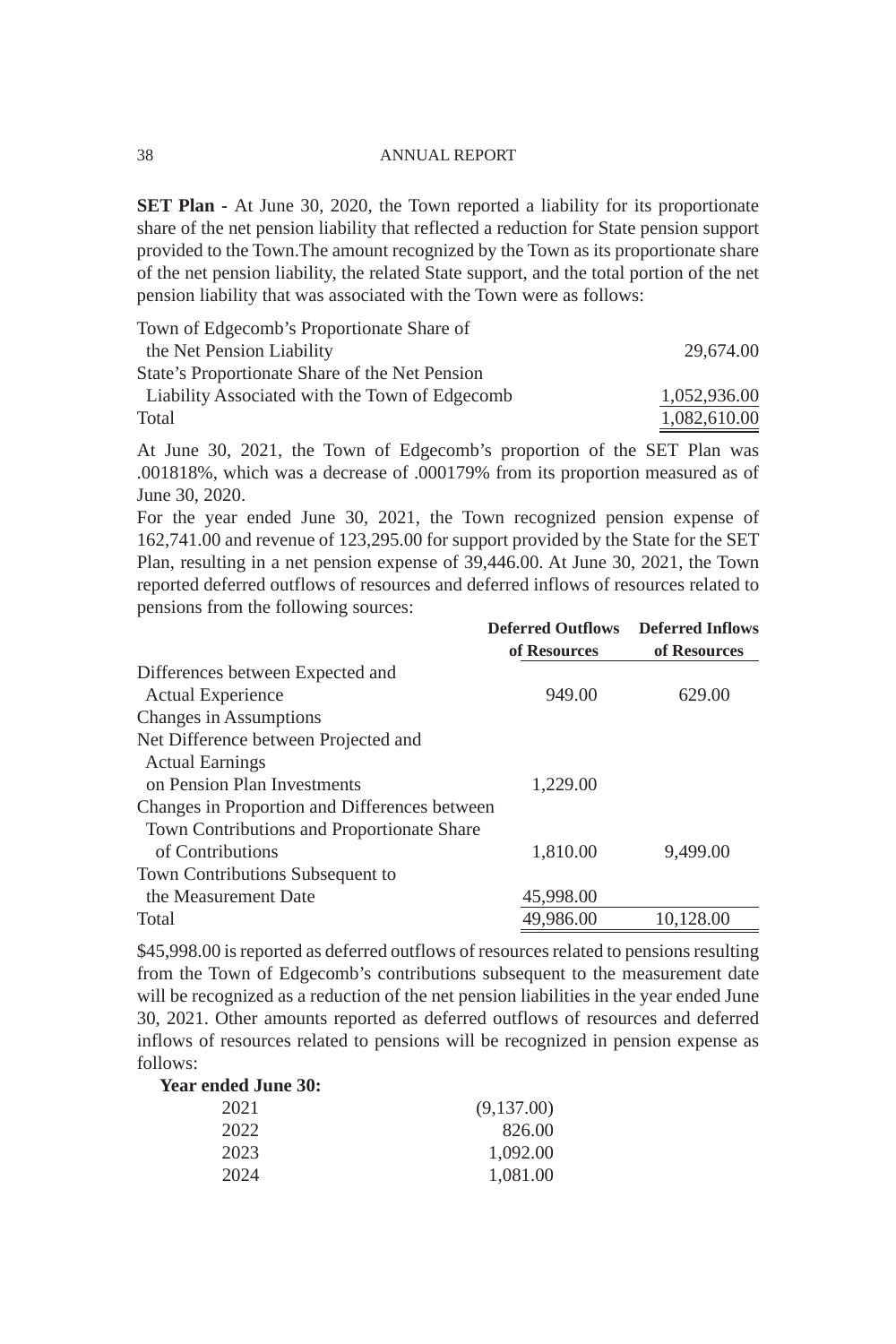**Actuarial Assumptions -** The total pension liability in the June 30, 2020 actuarial valuation was determined using the following actuarial assumptions, applied to all periods included in the measurement:

|                                                   | <b>SET Plan</b>   |
|---------------------------------------------------|-------------------|
| Inflation                                         | 2.75%             |
| Salary Increases, per year                        | $2.75\% - 14.5\%$ |
| Investment return, per annum, compounded annually | 6.75%             |
| Cost of living benefit increases, per annum       | 2.20%             |

Mortality rates were based on the RP2014 Total Dataset HealthyAnnuitant Mortality Table for Males and Females.

The actuarial assumptions used in the June 30, 2020 valuation were based on the results of an actuarial experience study for the period July 1, 2012 to June 30, 2015.

The long-term expected rate of return on pension plan investments was determined using a building-block method in which best-estimate ranges of expected future real rates of return (expected returns, net of pension plan investment expense and inflation) are developed for each major asset class. These ranges are combined to produce the long-term expected rate of return by weighing the expected future real rates of return by the target asset allocation percentage and by adding expected inflation. Best estimates of arithmetic real rates of return for each major asset class included in the pension plan's target asset allocation as of June 30, 2020 are summarized in the following table:

|                           |                          | <b>Long-Term Expected</b>  |
|---------------------------|--------------------------|----------------------------|
| <b>Asset Class</b>        | <b>Target Allocation</b> | <b>Real Rate of Return</b> |
| <b>Public Equities</b>    | 30.0%                    | $6.0\%$                    |
| US Government             | 7.5%                     | 2.3%                       |
| Private Equity            | 15.0%                    | 7.6%                       |
| Real Assets:              |                          |                            |
| <b>Real Estate</b>        | 10.0%                    | 5.2%                       |
| Infrastructure            | 10.0%                    | 5.3%                       |
| <b>Natural Resources</b>  | 5.0%                     | 5.0%                       |
| <b>Traditional Credit</b> | 7.5%                     | 3.0%                       |
| Alternative Credit        | 5.0%                     | 4.2%                       |
| Diversifiers              | 10.0%                    | 5.9%                       |

**Discount Rate -** The discount rate used to measure the total pension liability was 6.75% for the SET Plan. The projection of cash flows used to determine the discount rates assumed that employee contributions will be made at the current contribution rate and that contributions from participating local districts will be made at contractually required rates, actuarially determined. Based on these assumptions, the pension plans' fiduciary net position was projected to be available to make all projected future benefit payments of current active and inactive employees. Therefore, the long-term expected rate of return on pension plan investments was applied to all periods of projected benefit payments to determine the total pension liabilities.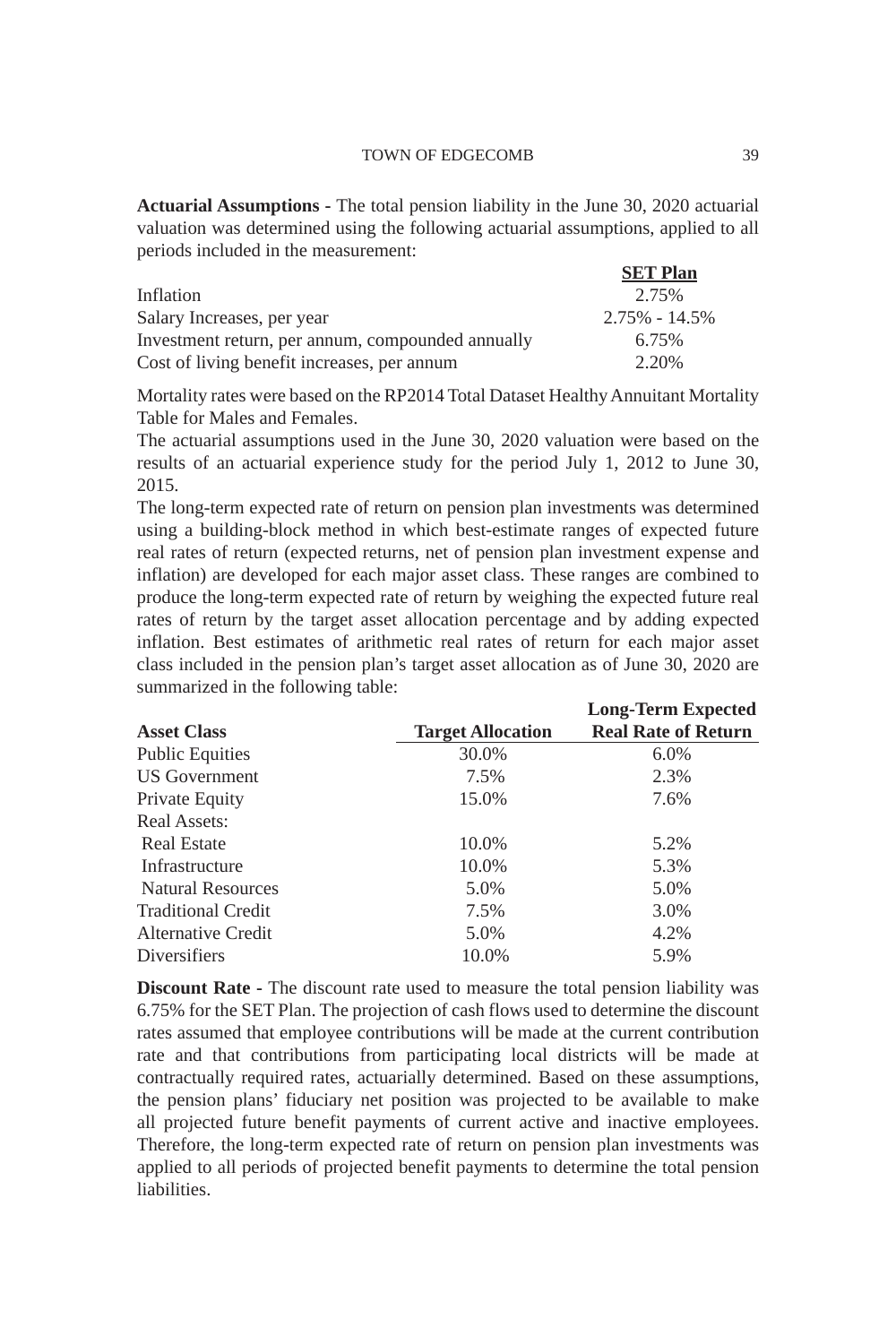**Sensitivity of the Town of Edgecomb's proportionate share of the net pension liabilities to changes in the discount rate -** The following presents the Town's proportionate share of the net pension liability calculated using the discount rate of 6.75% for the SET Plan, as well as what the Town's proportionate share of the net pension liability would be if it were calculated using the discount rate that is 1 percentage-point lower 5.75% for SET Plan or 1 percentage-point higher 7.75% for SET Plan than the current rate:

|                                    | $1\%$           | <b>Current</b>       | $1\%$           |  |
|------------------------------------|-----------------|----------------------|-----------------|--|
|                                    | <b>Decrease</b> | <b>Discount Rate</b> | <b>Increase</b> |  |
| <b>SET Plan</b>                    | $(5.75\%)$      | $(6.75\%)$           | $(7.75\%)$      |  |
| Town of Edgecomb's Proportionate   |                 |                      |                 |  |
| Share of the Net Pension Liability | 51,464.00       | 29,674.00            | 11.513.00       |  |

**Pension Plan Fiduciary Net Position -** Detailed information about the pension plan's fiduciary net position is available in the separately issued MPERS financial report. **Payables to the Pension Plan -** none as of June 30, 2021.

**Changes of Benefit Terms -** None

**Changes of Assumptions -** None

#### NOTE I - EXPENDITURES IN EXCESS OF APPROPRIATIONS:

 During the year expenditures exceeded total appropriations in the following general fund categories:

|                     | <b>APPROPRIATION</b> |                                   |          |
|---------------------|----------------------|-----------------------------------|----------|
| <b>FUNCTION</b>     |                      | AND REVENUE EXPENDITURES VARIANCE |          |
| Road Reconstruction | 199,322.67           | 199, 322, 68                      | (.01)    |
| Abatements          | 4.271.50             | 4.512.82                          | (241.32) |
| Parks               | 703.81               | 1,500.00                          | (796.19) |
|                     |                      |                                   |          |

 The overdrafts were the result of budgeted revenues exceeding actual revenues and expenses exceeding appropriations.

### NOTE J - PROPERTY, PLANT, AND EQUIPMENT:

 The following is a summary of changes in fixed assets at June 30, 2021:

|                         | <b>BALANCE</b> |                  |                  | <b>BALANCE</b> |
|-------------------------|----------------|------------------|------------------|----------------|
|                         | 7/1/20         | <b>ADDITIONS</b> | <b>DISPOSALS</b> | 6/30/21        |
| Non-Depreciable Assets: |                |                  |                  |                |
| Land                    | 670,181.46     |                  |                  | 670,181.46     |
| Depreciable Assets:     |                |                  |                  |                |
| Land Improvements       | 4,825.00       |                  |                  | 4,825.00       |
| <b>Buildings</b>        | 5,457,233.22   | 28,828.47        |                  | 5,486,061.69   |
| Equipment               | 1.020.032.23   | 1,710.00         |                  | 1,021,742.23   |
| Infrastructure          | 3,971,805.99   | 96,836.20        |                  | 4,068,642.19   |
| Sewer                   | 3,900.00       |                  |                  | 3,900.00       |
|                         | 11,127,977.90  | 127,374.67       |                  | 11,255,352.57  |
|                         |                |                  |                  |                |

*continued next page*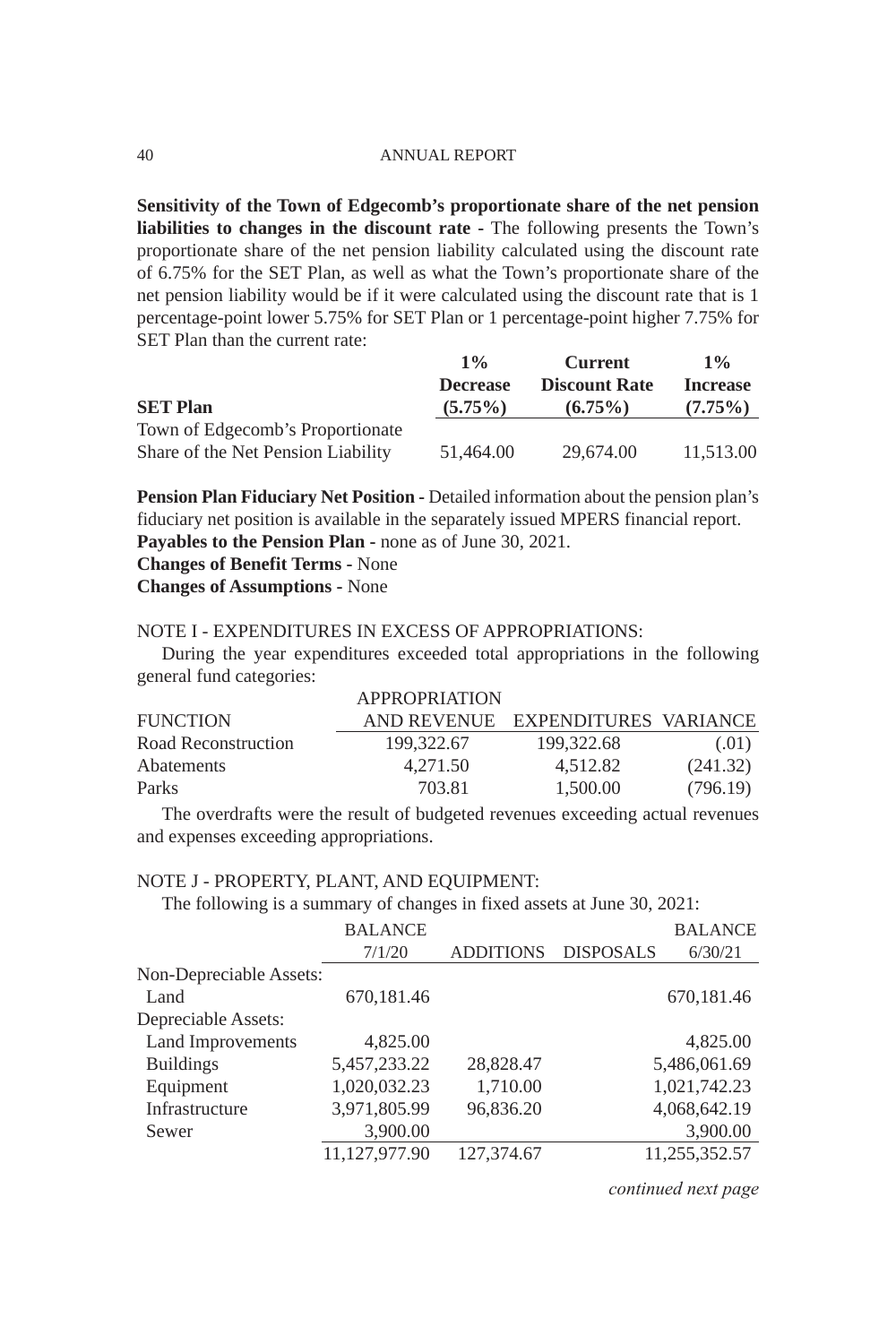| Accumulated              |                                 |                |
|--------------------------|---------------------------------|----------------|
| Depreciation             | $(4,222,091.00)$ $(361,531.00)$ | (4,583,622.00) |
| Net Property, Plant, and |                                 |                |
| Equipment                | 6,905,886.90 (234,156.33)       | 6,671,730.57   |

 Depreciation expense for the period totaled 361,531.00. Of that amount 2,054.00 was for Administration; 145,657.00 was for Highways and Bridges; 69,772.00 was for Public Safety; 143,757.00 was for Education; 193.00 was Unclassified; and 98.00 was for Sewer.

### NOTE K - RISK MANAGEMENT:

 The Town is exposed to various risks of loss related to torts; theft of, damage to, and destruction of assets; errors and omissions; injuries to employees; and natural disasters. All significant losses are covered by commercial insurance. There has been no significant reduction in insurance coverage. Settlement amounts have not exceeded insurance coverage for the current year or the three prior years. The Town self-insures for unemployment compensation.

### NOTE L - OVERLAPPING DEBT:

 The Town of Edgecomb is situated in Lincoln County and is therefore subject to annual assessment of its proportional share of County expenses. Long-term debt outstanding in Lincoln County, for which the Town of Edgecomb would be proportionally responsible in the event the County defaulted, amounted to 3,511,150.00 at December 31, 2020. The Town of Edgecomb's share would be 2.99% of the debt, or approximately 104,875.00.

#### NOTE M - CONTRACTS:

 On April 10, 2019 the Town of Edgecomb entered into an agreement with S.R. Griffin Construction, Inc. to plow town roads. Total cost of the agreement for the current year one is 256,246.00, paid with five equal installments of 51,249.00 per month. The contract length will be for five (5) years ending in April 2024, with future payments of 2021-22 fiscal year 260,090.00; 2022-23 fiscal year 263,991.00; and 2023-24 fiscal year 267,951.00.

 On June 18, 2018, the Town of Edgecomb entered into an agreement with Central Lincoln County Ambulance Service to provide Ambulance Service to the Town of Edgecomb. The contract started November 1, 2019 and is for a period of 5 years. The Town of Edgecomb pays 17,000.00 per year and Central Lincoln County Ambulance is responsible for all bad debts as part of the contract.

#### NOTE N - INVESTMENTS:

 The Town's investments in marketable securities with readily determinable fair values and all investments in debt securities are stated at their fair values in the Statements of Financial Position. Realized and unrealized gains and losses are included in the change in net assets.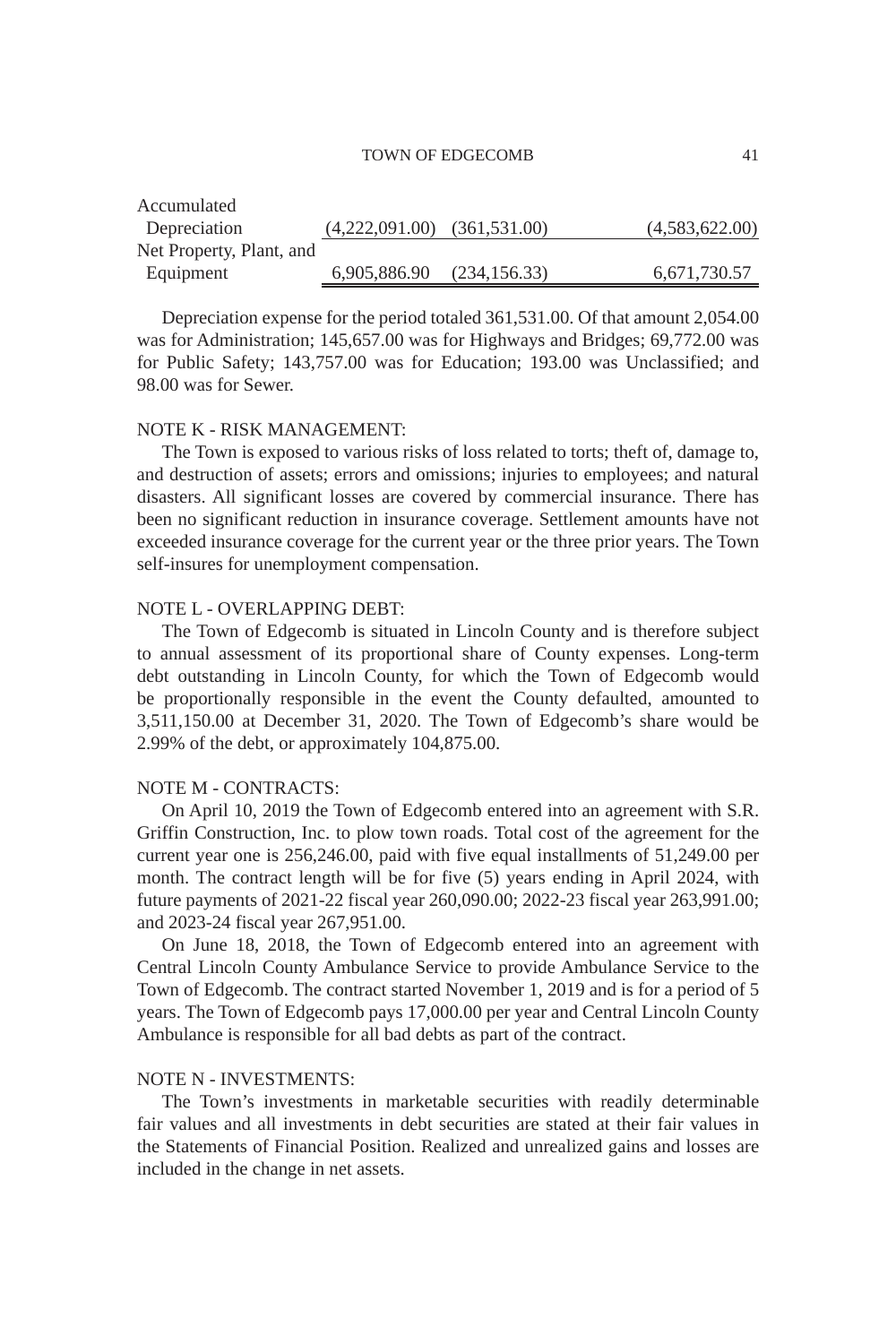Fair value is the price that would be received to sell an asset or paid to transfer a liability in an orderly transaction between market participants at the measurement date. In determining fair value, the Town uses various methods including market, income, and cost approaches.

 Based on these approaches, the Town often utilizes certain assumptions that market participants would use in pricing the asset or liability, including assumption about risk and or the risks inherent in the inputs to the valuation technique. These inputs can be readily observable, market corroborated, or generally unobservable inputs. The Town utilizes valuation on the observability of the inputs used in the valuation techniques the Organization is required to provide the following information according to the fair value hierarchy. The fair value hierarchy ranks the quality and reliability of the information used to determine fair values.

 Financial assets and liabilities carried at fair value will be classified and disclosed in one of the following three categories:

 Level 1 - Pricing inputs are quoted prices available in active markets for identical assets or liabilities as of the reporting date.

 Level 2 - Pricing inputs are observable for the assets or liabilities, either directly or indirectly, as of the reporting date, but are not the same as those used in Level 1. Fair value is derived principally from observable market date or other valuation methodologies.

 Level 3 - Pricing inputs are unobservable for the assets or liabilities and include situations where there is little, if any, market activity. The inputs into the determination of fair value require significant judgment or estimation.

The following table summarizes the levels in the ASC 820-10 fair value hierarchy into which the Town's financial instruments fall as of June 30, 2021:

|                     | Level 1                                              | Level 2 | Level 3 | Total      |
|---------------------|------------------------------------------------------|---------|---------|------------|
| Money Market        | 107,011.63                                           |         |         | 107,011.63 |
| <b>Mutual Funds</b> | 306,251.67                                           |         |         | 306,251.67 |
|                     | 413,263.30                                           |         |         | 413,263.30 |
|                     | <b>Investments at Fair Value as of June 30, 2020</b> |         |         |            |
|                     | Level 1                                              | Level 2 | Level 3 | Total      |
| Money Market        | 106,123.02                                           |         |         | 106,123.02 |
| <b>Mutual Funds</b> | 246,281.96                                           |         |         | 246,281.96 |
|                     | 352,404.98                                           |         |         | 352,404.98 |

#### **Investments at Fair Value as of June 30, 2021**

 The Town's Investments as of June 30, 2021 and 2020 are stated at fair value. Shares of the investment account are valued at quoted market prices, which represent the net value of the shares held by the Town at year end.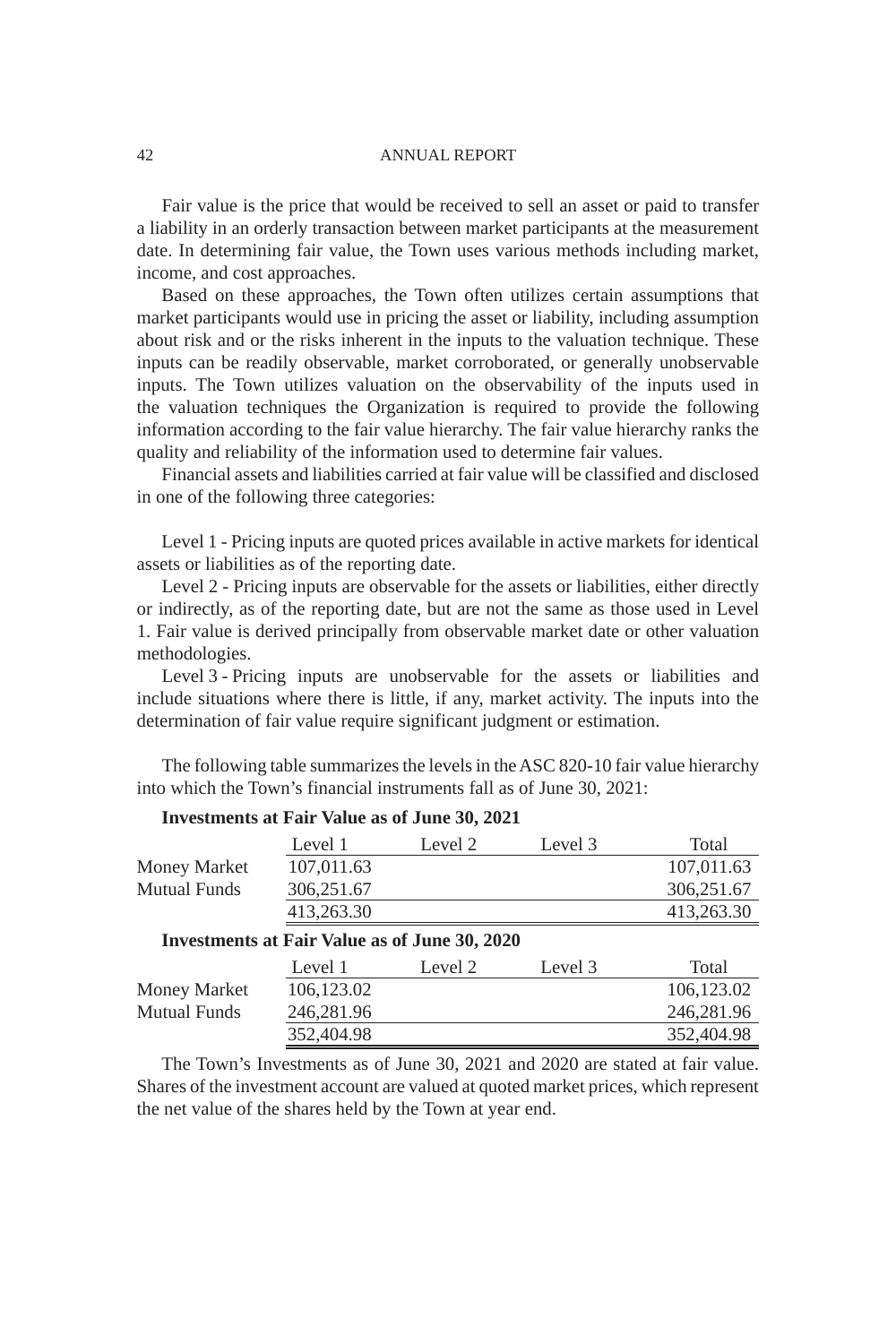|                     |             | UNREALIZED          | <b>FAIR MARKET</b> |
|---------------------|-------------|---------------------|--------------------|
|                     | <b>COST</b> | <b>APPRECIATION</b> | <b>VALUE</b>       |
| Money Market        | 107,011.63  |                     | 107,011.63         |
| <b>Mutual Funds</b> | 214.293.31  | 91,958.36           | 306.251.67         |
|                     | 321,304.94  | 91,958.36           | 413.263.30         |
|                     |             |                     |                    |

Money Market 106,123.02 106,123.02 Mutual Funds 213,745.25 32,536.71 246,281.96

### **Investments at June 30, 2021 Consist of the Following**

 **Investments at June 30, 2020 Consist of the Following**

## NOTE O - HAMMOND TRUST:

 In February of 2000, the Town was named as the beneficiary of the Maro F. Hammond Trust. The Trust named two trustees for the first five years. After the initial five year period, the assets reverted to the Town and the Board of Selectmen became the trustees. In April of 2005, the assets were transferred to the Town. The transfer totaled 122,865.00 of which 96,250.00 is restricted principal. Funds are available under the terms of the Trust for beautification of the Town.

### NOTE P - TAX INCREMENT FINANCING DISTRICT:

 Under Title 30, Subchapter II-B of the Maine State Statutes, the Town of Edgecomb formed a Tax Increment Finance (TIF) District to finance certain public improvements to the Davis Island Environmental Protection Development District and Tax Increment Financing District. The expenditures from this development project will be recouped in future years via an incremental tax levied upon the Districts' "captured assessed value" over a thirty year period to expire June 30, 2037. The tax increment will be held in the form of a sinking fund. The short-term financing mechanism for the public improvements project is a reimbursement agreement between the Town and the developer.

 The Town established the Davis Island Environmental Protection Development District and Tax Increment Financing District at a special town meeting held on November 4, 2004. This agreement was for the improvement of facilities within the District by Edgecomb Development, LLC. During the following thirty years of the development program, the Town will capture one hundred percent (100%) of the increase in the assessed value due to real and personal property improvements, allocating fifty five percent (55%) of the incremental municipal tax increment revenues to the Company pursuant to a credit enhancement agreement. No part of the incremental revenues from the additional personal property will be returned to the Company pursuant to the Development Program.

 UNREALIZED FAIR MARKET

COST APPRECIATION VALUE

 319,868.27 32,536.71 352,404.98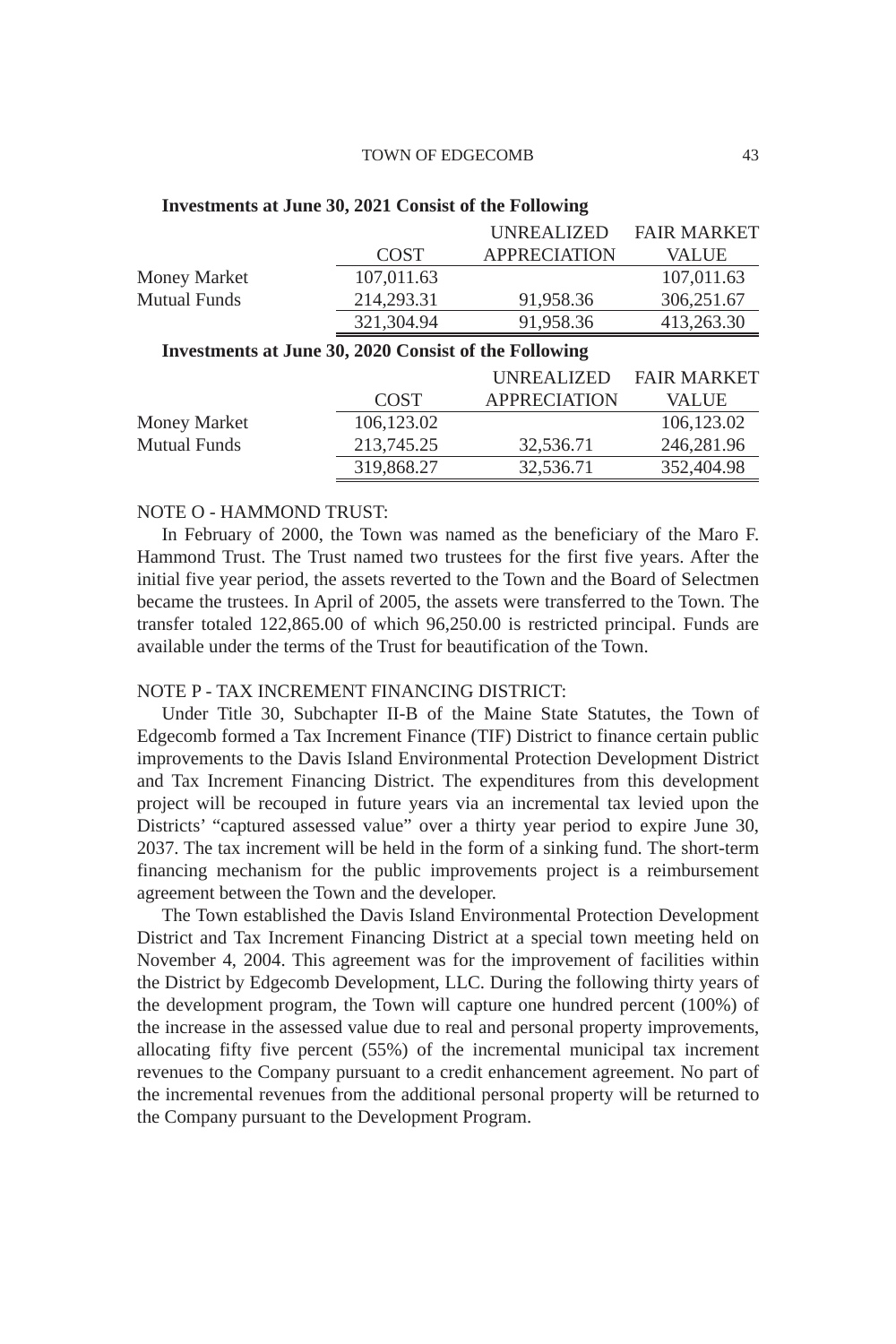The Real Property Captured Tax Increment Revenues shall be calculated based on real property values in excess of the Town's valuation of the District as of April 1, 2006. The Company increment portion will be used by the Company either to pay costs of the project directly or to pay debt service used to finance the project. The project costs financed by the Real Property Captured Tax Increment Revenues will represent only a portion of the total costs of the project. All additional costs of the Company in respect of the project will be the responsibility of the Company. After thirty years, the Company will have no further right to the Company Increment Portion, and it will form part of the Town's general revenues.

 All remaining municipal tax increment revenues on retained captured asset value from the District will be used to pay costs of road and related improvements, and other project costs described in 30-A M.R.S.A. §5252(8) and has to be approved by the board of selectmen.

 At the May 22, 2010 town meeting, the land area covered within the District was expanded to include the new location for the fire station.

### NOTE Q - WASTEWATER INTERLOCAL AGREEMENT:

 The Town of Edgecomb contracted with the Town of Wiscasset to receive waste from the sewage line on Davis Island. The Town of Edgecomb was responsible for paying an impact fee of 129,200.00 to the Town of Wiscasset. The agreement allows for up to 51,000 gallons of waste to be processed for the Town of Edgecomb. The agreement is effective for 40 years from the date of inception of the agreement.

#### NOTE R - DEFERRED REVENUE:

 Deferred Revenue consists of the following: State of Maine Balance, July 1, 2020 12,770.14 Excess Revenue Sharing Receipts 24,675.67 Balance, June 30, 2021 37,445.81 Prepaid 2021 Real Estate Taxes 438.69 37,884.50

### NOTE S - GLI OTHER POST-EMPLOYMENT BENEFITS PLAN: *General Information about the OPEB Plan*

#### GLI OPEB Plan Description

 The School Department participates in the Group Life Insurance (GLI) Plan for Retired State Employee's and Teachers administered by MainePERS. It is a multipleemployer cost-sharing plan with a special funding situation. As of June 30, 2020, there were 233 employers, including the State of Maine, participating in the plan. The State of Maine is also a non-employer contributing entity in that the State pays contributions for retired public-school teachers in the plan.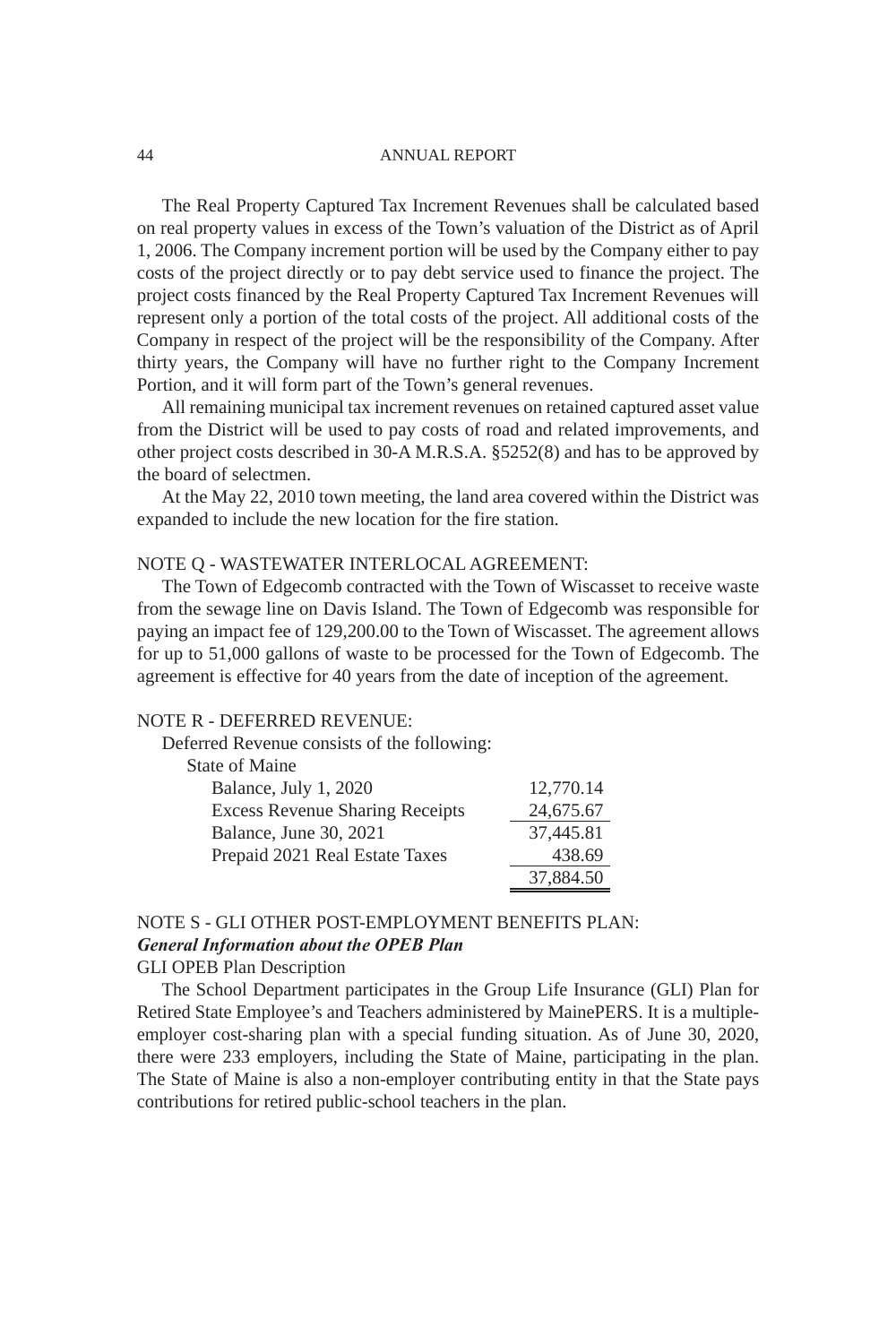Coverage for active employees is available to eligible participants and includes basic insurance consisting of life insurance and accidental death and dismemberment insurance in the amount equal to the participant's annual base compensation rounded up to the next 1,000.00. Additional supplemental insurance coverage is available to those participants who elect basic coverage. Participants may also elect to insure the life of a dependent not otherwise insured under the basic and supplemental insurance provisions of the program.

#### GLI OPEB Plan Benefits

 The OPEB plan provides basic group life insurance benefits, during retirement, to retirees who participated in the group life insurance plan prior to retirement for a minimum of 10 years (the 10-year participation requirement does not apply to recipients of disability retirement benefits).

 The level of coverage in retirement is initially set to an amount equal to the retiree's average final compensation. The initial amount of basic life is then subsequently reduced at the rate of 15% per year to the greater of 40% of the initial amount or 2,500.00.

### GLI OPEB Plan Funding Policy

 Premium rates are those determined by MainePERS's Board of Trustees to be actuarially sufficient to pay anticipated claims. The premiums for retiree life insurance coverage are factored into the premiums paid for basic coverage while participants are active members. Premiums for basic life insurance coverage for retired teachers are paid by the State of Maine as the total dollar amount of each year's annual required contribution.

GLI OPEB Plan Financial Reporting

 MainePERS issues annual financial reports for the Group Life Insurance Plan which can be found online at: mainepers.org/Publications/Publications. htm#AnnualReports

### NOTE T - HEALTH INSURANCE - OTHER POST-EMPLOYMENT BENEFITS PLAN:

#### Health Insurance OPEB Plan Description

 The School Department sponsors a post-retirement benefit plan providing health insurance to retiring employees. The plan is a single-employer defined benefit OPEB plan administered by the Maine Education Association Benefits Trust (MEABT). The State Legislature has the authority to establish and amend the benefit terms and financing requirements. No assets are accumulated in a trust that meets the criteria of paragraph 4 of GASB Statement No. 75.

Health Insurance OPEB Plan Benefits

 MEABT provides healthcare insurance benefits for retirees and their dependents. The employee must have participated in the MEABT health plan for the 12 months prior to retirement, and have 10 years of continuous active service and enrollment in the health plan (under age 50), or 5 years of continuous active service and enrollment in the health plan (age 50 or above), in order to be eligible for postretirement benefits. The retiree is eligible for a state subsidy of 45% of the blended single premium for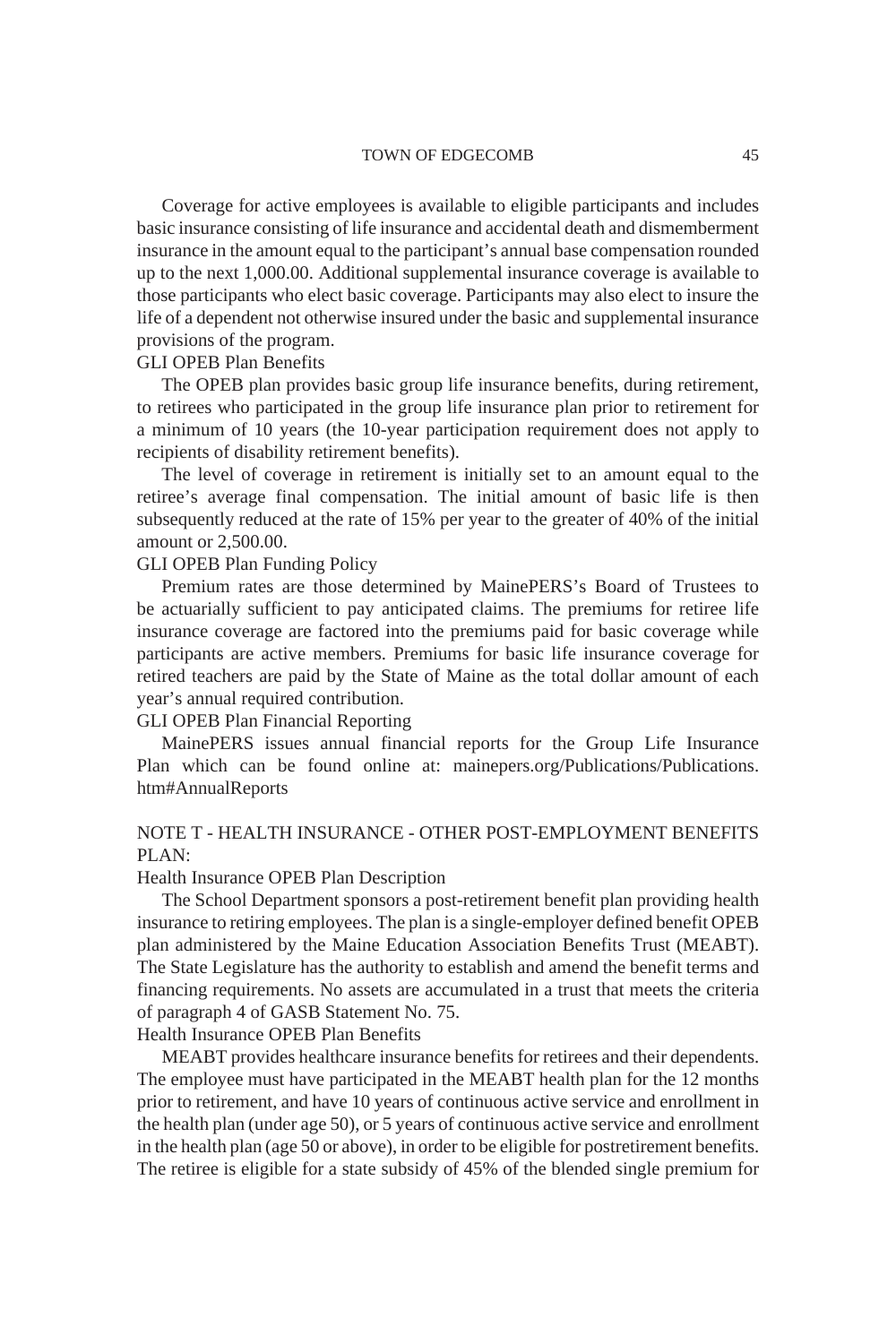the retiree only. Under State law, the blended premium is determined by blending rates for active members and retired members. The retiree pays 55% of the blended premium rate for coverage elected. Spouses must contribute 100% of the blended premium amounts. Thus, the total premium is paid for by both the State and the retiree and/or spouse.

| At June 30, 2021, the following were covered by benefit terms:           |    |
|--------------------------------------------------------------------------|----|
| Inactive employees or beneficiaries currently receiving benefit payments | 6  |
| Active employees                                                         | 17 |
| Total members                                                            | 23 |
| Health Insurance OPER Plan                                               | ≐  |

 The Department's total OPEB liability of 441,850.00 was measured as of June 30, 2020, and was determined by an actuarial valuation as of that date.

| Beginning balance                      | 213,968.00 |
|----------------------------------------|------------|
| Changes for the Year:                  |            |
| Service Cost                           | 3,267.00   |
| Interest                               | 7,603.00   |
| Changes in Assumptions or Other Inputs | 217,012.00 |
| Net Changes                            | 227,882.00 |
| <b>Ending Balance</b>                  | 441,850.00 |
|                                        |            |

 Change in assumptions reflects a change in the discount rate from 3.50% to 2.21%.

 For the year ended June 30, 2021, the School Department recognized OPEB expense of 30,414.00. At

June 30, 2021, the School Department reported deferred outflows of resources and deferred inflows of resources related to OPEB from the following sources:

|                                                    | Deferred Deferred             |          |
|----------------------------------------------------|-------------------------------|----------|
|                                                    | <b>Outflows of Inflows of</b> |          |
|                                                    | <b>Resources Resources</b>    |          |
| Differences between Expected and Actual Experience | 27,116.00                     |          |
| Changes in Assumptions and Other Inputs            | 182,746.00                    | 6.644.00 |
| Differences between Projected and Actual Earnings  |                               |          |
| on Plan Investments                                | (1,607.00)                    |          |
| Contributions Subsequent to the Measurement Date   | 208,255.00                    | 6.644.00 |

 Amounts reported as deferred outflows of resources and deferred inflows of resources related to OPEB will be recognized in OPEB expense as follows:

| <b>YEAR ENDING</b> |            |
|--------------------|------------|
| June 30, 2022      | 33,736.00  |
| June 30, 2023      | 33,736.00  |
| June 30, 2024      | 33,737.00  |
| June 30, 2025      | 35,950.00  |
| June 30, 2026      | 33,029.00  |
| Thereafter         | 33,030.00  |
| Total              | 203.218.00 |
|                    |            |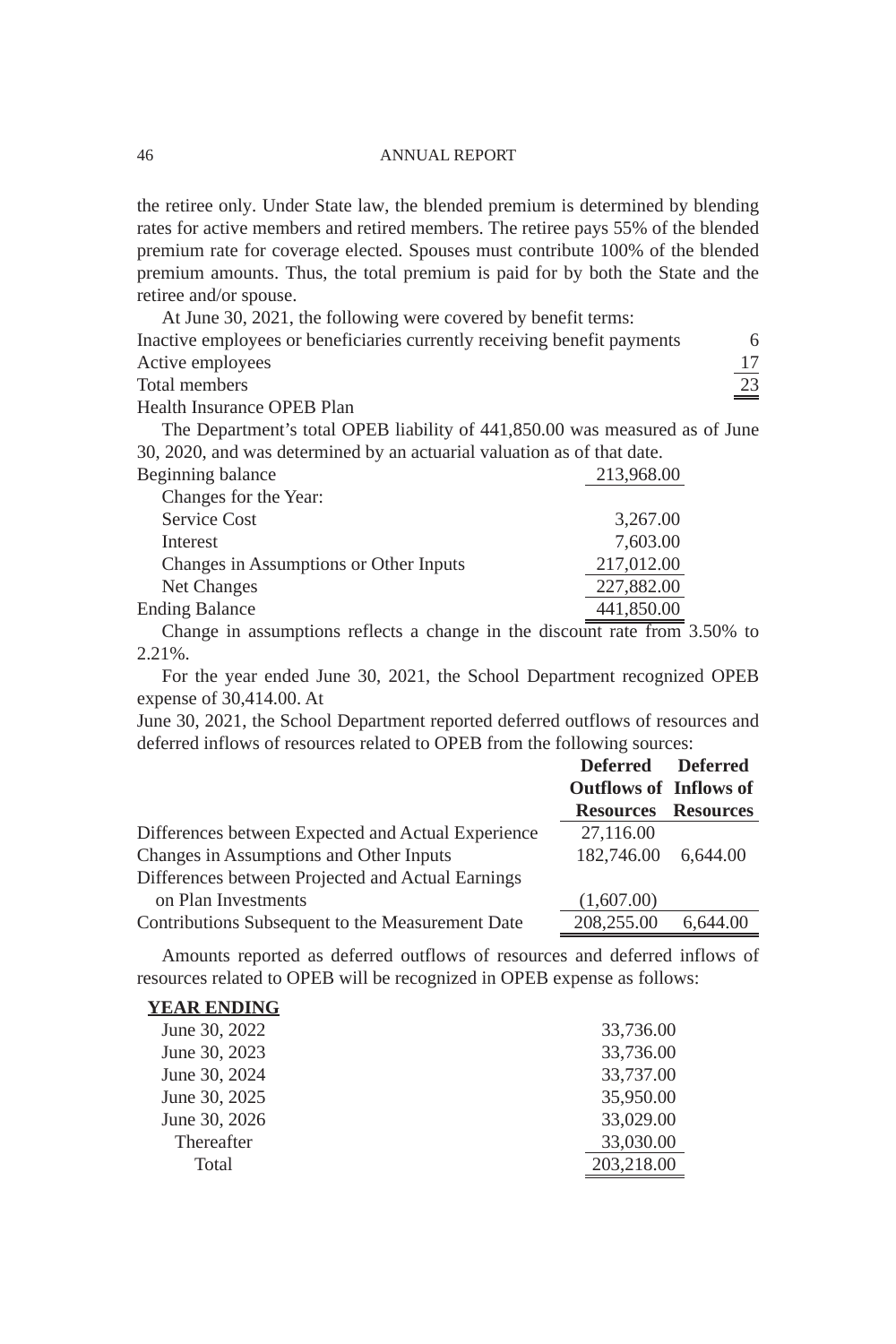Actuarial Assumptions and Other Inputs

 The total OPEB liability in the June 30, 2020 actuarial valuation was determined using the following assumptions and other inputs, applied to all periods included in the measurement, unless otherwise specified:

| <b>Inflation</b>               | <b>Not Reported</b>                              |
|--------------------------------|--------------------------------------------------|
| <b>Salary Increases</b>        | 2.75% - 14.50% Per Year                          |
| Discount Rate                  | 3.50% Per Annum in 2019 and 2.21% in 2020        |
| Healthcare Cost Trend Rates -  |                                                  |
| Pre-Medicare                   | $6.21\%$ for 2020 Grading over 18 Years to 3.25% |
| Healthcare Cost Trend Rates -  |                                                  |
| Medicare                       | 0% for 2020 Grading over 18 Years to 3.15%       |
| Retirees' Share of the Benefit |                                                  |
| <b>Related Costs</b>           | 55% of the Blended Premium Rate with a State     |
|                                | Subsidy for the Remaining 45%                    |

 Mortality rates were based on the 2010 Public Teachers Benefits Weighted Health Retiree Mortality Table, for males and females.

 The actuarial assumptions used in the June 30, 2020 valuation were based on the results of an actuarial experience study for the period June 30, 2012 through June 30, 2015.

Discount Rate

 The rate used to measure the total OPEB liability was 3.50% per annum. Since the plan is pay as you go and is not funded, the discount rate was based upon the Bond Buyer 20-Bond GO Index. This rate is assumed to be an index rate for 20-year, tax-exempt general obligation municipal bonds with an average rating of AA/Aa or higher.

Sensitivity of the Total OPEB Liability to Changes in the Discount Rate

 The following presents the School Department's total OPEB liability calculated using the discount rate of 3.50%, as well as what the School Department'stotal OPEB liability would be if it were calculated using a discount rate that is 1 percentagepoint lower (2.50%) or 1 percentage-point higher (4.50%) than the current rate:

|                      | 1% Decrease | <b>Current Rate</b> | 1% Increase |
|----------------------|-------------|---------------------|-------------|
|                      | $(2.50\%)$  | $(3.50\%)$          | $(4.50\%)$  |
| Total OPEB liability | 559.810     | 441.850             | 357,375     |

Sensitivity of the Total OPEB Liability to Changes in the Healthcare Cost Trend Rates

 The following presents the School Department's total OPEB liability calculated using the healthcare cost trend rates, as well as what the School Department's total OPEB liability would be if it were calculated using healthcare cost trend rates that are 1 percentage-point lower or 1 percentage-point higher than the current healthcare cost trend rates:

|                      |             | <b>Healthcare</b> |             |
|----------------------|-------------|-------------------|-------------|
|                      |             | <b>Cost Trend</b> |             |
|                      | 1% Decrease | <b>Rates</b>      | 1% Increase |
| Total OPEB liability | 352,669     | 441.850           | 565.618     |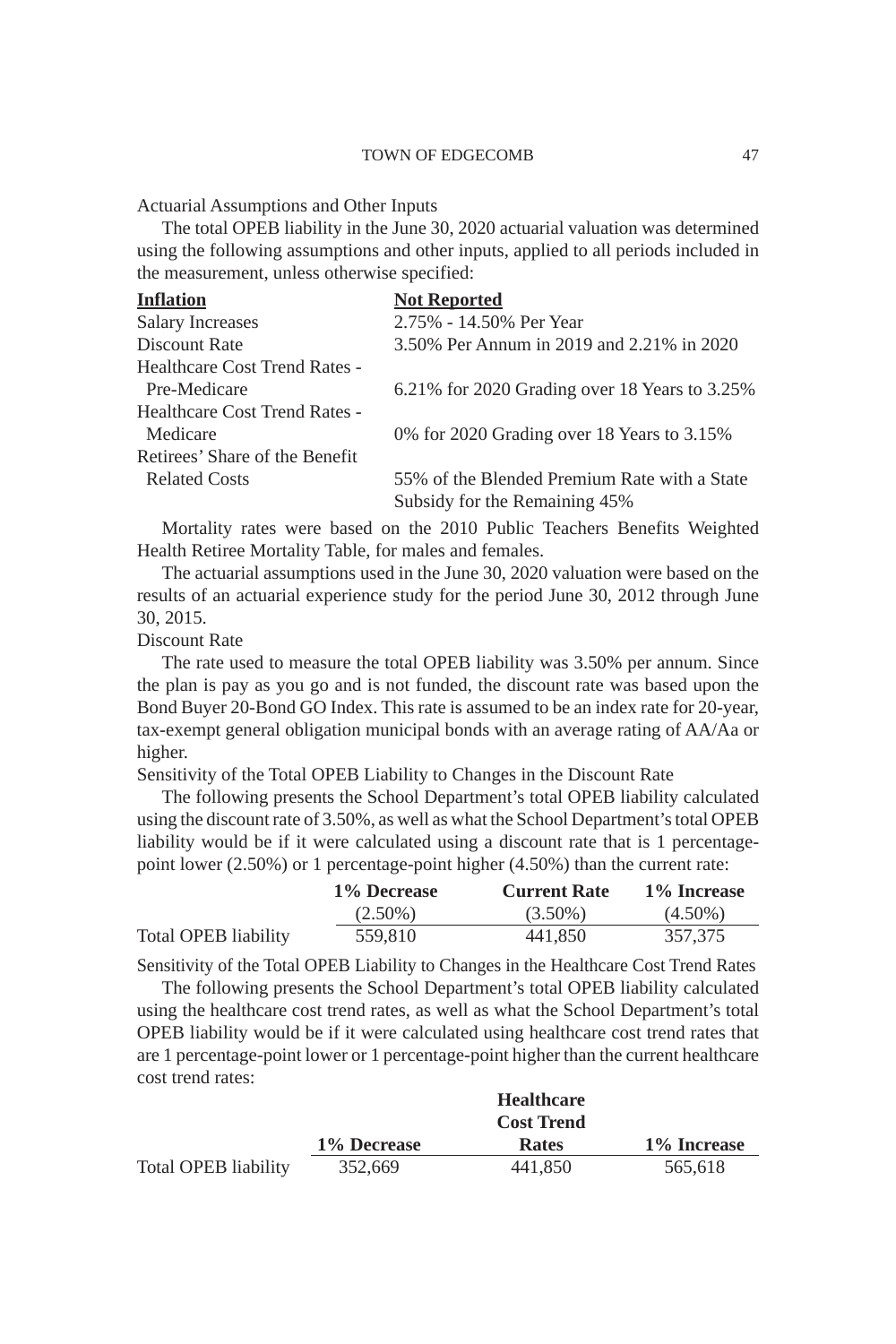### **Schedule A-1**

### **Town of Edgecomb Budgetary Comparison Schedule – General Fund for the year ended June 30, 2021**

|                                  | ORIGINAL         |               |
|----------------------------------|------------------|---------------|
|                                  | <b>AND FINAL</b> |               |
|                                  | <b>BUDGET</b>    | <b>ACTUAL</b> |
| <b>REVENUES:</b>                 |                  |               |
| <b>Intergovernmental Revenue</b> | 110,833.92       | 110,833.92    |
| <b>Property Taxes</b>            | 3,833,124.28     | 3,874,470.39  |
| <b>Excise Taxes</b>              |                  | 313,161.12    |
| <b>General Government</b>        | 2,000.00         | 39,297.65     |
| Homestead                        | 77,380.05        | 77,380.13     |
| <b>Public Safety</b>             |                  | 16,874.67     |
| <b>Highways and Bridges</b>      | 29,000.00        | 47,123.21     |
| Education                        |                  | 1,322,806.48  |
| <b>Interest</b>                  |                  | 65,861.74     |
| Unclassified                     | 1,500.00         | 71,095.33     |
| <b>BETE</b>                      | 767.66           | 778.00        |
| Maine State Retirement on        |                  |               |
| Behalf Payment (Note H)          |                  | 123,295.20    |
| <b>Total Revenues</b>            | 4,054,605.91     | 6,062,977.84  |
| <b>EXPENDITURES:</b>             |                  |               |
| <b>General Government</b>        | 182,554.70       | 175,390.71    |
| <b>Public Safety</b>             | 148,592.36       | 146,630.23    |
| <b>Highways and Bridges</b>      | 680,424.67       | 693,762.92    |
| <b>Health and Sanitation</b>     | 134,537.00       | 134,537.00    |
| Education                        | 2,569,806.00     | 3,703,190.85  |
| <b>Special Assessments</b>       | 319,794.01       | 319,794.01    |
| General Assistance               | 2,000.00         | 860.00        |
| Social Agencies                  | 29,306.00        | 29,306.00     |
| Unclassified                     | 9,720.00         | 37,903.36     |
| Maine State Retirement on        |                  |               |
| Behalf Payment (Note H)          |                  | 123,295.20    |
| <b>Total Expenditures</b>        | 4,076,734.74     | 5,364,670.28  |
| <b>Excess of Revenues Over</b>   |                  |               |
| (Under) Expenditures             | (22, 128.83)     | 698, 307. 56  |

*continued next page*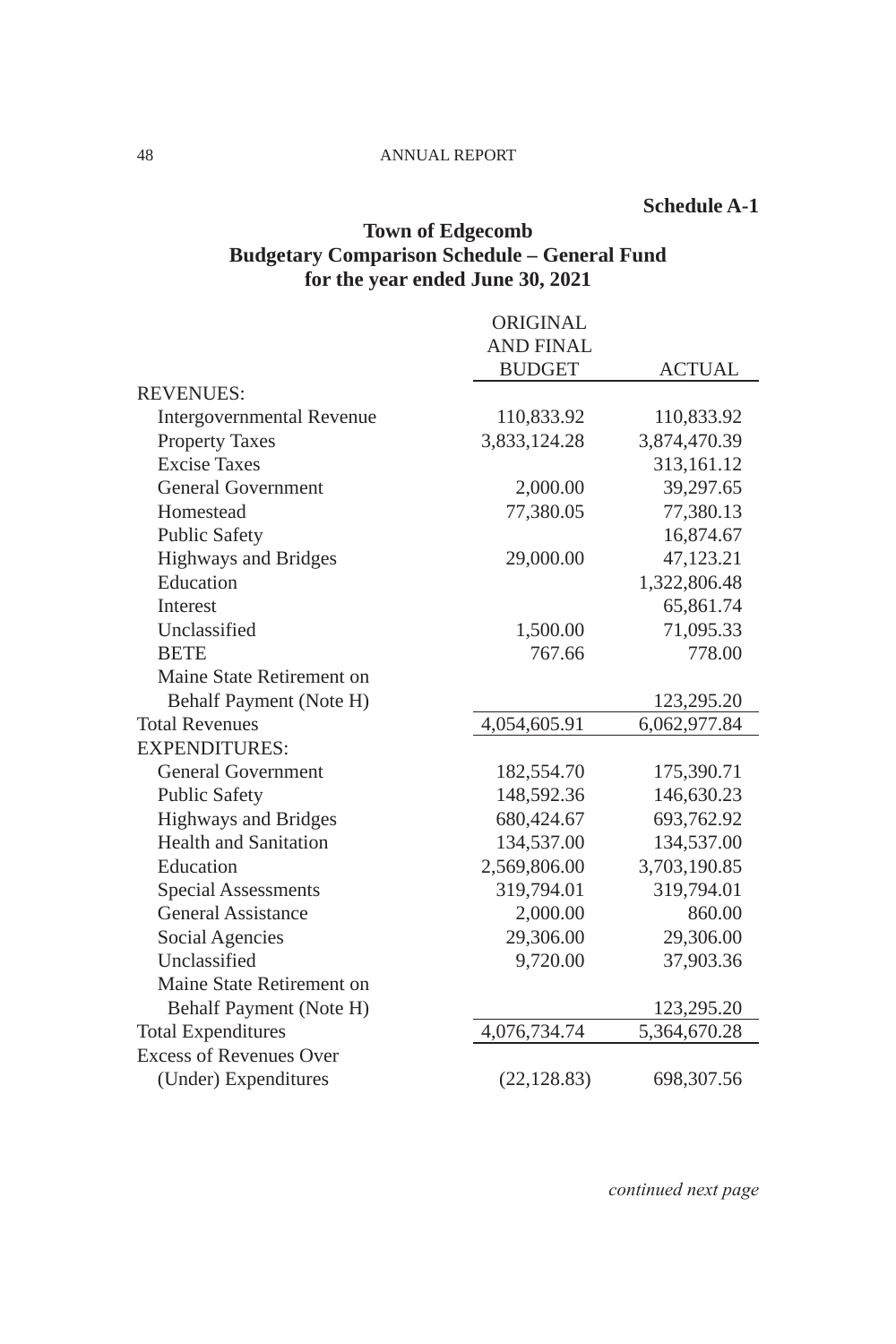### OTHER FINANCING

| SOURCES (USES)                              |                |               |
|---------------------------------------------|----------------|---------------|
| Operating Transfer - In -                   |                |               |
| <b>Hammond Trust</b>                        |                | 10,610.30     |
| <b>Operating Transfer - Out</b>             | (170, 904.74)  | (195,069.34)  |
| <b>Total Other Financing Sources (Uses)</b> | (170, 904, 74) | (184, 459.04) |
| <b>Excess of Revenues and</b>               |                |               |
| Other Sources Over (Under)                  |                |               |
| <b>Expenditures and Other Uses</b>          | (193, 033.57)  | 513,848.52    |
| Fund Balance, July 1, 2020                  | 1,763,035.66   | 1,763,035.66  |
|                                             |                |               |

### **Schedule B-1**

### **Town of Edgecomb Statement of Cash Recipts and Distribuments for the year ended June 30, 2021**

| Cash Balance, July 1, 2020       |              |              | 1,956,802.25 |
|----------------------------------|--------------|--------------|--------------|
| <b>ADD: CASH RECEIPTS:</b>       |              |              |              |
| Tax Collections:                 |              |              |              |
| Prepaid                          | 438.69       |              |              |
| <b>Current Year</b>              | 3,768,443.05 |              |              |
| Prior Year                       | 101,333.55   |              |              |
| <b>Total Tax Collections</b>     |              | 3,870,215.29 |              |
| Departmental (Schedule B-3)      |              | 1,466,408.65 |              |
| <b>State Revenue Sharing</b>     |              | 135,509.59   |              |
| <b>Homestead Reimbursement</b>   |              | 74,551.00    |              |
| <b>Accounts Receivable</b>       |              | 145,395.89   |              |
| Woodend Income                   |              | 46,832.18    |              |
| <b>Total Cash Receipts</b>       |              |              | 5,738,912.60 |
| <b>Total Cash Available</b>      |              |              | 7,695,714.85 |
| <b>LESS: CASH DISBURSEMENTS:</b> |              |              |              |
| Departmental (Schedule B-3)      |              | 4,654,416.04 |              |
| <b>Accounts Payable</b>          |              | 243,793.54   |              |
| <b>Transfer to TIF Reserve</b>   |              | 195,069.34   |              |
| <b>Summer Wages</b>              |              | 140,614.72   |              |
| <b>Total Cash Disbursements</b>  |              |              | 5,233,893.64 |
| Cash Balance, June 30, 2021      |              |              | 2,461,821.21 |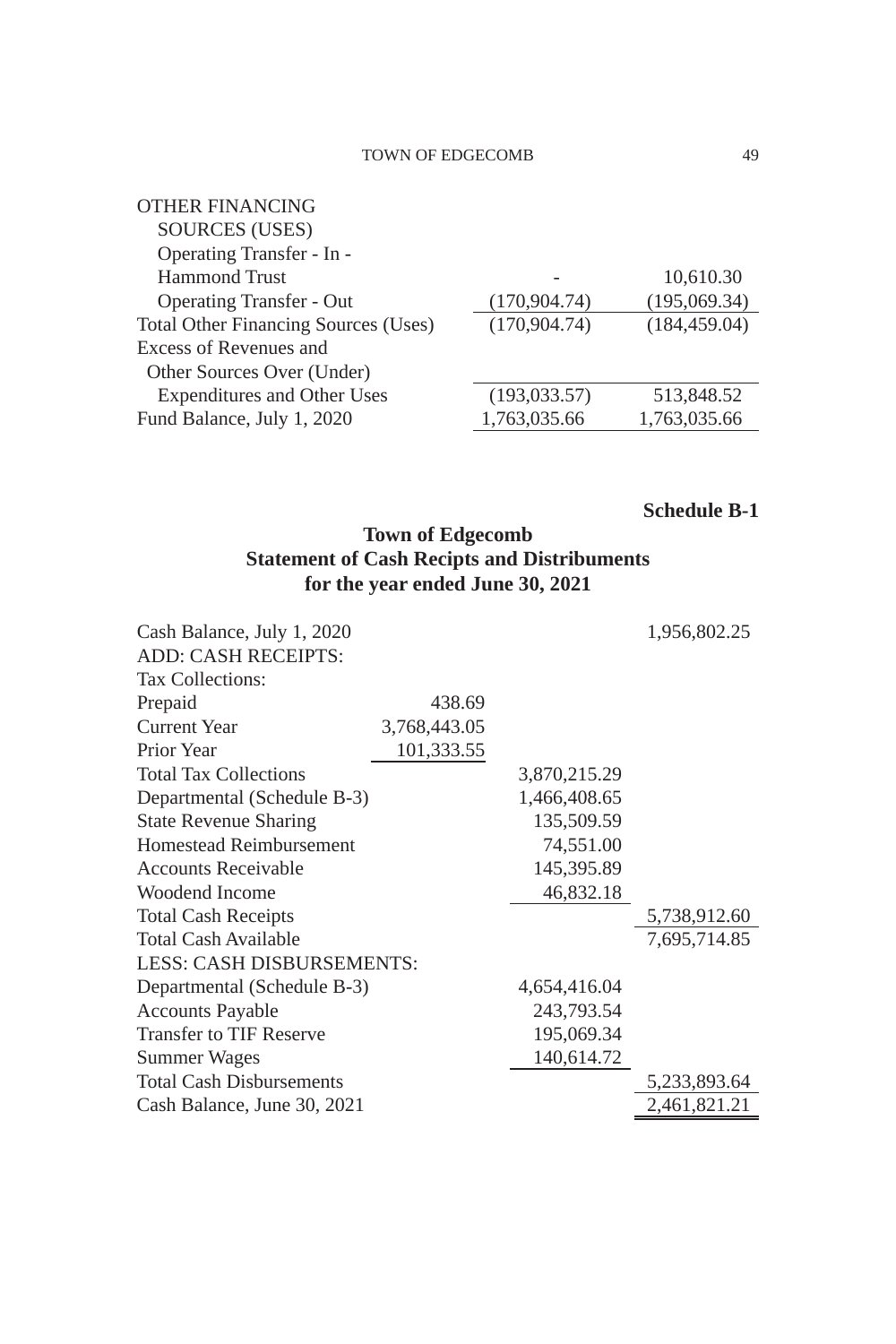**Schedule B-2**

### **Town of Edgecomb Statement of Changes in Unassigned Fund Balance for the year ended June 30, 2021**

| Unassigned Fund Balance, July 1, 2020    |            | 818,837.96   |
|------------------------------------------|------------|--------------|
| <b>INCREASES:</b>                        |            |              |
| <b>Operating Account Balances Lapsed</b> |            |              |
| (Schedule B-3)                           | 416,900.37 |              |
| Decrease in Deferred Tax Revenues        | 41,587.43  |              |
|                                          |            | 458,487.80   |
| <b>Total Available</b>                   |            | 1,277,325.76 |
| <b>DECREASE:</b>                         |            |              |
| Appropriated at Town Meeting             |            | 203,000.00   |
| Unassigned Fund Balance, June 30, 2021   |            | 1.074.325.76 |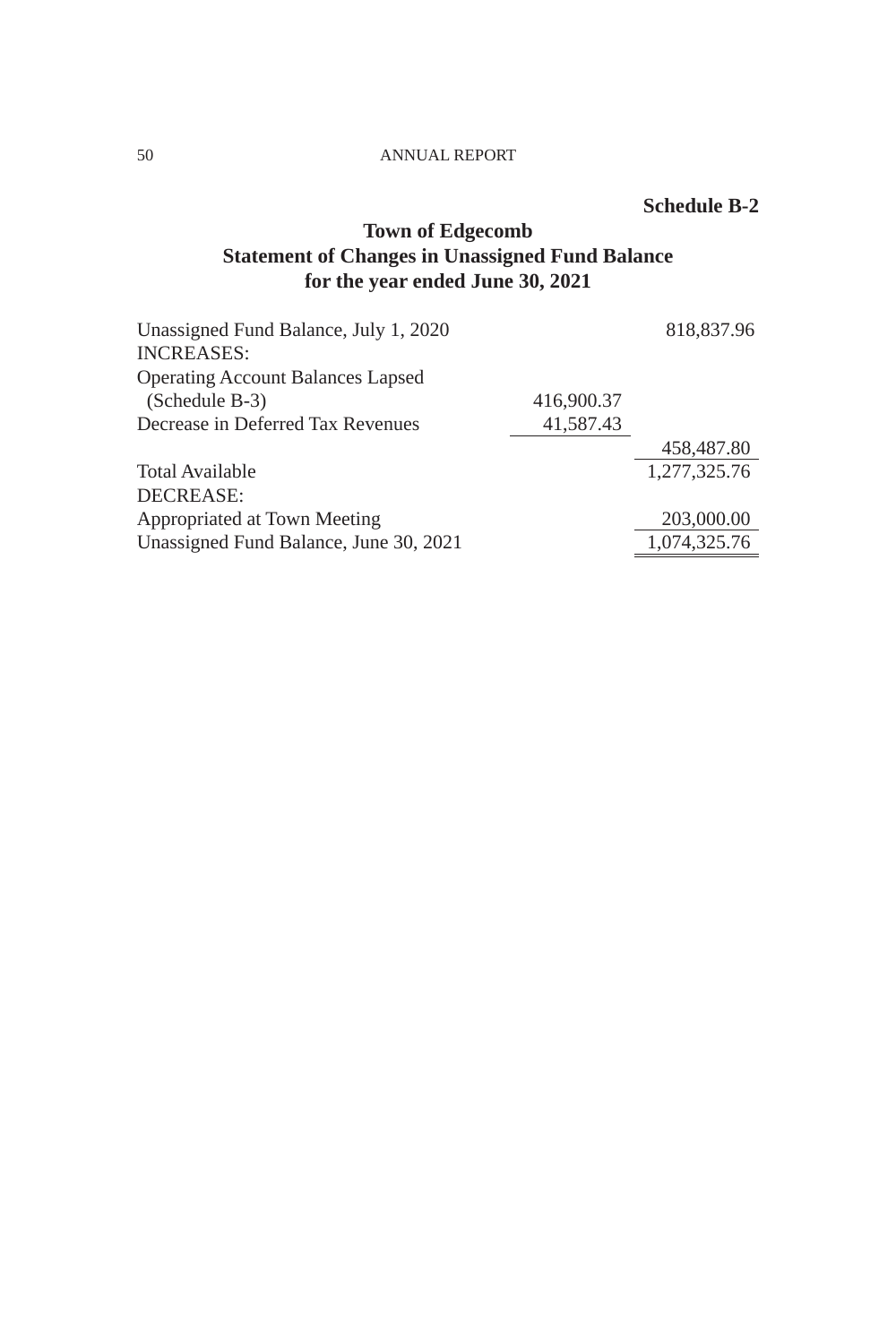|                                 |                                           |                       |                         |                         | STATEMENT OF DEPARTMENTAL OPERATIONS<br>FOR THE YEAR ENDED JUNE 30, 2021 |                          |                                |                  |                                            |                                            |
|---------------------------------|-------------------------------------------|-----------------------|-------------------------|-------------------------|--------------------------------------------------------------------------|--------------------------|--------------------------------|------------------|--------------------------------------------|--------------------------------------------|
|                                 | JULY 1, 2020<br>FORWARD<br><b>BALANCE</b> | <b>APPROPRIATIONS</b> | <b>RECEIPTS</b><br>CASH | CREDITS<br><b>OTHER</b> | <b>TOTAL</b>                                                             | <b>DISBURSED</b><br>CASH | <b>CHARGES</b><br><b>OTHER</b> | <b>TOTAL</b>     | <b>UNEXPENDED</b><br>(OVERDRAFT)<br>LAPSED | JUNE 30, 2021<br><b>BALANCE</b><br>FORWARD |
| GENERAL GOVERNMENT:             |                                           |                       |                         |                         |                                                                          |                          |                                |                  |                                            |                                            |
| Town Officials - Salaries       | 99.23<br>ø                                | 72,153.00<br>S        | ø                       | S                       | 72,252.23<br>ø                                                           | 72,195.41<br>S           | s,                             | 72,195.41<br>ø   | 56.82<br>s,                                | S                                          |
| Town Expenses                   | 27,668.22                                 | 89,278.00             | 8,878.61                |                         | 125,824.83                                                               | 94,853.56                |                                | 94,853.56        |                                            | 30,971.27                                  |
| Town Revenues                   |                                           |                       | 22,986.91               |                         | 22,986.91                                                                |                          |                                |                  | 22,986.91                                  |                                            |
| Signage                         |                                           | 1,000.00              |                         |                         | 1,000.00                                                                 |                          |                                |                  |                                            | 1,000.00                                   |
| Animal Control                  | 885.65                                    | 1,623.70              | 206.00                  |                         | 2.715.35                                                                 | 1,623.70                 |                                | 1.623.70         |                                            | 1,091.65                                   |
| Plumbing Fees                   |                                           |                       | 5,190.00                |                         | 5,190.00                                                                 | 1,102.50                 |                                | 1,102.50         | 4,087.50                                   |                                            |
| Planning Board                  |                                           | 6,000.00              |                         |                         | 6,000.00                                                                 | 1,107.22                 |                                | 1,107.22         | 4,892.78                                   |                                            |
| Planning Board Grant            | 1,271.00                                  |                       |                         |                         | 1,271.00                                                                 |                          |                                |                  |                                            | 1,271.00                                   |
| Town Hall Repairs               | 8,149.47                                  | 6,000.00              | 796.13                  |                         | 14,945.60                                                                | 2,160.32                 |                                | 2,160.32         |                                            | 12,785.28                                  |
| Town Hall Engineer              |                                           | 3,000.00              |                         |                         | 3,000.00                                                                 |                          |                                |                  |                                            | 3,000.00                                   |
| Shellfish Conservation          | 32.00                                     |                       | 40.00                   |                         | 72.00                                                                    | 60.00                    |                                | 60.00            |                                            | 12.00                                      |
| Mooring Fees/Harbor Master      | 5,372.84                                  | 3,500.00              | 1,200.00                | 4,975.70                | 15,048.54                                                                | 2,288.00                 |                                | 2,288.00         |                                            | 12,760.54                                  |
| ASK Grant                       | 2,854.00                                  |                       |                         |                         | 2.854.00                                                                 |                          |                                |                  |                                            | 2,854.00                                   |
| PUBLIC SAFETY:                  | 46,332.41<br>ø                            | 182,554.70<br>ø       | 39,297.65<br>S,         | 4,975.70<br>s           | 273,160.46<br>S,                                                         | 175,390.71<br>s          |                                | 175,390.71<br>S, | 32,024.01<br>s                             | 65,745.74<br>s,                            |
| Fire Truck Loan                 | S                                         | 13,537.36<br>S        | S                       | S                       | 13,537.36<br>S                                                           | 13,537.36<br>S           | S                              | 13,537.36<br>S   | ï<br>S                                     |                                            |
| Fire Truck Reserve              | 10,564.55                                 |                       | 13,438.00               |                         | 24,002.55                                                                |                          | 8,500.00                       | 8,500,00         |                                            | 15,502.55                                  |
| Fire Department                 | (8,754.57)                                | 134,355.00            | 3,436.67                | 9,603.29                | 138,640.39                                                               | 133,077.87               |                                | 133,077.87       |                                            | 5,562.52                                   |
| <b>EMA</b>                      |                                           | 700.00                |                         |                         | 700.00                                                                   | 15.00                    |                                | 15.00            | 685.00                                     |                                            |
|                                 | 1,809.98<br>S                             | 148,592.36<br>S       | 16,874.67<br>S          | 9,603.29<br>S           | 176,880.30<br>S                                                          | 146,630.23               | 8,500.00                       | 155,130.23<br>S  | 685.00                                     | 21,065.07                                  |
| HIGHWAYS AND BRIDGES:           |                                           |                       |                         |                         |                                                                          |                          |                                |                  |                                            |                                            |
| Local Road Assistance           | 5,901.00<br>S,                            | S                     | 28,772.00<br>S          | S                       | 34,673.00<br>G,                                                          | G,                       | 29,000.00<br>G,                | 29,000.00<br>S   | ï<br>G,                                    | 5,673.00<br>S,                             |
| Snow and Ice Removal            | 17,336.73                                 | 316,246.00            |                         |                         | 333,582.73                                                               | 311,121.61               |                                | 311,121.61       |                                            | 22,461.12                                  |
| Local Road Maintenance          | 4,050.68                                  | 67,856.00             |                         |                         | 71,906.68                                                                | 66,248.43                |                                | 66,248.43        |                                            | 5,658.25                                   |
| Mill Road Repair                |                                           | 97,000.00             | 18,351.21               |                         | 115,351.21                                                               | 115,351.21               |                                | 115,351.21       |                                            |                                            |
| Road Reconstruction Loan        |                                           | 199,322.67            |                         |                         | 199,322.67                                                               | 199,322.68               |                                | 199,322.68       | (0.01)                                     |                                            |
| Storm Damage Fund               | 23.391.74                                 |                       |                         |                         | 23,391.74                                                                | 1,718.99                 | 1.103.29                       | 2.822.28         |                                            | 20,569.46                                  |
| HEALTH AND SANITATION:          | 50.680.15<br>$\triangleright$             | 680,424.67<br>G,      | 47,123.21<br>S          |                         | 778,228.03                                                               | 693.762.92               | 30,103.29                      | 723,866.21       | (0.01)                                     | 54,361.83                                  |
| <b>Boothbay Region Disposal</b> | ø                                         | 134,537.00<br>ø       | s                       | G,                      | 134,537.00<br>S                                                          | 134,537.00<br>S,         | S                              | 134,537.00<br>S, | S                                          | S                                          |
| EDUCATION:<br>School            | \$ 512,273.96                             | \$2,569,806.00        | \$ 360,060.95           | 361,780.59<br>S         | \$ 3,803,921.50                                                          | \$2,516,521.23           | 585,548.50<br>S                | \$ 3,102,069.73  | ï<br>S                                     | 701,851.77<br>S                            |
| School Lunch                    |                                           |                       | 46,662.58               | 20,435.00               | 67,097.58                                                                | 66,919.58                | 178.00                         | 67,097.58        |                                            |                                            |
| School Activities               | 7,923.86                                  |                       | 2,627.59                |                         | 10,551.45                                                                | 2,786.29                 |                                | 2,786.29         |                                            | 7,765.16                                   |
|                                 |                                           |                       |                         |                         | 559,731.70                                                               |                          |                                |                  |                                            |                                            |
| School Reserve<br>Federal Funds | 8,059.45<br>12,567.55                     |                       | 540,288.17<br>2.51      | 11,384.08               | 12,570.06                                                                | 551,672.25               |                                | 551,672.25       |                                            | 8,059.45<br>12,570.06                      |
|                                 | \$ 540,824.82                             | 2,569,806.00          | 949,641.80<br>S         | 393,599.67<br>ø         | \$4,453,872.29                                                           | \$3,137,899.35           | \$ 585,726.50                  | \$3,723,625.85   |                                            | 730,246.44                                 |

continued next page *continued next page*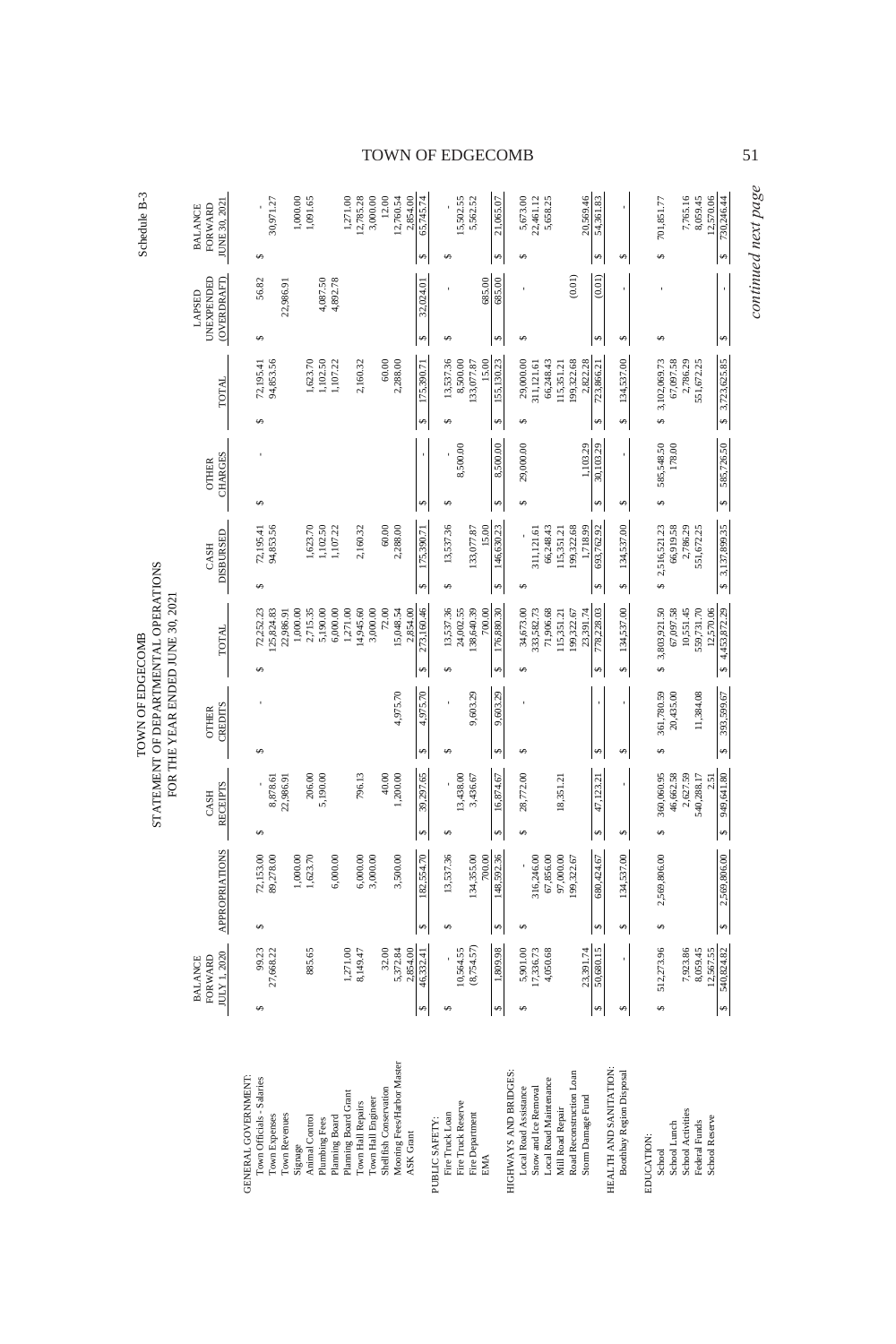|                                       | JULY 1, 2020<br><b>BALANCE</b><br><b>FORWARD</b> | <b>APPROPRIATIONS</b>  | <b>RECEIPTS</b><br>CASH | CREDITS<br><b>OTHER</b> | TOTAL                  | DISBURSED<br>CASH | <b>CHARGES</b><br><b>OTHER</b> | TOTAL                  | <b>UNEXPENDED</b><br>(OVERDRAFT)<br>LAPSED | JUNE 30, 2021<br>FORWARD<br><b>BALANCE</b>                                                                            |
|---------------------------------------|--------------------------------------------------|------------------------|-------------------------|-------------------------|------------------------|-------------------|--------------------------------|------------------------|--------------------------------------------|-----------------------------------------------------------------------------------------------------------------------|
| SPECIAL ASSESSMENTS:<br>County Tax    | G,                                               | 319,794.01<br>Đ,       | G,                      | G,                      | 319,794.01<br>ø        | \$ 319,794.01     | S                              | 319,794.01<br>S        | S                                          | Đ,                                                                                                                    |
| TIF Financing Plan<br>Overlay         | 69,889.60                                        | 9,966.43<br>170,904.74 |                         |                         | 9,966.43<br>240,794.34 |                   | 2,000.00<br>195,069.34         | 2,000.00<br>195,069.34 | 7,966.43                                   | 45,725.00                                                                                                             |
|                                       | 69,889.60<br>S                                   | 500,665.18<br>↮        |                         |                         | 570,554.78             | 319,794.01<br>s,  | 197,069.34<br>S                | 516,863.35             | 7,966.43                                   | 45,725.00                                                                                                             |
| <b>GENERAL ASSISTANCE</b>             | Ś,                                               | 2,000.00<br>ø          | S                       | G,                      | 2,000.00<br>s          | 860.00<br>ø       | s                              | 860.00<br>s,           | G,                                         | 1,140.00<br>S                                                                                                         |
| SOCIAL AGENCIES:                      |                                                  |                        |                         |                         |                        |                   |                                |                        |                                            |                                                                                                                       |
| Central Lincoln County Ambulance      | S                                                | 17,000.00<br>G)        |                         | U,                      | 17,000.00<br>S         | 17,000.00<br>Ÿ,   | G)                             | 17,000.00<br>S         | S                                          | G)                                                                                                                    |
| Wiscasset/Boothbay Harbor Libraries   |                                                  | 6,500.00               |                         |                         | 6,500.00               | 6,500.00          |                                | 6,500.00               |                                            |                                                                                                                       |
| Spectrum Generations                  |                                                  | 1,046.00               |                         |                         | 1,046.00               | 1,046.00          |                                | 1,046.00               |                                            |                                                                                                                       |
| New Hope For Women                    |                                                  | 660.00                 |                         |                         | 660.00                 | 660.00            |                                | 660.00                 |                                            |                                                                                                                       |
| Woodchucks                            |                                                  | 600.00                 |                         |                         | 600.00                 | 600.00            |                                | 600.00                 |                                            |                                                                                                                       |
| Healthy Kids                          |                                                  | 2,000.00               |                         |                         | 2,000.00               | 2,000.00          |                                | 2,000.00               |                                            |                                                                                                                       |
| Lincoln County TV                     |                                                  | 500.00                 |                         |                         | 500.00                 | 500.00            |                                | 500.00                 |                                            |                                                                                                                       |
| Mid-Coast Maine Community Action      |                                                  | 1,000.00               |                         |                         | 1,000.00               | ,000,00           |                                | 1,000.00               |                                            |                                                                                                                       |
|                                       |                                                  | 29,306.00<br>s,        |                         |                         | 29,306.00              | 29,306.00<br>S    |                                | 29,306.00              |                                            |                                                                                                                       |
| UNCLASSIFIED:                         |                                                  |                        |                         |                         |                        |                   |                                |                        |                                            |                                                                                                                       |
| Abatements and Supplementals          | S                                                | G,                     |                         | 4,271.50<br>S           | 4,271.50<br>s          | 783.87<br>S       | 3,728.95<br>s,                 | 4,512.82<br>s,         | (241.32)<br>S                              |                                                                                                                       |
| <b>BETE</b> Reimbursement             |                                                  |                        | 778.00                  |                         | 778.00                 |                   | 767.66                         | 767.66                 | 10.34                                      |                                                                                                                       |
| Costs and Interest on Taxes           |                                                  |                        | 7,981.47                |                         | 7,981.47               |                   |                                |                        | 7,981.47                                   |                                                                                                                       |
| Property Sales                        |                                                  |                        | 58,898.79               |                         | 58,898.79              |                   | 19,771.21                      | 19,771.21              | 39,127.58                                  |                                                                                                                       |
| Excise Taxes                          |                                                  |                        | 308, 185.42             |                         | 308,185.42             |                   |                                |                        | 308,185.42                                 |                                                                                                                       |
| <b>Boat Excise Taxes</b>              |                                                  |                        | 4,975.70                |                         | 4,975.70               |                   | 4,975.70                       | 4,975.70               |                                            |                                                                                                                       |
| Investment Interest                   |                                                  |                        | 8,367.89                |                         | 8,367.89               |                   |                                |                        | 8,367.89                                   |                                                                                                                       |
| Schmid Preserve                       | 1,818.28                                         | 2,220.00               | 0.33                    |                         | 4,038.61               | 2,111.95          |                                | 2,111.95               |                                            | 1,926.66                                                                                                              |
| Woodend Fund                          | 238,032.52                                       |                        |                         | 46,832.18               | 84,864.70              |                   | 2,680.20                       | 2,680.20               |                                            | 282,184.50                                                                                                            |
| State of Maine Veterans Reimbursement |                                                  |                        |                         |                         |                        |                   |                                |                        |                                            |                                                                                                                       |
| State of Maine Homestead              |                                                  |                        |                         | 77,380.13               | 77,380.13              |                   | 77,380.05                      | 77,380.05              | 0.08                                       |                                                                                                                       |
| Cemeteries                            | (5, 610.21)                                      | 7,500.00               | 10,610.30               |                         | 12,500.09              | 9,020.00          |                                | 9,020.00               | 3,480.09                                   |                                                                                                                       |
| Parks                                 |                                                  |                        | 703.81                  | 1,203.00                | 1,906.81               |                   | 1,500.00                       | 1,500.00               | 406.81                                     |                                                                                                                       |
| Snowmobile Fees                       |                                                  |                        | 112.54                  |                         | 112.54                 |                   |                                |                        | 112.54                                     |                                                                                                                       |
| Ancient Cemeteries                    | 150.61                                           |                        | 0.03                    |                         | 150.64                 |                   |                                |                        |                                            | 150.64                                                                                                                |
| Tax Collector Fees                    | 269.54                                           |                        | 4,063.00                |                         | 4,332.54               | 4,320.00          |                                | 4,320.00               |                                            | 12.54                                                                                                                 |
| State of Maine Tree Growth            |                                                  |                        | 8,794.04                |                         | 8,794.04               |                   |                                |                        | 8,794.04                                   |                                                                                                                       |
|                                       | \$234,660.74                                     | 9.720.00               | 413,471.32              | 129,686.81              | 787,538.87             | 16,235.82         | 110,803.77                     | 127,039.59             | 376,224.94                                 | $\begin{array}{ c c c }\n\hline\n\text{8} & \text{284,274.34} \\ \hline\n\text{9} & \text{1,202,558.42}\n\end{array}$ |
|                                       | 8 944,197.70                                     | 4,257,605.91           | \$1,466,408.65          | 537,865.47              | \$7,206,077.73         | \$4,654,416.04    | 932,202.90                     | \$5,586,618.94         |                                            |                                                                                                                       |

Schedule B-3

Schedule B-3

TOWN OF EDGECOMB STATEMENT OF DEPARTMENTAL OPERATIONS

TOWN OF EDGECOMB STATEMENT OP DEPARTMENTAL OPERATIONS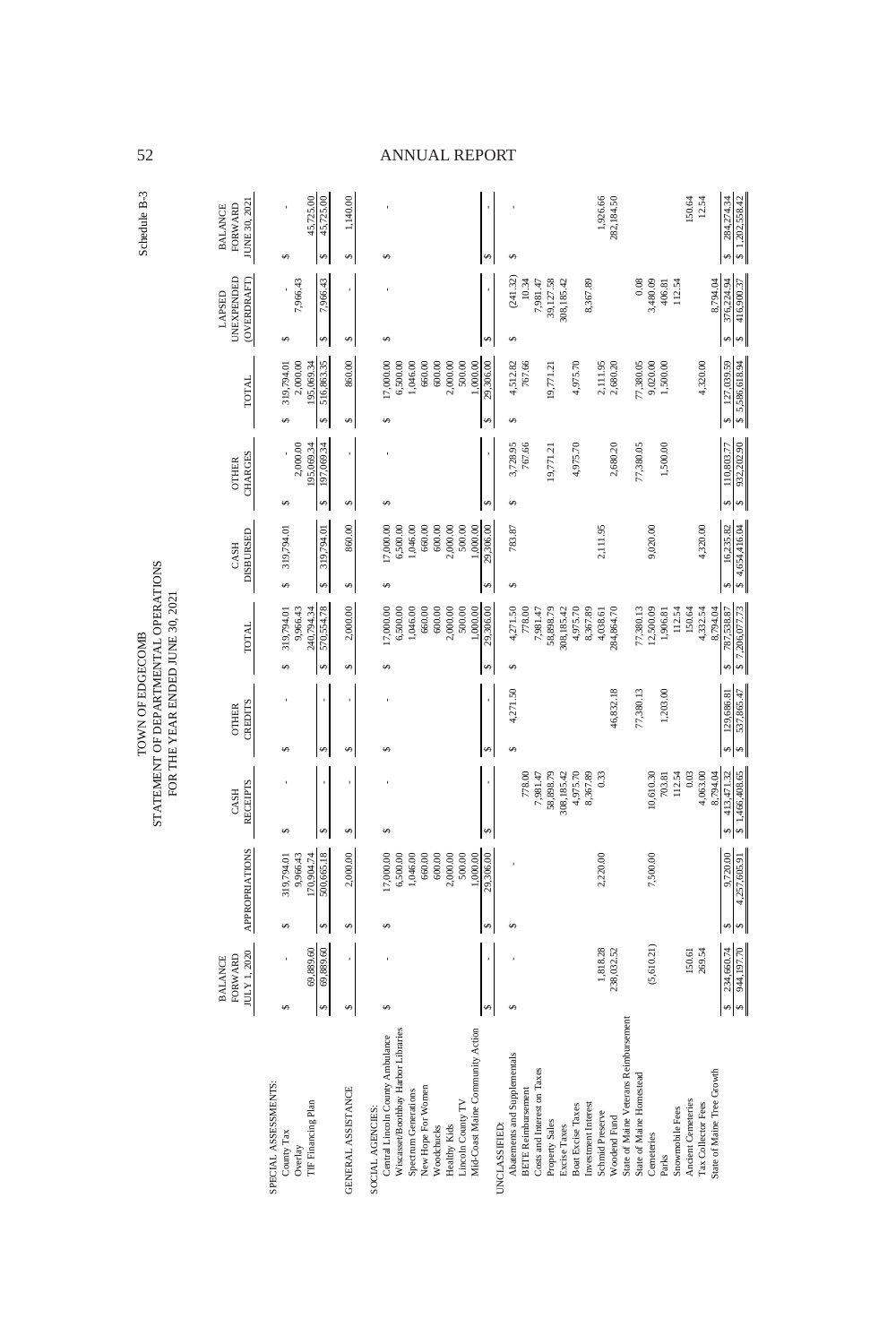### **Schedule B-4**

### **Town of Edgecomb Valuation, Assessment, and Collections for the year ended June 30, 2021**

| <b>VALUATION:</b>                                         |                |              |                 |
|-----------------------------------------------------------|----------------|--------------|-----------------|
| <b>Real Estate</b>                                        | 212,775,983.00 |              |                 |
| <b>Personal Property</b>                                  | 911,400.00     |              |                 |
| Total                                                     | 213,687,383.00 |              |                 |
|                                                           |                |              |                 |
| <b>ASSESSMENT:</b>                                        |                |              |                 |
| Valuation x Rate (213,687,383.00 x .017938)               |                |              | 3,833,124.11    |
| <b>COLLECTIONS AND CREDITS:</b>                           |                |              |                 |
| <b>Cash Collections</b>                                   |                | 3,768,443.05 |                 |
| Abatements                                                |                | 3,728.95     |                 |
| Taxes to Tax Acquired                                     |                | 40.70        |                 |
| Prepaid Taxes                                             |                | 317.18       |                 |
| <b>Total Collections and Credits</b>                      |                |              | 3,772,529.88    |
| 2020-2021 Taxes Receivable                                |                |              | 60,594.23       |
|                                                           |                |              |                 |
| <b>COMPUTATION OF ASSESSMENT</b><br><b>Tax Commitment</b> |                |              |                 |
|                                                           |                | 3,833,124.28 |                 |
| <b>State Revenue Sharing</b>                              |                | 110,833.92   |                 |
| Homestead Reimbursement                                   |                | 77,380.05    |                 |
| Surplus                                                   |                | 203,000.00   |                 |
| <b>Local Road Assistanace</b>                             |                | 29,000.00    |                 |
| <b>BETE</b>                                               |                | 767.66       |                 |
| Unclassified                                              |                | 1,500.00     |                 |
| <b>General Government</b>                                 |                | 2,000.00     |                 |
|                                                           |                |              | 4,257,605.91    |
| REQUIREMENTS:                                             |                |              |                 |
| Appropriations                                            |                | 1,358,039.47 |                 |
| <b>County Tax</b>                                         |                | 319,794.01   |                 |
| <b>Local Education</b>                                    |                | 2,569,806.00 |                 |
|                                                           |                |              | 4, 247, 639. 48 |
| <b>OVERLAY</b>                                            |                |              | 9,966.43        |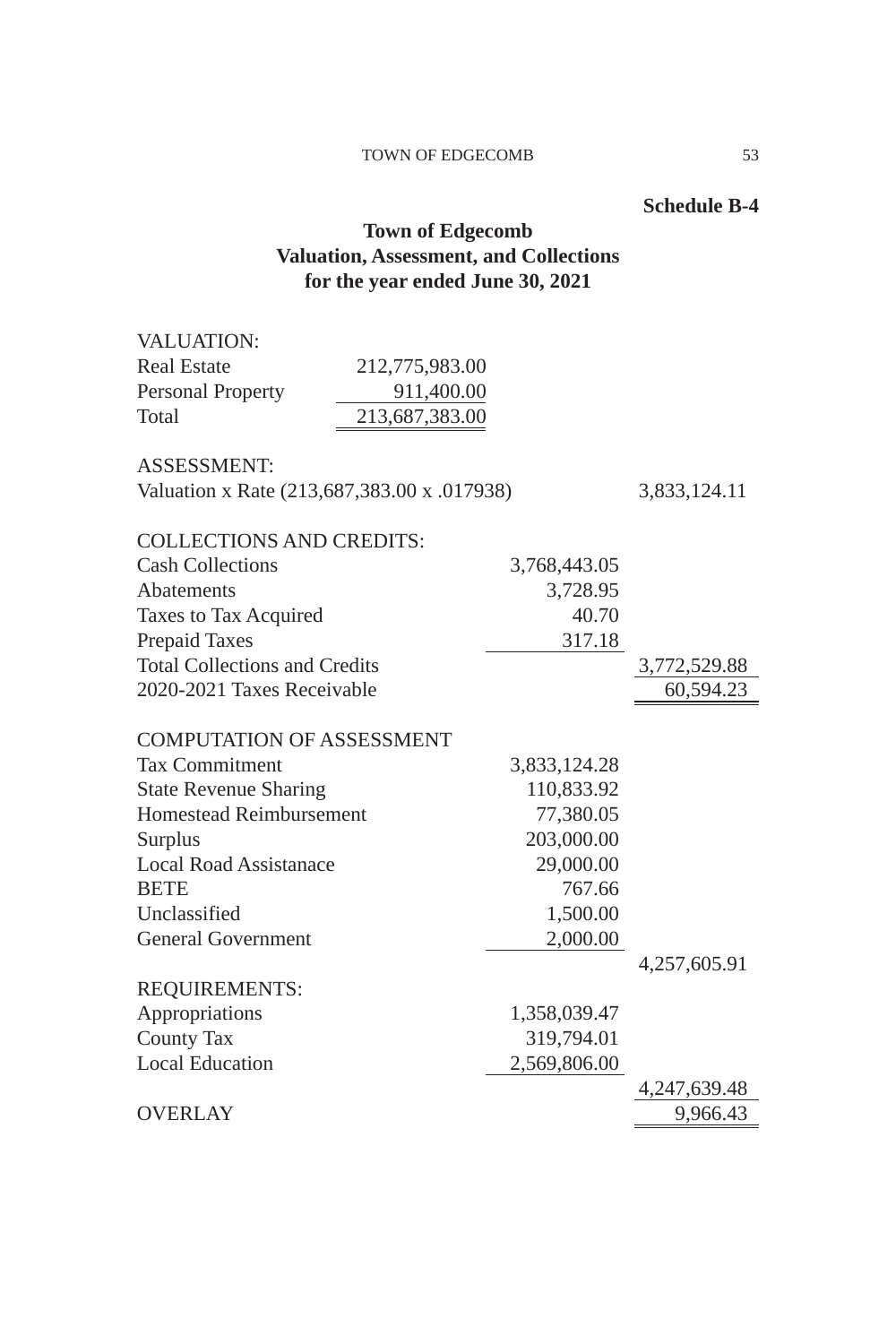### **Town of Edgecomb Reconciliation of Treasurer's Cash Balance June 30, 2021**

| <b>GENERAL FUND CHECKING:</b>               |               |              |
|---------------------------------------------|---------------|--------------|
| The First - General Fund                    |               |              |
| <b>Balance Per Bank Statement</b>           | 2,082,922.04  |              |
| Add: Deposits in Transit                    | 17,412.36     |              |
| <b>Deduct: Outstanding Checks</b>           | (404, 953.25) |              |
| Balance, June 30, 2021                      |               | 1,695,381.15 |
| The First - Tax Collector Checking          |               |              |
| <b>Balance Per Bank Statement</b>           | 14,204.14     |              |
| <b>Deduct: Outstanding Checks</b>           | (9,994.88)    |              |
| Balance, June 30, 2021                      |               | 4,209.26     |
| <b>GENERAL FUND SAVINGS:</b>                |               |              |
| The First - New School Reserve              |               |              |
| <b>Balance Per Bank Statement</b>           |               | 12,570.06    |
| The First - Schmid Preserve                 |               |              |
| <b>Balance Per Bank Statement</b>           |               | 1,620.95     |
| The First - Ancient Cemetery                |               |              |
| <b>Balance Per Bank Statement</b>           |               | 150.87       |
| Wells Fargo Advisors - Woodend Fund         |               |              |
| <b>Balance Per Bank Statement</b>           |               | 284,325.90   |
| School Activities Account                   |               |              |
| <b>Balance Per Statement</b>                |               | 7,765.16     |
| <b>School Debit Card Account</b>            |               |              |
| <b>Balance Per Bank Statement</b>           |               | 3,186.15     |
| School Lunch Checking                       |               |              |
| <b>Balance Per Bank Statement</b>           |               | 178.08       |
| <b>School Operating Checking</b>            |               |              |
| <b>Balance Per Bank Statement</b>           | 580,116.86    |              |
| <b>Deduct: Outstanding Checks</b>           | (129,762.31)  |              |
|                                             |               | 450,354.55   |
| PETTY CASH                                  |               | 2,079.08     |
| Cash and Investments Balance, June 30, 2021 |               | 2,461,821.21 |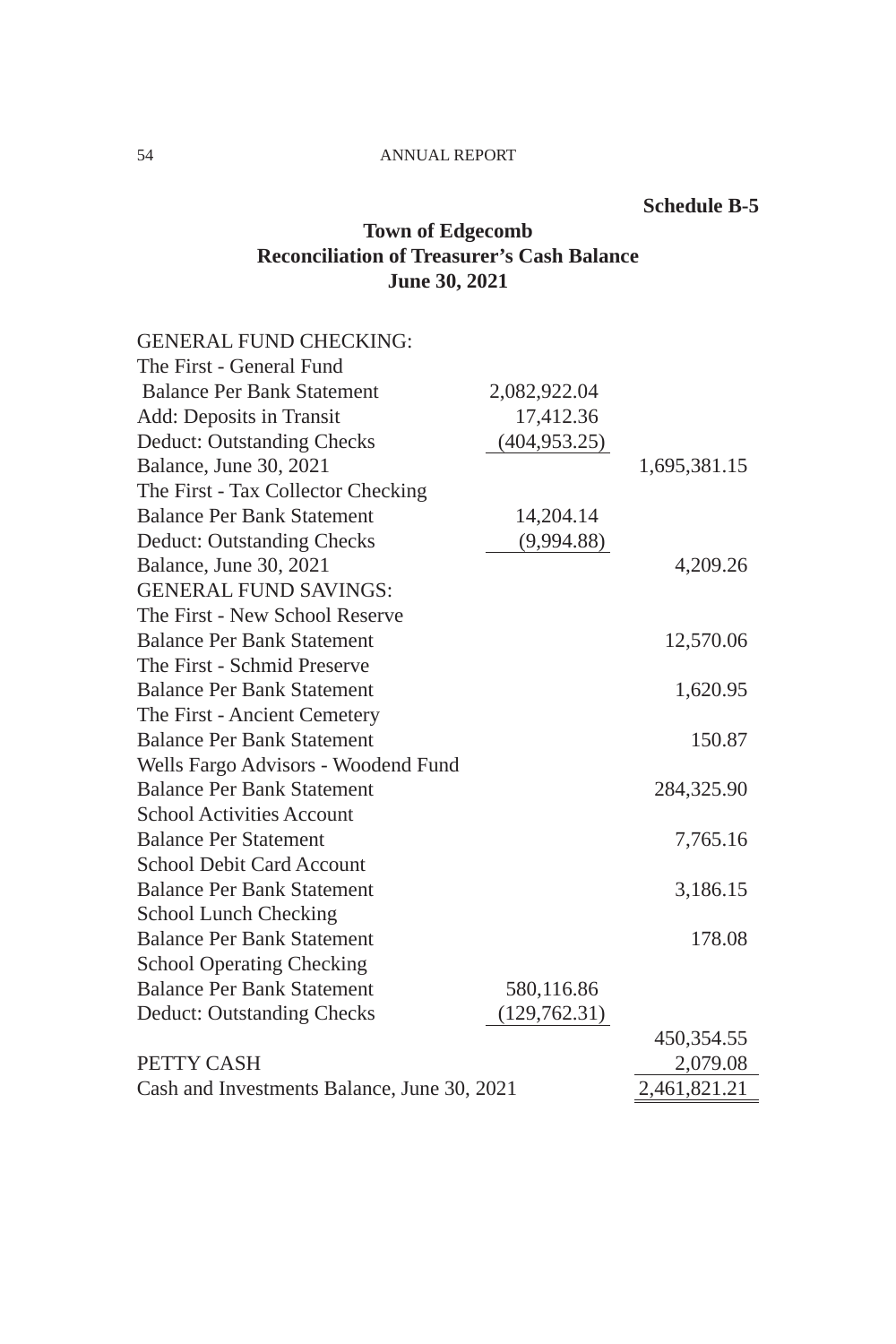### **Schedule B-6**

### **Town of Edgecomb Statement of Prior Years Taxes Receivable June 30, 2021**

| <b>Personal Property</b>                |          |          |
|-----------------------------------------|----------|----------|
| 2019-2020                               |          |          |
| AT&T Mobility, LLC                      | 514.82   |          |
| Edgecomb Bayview Properties, LLC        | 118.29   |          |
| Hilton Commercial Properties, LLC       | 68.73    |          |
| Village at Sheepscot, LLC               | 928.50   |          |
|                                         |          | 1,630.34 |
| 2018-2019                               |          |          |
| Edgecomb Bayview Properties, LLC        | 1.13     |          |
| Village at Sheepscot, LLC               | 83.25    |          |
|                                         |          | 84.38    |
| 2016-2017                               |          |          |
| MUZAK, LLC                              |          | 8.94     |
| 2012-2013                               |          |          |
| Edgecomb Bayview Properties, LLC        | 83.70    |          |
| SBM Proper A, Inc.                      | 1.97     |          |
|                                         |          | 85.67    |
| 2011-2012                               |          |          |
| <b>Edgecomb Bayview Properties, LLC</b> | 87.90    |          |
| <b>Graybar Financial Services</b>       | 14.08    |          |
|                                         |          | 101.98   |
| 2010-2011                               |          |          |
| DFS-SPV-LP                              | 11.05    |          |
| <b>Graybar Financial Services</b>       | 13.26    |          |
| <b>SBM</b> Properties                   | 1,128.40 |          |
| <b>SBM</b> Properties                   | 195.00   |          |
| <b>SBM</b> Properties                   | 576.42   |          |
|                                         |          | 1,924.13 |
| 2009-2010                               |          |          |
| <b>Edgecomb Development</b>             |          | 583.07   |
|                                         |          | 4,418.51 |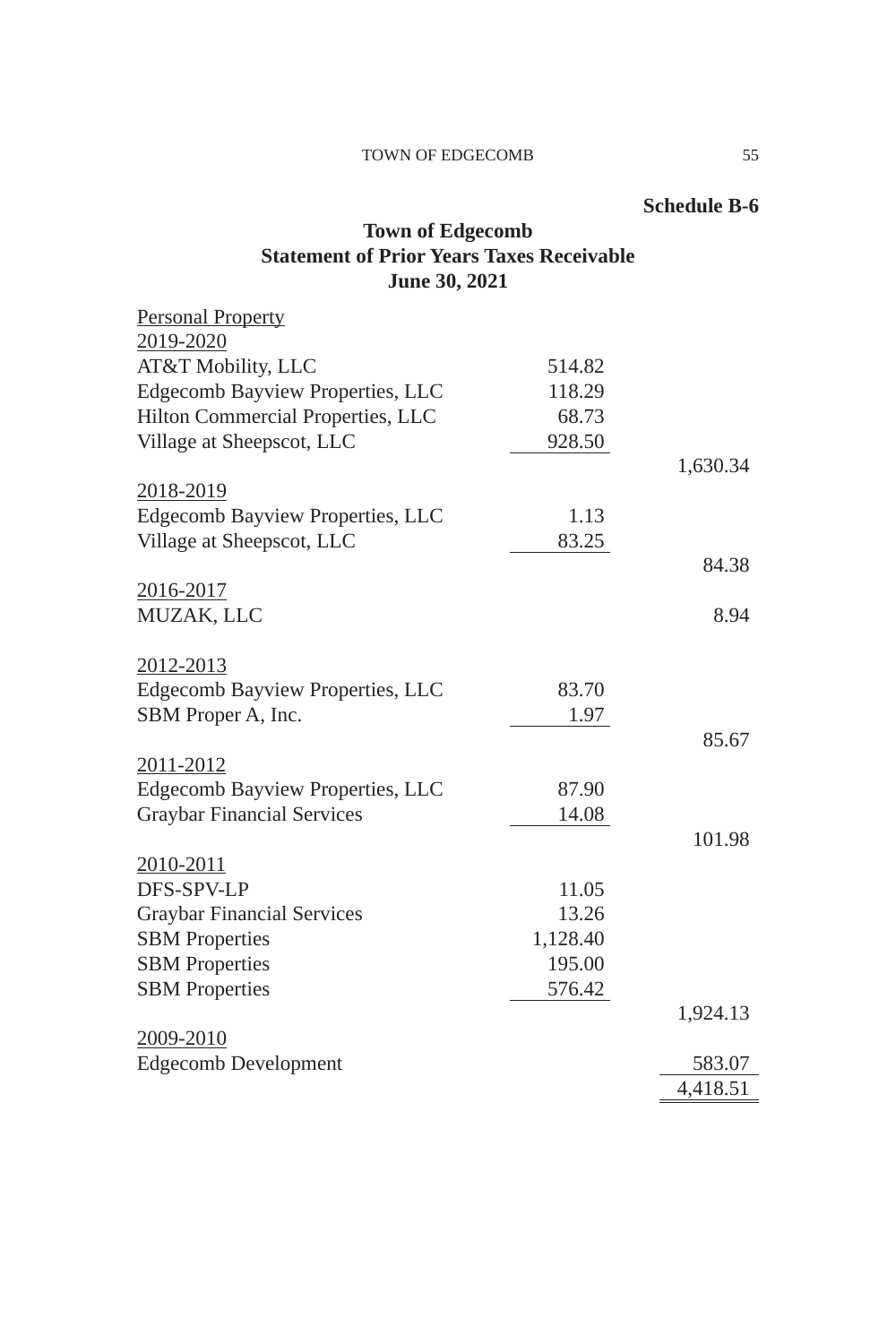### **Schedule B-7**

### **Town of Edgecomb Tax Liens – June 30, 2021**

| <b>Real Estate</b>            |                     |  |
|-------------------------------|---------------------|--|
| 2020-2021                     |                     |  |
| Babiec, Jason S. & Mildred    | 1,486.24            |  |
| Brault, Junellen              | 72.60               |  |
| Brown, Karen E. & James R.    | 17.85               |  |
| Campbell, Virginia            | 0.24                |  |
| Carver, Davis B. & Carla J.   | 575.81              |  |
| Chase, Thomas Evan            | 859.23              |  |
| Chubbuck, Kevin & Tammy       | 1,017.08            |  |
| Chubbuck, Pamela M.           | 2,499.12            |  |
| Cost, Rodney                  | 590.79              |  |
| Cost, Rodney                  | 67.27               |  |
| Defrancesco, Martha           | 2.08                |  |
| Doherty, Christopher          | 794.54              |  |
| <b>Dreamland Realty Trust</b> | 10.18               |  |
| Gaslin, Rocky                 | 1.58                |  |
| Halm, Kathleen M.             | 22.42               |  |
| Halm, Kathleen M.             | 1,187.13            |  |
| Harris, Daniel                | 943.95              |  |
| Harris, Daniel                | 591.95              |  |
| Haskell, Angela               | 1,418.14            |  |
| Hathorne, Barry               | 2,160.22            |  |
| Hathorne, Barry               | 1,964.21            |  |
| Hathorne, Barry               | 717.52              |  |
| Hathorne, Barry               | 3,284.00            |  |
| Heaberlin, Nicholas           | 997.35              |  |
| Hoagland, Erik                | 833.47              |  |
| Iceberg Properties, LLC       | 4.81                |  |
| Kaplan, Joann S.              | 38.57               |  |
| Luoma, Rachael M.             | 1,068.76            |  |
| Malone, George                | 0.30                |  |
| McKay, Michael E. & Geneva A. | 1,168.37            |  |
| McLellan, Kimberly            | 560.56              |  |
| McLellan, Kimberly            | 3,091.35            |  |
| Mirabile, Nicholas            | 3,949.48            |  |
| Mirabile, Nicholas            | 428.54              |  |
|                               | continued next page |  |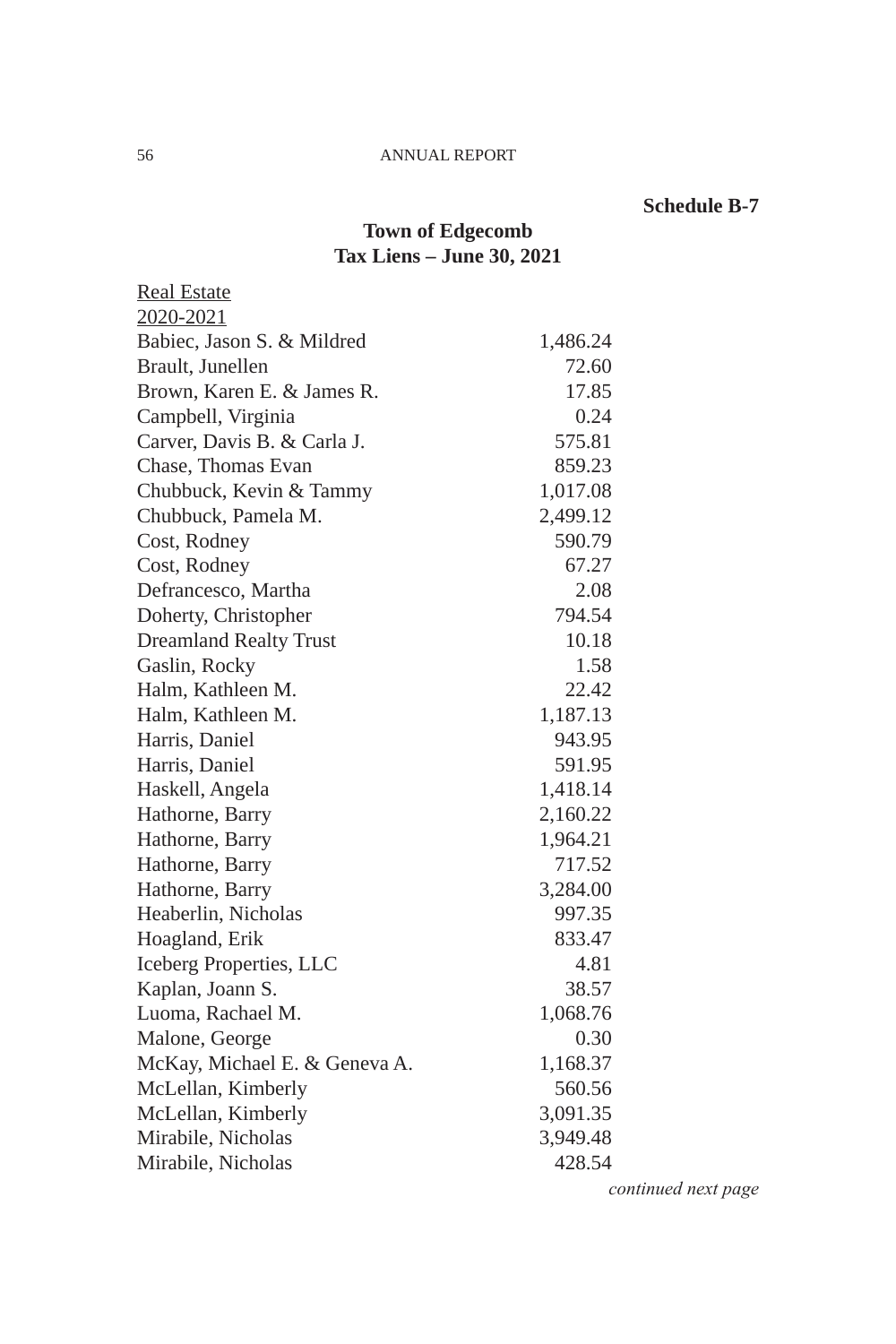| Myles, Jeffrey T.                    | 2,752.73   |           |
|--------------------------------------|------------|-----------|
| Noyes, Shelia                        | 9.55       |           |
| O'Donnell, William T.                | 10.84      |           |
| Peaslee, Laurence & Nancy            | 1,492.21   |           |
| Reilly, Kevin                        | J.2,851.28 |           |
| River Road LLC                       | 54.29      |           |
| Seidel, William E.                   | 1,606.65   |           |
| Sinclair, Donald C., II & Melanee W. | 17.18      |           |
| Sommelier Holdings, LLC              | 51.57      |           |
| Spaaltro, Alyssabeth                 | 1.20       |           |
| Sprague, Robert                      | 828.00     |           |
| Stetson, James W.                    | 814.68     |           |
| Teague, Richard A.                   | 889.55     |           |
| Twisted Iron Customs, LLC            | 69.06      |           |
| Twisted Iron Customs, LLC            | 7,534.75   |           |
| <b>US Bank National Association</b>  | 1,439.24   |           |
| Village at Sheepscot, LLC            | 756.62     |           |
| Wright, Estate of Herman N., Jr.     | 1,345.81   |           |
| Wrights Garage                       | 2,212.83   |           |
| Young, Michael R.                    | 3.25       |           |
|                                      |            | 57,167.00 |
| <b>Personal Property</b>             |            |           |
| 2020-2021                            |            |           |
| AT&T Mobility, LLC                   | 1,682.05   |           |
| Edgecomb Bayview Properties, LLC     | 114.27     |           |
| Florida's Natural Food Service, Inc. | 0.02       |           |
| Hilton Commercial Properties, LLC    | 603.70     |           |
| Mayne, Michael A.                    | 42.15      |           |
| Okie, John & Karen                   | 0.02       |           |
| Timepayment Corp.                    | 88.08      |           |
| Village at Sheepscot, LLC            | 896.90     |           |
| Winters, HT                          | 0.04       |           |
|                                      |            | 3,427.23  |
|                                      |            | 60,594.23 |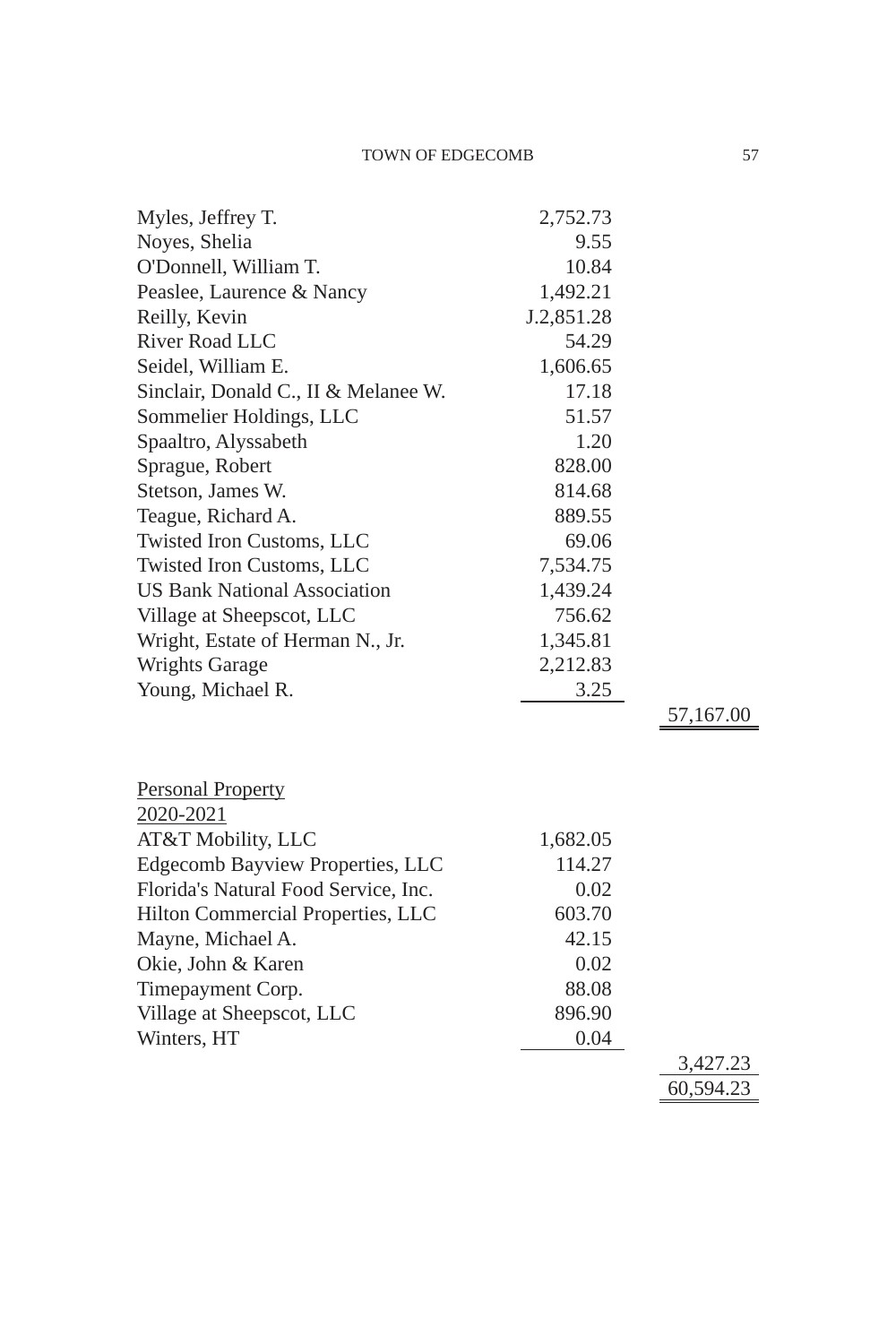### **Schedule B-8**

### **Town of Edgecomb Prior Years Tax Liens**

| 2019-2020                 |          |
|---------------------------|----------|
| Casella, Anthony          | 1,338.90 |
| Chase, Thomas Evan        | 869.94   |
| Chubbuck, Kevin & Tammy   | 630.50   |
| Chubbuck, Pamela M.       | 2,587.17 |
| Cost, Rodney              | 611.60   |
| Cost, Rodney              | 69.64    |
| Doherty, Chris            | 826.37   |
| Halm, Kathleen M.         | 23.21    |
| Harris, Daniel            | 977.21   |
| Harris, Daniel            | 612.81   |
| Haskell, Angela           | 1,468.11 |
| Hathorn, Barry            | 2,236.33 |
| Hathorn, Barry            | 2,033.42 |
| Hathorn, Barry            | 742.80   |
| Hathorn, Barry            | 3,441.49 |
| Hoagland, Erik            | 683.64   |
| Luoma, Rachael M.         | 1,106.42 |
| McLellan, Kimberly        | 580.31   |
| McLellan, Kimberly        | 3,200.26 |
| Mirabile, Nicholas        | 4,088.63 |
| Mirabile, Nicholas        | 443.64   |
| Myles, Jeffrey T.         | 1.84     |
| Reilly, Kevin J.          | 2,951.74 |
| Sommelier Holdings, LLC   | 37.71    |
| Sprague, Robert & Pamela  | 898.96   |
| Teague, Richard A.        | 472.06   |
| Twisted Iron Customs, LLC | 71.49    |
| Twisted Iron Customs, LLC | 8,067.64 |
| Village at Sheepscot, LLC | 783.28   |
| <b>Wrights Garage</b>     | 2,290.80 |

### 44,147.92

Real Estate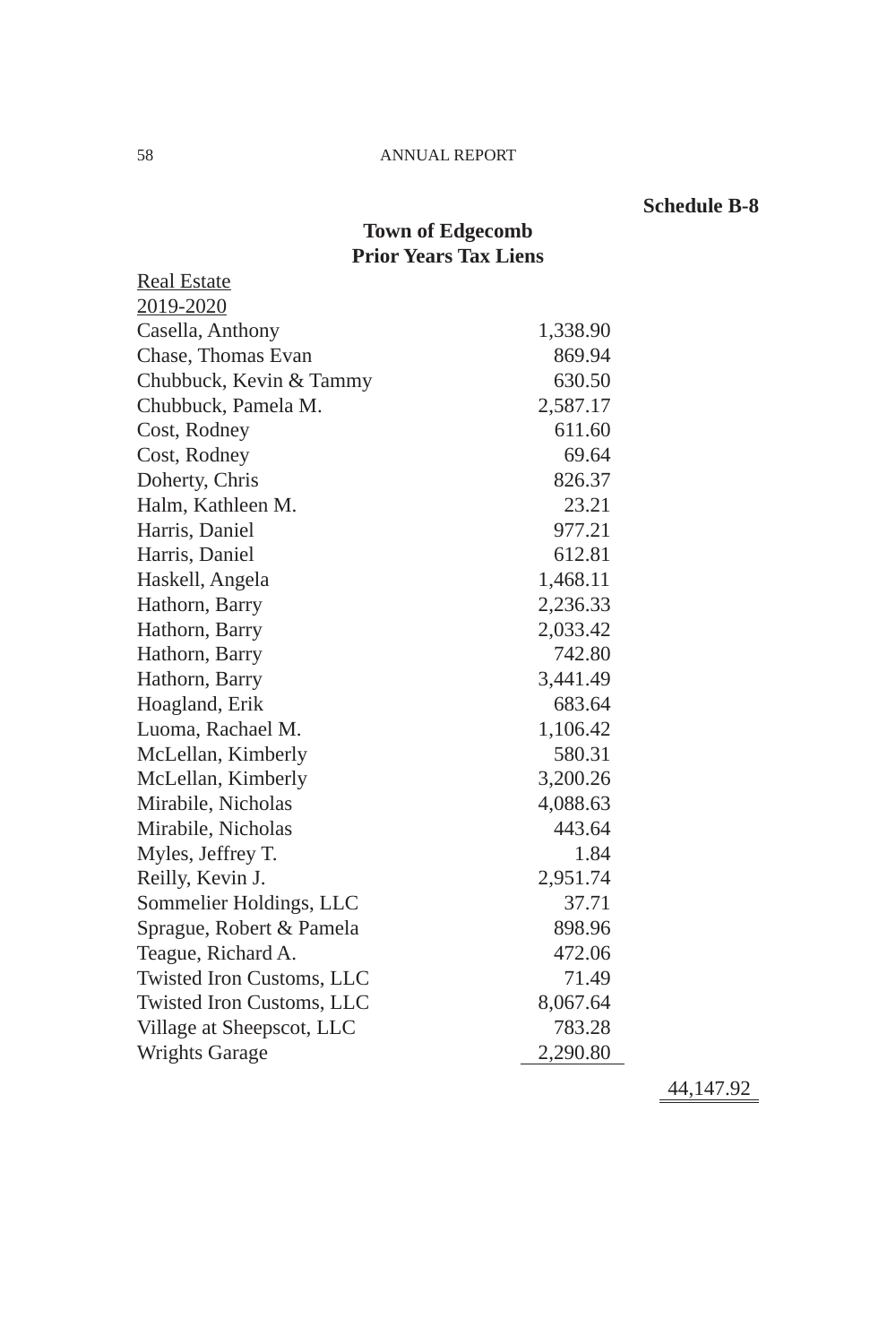### **Schedule B-9**

### **Town of Edgecomb Tax Acquired Property – June 30, 2021**

| Thorne, Ronald    | 16.14    |          |
|-------------------|----------|----------|
| Wooster, Elaine   | 3.494.32 |          |
| Race, Clarence A. | 121.63   |          |
|                   |          | 3,632.09 |

|                             |          | <b>Schedule B-10</b> |
|-----------------------------|----------|----------------------|
| Abatements — June 30, 2021  |          |                      |
| $2019 - 2020$               |          |                      |
| Paul & Pauline Holloway     | 3,728.95 |                      |
| Katherine & Jeffrey Dempski | 381.18   |                      |
| <b>Edward Conlon</b>        | 381.18   |                      |
| Roy & Karen Potter          | 21.51    |                      |
|                             |          | 4.512.82             |

### **Schedule B-11**

**Trust Funds — June 30, 2021**

|                                                       | <b>RESTRICTED</b><br>FOR PRINCIPAL | <b>UNEXPENDED</b><br><b>INCOME</b> | TOTAL.     |
|-------------------------------------------------------|------------------------------------|------------------------------------|------------|
| <b>CEMETERY TRUST FUNDS:</b><br><b>Chase Point</b>    | 1,000.00                           | 308.74                             | 1,308.74   |
| <b>SCHOLARSHIPS:</b><br>Annie Colby Award             | 590.00                             | 170.73                             | 760.73     |
| WORTHY POOR:<br>Dodge Fund                            | 17,000.00                          | 6,457.21                           | 23.457.21  |
| <b>GENERAL UNRESTRICTED:</b><br>Maro F. Hammond Trust | 88,353.75                          | 40,583.65                          | 128,937.40 |
| Totals                                                | 106,943.75                         | 47,520.33                          | 154,464.08 |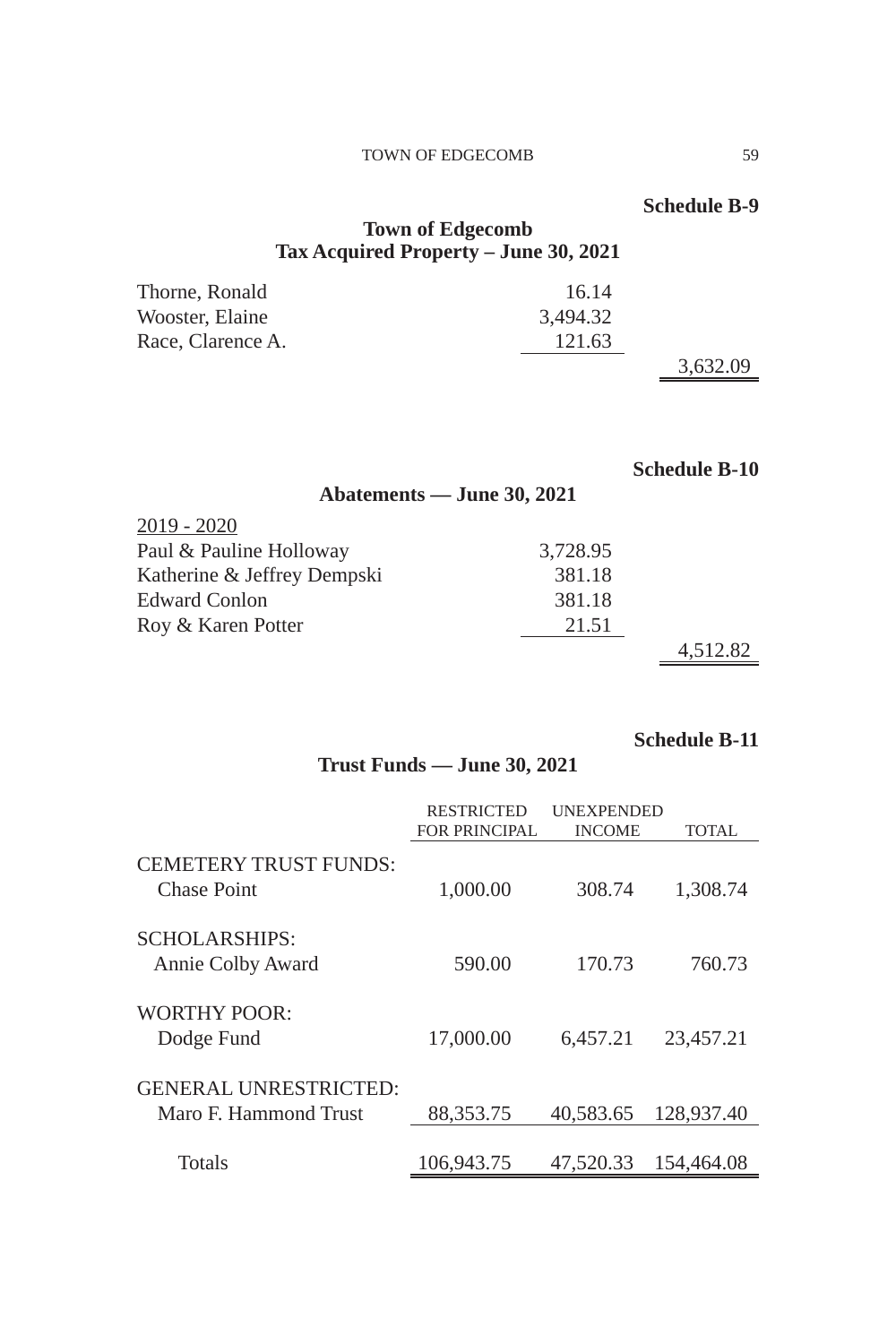### **Treasurer June 30, 2021**

### **General Fund**

| Cash                                   |                |
|----------------------------------------|----------------|
| Receipts                               | \$5,425,732.88 |
| Includes Transfers                     |                |
| Checking Balance 6/30/20               | \$1,631,631.92 |
| <b>Total Warrants</b>                  | (5,361,763.63) |
| Checking Balance $6/30/21$ – The First | \$1,695,601.17 |
| Petty Cash (Tax Collector)             | 75.00          |
| Woodend Boat Fund – Wells Fargo        | 284,325.90     |
| School Reserve-CD – The First          | 12,570.06      |
| Ancient Cemetery SV – The First        | 150.87         |
| Road Paving/Reconstruction-The First   | 30,916.90      |
| <b>Total</b>                           | \$2,023,639.90 |

### **Trust Funds**

| Chase Point Cemetery-CD - The First          | 1,082.06   |
|----------------------------------------------|------------|
| Chase Point Cemetery Interest-SV - The First | 226.68     |
| Dodge Fund-(CD CNB)                          | 17,000.00  |
| Dodge Fund Interest-SV CNB                   | 6457.21    |
| Owen (Annie Colby Chase) – SV Key            | 760.73     |
| Schmid Preserve-SV-The First                 | 1620.95    |
| Maro Hammond Trust - Wells Fargo             | 128,937.40 |
|                                              |            |

Frances Mague was appointed Deputy Treasurer

Respectfully submitted, Claudia P. Coffin, Treasurer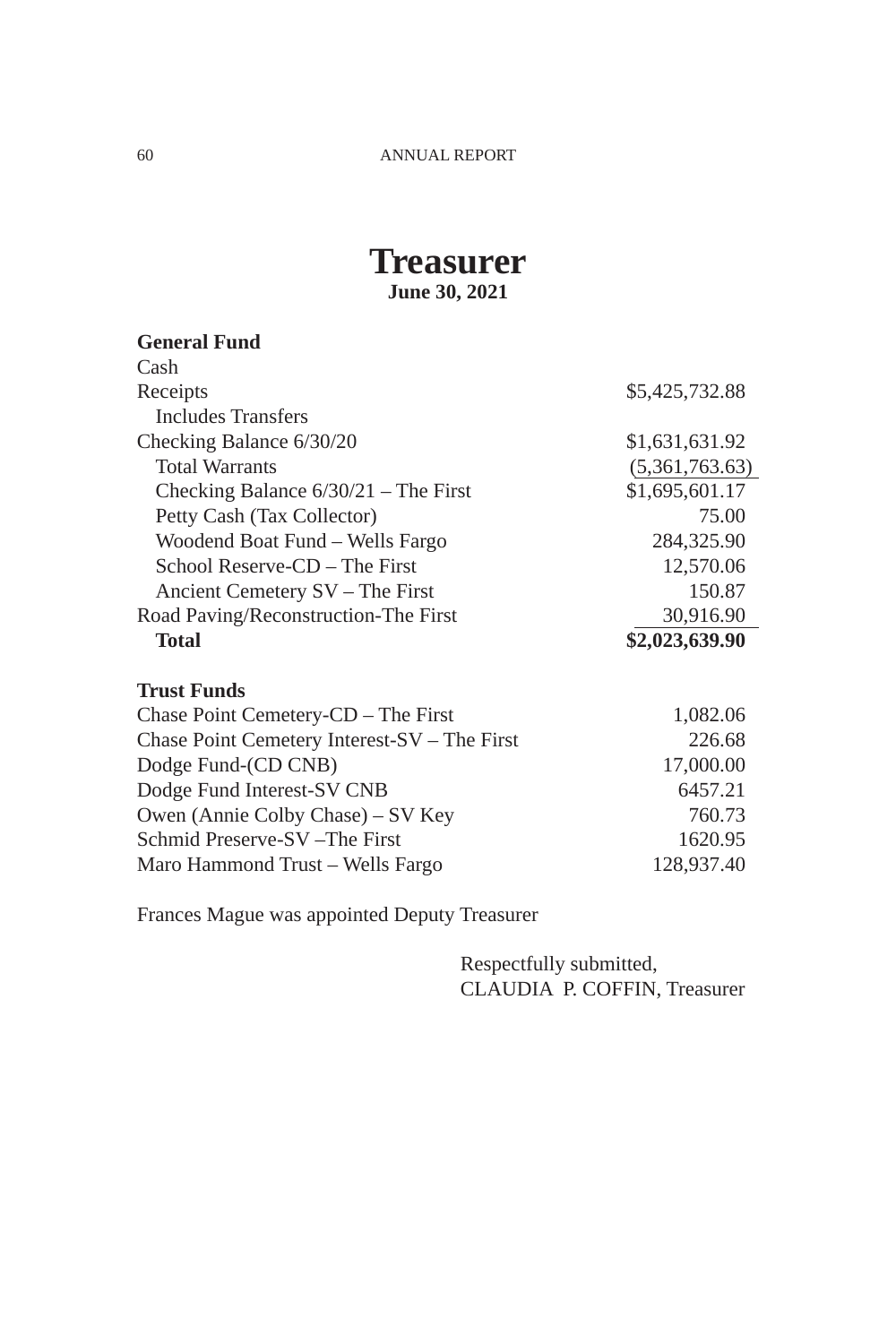# **Tax Collector 2020-2021**

| Commitment:                              | \$3,833,124.28 |
|------------------------------------------|----------------|
| Taxes Collected:                         | \$3,768,791.33 |
| Pre-paid 2020 taxes:                     | 310.09         |
| Uncollected Personal Property 2020:      | 2,099.49       |
| Abatements:                              | 4,512.82       |
| Refunded Abatements:                     | (783.87)       |
| Foreclosures:                            | 1,334.03       |
| <b>Total Taxes Accounted For:</b>        | \$3,776,268.89 |
| Taxes Receivable 6/30/2021:              | \$56,860.39    |
| <b>Collected Personal Property Taxes</b> |                |
| Previous Years:                          | \$1,120.70     |
| Vehicle Excise Taxes:                    | 306,511.84     |
| <b>Boat Excise Taxes:</b>                | 4,975.70       |
| Interest Collected:                      | 4,431.02       |
| Petty Cash:                              | 75.00          |
| <b>Agent Fees:</b>                       | \$3,858.00     |
|                                          |                |

Kim Bachelder elected Tax Collector Rebecca Brewer and Claudia Coffin appointed Deputy Tax Collectors

> Respectfully submitted, Rebecca Brewer, Deputy Tax Collector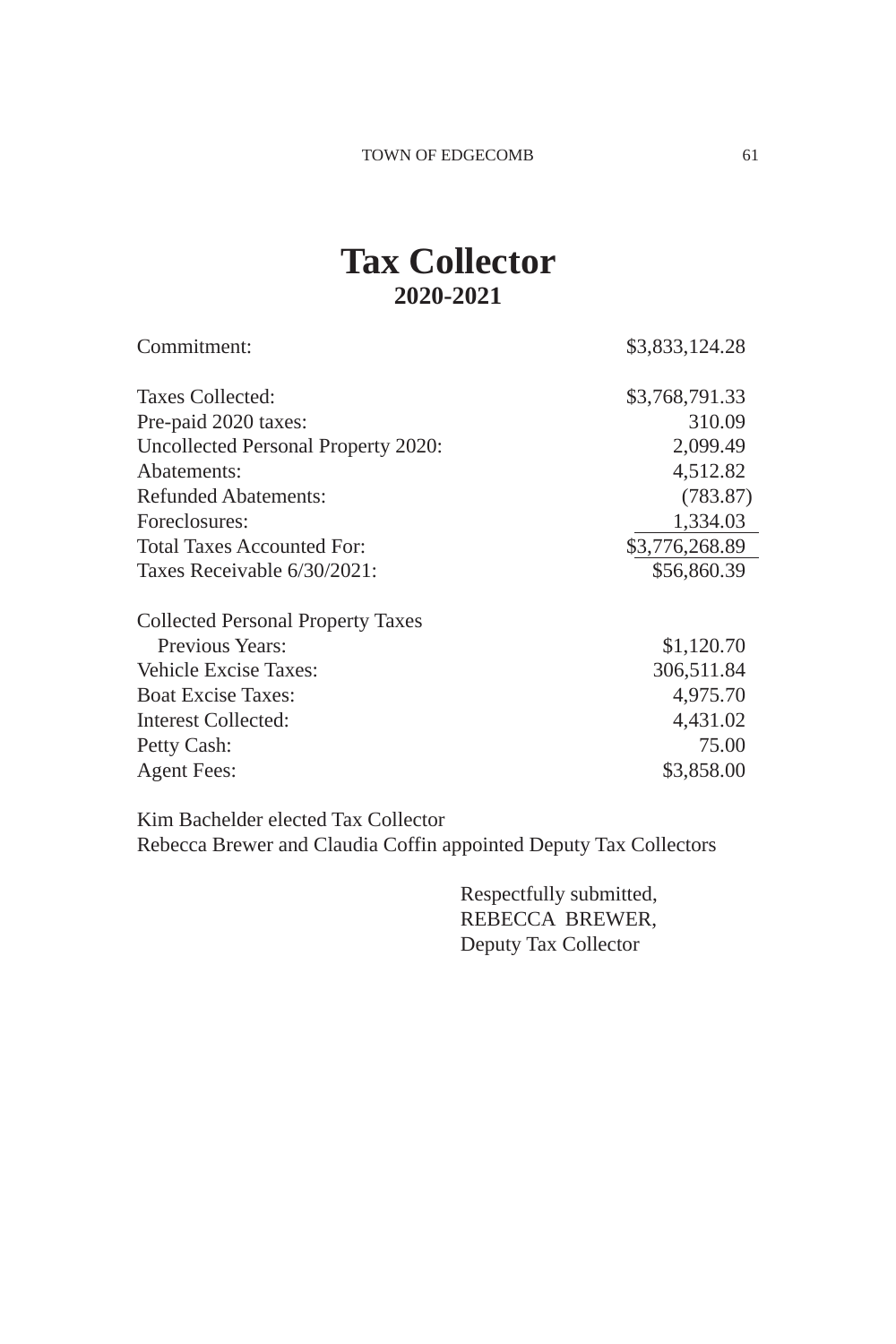# **Town Clerk**

| <b>Vital statistics Recorded - July 1, 2020 to July 31, 2021</b> |                                |         |
|------------------------------------------------------------------|--------------------------------|---------|
| <b>Births</b> 10                                                 |                                |         |
| Marriages                                                        |                                |         |
| Resident 10                                                      |                                |         |
| Nonresident 4                                                    |                                |         |
| <b>Deaths</b> – Residents -14                                    |                                |         |
| August 21, 2020                                                  | Peter Bruce Baade              | 84 yrs. |
| August 22, 2020                                                  | Herbert Donald Kroitzsh        | 80 yrs. |
| September 15, 2020                                               | Anna K. Davis                  | 77 yrs. |
| September 30, 2020                                               | Patricia Ann Hill              | 64 yrs. |
| October 7, 2020                                                  | Priscilla A. Hansen            | 77 yrs. |
| October 30, 2020                                                 | Erik K. Carlson                | 50 yrs. |
| November 10, 2020                                                | Richard D. Reid                | 93 yrs. |
| January 29, 2021                                                 | Laurence E. Peaslee, Sr.       | 85 yrs. |
| January 30, 2021                                                 | <b>Emily Berry Smith</b>       | 97 yrs. |
| May 5, 2021                                                      | Marsha Ray Dalton              | 73 yrs. |
| May 10, 2021                                                     | Robert Gascoigne, Sr.          | 94 yrs. |
| May 22, 2021                                                     | Shirley Ann Davison            | 77 yrs. |
| May 23, 2021                                                     | Susan R. Hawks                 | 80 yrs. |
| June 29, 2021                                                    | <b>Bradley Daniel Berryman</b> | 50 yrs. |
|                                                                  |                                |         |

2021 **Inland Fisheries & Wildlife** licenses sold and/or issued 18

**Shellfish** licenses sold and/or issued July 1, 2020 – June 30, 2021 Non Resident Recreational - 4

| 2021 Dog licenses sold and/or issued |    |
|--------------------------------------|----|
| Male/Female                          | 4  |
| Spayed/Neutered                      | 67 |
| Service                              |    |

**PLEASE REMEMBER DOG LICENSES ARE DUE EVERY YEAR BY JAN.1 FOR THE FOLLOWING YEAR. THEYARE AVAILABLE IN THE OFFICE BY NOVEMBER 1.**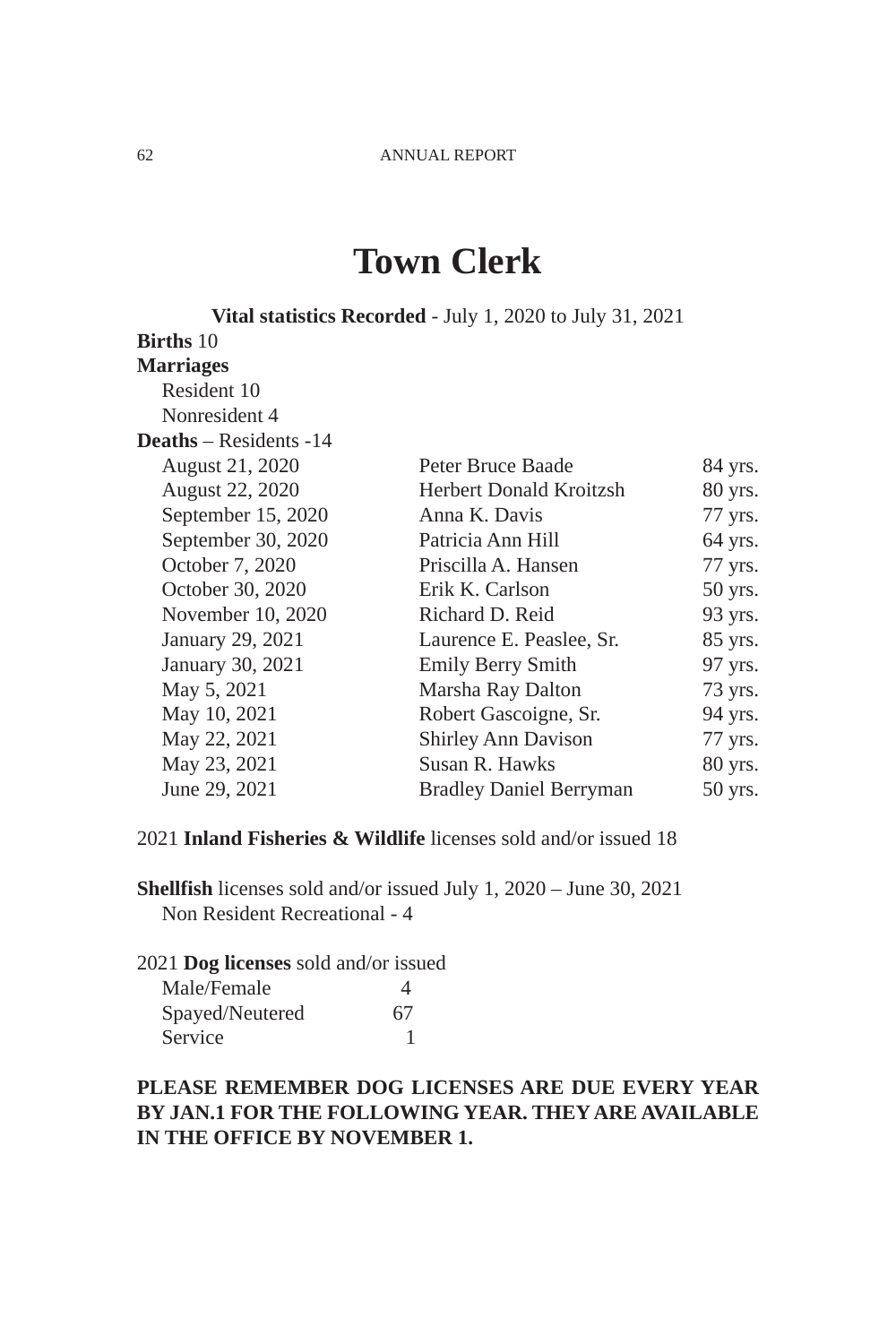A valid rabies certificate must be presented at the time of licensing as well as a certificate of spaying or neutering, if it has not been recorded with the Town Clerk previously.

**Fees are:**

| Spayed/Neutered | \$6.00  |
|-----------------|---------|
| Females/Males   | \$11.00 |

**A LATE FEE OF \$25.00 IS ADDED AFTER JANUARY 31, per dog for every year in arrears as well as all annual fees in arrears**

**Oaths** of Office Administered & Recorded – 39

**Elections** recorded – July 1, 2020 to June 30, 2021 Special Referendum Election – July 14, 2020 Town Secret Ballot / Referendum Election – August 29, 2020 Referendum Election – October 15, 2020 General Election – November 3, 2020 Town Secret Ballot Election – December 5, 2020 AOS Budget Meeting – May 13, 2021 Town Secret Ballot / Referendum Election – May 21, 2021

As of March 7, 2021 there were 1,138 **registered voters**. Democratic Party 422 Green Independent Party 46

| <b>Republican Party</b> | 309 |
|-------------------------|-----|
| Unenrolled              | 361 |

Frances Mague was appointed as Deputy Clerk

|                  | <b>Office Hours</b> |
|------------------|---------------------|
| Tuesdays         | $1 - 5$ p.m.        |
| <b>Thursdays</b> | $1 - 7$ p.m.        |

The Town Clerk may also be reached for appointments by calling 633-5324 or 350-0963.

> Respectfully submitted, Claudia P. Coffin Town Clerk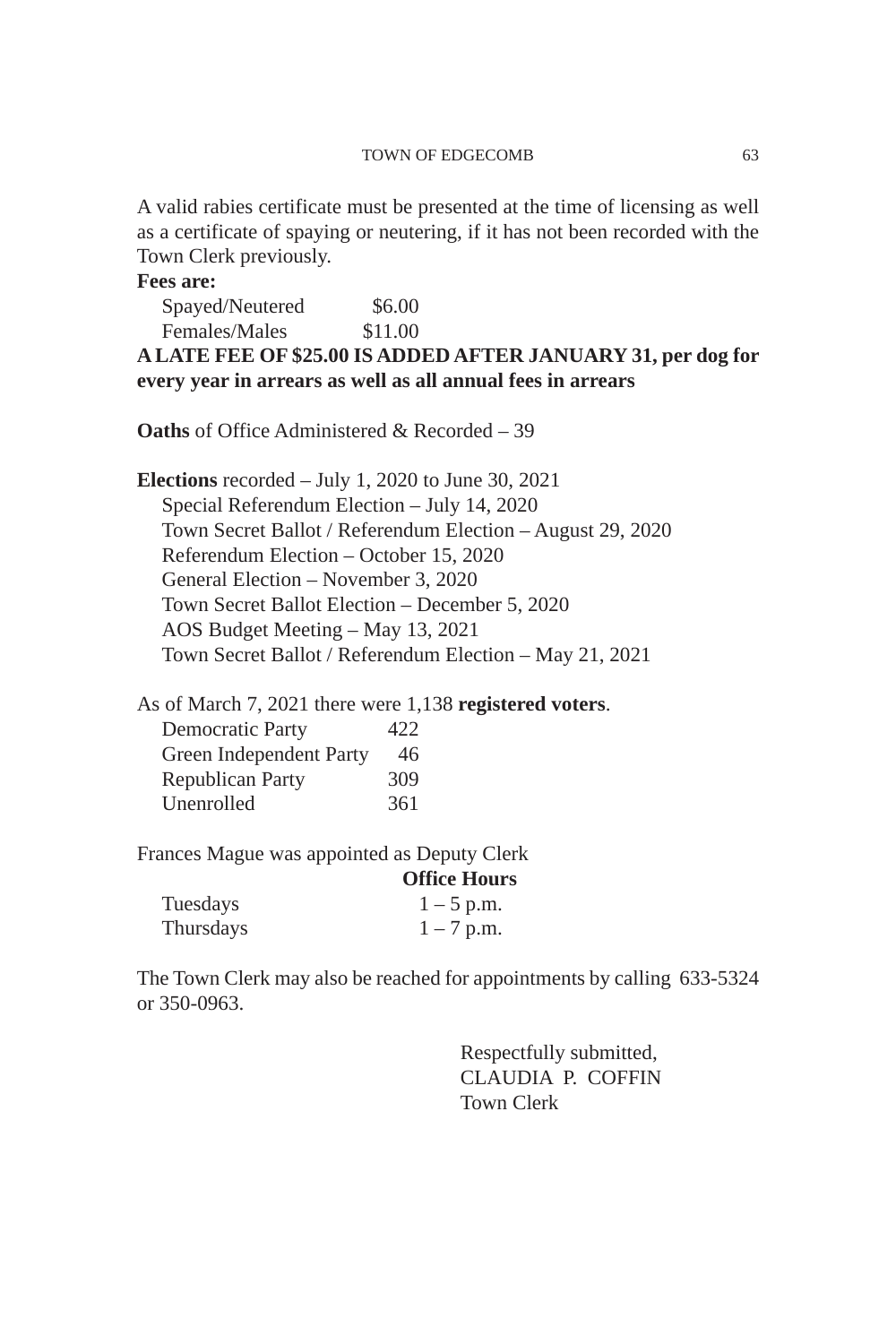# **CEO / LPI Report**

Permits issued July 1, 2020 to June 30, 2021

During this period 31 building permits and 21 plumbing permits were issued.

Building permits are as follows:

- 9 garages
- 9 sheds
- 4 new houses
- 4 decks
- 3 driveway/ earth moving
- 2 additions
- 1 studio

Plumbing permits Issued consisted of 10 subsurface waste systems and 11 internal plumbing permits.

> Respectfully submitted, George Chase, CEO/LPI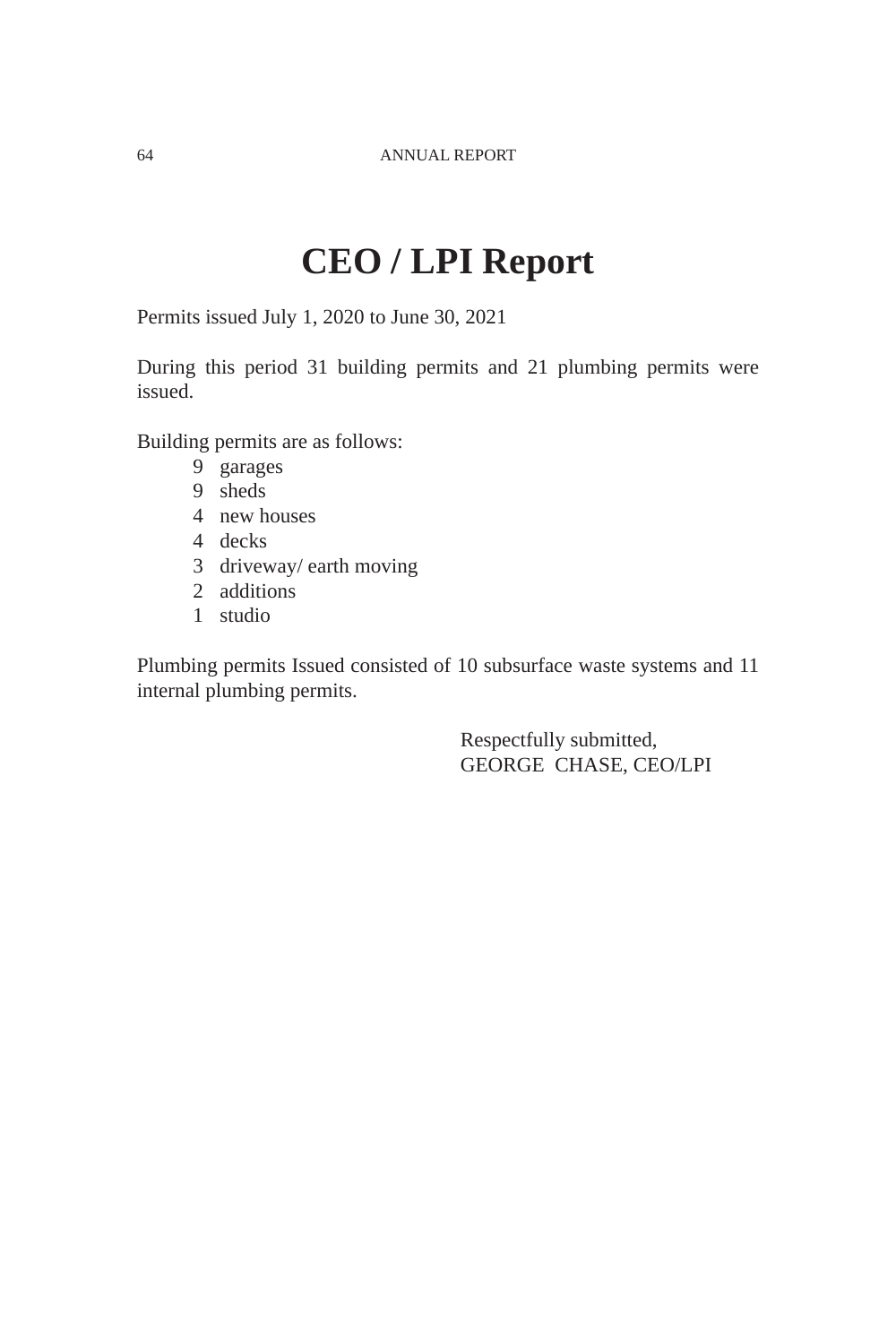# **Edgecomb Fire Department**

*"Nothing is impossible, the impossible just may take a little longer" - Steven Fenton*

The department responded to 183 calls for service in calendar year 2021. EMS-73, MVA w/injuries-10, MVA no injury-55, Alarms/Miscellaneous- 21, Structure Fires-10, Storms-14. Totaling-1,023 man hours. Members of the department spent an additional 1,115 man hours on training and 482 man hours on truck & equipment checks as well as other station responsibilities. Just for clarification the members of the department only get paid \$15.00 an hour responding to calls. This means that of the 2,620 man hours that your department worked, the town only paid for 1,023 man hours. The officers of the department worked an additional 2,344 hours.

The year 2021 continued to be a challenge with the continuation of COVID-19. Despite this challenge fire department members continued to answer calls for service in our community.

The biggest concern we are facing is the cost of regular and unexpected maintenance on our aging fire trucks. For the past several years, we have overspent our budgeted maintenance amount trying to keep our trucks in service. In doing so it has put a burden on our scheduled replacement of essential firefighting gear.

In 2019, we replaced our 1991 Beck due to failing state inspection with a 1992 KME as a short term fix due to the fact of the delivery of our new Squad 4. When this truck was purchased we knew it was only going to buy us a few years due to the age of the truck. Since 2019, we have requested that money be put into the truck fund so that our trucks may get onto a replacement schedule. The only money that has gone into the truck fund since 2018 has been the sale of trucks that have been removed from service and the money that has been received from reimbursements for motor vehicle accidents. With the average cost of a new fire truck going up 7-10% yearly, our goal is to be more fiscally responsible to get our trucks on a planned replacement schedule. The department is starting a truck committee. We are looking for members of our community to join this committee to help us achieve this goal. If you are interested in the committee please contact me.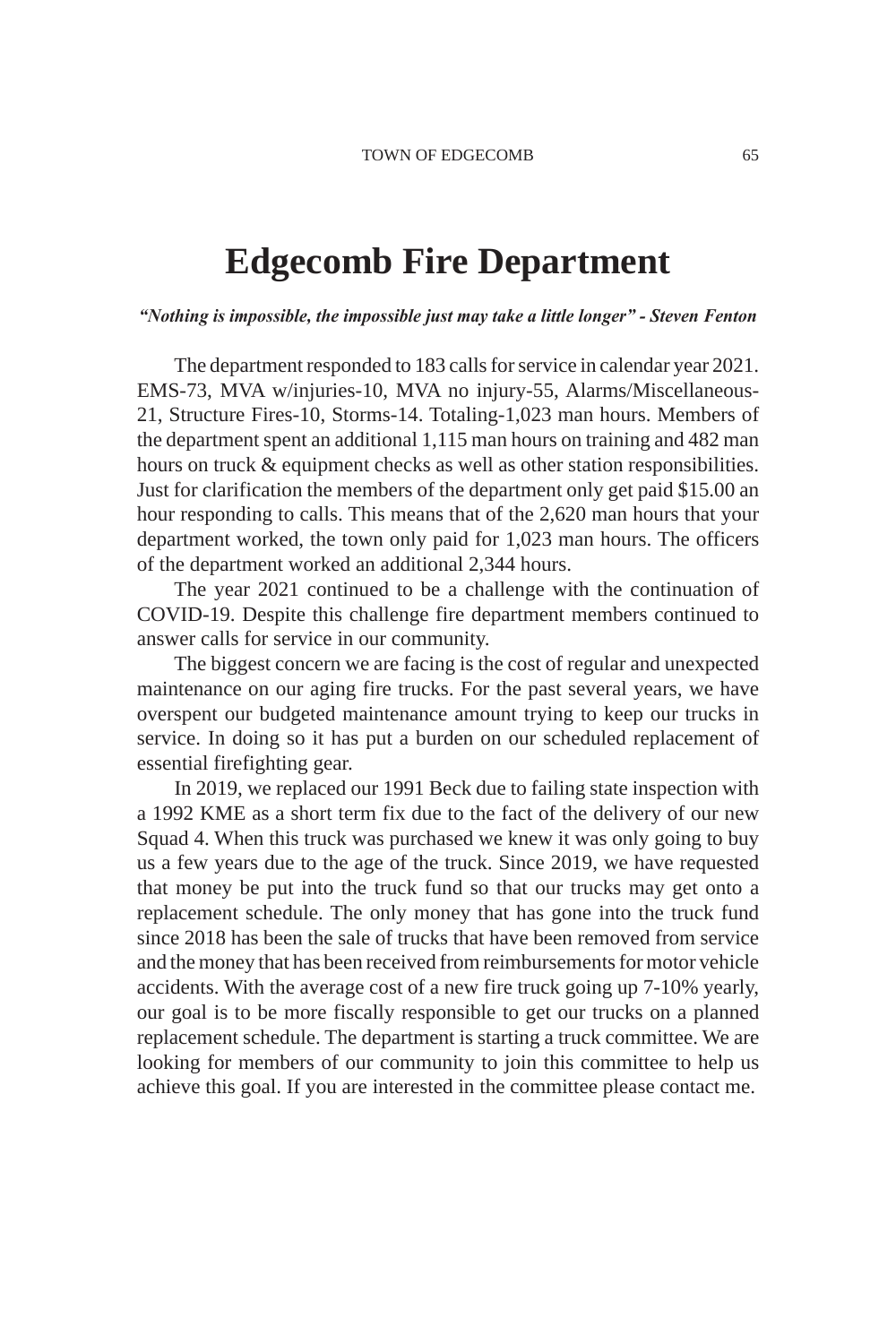The department would like to welcome the following members who have joined our department. Thomas Babineau, Forrest Carver, Lance Govang and Gwen Harmon. Congratulations to Ryan Potter and Aidan Tracy for advancing from our Junior Firefighter Program to Certified Interior Firefighter. Job well done!!

We would like to extend a grateful thank you to the members of our community for your continued support. This year we were able to resume our Pancake Breakfast and Fish Fry. We enjoy these events greatly as they are a way for our community to come together and get to know the members of the department.

As we have seen in the media about the shortage of man-power for ambulance services, this shortage has also affected fire departments as well. If you have the time and/or desire to help out, please consider joining the fire department. Volunteers are desperately needed. If you are interested please stop by the station on any Tuesday night @ 6:30 to meet the crew.

I would like to take this opportunity to thank all the members of the department for all that you do. I know it can be challenging at times to do what we do, but we continue to move forward together. The hurdles and challenges we have overcome this past year could not have been done without the help from our support system we get from home.

"The best way to find yourself is to lose yourself in the service of others." - Gandhi

### Respectfully, ROY D. POTTER

Just a reminder, any outdoor burning requires a Burn Permit. Permits obtained online are not valid until after 5 p.m. unless steady rain falls or the ground is covered in snow. Burn Permits are issued by the following personnel:

| Roy Potter, Town Fire Warden       | 882-9957 or 232-6742 |
|------------------------------------|----------------------|
| Tom Trowbridge, Deputy Fire Warden | 882-7696 or 380-1110 |
| John Potter, Deputy Fire Warden    | 882-8366             |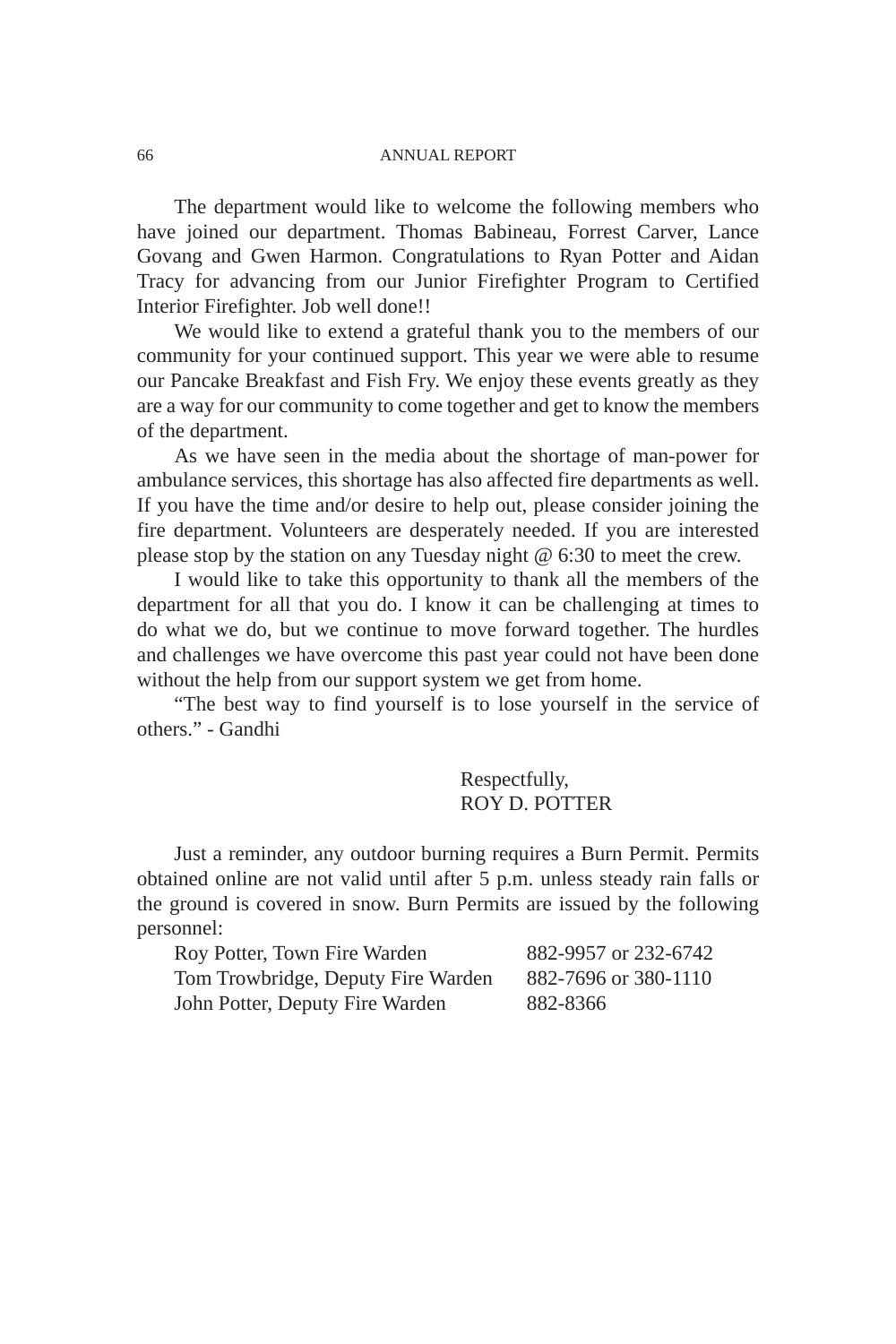### **Members of the Department**

Roy Potter, Chief Roland Abbott, Asst.Chief John Potter Jr, 1st Captain Mark Babineau, 2nd Captain Tom Trowbridge, Lieutenant Kate Pinkham, Department Chaplain Ryann Trask, Firefighter/A-EMT Ryan Potter, Firefighter/EMT Daren Graves, EMR Kyle Leavitt, Firefighter Leah Potter, Firefighter Natalie Potter, Firefighter Brian Sukeforth, Firefighter Aidan Tracy, Firefighter Forrest Carver, Fire Support Lance Govang, Fire Support Gwen Harmon, Fire Support Karen Potter, Fire Support Bill Witzell, Fire Support Thomas Babineau, Junior Firefighter Carolyn Potter, Junior Firefighter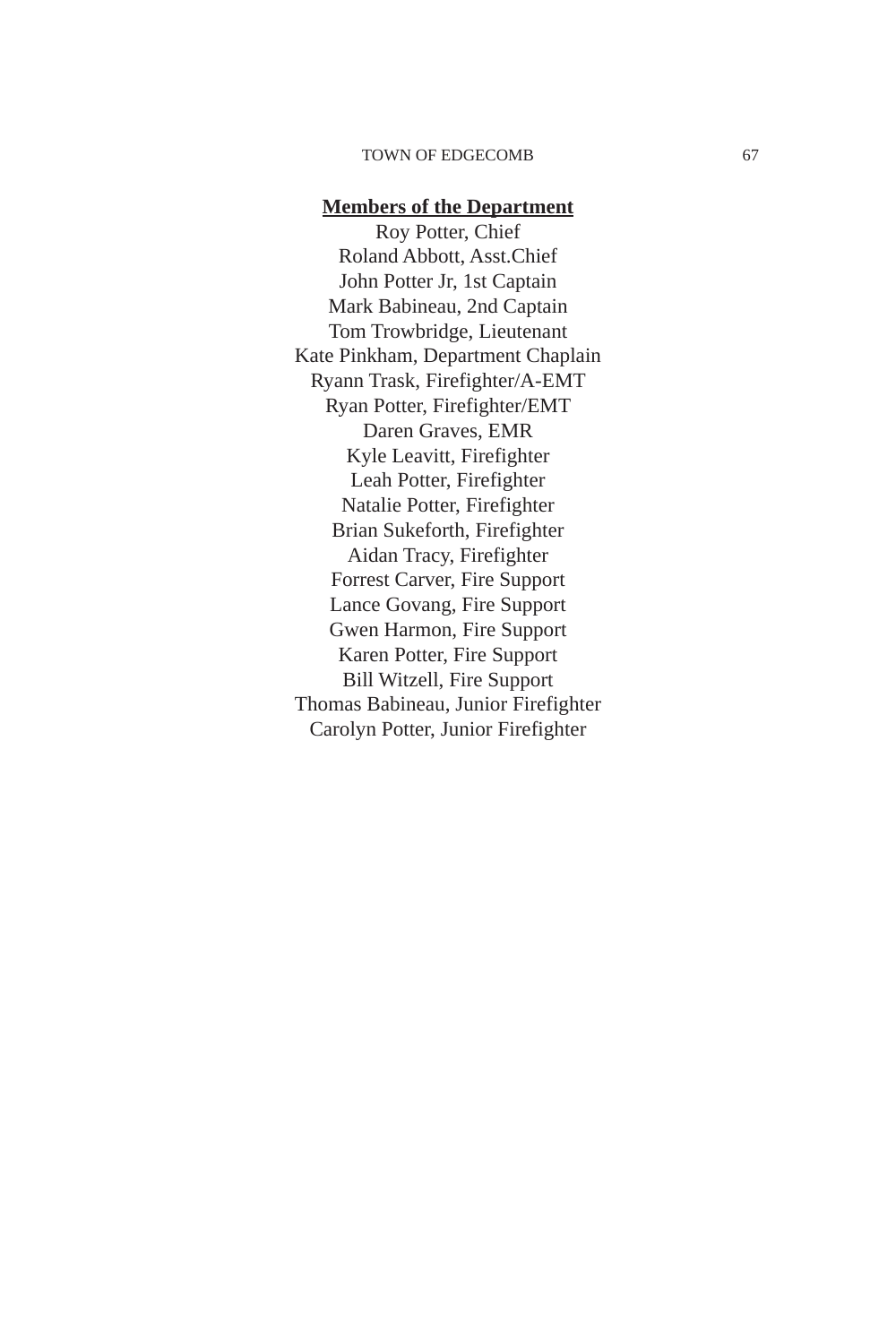# **Emergency Management Agency**

*To protect the lives and property of the citizens and visitors of the town of Edgecomb, ensuring preparation for, response to, mitigation of, and recovery from the effects of natural or manmade disasters, consistent with the resources provided.*

In terms of major storms and other natural disasters, we have again been very fortunate this year, not having to contend with any major storms or other major events, unlike many other parts of the country. We just hope our good fortune continues. At the same time, we are working with the Lincoln County EMA to be prepared in the event that our good fortune runs out.

While we have been fortunate in this regard, the COVID-19 Omicron variant has been a whole other matter. While it has not proven to be as deadly as its predecessors, it has proven to be much more contagious, and therefore, very dangerous. We urge all of you to use common sense precautions: get inoculated (including booster), avoid large gatherings where possible, mask up (ideally N95) when indoors or in close proximity to crowds and maintain proper social distancing.

We have been able to secure a supply of PPE for our First Responders.

Again this year, we are asking for your help. In order for us to assist the most at-risk citizens of Edgecomb during an emergency, we need to compile a directory of those who, due to age, health, physical, or other limitations would need help during an emergency such as severe storms or prolonged power outages. To date we have had very few replies to this request, but it is the best way for us to help those of us who are at most risk during an emergency. If you are or know a person at risk as described above, please furnish their name, address, and phone number so that we can provide necessary assistance. Please contact us at the town website, edgecomb.org; click on Contact Us, then Emergency Management Director and leave information or call at 508- 446-3228.

#### **Remember, in time of immediate emergency, dial 911.**

Respectfully Submitted, William E. Witzell, Director Roland Abbott, Deputy Director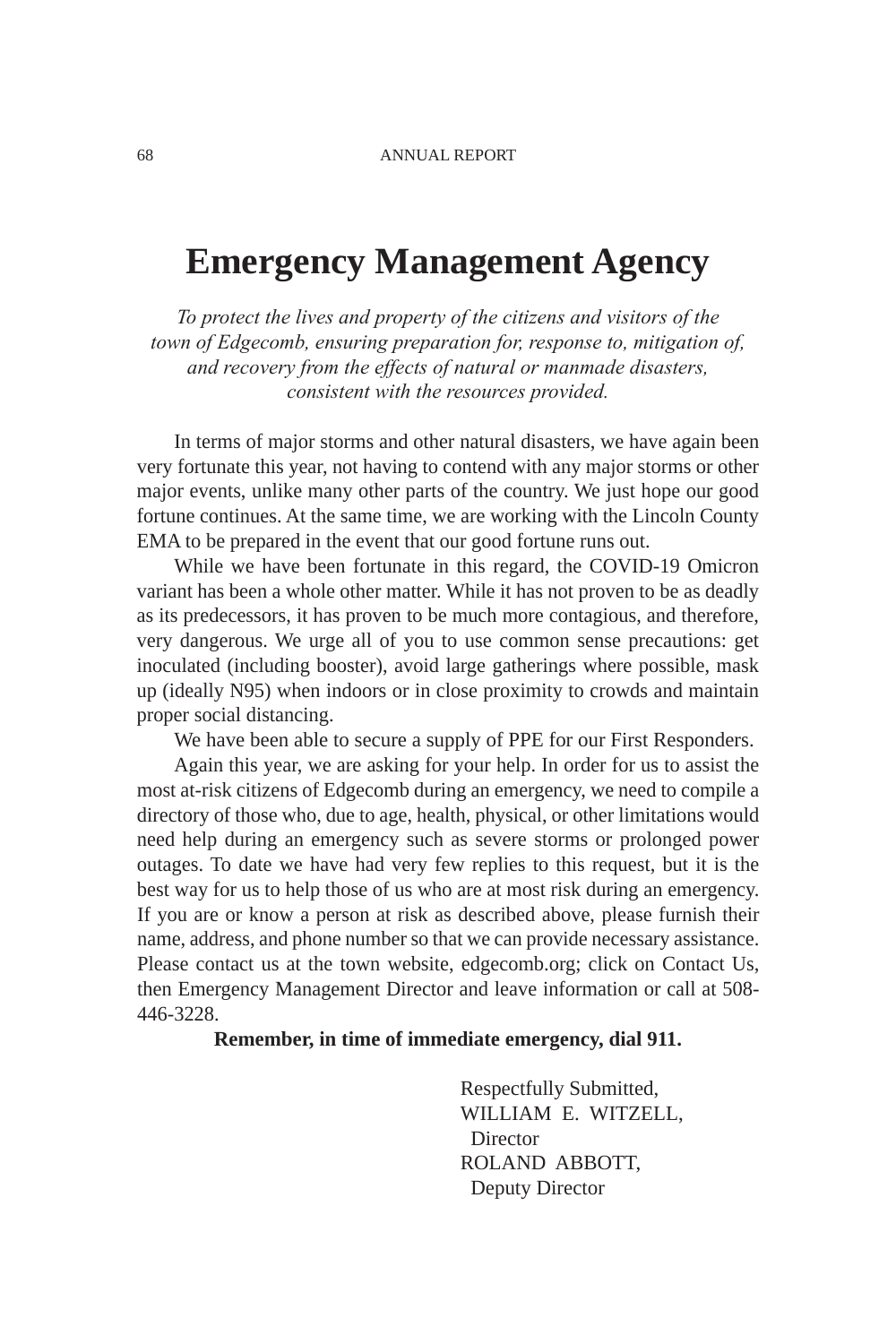## **Edgecomb Planning Board July 2020 – June 2021**

The Planning Board had an interesting year, welcoming new businesses to town and dealing with issues new to the Planning Board.

In July of 2020, Fran Rudoff of the Watershed Center for Ceramic Arts discussed with the Board the plans for the center, which included construction of a studio with classrooms, studio, and glaze room on the first floor and sleeping rooms, kitchen, and common area on the second floor for visiting artists. In August the Board held a public hearing, following which the Board approved the application.

In August Nick Mirabile presented his application for the relocation of Harbor-Tech Solutions and Java Tech Cafe to 25 US Route 1 as the Woodsong Market. The business consists of tech support, computer repair, office supplies, and deli-style food with limited inside and outside seating. The application was unanimously approved.

In November, another new business was welcomed to Edgecomb when the Board approved the application of Mary Blanchard for a change of use from the former On Board Fabrics on Route 27 to Blanchard Creamery.

A third new business was approved by the Board in February 2021 when Scott Libby applied for a change of use from a carpet showroom to Royal River Heat Pumps on Route 1.

The Board held several meetings during the year to consider Syncarpha's application for a solar farm on 19.8 acres on Route 1 in the Commercial Growth District. The installation, which was approved following a public hearing, will consist of 15,000 panels and provide a 15% discount to customers who enroll. Because Edgecomb voters had not yet approved an ordinance regulating solar installations, the Board did the necessary research to assure that the application met industry standards with particular emphasis on decommissioning.

Shoreland approvals by the Planning Board included a site plan review for the expansion of a residence and construction of a garage, a building permit for the addition of a deck, a building permit for a shed and garage,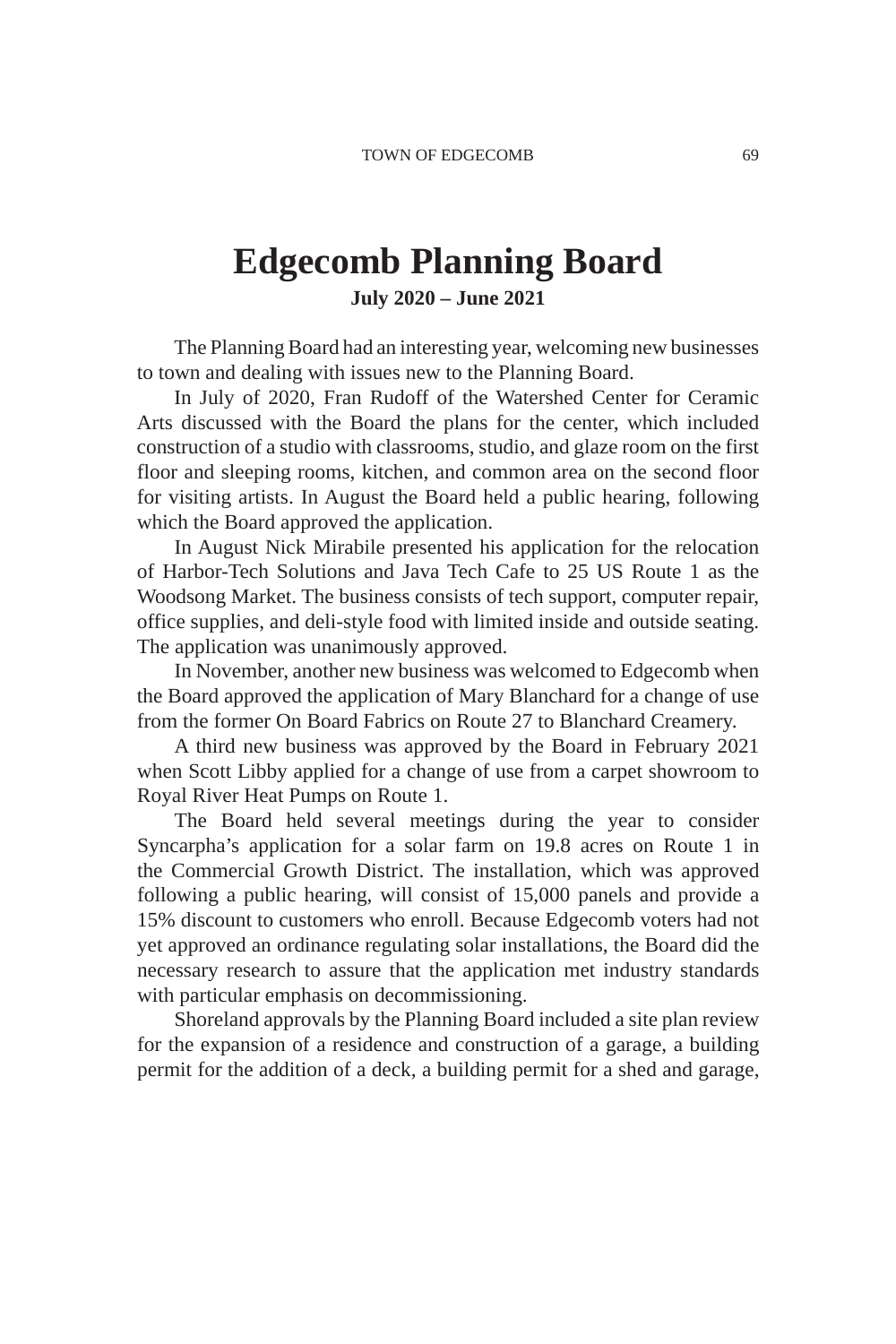and a building permit for an addition to a house and garage. The Board also approved a blasting permit for property on Emerson Farm Road, a change of use from pool building to residential unit at Sheepscot Harbor View Condominium, and earth moving and filling on Route 1.

> Respectfully submitted, BARRY HATHORNE, Chair Gretchen Burleigh Johnson Jack French Rebecca Graham Cory Mullins JOHN DUNLAP, Alternate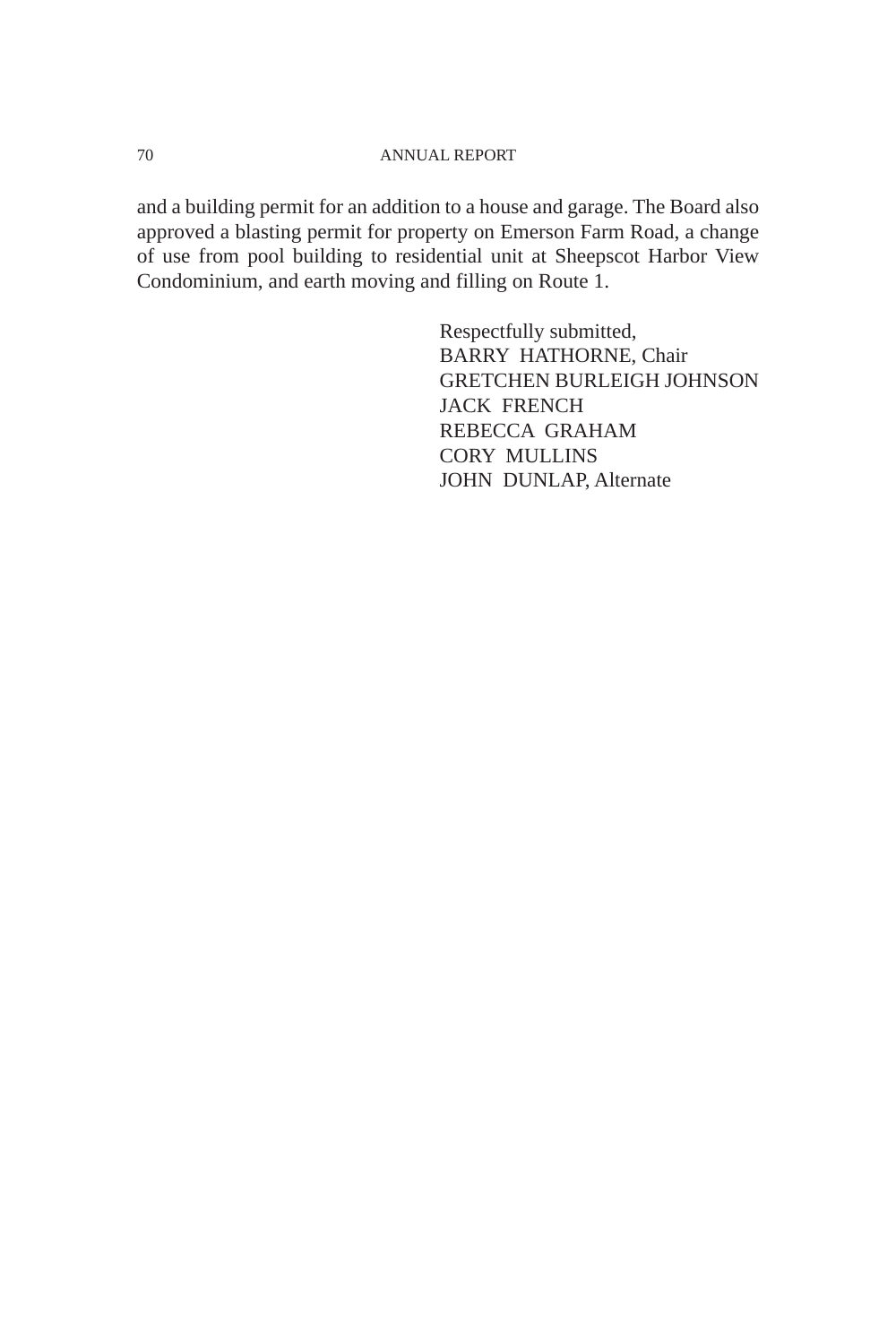# **Website Committee**

As *edgecomb.org* has morphed into one more tool for communication within the town, its maintenance and expenses have been incorporated into Edgecomb's general government fund rather than being a separate line item. Recently we have hired a technical support person to help with routine maintenance and technical assistance to update website features. This support should ease the burden of committee members, allowing them to focus on keeping information current and useful.

Often people learn about events in town - like town meetings, Fire Department pancake breakfasts, or the annual Charlie Brown Christmas tree festivities - via the Facebook page. They then turn to *edgecomb.org* for further information, such as the actual text of a Town Warrant, or details of upcoming elections. The two sites, *edgecomb.org* and Edgecomb's Facebook page, work in tandem for communication. Recently, many residents have also joined the social app Nextdoor as a means to share local information on everything from finding help with yard work, to alerting folks about a stray cat, or discussions about traffic concerns. The internet has finally become a viable tool for connection within our town.

There is a desperate need for volunteers on the Website Committee. We need new blood, including creative vision more than technical skill. The committee needs representation from a wider cross-section of town interests. We need to broaden the views shared on the website, and can only do that with a broader base of input. Yes, there is always need for folks who are comfortable posting news and calendar items, but that's not essential. The Website Committee could benefit from your ideas and feedback in two or three meetings a year. Or, you might choose to post information about your corner of town, such as a school, the church, Historical Society, or the east side of town. What is your particular corner?

Please consider volunteering a little of your time, input and expertise to make *edgecomb.org* keep pace with all the goings on in our town.

> Respectfully submitted, Janet Blevins Paula Swetland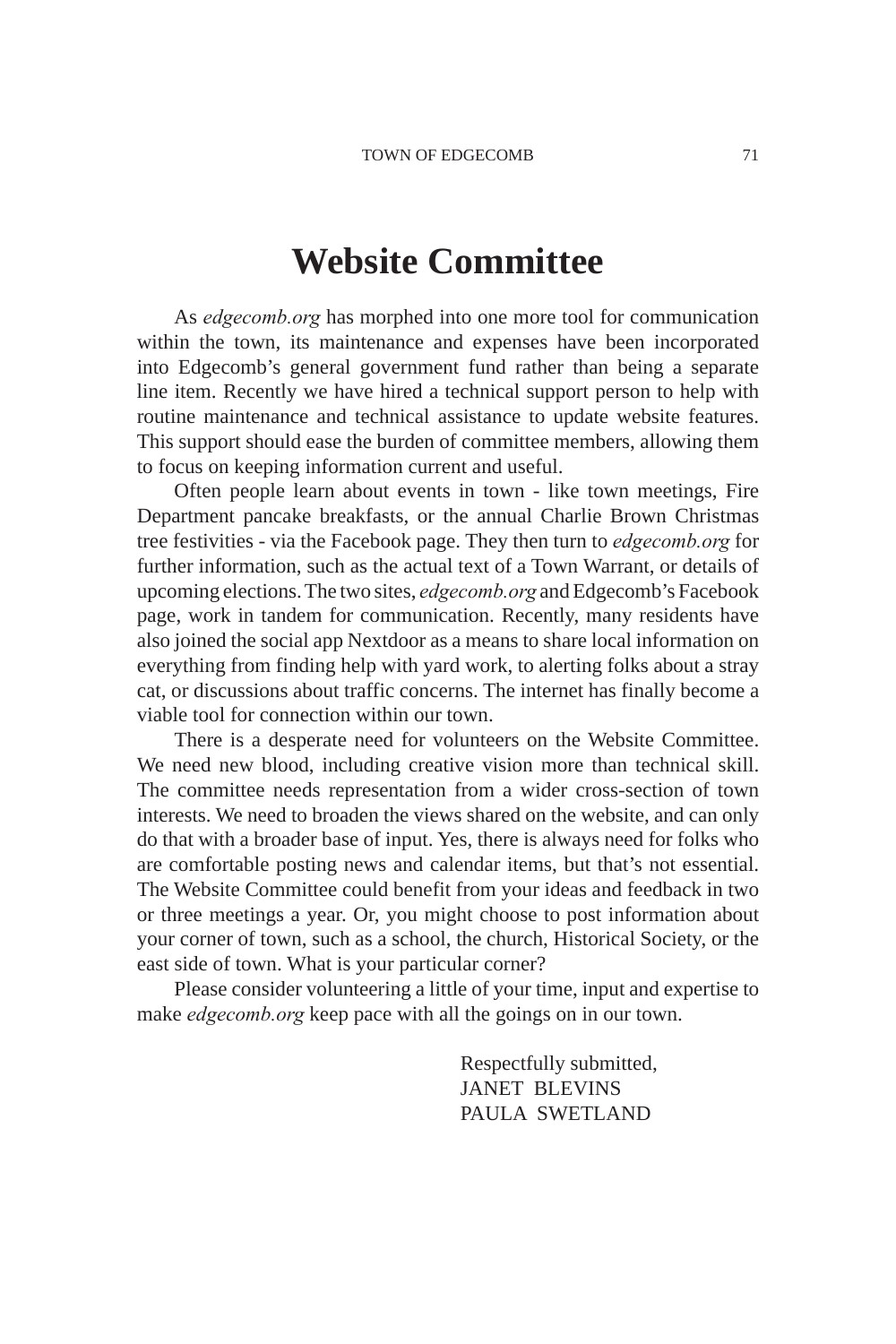### **Ordinance Review Committee**

This year the ordinance committee members began a review of necessary changesto municipal ordinances as a result of new legislation and burgeoning development.

As a result of a solar development proposal along the Rt. 1 Growth Corridor, it was necessary to put in place a solar ordinance that would not only protect existing lands but make sure the town was not stuck with the residual clean-up for the nearly 20 acres of energy generating material in the future.

While solar may be necessary and heavily incentivized, the projects developed before the state had advisory resources to review projects that did not reach the threshold for site law review leaving the lift to local communities. Because a state level site law review is a cumbersome process, the vast majority of solar projects have remained just under the 20-acre threshold to avoid additional review.

Edgecomb's ordinance makes sure that any future proposed development under the threshold for a state review protects such development from further fragmenting natural habitats by requiring a habitatreviewand bondsthe project for end of life or insolvency purposes. The ordinance protects taxpayers from the decommissioning costs of abandoned equipment regardless of change of ownership or continued operation.

Additionally, the Ordinance Committee recognized that the town's Comprehensive Plan is due for review. As required by state law, the town must review and update its Comprehensive Plan every 10 years. The Select Board has authorized the reconstitution of the Comprehensive Plan Committee, and we are seeking Edgecomb residents who wish to participate in the process.

With state planning assistance, the Comprehensive Planning Committee will review Edgecomb's current ordinances and zoning areas and see where updates may be necessary. In addition, the review will incorporate new state suggestions for climate related storm and public health hazards as they relate to building and infrastructure threats, ways to use planning to encourage or support "aging in place" strategies, and encourage workforce housing investment. Becoming involved in the Comprehensive Planning Committee is a great way for new residents to connect with your neighbors, learn of Edgecomb's natural and historic assets, and think strategically about how planning can support building a broad tax base while maintaining community character.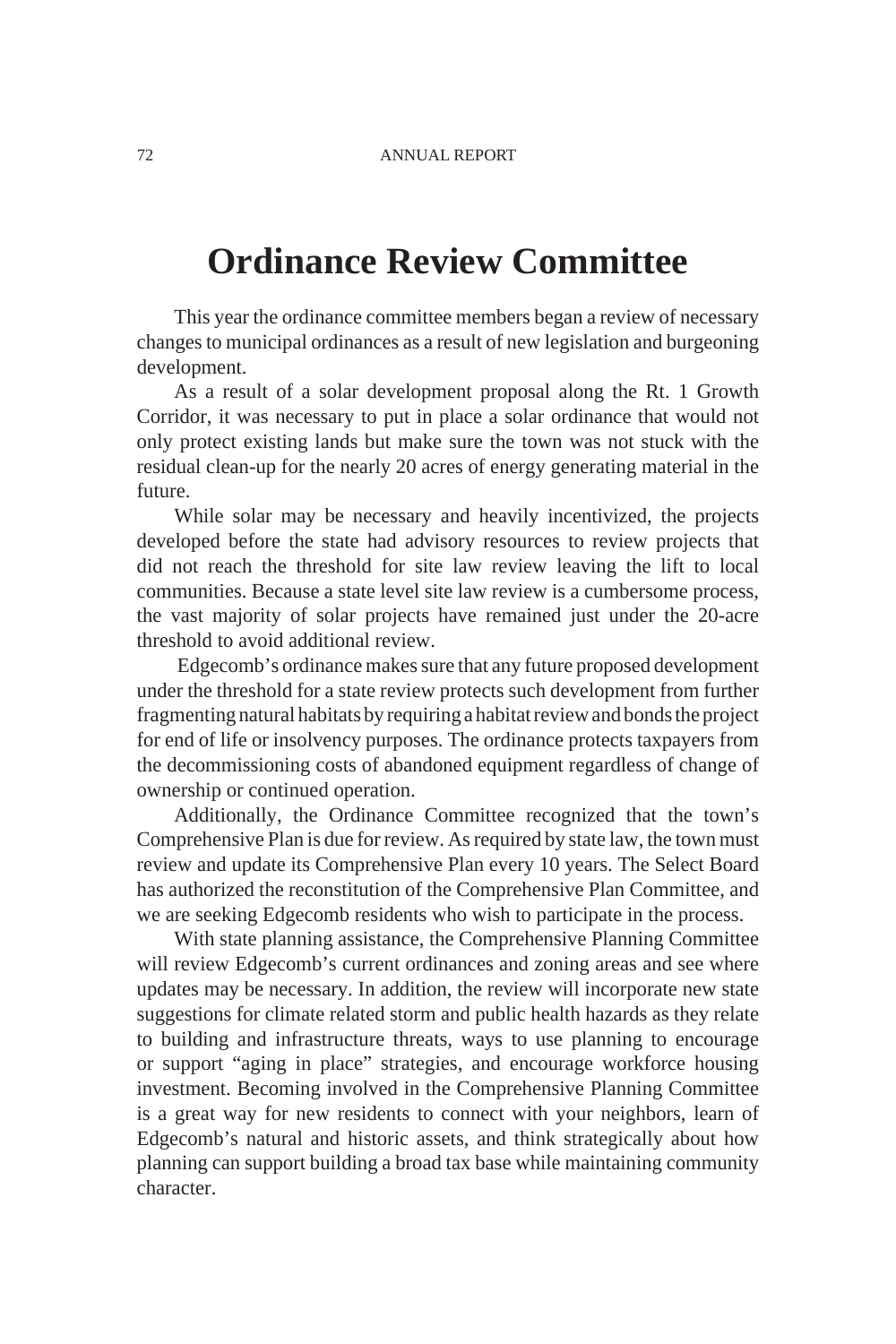Finally, none of our work would have been possible without the incredible assistance from our Secretary, Jackie Lowell. Jackie is a wealth of knowledge, not only helping to keep us all organized, but also helping the committee find access to many resources, provide guidance and knowledge of how ordinances were developed and acting as the gate keeper for questions from the public at large. Both the Planning Board and Ordinance Committee would like to thank her for keeping us right!

If you would like to join the Comprehensive Planning Committee, please contact David Nutt or me using the contact information below. Please consider volunteering for any town committee as a rewarding way to learn about the incredible lifts happening through local government.

> Respectfully, Rebecca Graham, Chair rebecca.graham22@gmail.com 207-350-0419

DAVID NUTT, Vice Chair dcnutt@gmail.com 207-751-1177

Ordinance Committee Members: Rebecca Graham DAVID NUTT **SKIP WHITE** JOHN FRENCH Barry Hawthorn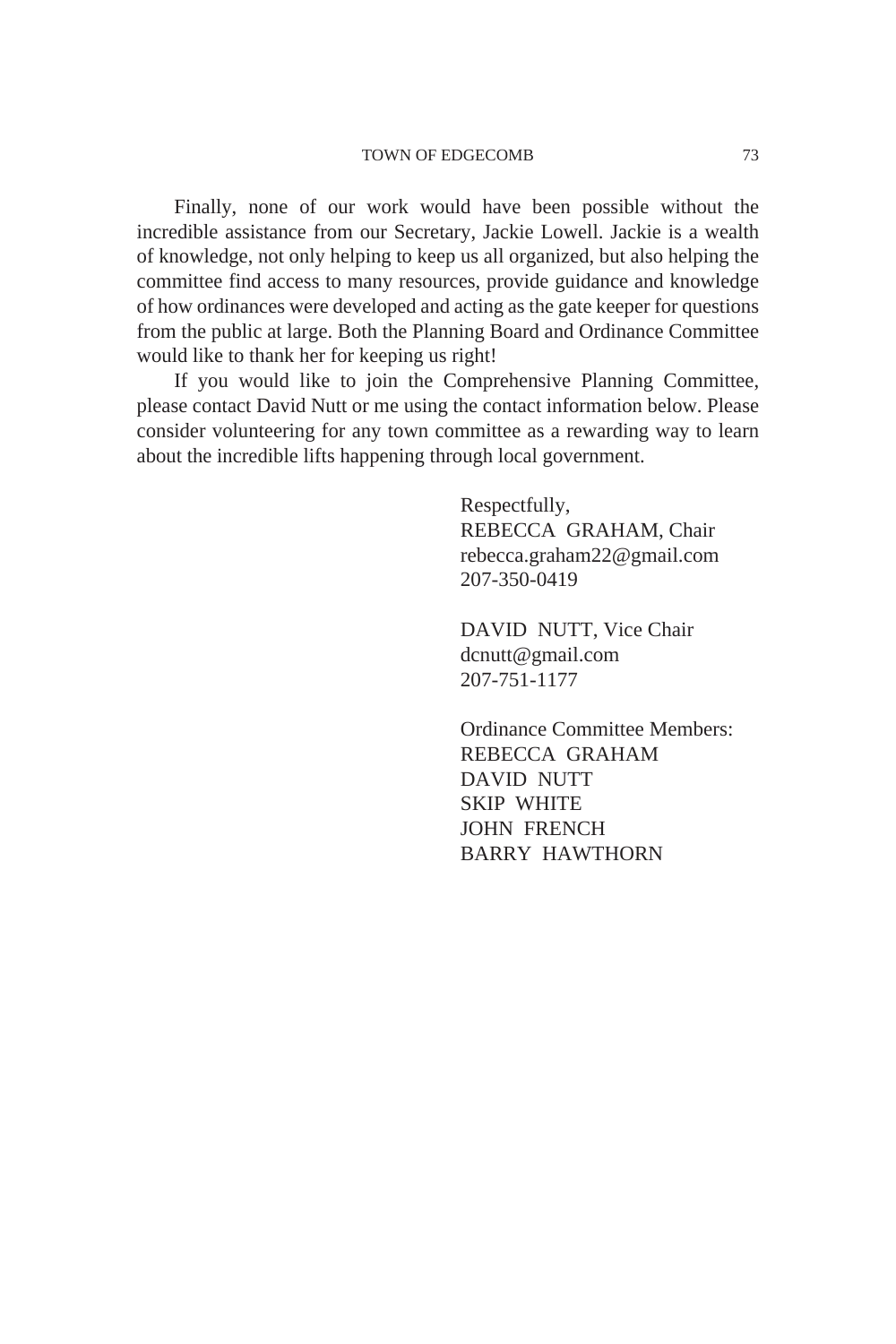### **Road Commissioner**

General maintenance was performed on all roads in 2021. This included road postings, spring grading of dirt roads, cold patching potholes in paved roads, sign repairs/replacement, tree trimming along roadsides, culvert cleaning/replacement, shoulder grading and shaping, as well as roadside mowing. Several hazardous trees were also removed from Cross Point Road this fall as well.

Last season's paving was delayed due to weather conditions. Preparation for paving a portion of Middle Road was accomplished last fall. Paving will commence on nine-tenths of a mile on the Dodge Road end of Middle Road in the spring as soon as conditions allow. Clifford Road will also be prepped and paved this spring around the same time. Later in this season's construction period, approximately one mile on the north end of Cross Point Road will be prepped and paved.

We are living in challenging times and appreciate everyone's support and patience while roads are under construction. Please feel free to leave any concerns or questions on our email or the email found on the town's website.

> Respectfully submitted, SCOTT GRIFFIN Road Commissioner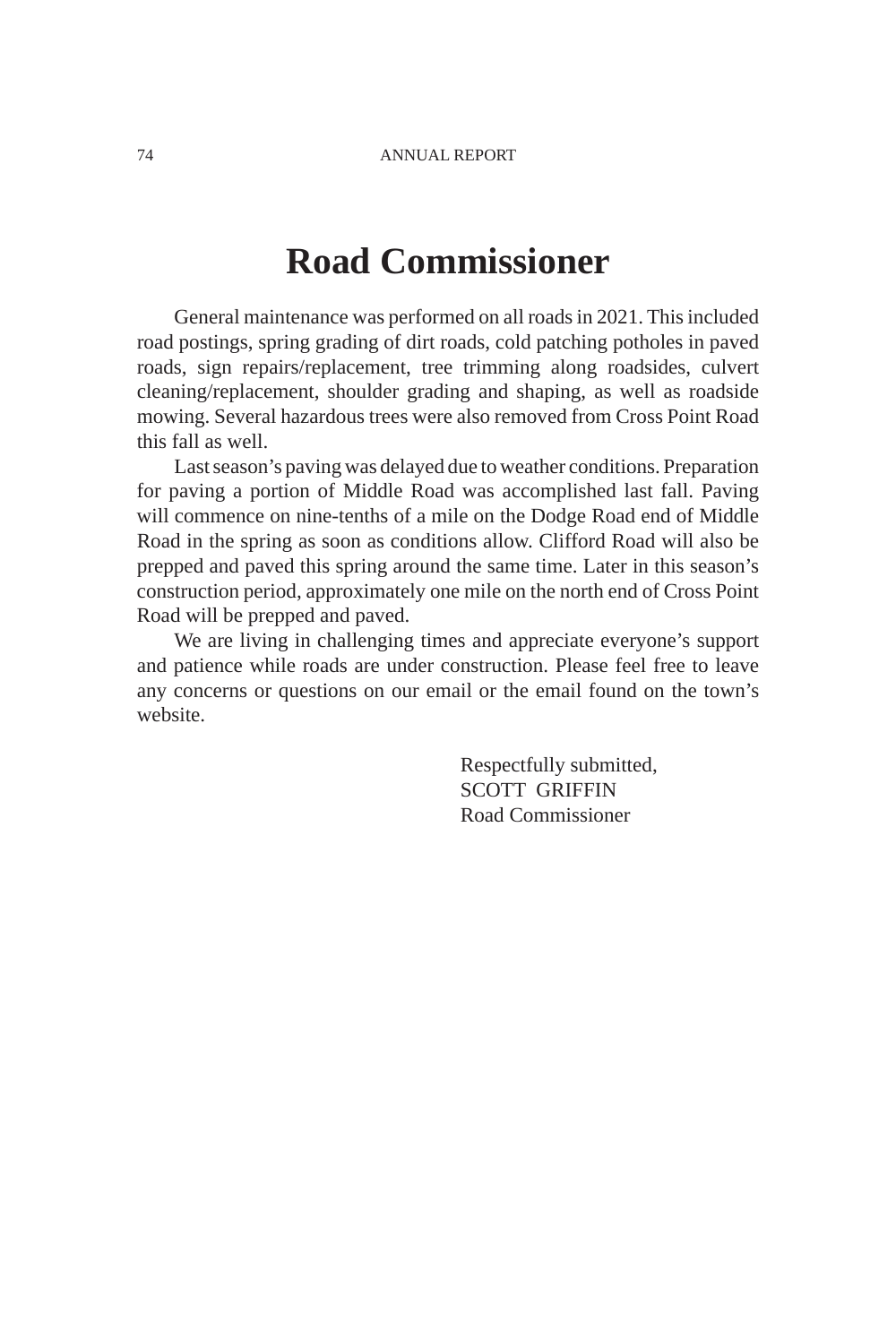### **Harbormaster**

The total number of registered mooring balls on the Sheepscot, Cross and Damariscotta rivers is 118, including 5 new in 2021 and 8 cancelled in the Edgecomb Mooring Field. A few of the 118 are no longer active; however, the actual number is not known since rarely do people cancel their mooring if not used or the property is sold. Although 60% of the 41 mooring balls in the Edgecomb Mooring Field on either side of the Davie's Bridge are registered, there were less than 10 boats occupying those moorings in 2021. The Edgecomb Mooring Field is open to anyone, and currently there is no waiting list.

The Damariscotta River is showing increased growth and interest as a viable waterway for commercially grown oysters. There were 6 new, or renewed, oyster leases approved by the Harbormaster in 2021 along with 3 dock permits.

Terry Stockton wassworn in asthe Deputy Harbormaster for Edgecomb for 2021 after David Nutt's resignation as Deputy. Mr. Stockton will be sworn in as Harbormaster for a one-year term at the Spring 2022 town meeting. Corning Townsend will continue as Deputy Harbormaster in 2022, also for a one-year term. Edgecomb is extremely fortunate to have Mr. Stockton as Harbormaster as he is very experienced in the field and knowledgeable of state and federal regulations through his previous experience as the Harbormaster for Southport ME.

There was no annual meeting of Harbormasters in Castine, ME in March of 2021 due to COVID-19. Therefore the actual expenses of the Edgecomb Waterfront Committee for 2021 were slightly below the estimated budget. The estimated budget for 2022 is lower than that of 2021 as no equipment replacement is needed and no one could attend the annual Castine meeting in the spring of 2022.

The Waterfront Committee has modified the COASTAL WATERS ORDINANCE and submitted their proposal to the Select Board for review to be voted upon by the town at the Spring meeting with a Warrant Article.

| Respectfully submitted, |                    |
|-------------------------|--------------------|
| CORNING TOWNSEND,       | <b>BOB JOHNSON</b> |
| Harbormaster            | JOHN TRAINA        |
| TERRY STOCKTON,         | <b>RON CAREY</b>   |
| Deputy Harbormaster     | DAVID NUTT         |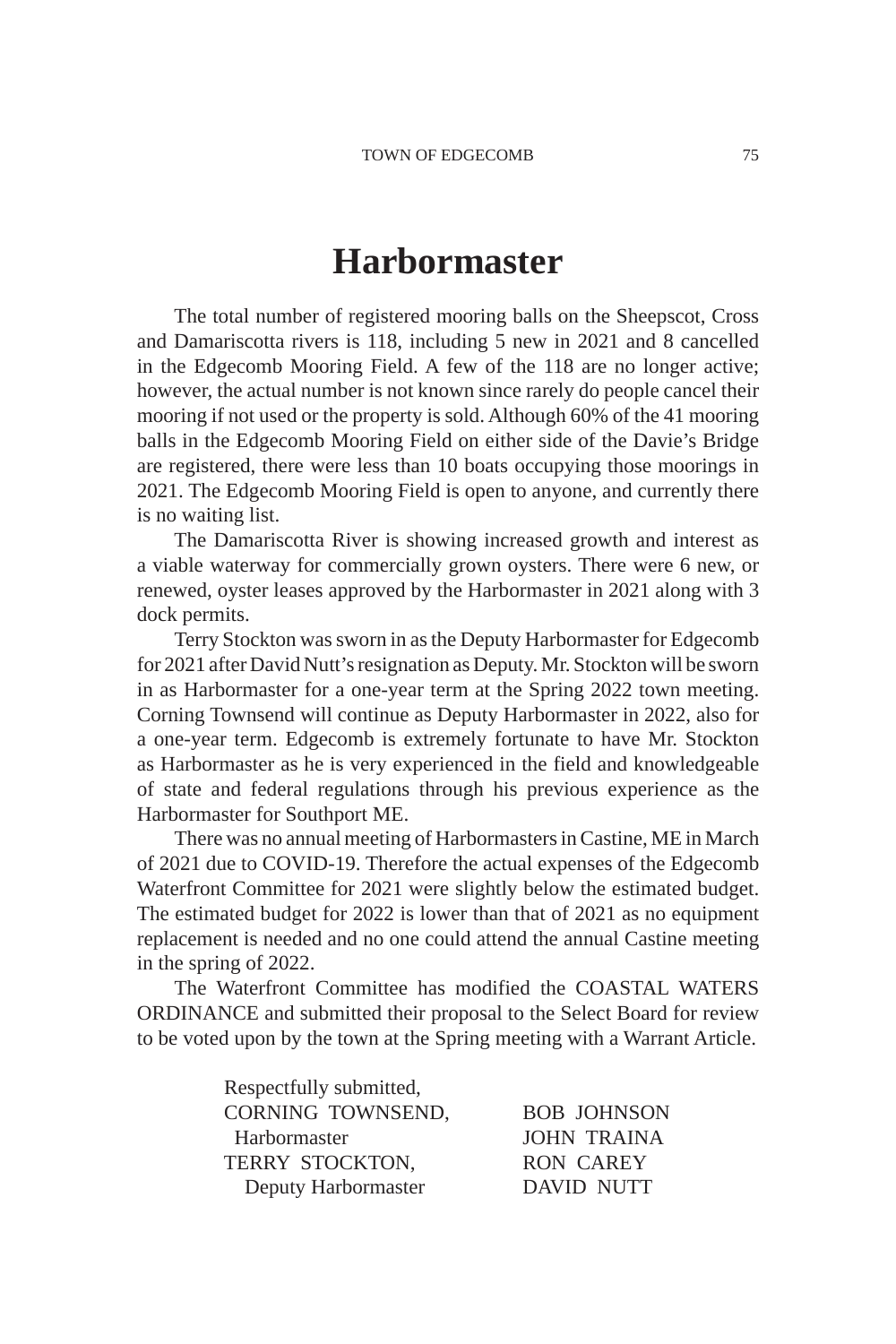### **Edgecomb Eddy School**

Teaching through the COVID-19 pandemic has required an incredible amount of creativity, flexibility, optimism, and compassion. We are proud of our staff and students for thriving, even in the midst of a difficult year.

Although we are still modifying our learning environment in response to the COVID-19 pandemic, we are beginning the return to "normalcy" at school. Teachers have been providing the high-quality instruction for which Edgecomb Eddy is known. Our sixth graders were very happy to resume their annual trip to Chewonki. It has been wonderful to welcome parents to attend our Performance Festivals and Spelling Bee. We have been able to add some new activities to engage our students, such as Garden Club and Wilderness Wednesdays. Students are so happy to again play and learn with students of different ages, as we brought back all-school recess, peer tutors, and reading buddies. We have also increased our intervention efforts, in order to provide support (academic and social-emotional) to students who might need additional assistance. We would like to thank our wonderful guidance counselor, Haley Bezon, for her ongoing support of the Edgecomb Eddy community.

Students, teachers and staff have been diligent with sanitization and cleaning practices which has allowed us to remain open 5 days a week with very minimal disruptions from COVID-19. The addition of pooled testing has also helped minimize the interruptions to students' learning. We are very grateful to Candie Crocker, our amazing school nurse, for helping us follow our safety plan and stay healthy while we access in-person learning. We would also like to thank the parents and extended families of Edgecomb Eddy School for their flexibility and support throughout the school year.

At the writing of this report, we are happy to state that our enrollment has risen to 115. Our continued agreement with RSU 12, which gives Alna and Westport families the opportunity to access education in Edgecomb, accounts for 21 students. We anticipate continued growth next year, as our primary classes have record high enrollment. We are thrilled that the school building and both buses are completely paid off.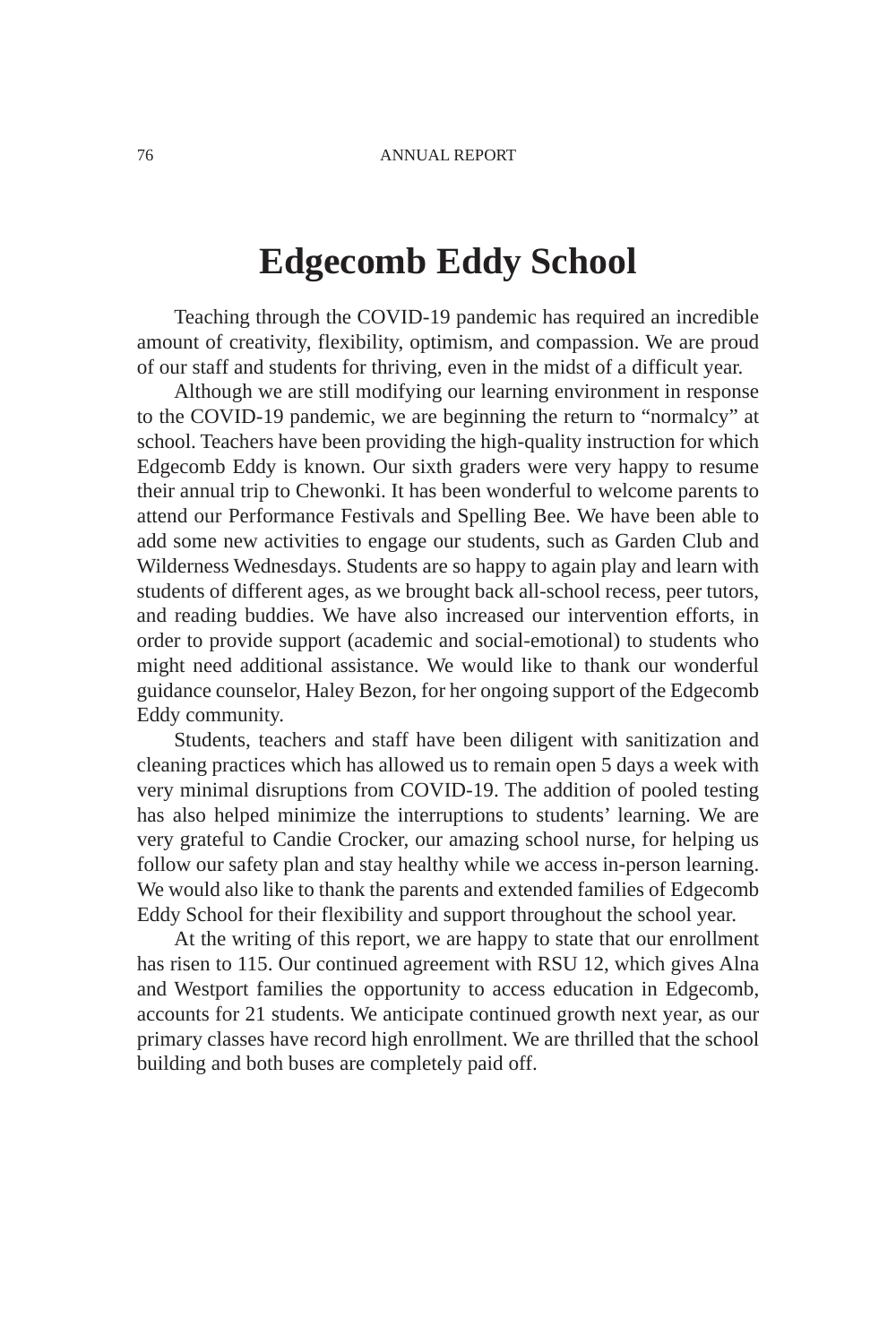#### TOWN OF EDGECOMB 77

We are happy to welcome many new staff members this school year. Rachael Kellogg is our Kindergarten teacher and Nicole Ellis is our fifth and sixth grade Math/Science teacher. Brogan Barter is our new Custodian. We also have four new Educational Technicians: Brooke Chaney, Ruth Thyen, Erika Landry, and Daniel Parrott. This is in addition to a new administrative team: Christina Boursaw, Principal and Bob Kahler, Superintendent.

As always, we would like to thank our School Committee members, the Edgecomb Select Board, and our Parent Teacher Club for their constant support in our efforts at Edgecomb Eddy School.

Edgecomb School Budget Committee Robert Kahler, Superintendent Heather Sinclair, Board Chairperson Nichole Price, Board Member Art Geary, Board Member Chris Baribeau, Special Education Director Christina Boursaw, Principal

| <b>Employee Name</b> | <b>Position</b>                  | 2021-22 Salary |
|----------------------|----------------------------------|----------------|
| Christina Boursaw    | Principal                        | \$90,000.00    |
| Maureen Cooper       | <b>Administrative Assistant</b>  | \$36,875.52    |
| <b>Sally Monroe</b>  | Pre-K Teacher                    | \$59,543.58    |
| Rachael Kellogg      | Kindergarten Teacher             | \$69,478.56    |
| Cindy Casey          | First Grade Teacher              | \$65,903.91    |
| Jennifer Gosselin    | Second Grade Teacher             | \$82,562.44    |
| Michelle Fortin      | Third Grade Teacher              | \$69,802.91    |
| Sarah Currier        | <b>Fourth Grade Teacher</b>      | \$52,660.28    |
| Nancy Rose           | Fifth Grade Teacher              | \$85,282.84    |
| Nicole Ellis         | <b>Sixth Grade Teacher</b>       | \$52,660.28    |
| Amanda Cotier        | <b>Special Education Teacher</b> | \$59,543.58    |
| Jennifer McIvor      | $Music*$                         | \$23,936.24    |
| Robin MacCready      | Integrated Studies*              | \$50,114.45    |
| <b>Haley Bezon</b>   | Guidance Counselor*              | \$38,755.36    |

### **EES Staff Salaries 2021-2022**

*continued next page*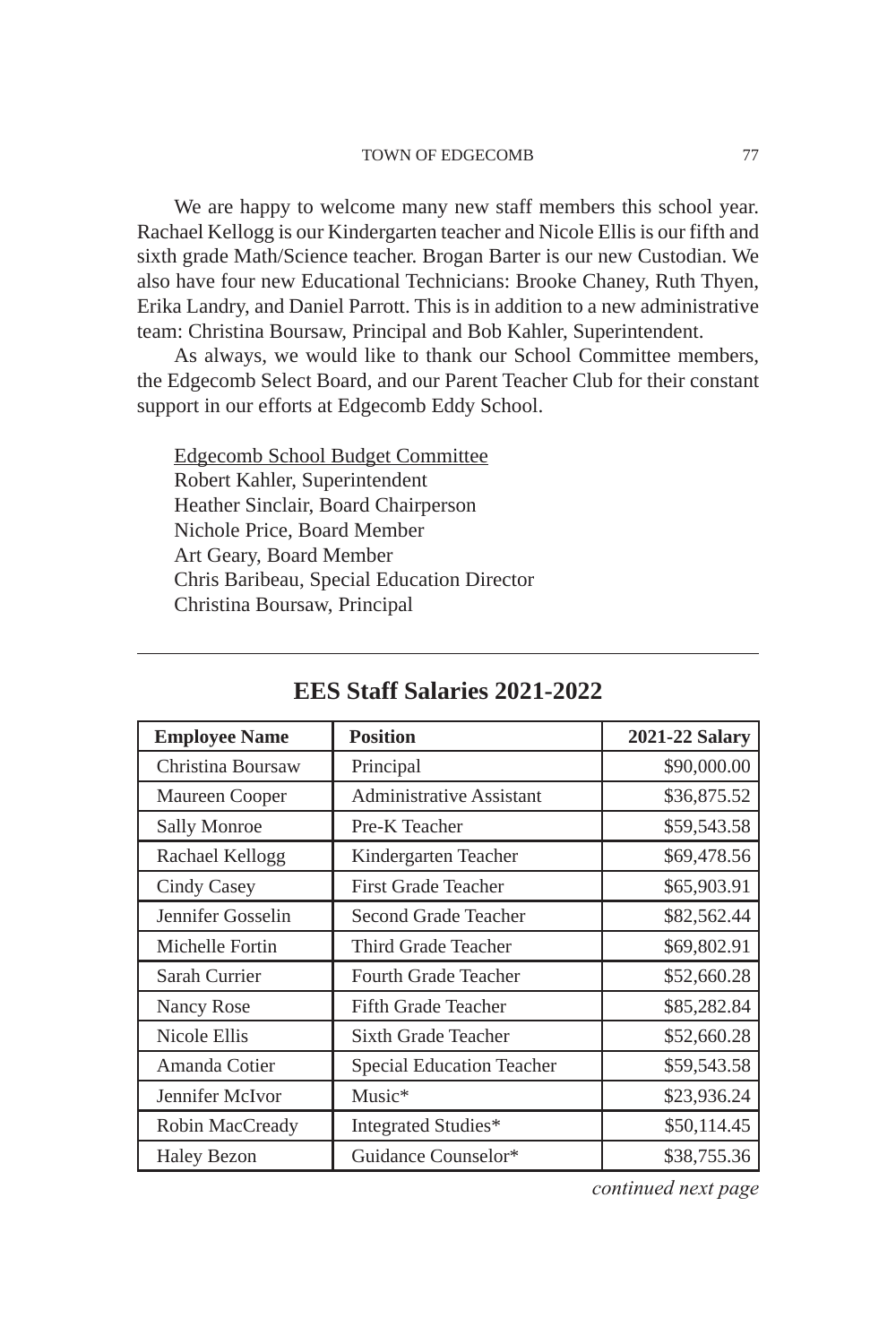### 78 ANNUAL REPORT

| Candie Crocker         | School Nurse*          | \$18,691.20 |
|------------------------|------------------------|-------------|
| <b>Susan Fleck</b>     | Ed Tech III            | \$28,759.20 |
| Laurie Brown           | Ed Tech III            | \$28,759.20 |
| <b>Brooke Chaney</b>   | Ed Tech III            | \$26,578.80 |
| Daniel Parrott         | Ed Tech III            | \$23,598.00 |
| Erika Landry           | Ed Tech III            | \$27,655.20 |
| Ruth Thyen             | Ed Tech III            | \$15,518.25 |
| David Morton           | <b>Bus Driver</b>      | \$18,043.80 |
| Kelsey Knof            | <b>Bus Driver</b>      | \$17,696.10 |
| Laurie Hall            | Cafeteria Worker       | \$21,982.48 |
| <b>Scott Carpenter</b> | Maintenance Manager    | \$44,720.00 |
| <b>Brogan Barter</b>   | Custodian              | \$36,420.80 |
| Dave Benner            | Maintenance Supervisor | \$2,458.11  |
|                        | *Indicates part-time   |             |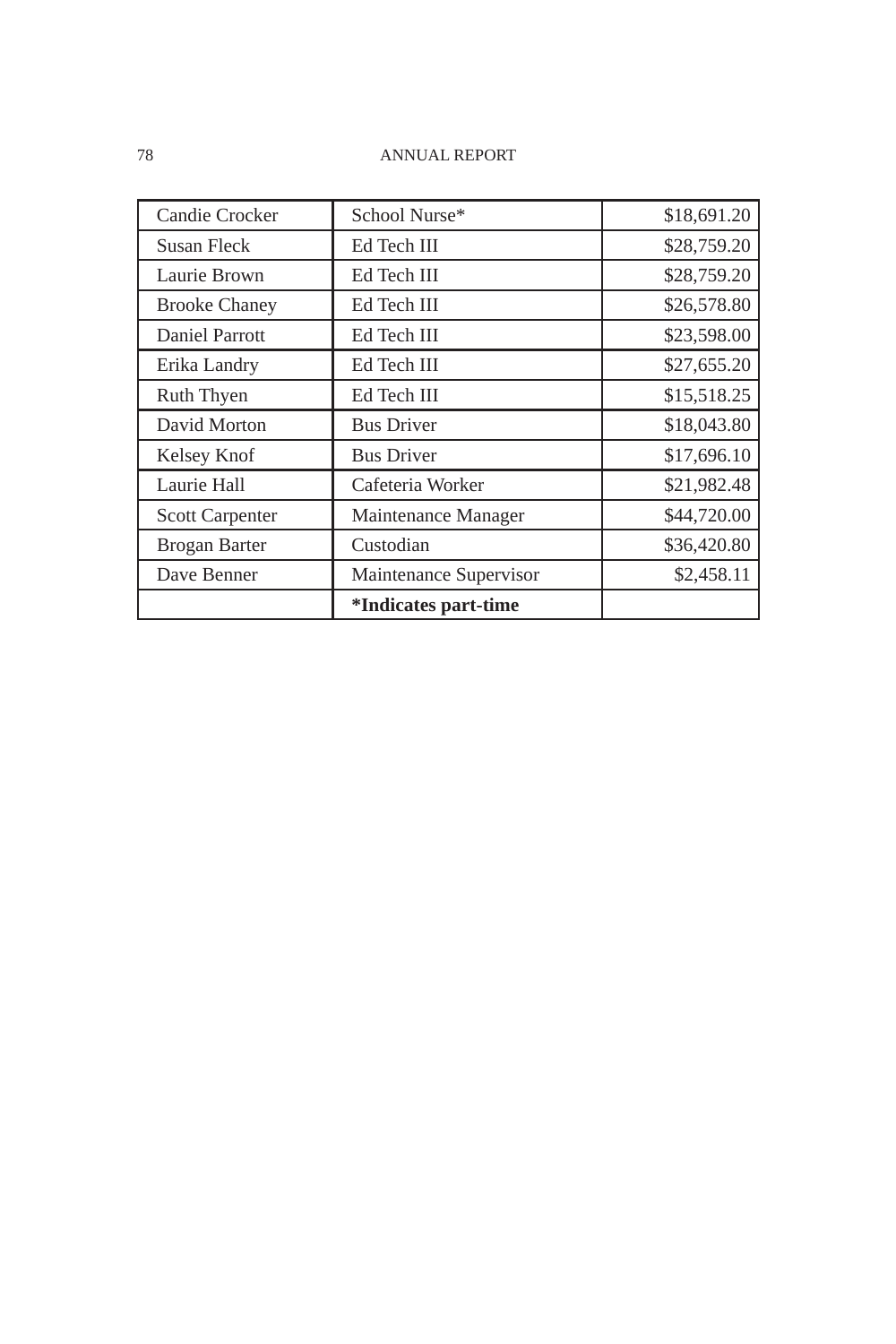### **Edgecomb School Committee**

The Edgecomb Eddy School Committee recognizes that the past year has been a time of many changes, both locally and globally. We are excited to welcome Superintendent Robert Kahler and Principal Christina Boursaw to our community, and wish to extend our appreciation and thanks to Tom Abello for his years of service on the school committee. The 2021-22 school year has seen our school function in new ways in a pandemic: students are fully immersed in school experiences, parents are returning to the building for performance festivals and spelling bees, and phenomenal whole school concerts are taking place in ways that ensure maximum participation and safety. Edgecomb Eddy continues to thrive with 119 students enrolled, up from 69 just five years ago. The staff works hard to provide challenging and rewarding learning opportunities for all students. The school committee wishes to thank the staff for all their hard work, and to acknowledge the value of those students from Westport and Alna who choose Edgecomb Eddy because of the nurturing environment and quality of education provided.

During this time of increasing enrollment and academic growth, the school committee is proud to have put forth a series of budgets that have limited expenditures, returned more than half a million dollars of education designated funding to the taxpayers of Edgecomb, and continued the recommended use of reserve funds to properly budget for capital improvements and unanticipated costs. The recommended budget for fiscal year 2023 shows a \$190,209 decrease in budgeted expenditures as we continue to refine our budget to better predict actual expenditures. We originally recommended using \$200,000 of educationally designated funds to reduce local taxes for 2023, but after hearing about additional challenges that are facing the town, we proposed a second idea which uses anticipated tuition from the remainder of this school year to further reduce the tax burden while maintaining the original reserve fund requests. This will meet all of this year's school operational needs while reducing the anticipated amount of carryover into next year. Our final recommendation is to use \$350,000 of education funding to reduce taxes and to use an additional \$250,000 to increase reserve funds for capital improvement projects and unanticipated other costs. These reserves are the best way to allow us to provide more predictable budgets, to more proactively deal with issues (such as the roof)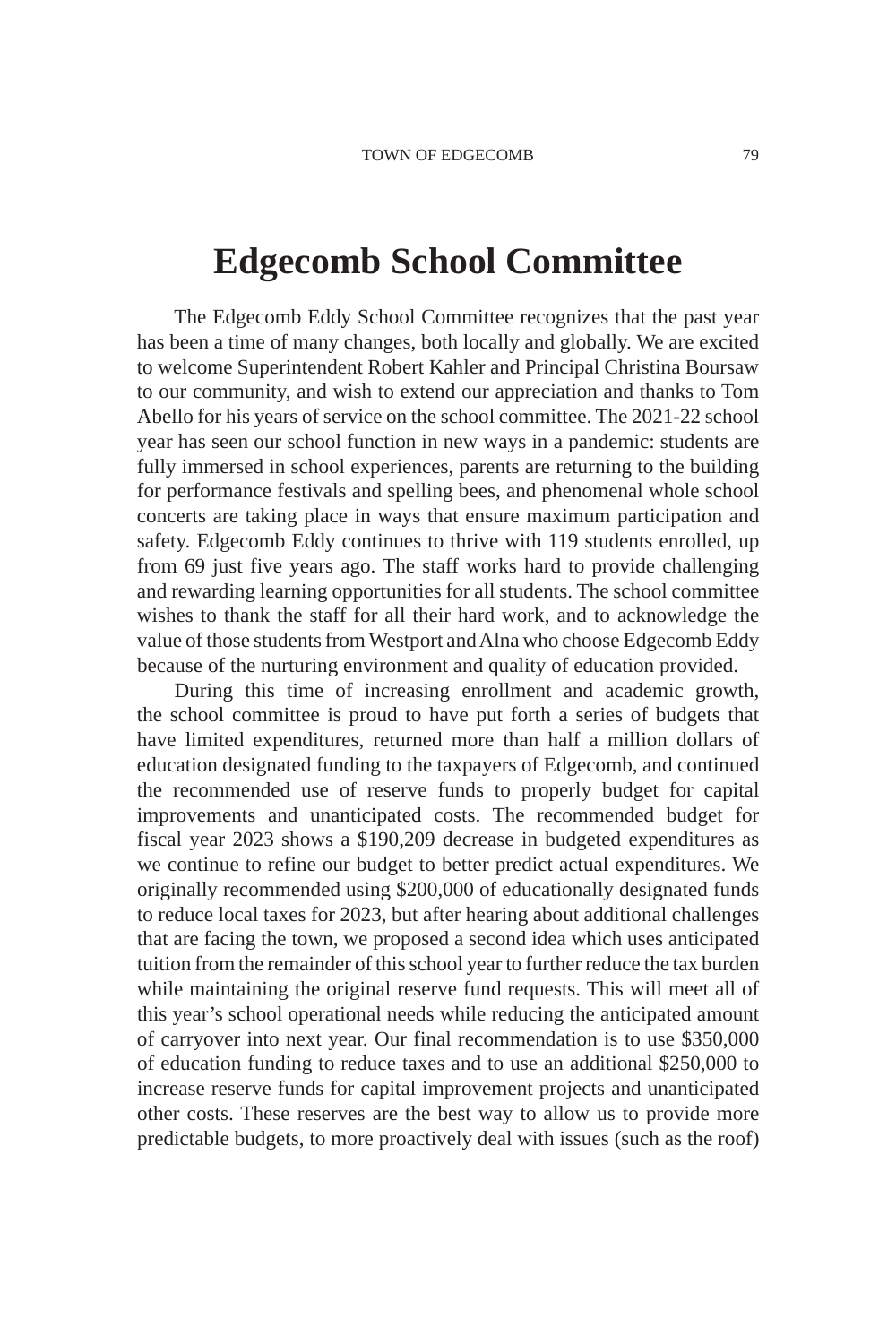#### 80 ANNUAL REPORT

without having to ask taxpayers for a large budget increase, and to budget closer to actuals in subsequent years. These reserve funds provide the school committee with a tool to address large or unexpected expenses so we no longer have to include those funds in the annual assessment to the taxpayers in Edgecomb.

Edgecomb Eddy is a success story. Over the last five years we have seen an average enrollment increase of 14.4% per year, a matching 258% average annual increase in tuition, a significant increase in state subsidy, and only a 3.6% increase in expenditures per year. The last three years including our current budget recommendation for next year show a 1.27% reduction in expenditures. Meanwhile the school committee has recommended the use of \$650,000 education designated dollars to reduce local taxes, and only used \$161,629 toward capital improvements, and the percent of town taxes used for the school has decreased from 61.82% in 2018 to 56% in 2021. Budgets are a reflection of our values - and the last two years have taught us just how much we value safe schools, healthy students, and quality education. Edgecomb can and should continue to invest in education.

> HEATHER SINCLAIR, Chair ART GAREY, Vice-Chair Nichole Price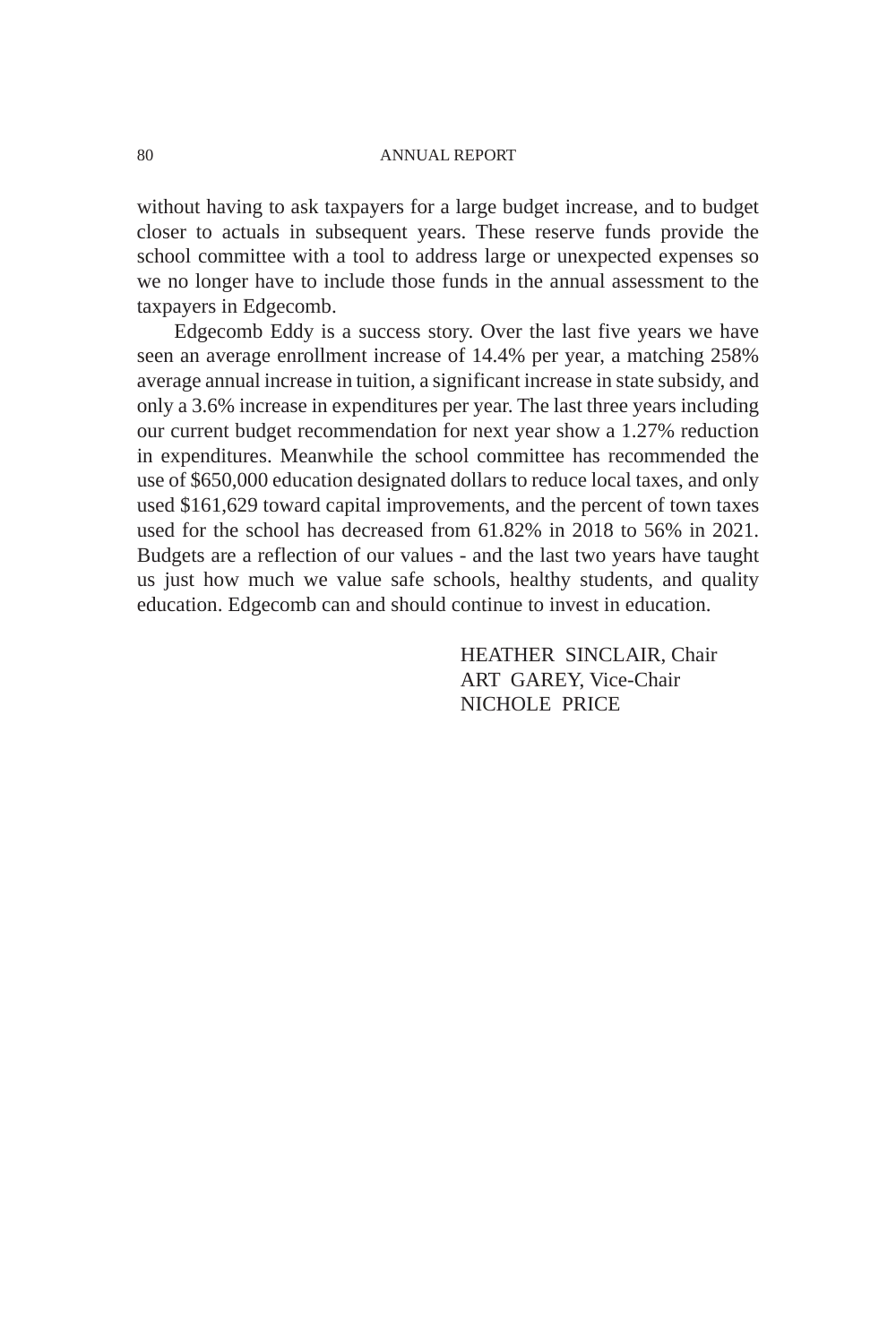# **Boothbay Region Refuse Disposal District**

### **PO Box 105, Boothbay, Maine 04537 • 633-5006 www.boothbayrefuse.com**

2021 was a very busy year at the transfer station. We saw high volumes of both trash and construction waste. We haven't seen numbers like 2021 since the 90s. Recycling markets thankfully have rebounded, creating more revenue to add to the budget.

We purchased a new wood grinder at a cost of \$1 million. Our old one was 15 years old and was getting tired.

Hopefully by the time you're reading this, we are back taking our trash to Fiberight. They ran into money issues and went bankrupt. There is a new plan to re-open the facility and hopefully it will happen soon.

The Board of Directors meets monthly on the second Thursday of every month at 5:00 PM. You are always welcome to attend.

### **Winter Hours:**

Mon. - Sat. 8:00 AM to 4:00PM (October 16th-April 15th) **Summer Hours:**

Mon. - Sat. 8:00 AM to 5:00PM (April 16th-October 15th)

### **Board of Directors: BRRDD Staff:**

Rob Hopkins, Treasurer, Southport Steve Lewis, Manager Kurt Crosby, Clerk, Edgecomb William Johnson, Foreman Jody Lewis, Boothbay Rena Smith, Assisant Foreman Charles Cunningham,V. Chair, Boothbay Tyler Balsdon, Driver Gary Farnham, Chairman, Boothbay Harbor Jake Hodgdon, Attendant JD Warren, Boothbay Harbor Shane Therien, Attendant

Steven Lewis, Attendant David Manson, Attendant Rob Latter, Driver David Brewer, Driver Jill Wood, Bookkeeper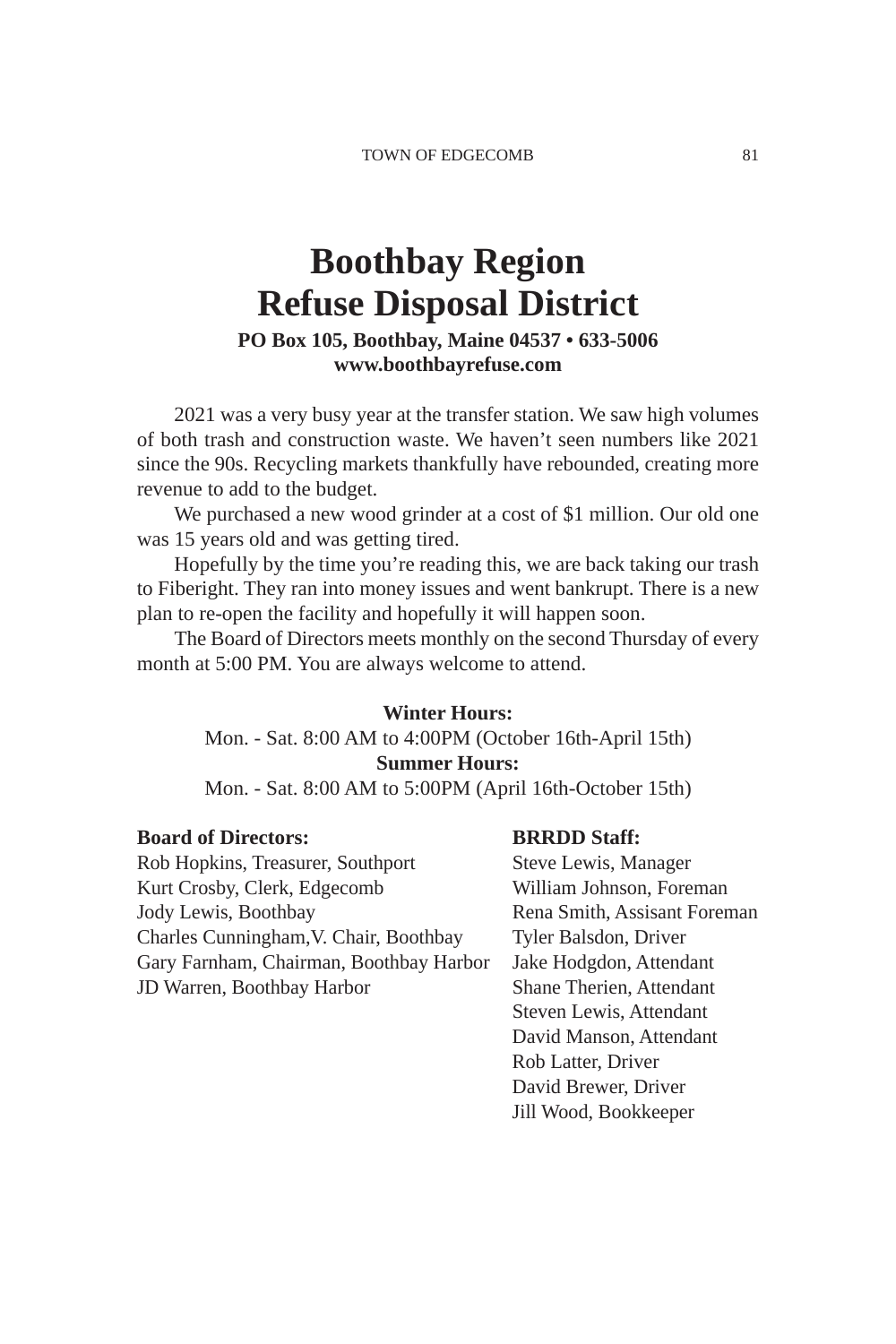#### 82 ANNUAL REPORT

### **BOOTHBAY REGION REFUSE DISPOSAL DISTRICT Calendar Year 2021 Operations Summary DISPOSAL SUMMARY**

| <b>MSW</b> - Compacted Solid Waste to                    |                 |                           |
|----------------------------------------------------------|-----------------|---------------------------|
| <b>Coastal Resource of Maine (Fiberight)</b>             |                 | <b>Calendar Year 2020</b> |
| Shipped 371 Containers - 4,975.56 Tons                   |                 | Tons - 4,459.78           |
| Average Cost per Ton \$72.28 (tipping fee only)          | \$359,633.48    | \$322,397.50              |
| Performance Credits Received 2021                        | $(\$23,454.32)$ | (\$19,346.97)             |
| <b>Total Cost -</b>                                      | \$336,179.16    | \$303,050.53              |
| <b>CDB</b> - Construction/Demolition/Bulky to the        |                 |                           |
| <b>Waste Management Landfill</b>                         |                 | <b>Calendar Year 2020</b> |
| Shipped 489 Containers - 3,809.78 Tons                   |                 | Tons - 3,137.57           |
| Average Cost per Ton - \$69.14 (tipping fee at landfill) |                 |                           |
| <b>Total Cost</b>                                        | \$263,408.19    | \$207,393.38              |

### **TOTAL TONS Calendar Year 2020 DISPOSED: 7,885.34 COST \$599,587.35 7,597.35 Tons \$510,443.91**

### **THE DISTRICT PAID TO RECYCLE THESE MATERIALS**

|                                              |                |                        |        | <b>Calendar Year 2020</b>           |
|----------------------------------------------|----------------|------------------------|--------|-------------------------------------|
| <b>Material</b>                              | Cost           | <b>Cost Savings</b>    |        | <b>Tons</b> Cost Savings            |
| E-Waste (TVs, computers etc.)                |                |                        |        |                                     |
| Shipped 26.45 Tons                           | N/A            | \$4,914.23             | 26.451 | \$4,914.23                          |
| <b>Tires to BDS Recycling</b>                |                |                        |        |                                     |
| Shipped 31.49 Tons                           | \$3,149.00     | \$0.00                 | 27.78  | \$2,698.20                          |
| <b>Waste Oil to Clean Harbors</b>            |                |                        |        |                                     |
| Shipped $5,950$ gal. $(25.1 \text{ T})$      | \$1,320.00     | $$1,957.80$ 5,950 gal. |        | \$1,957.80                          |
| <b>Cooking Oil</b>                           |                |                        |        |                                     |
| Shipped 3,000 gal. (14.3 T)                  | \$0.00         | $$1,115.40$ 3,000 gal. |        | \$1,115.40                          |
| <b>Asphalt shingles to Commercial Paving</b> |                |                        |        |                                     |
| Shingles 510.56 Tons                         | \$29,457.65    | \$2,489.36             | 380.43 | \$21,837.92                         |
| <b>SUBTOTAL-</b>                             |                |                        |        |                                     |
| <b>PAID TO RECYCLE</b>                       | <b>Expense</b> | <b>Cost Savings</b>    |        | <b>Calendar Year 2020</b>           |
| <b>Tons: 568.50</b>                          | \$33,926.65    |                        |        | \$16,768.98 474.06 tons \$25,856.12 |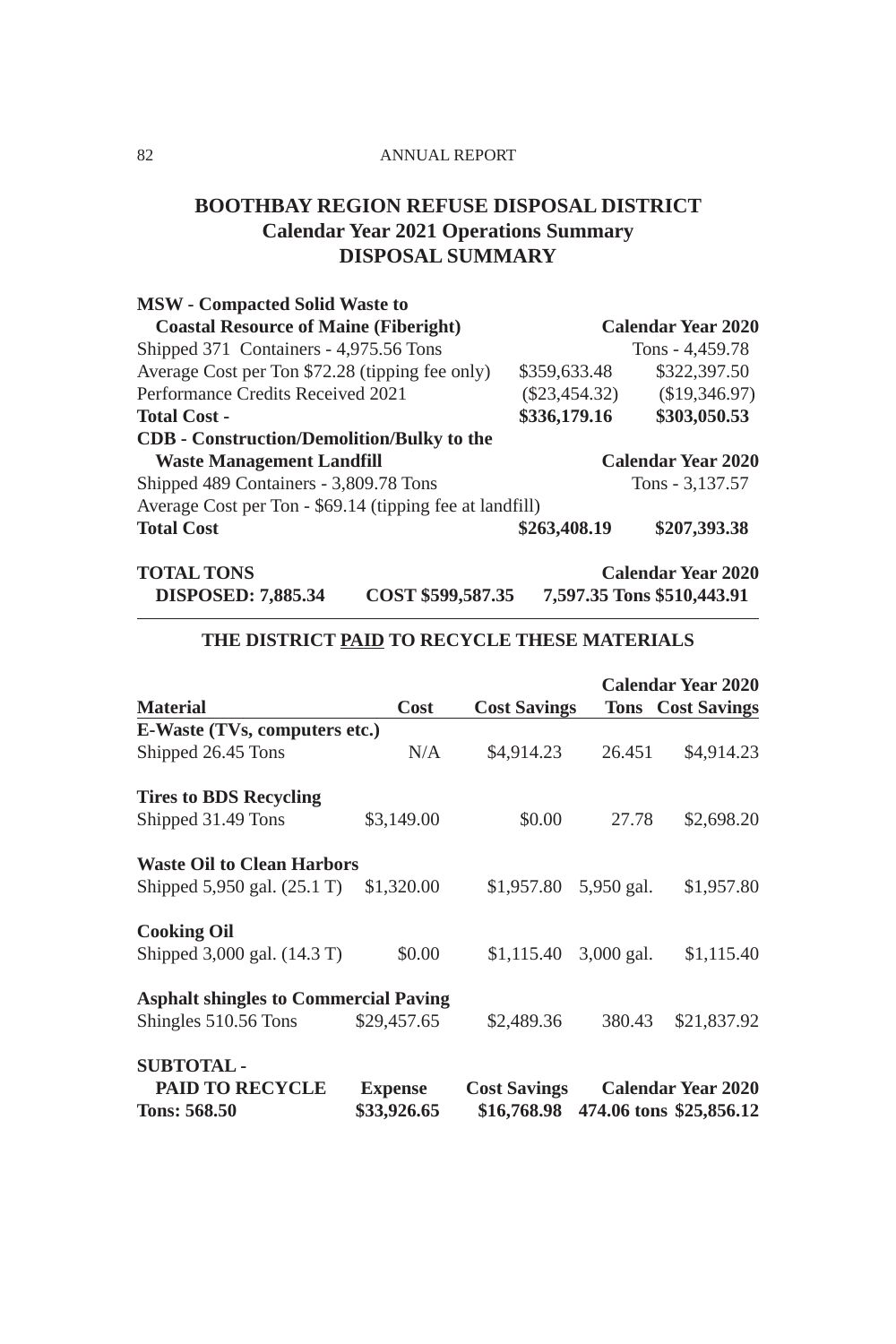#### TOWN OF EDGECOMB 83

### **BOOTHBAY REGION REFUSE DISPOSAL DISTRICT 2021 RECYCLING AND PROCESSING SUMMARY**

|                          |             |                | Cost           |             | <b>Calendar Year 2020</b> |
|--------------------------|-------------|----------------|----------------|-------------|---------------------------|
| <b>Material</b>          | <b>Tons</b> | <b>Income</b>  | <b>Savings</b> | <b>Tons</b> | <b>Income</b>             |
| <b>CARDBOARD</b>         | 367.32      | \$19,342.80    | \$29,042       | 342.56      | \$11,989.60               |
| <b>NEWSPRINT</b>         | 71.41       | \$4,345.00     | \$6,858        | 57.43       | \$2,297.20                |
| <b>MIXED PAPER</b>       | 178.90      | \$6,956.20     | \$9,305        | 167.44      | (5,140.98)                |
| PLASTIC (HDPE)           | 14.23       | \$4,980.50     | \$894          | 41.32       | \$3,045.90                |
| <b>GLASS/mixed</b>       | 61.90       | $(\$3,220.63)$ | \$6,360        | 74.04       | $(\$3,460.63)$            |
| <b>STEEL/TIN CANS</b>    | 16.80       | \$1,680.00     | \$1,328        | 14.08       | \$563.20                  |
| <b>SCRAP METALS</b>      | 275.65      | \$49,617.00    | \$29,001       | 470.78      | \$32,954.60               |
| <b>COMPOST</b>           | 600.00      | \$0.00         | \$47,400       | 600.00      | \$0.00                    |
| <b>GREEN WOOD WASTE</b>  |             |                |                |             |                           |
| <b>Chips - Residents</b> | 1,800.90    | \$3,300.00     | \$51,370       | 1,320.40    | \$3,055.00                |
| <b>Chips - Biomass</b>   | 6,429.56    | \$51,230.99    | \$415,395      | 6,179.67    | \$49,437.36               |
| Demo chips               | 2,088.67    | \$5,221.68     | \$218,083      | 2,109.56    | \$5,129.29                |
| <b>SUBTOTAL TONS:</b>    |             |                |                |             |                           |
|                          | 11,905.34   | \$146,674.18   | \$921,450      | 11,377.30   | \$99,970.54               |

#### **GRAND TOTAL: ALL RECYCLED MATERIALS**

|                       | <b>TONS</b> | <b>INCOME</b> | <b>COST SAVINGS</b> |
|-----------------------|-------------|---------------|---------------------|
| <b>This Year 2021</b> | 12,473.84   | \$146,674.18  | \$921,450.00        |
| <b>Last Year 2020</b> | 11,850.04   | \$99,970.54   | \$897,853,00        |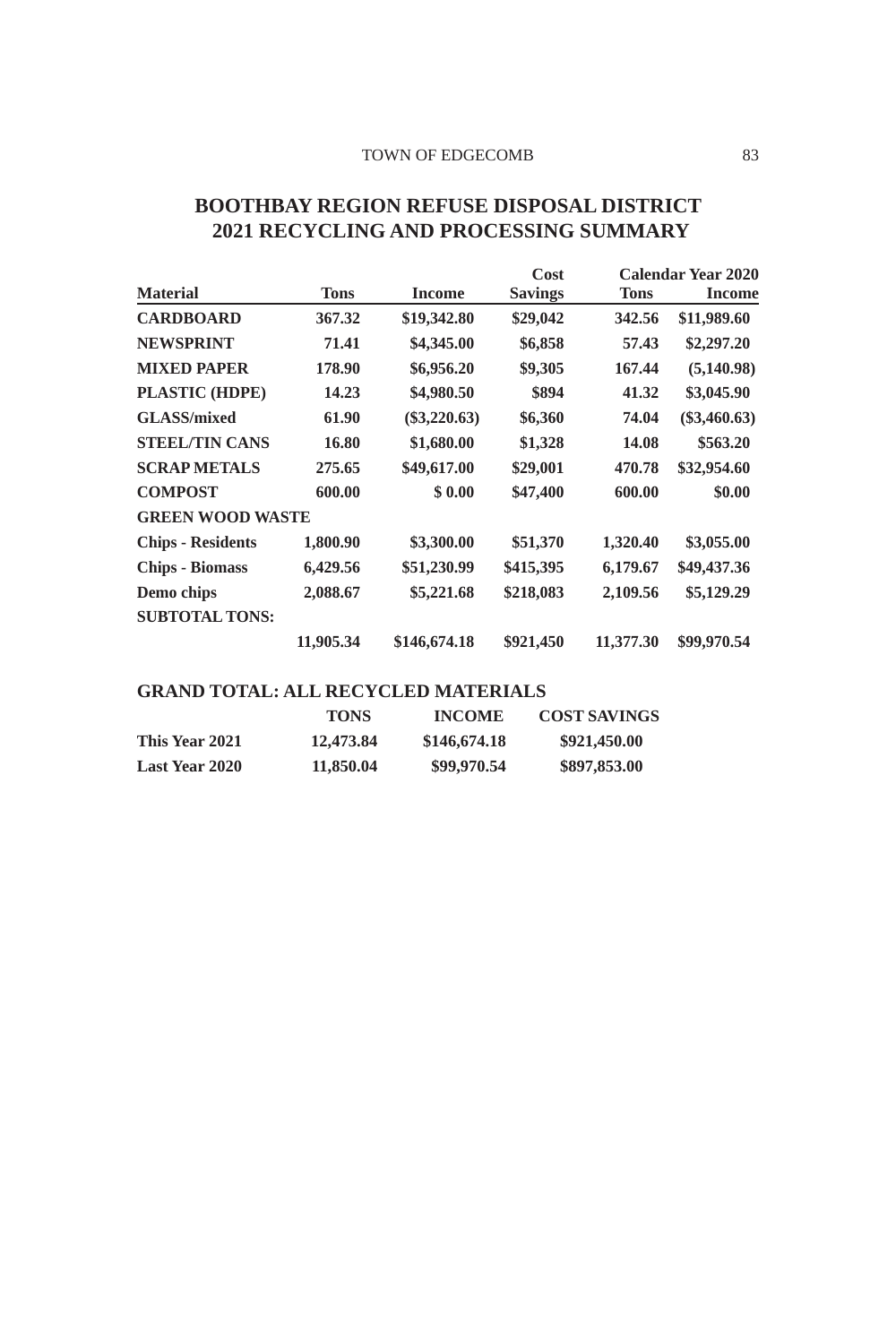### **Lincoln County Sheriff's Office**

As I begin my 20th year as your Sheriff, I look back at 2021 as a year of planning and I look forward to 2022 as a year of action.

During the past year, my team and I began closely tracking our crime and crash locations with an emphasis on enhancing our patrols in the areas reporting high totals in both. Based on a national model for data driven policing we plan, in early 2022, to focus some of our patrols in three areas of the County, identified by our data. Our goal is to use the data to enhance the location and time of day of some of our patrol activity. Our hope is to see a reduction in both crash and crime as a result.

Additionally in 2021 we began a more formal process to track our use of force reports. This data for 2021 will be available for viewing on our website (www.lincolnso.me) in January of 2022 with plans to update the data each quarter in 2022. The decision to share this information is based solely on our goal to improve communication and transparency. It is simply a window into what we do and how often we do it with regard to the use of physical force. Take a look, you may find it interesting and certainly if you have any questions or concerns, let me know.

We also put in place the building blocks for a citizen's advisory committee (CAC) last year. As it develops, the group will provide me community perspective and opinion on a wide range of issues including policy review. The CAC will be diverse in every way and serve a vital role during our plan to be one of the first Sheriff's Offices in the State of Maine to receive accreditation thru the Maine Law Enforcement Accreditation Program sponsored by the Maine Chiefs of Police Association. The accreditation process is underway, with a goal of reaching accreditation in early 2023.

Many law enforcement agencies both locally and nationally have struggled to fill their vacancies and we too have struggled. I am happy to report I have hired five new deputy sheriffs since late 2021. These new deputies are diverse in many ways including the first full-time female Patrol Deputy in over 10 years. We do still have some openings, three in fact as of the date of this letter. If you know someone who is looking for a unique opportunity to serve our community, please have them reach out to me or any of my staff.

Thank you for the opportunity to serve as your Sheriff. Please reach out to me at any time if I can be of assistance to you.

> Respectfully submitted, TODD B. BRACKETT, Sheriff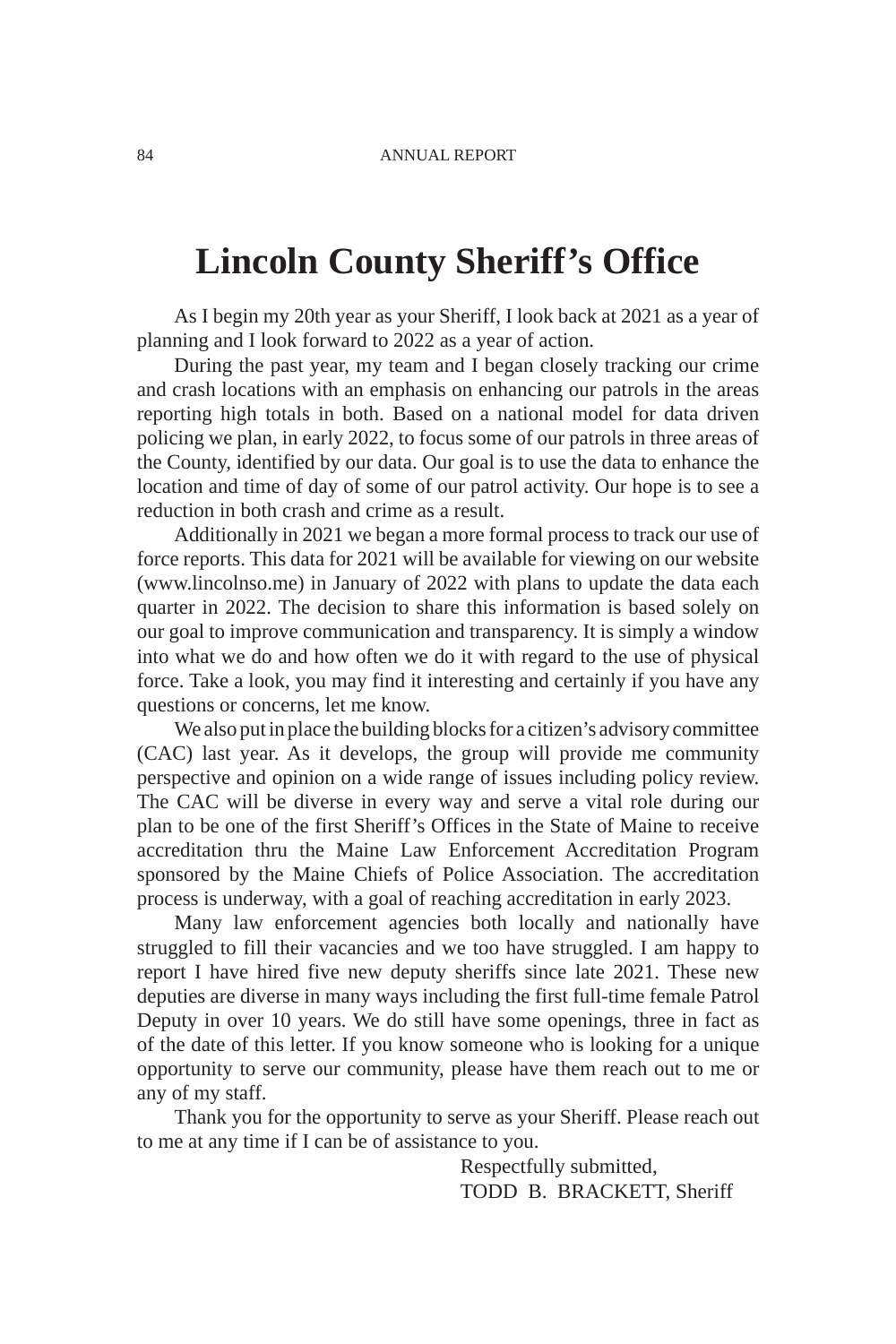### **Schmid Preserve Advisory Board**

The Schmid Preserve Advisory Board oversees the maintenance and management of the 766 acre Schmid Preserve located in the center of Edgecomb. There are four public access points to the preserve, three with parking areas and informational kiosks, all stocked with paper maps.

The advisory board is composed of six Edgecomb residents and one selectboard member. The town provides a budget of \$2,200 to pay for field mowing, map printing, our meeting secretary's salary, plus materials for road maintenance and bridging, which we try to purchase yearly.

All maintenance is performed by volunteers and we are fortunate to have a dedicated group who provide tractor services, labor, plowing, mowing of areas other than the fields, trail marking and maintenance. This year one of our board members remapped all the trails and created a beautiful new map of the preserve which shows many historic and natural features. The new maps are available at the kiosks and a large colored version is posted in each kiosk as well. Thank you Becky Schaffner for all your hard work on this project.

We also constructed several new bridges and continued our maintenance of the roads and trails. The maintenance is continuous. The trails are cut back and trees and limbs that have fallen over the trails during the year are removed. We have seen increased use by mountain bikers, hikers, and hunters as well as skiers and snow shoers. We have logged over 200 hundred hours of volunteer work this year alone.

We applied for and received a grant from the Maine Forest Service to update our forest management plan which was sorely overdue, as it was written over 20 years ago. Barrie Brusila of Mid-Maine Forestry, who wrote the original plan, is performing the update. We have had several meetings, as she progresses, to discuss her findings. The plan should be complete later this spring for the town's review and implementation. One of the major concerns is the growing problem of invasive insects and plants on the preserve. The new plan should provide some guidance as to mitigation and we are anxious to address these issues before they get more serious.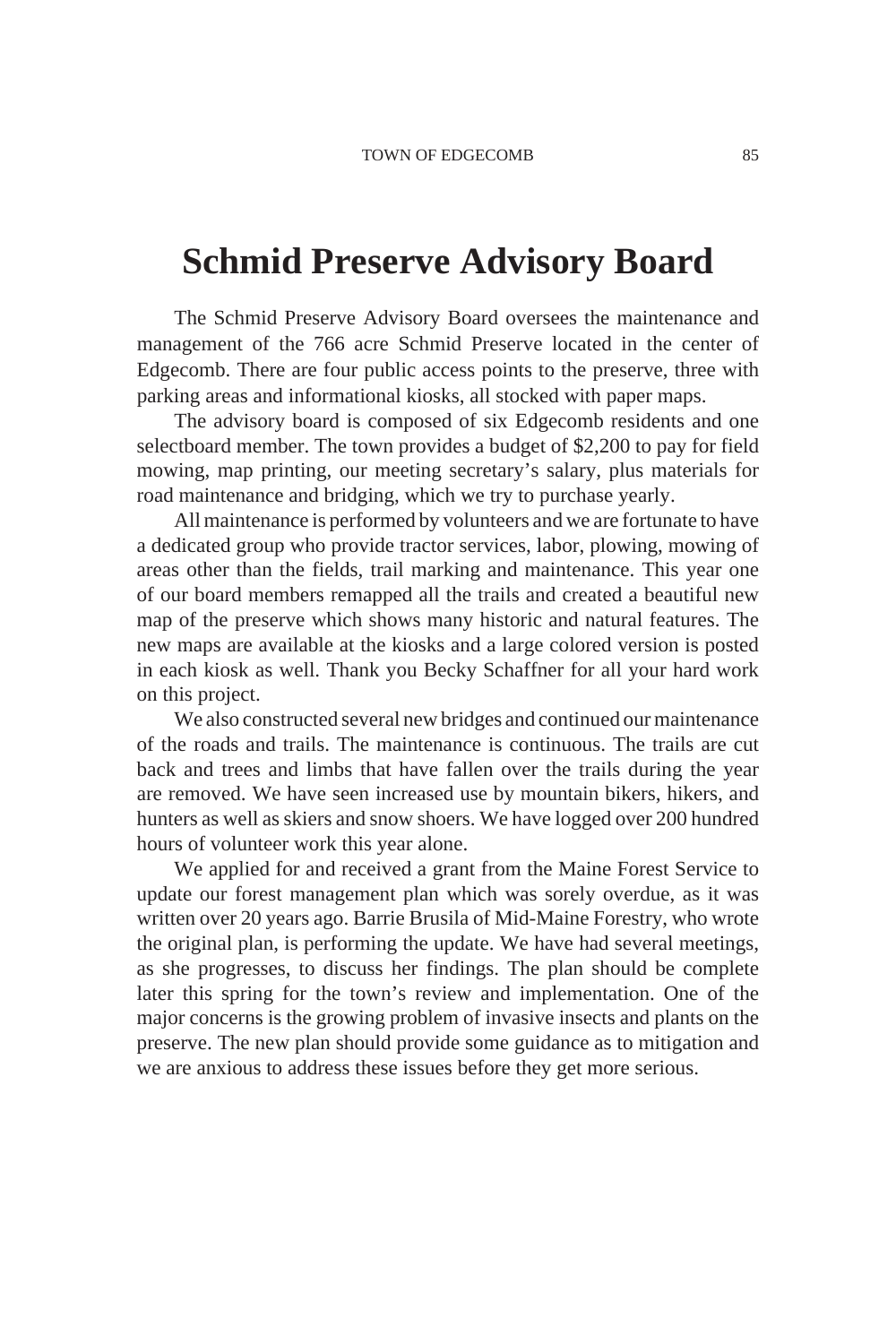#### 86 ANNIJAL REPORT

Finally, we were able to start an endowment with a \$10,000 donation which enabled us to have the Maine Community Foundation establish and oversee the Charles and Constance Schmid Land Preserve Endowment Fund. The money we earn in interest will be reinvested into the fund or used for special projects and needs on the preserve which the town of Edgecomb cannot fund. This endowment cannot be touched except for use by the preserve and it will exist in perpetuity. We are actively seeking donations and bequests for this endowment and are currently working on a fund raising plan.

If you or anyone you know cares to donate to the endowment fund or wishes to be added to our list of volunteers, send an email to elizabethmcswain@gmail.com.

> Respectfully Submitted, Members of the Schmid Advisory Board Andy Abello Laura Lubelczyk Lisa McSwain, Chair DAVID NUTT Rick Nelson Rebecca Schaffner MIKE SMITH, Selectboard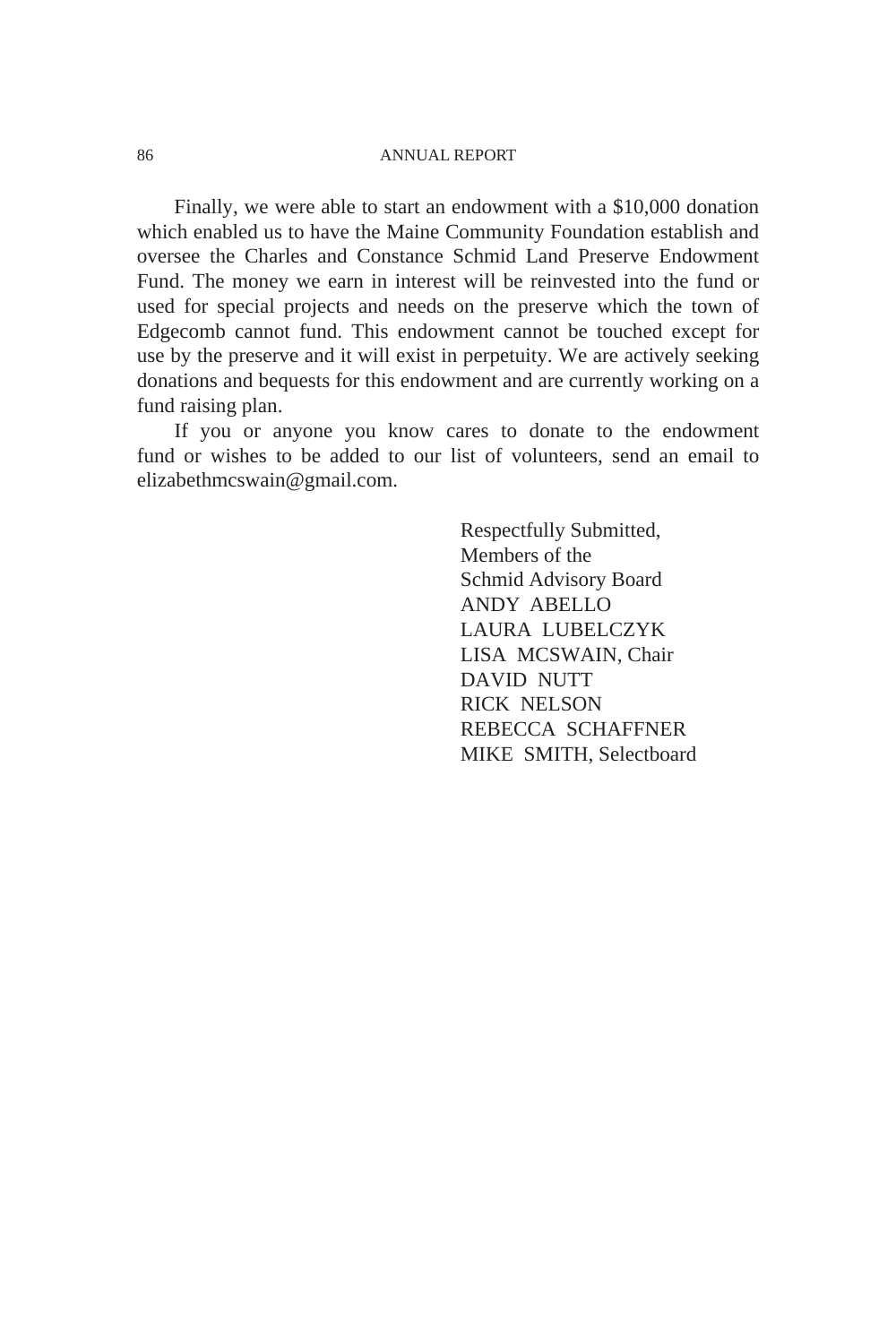### **State Senator's Report**

Thank you for the opportunity to represent you in the Maine Senate; I am truly humbled that you chose me to be your voice in Augusta during this unprecedented time.

In our first session, the Legislature focused on laws that would make a real difference in the lives of all Maine people. We passed laws to help improve access to affordable, high-quality medical care and lifesaving medications like insulin. We invested in senior living and nursing facilities and in our direct care workers, who have been so vital during the pandemic. We passed a two-year bipartisan budget that, for the first time, meets the state's obligation to fund 55% of K-12 public education. We also restored municipal revenue sharing and increased property tax relief programs, all of which will help reduce property taxes for Maine people.

In the Legislature, I have been appointed to serve on the Marine Resources Committee and the Agriculture, Conservation and Forestry Committee. These committees are responsible for overseeing matters that directly impact our communities and heritage industries, like farming and fishing. We know that the coming years will present these industries with real challenges if we do not prepare, and the survival of these industries is essential. Protecting our environment and natural resources is a priority for me because of the impacts it has on our health, our culture and our economy.

On January 5, 2022, the Legislature began the second regular session, which is scheduled to continue until mid-April. Our committee work will be conducted remotely for the time being, but we will be meeting in person at the State House to vote on legislation. Every committee meeting is streamed live and archived at www.legislature.maine.gov, and you can also testify during public hearings from the comfort of your own home. The State House is open to visitors, and I encourage you to visit any time.

I know many in our community are still struggling, and I want to remind you that I'm here as a resource for you and your family. If you need help finding resources, sorting out an issue with a state agency, or just want to talk something through, please reach out any time. You can call me on my cell phone at (207) 200-6224 or email me at Chloe.Maxmin@legislature. maine.gov. I really mean it when I say reach out anytime.

> Sincerely, Chloe Maxmin, State Senator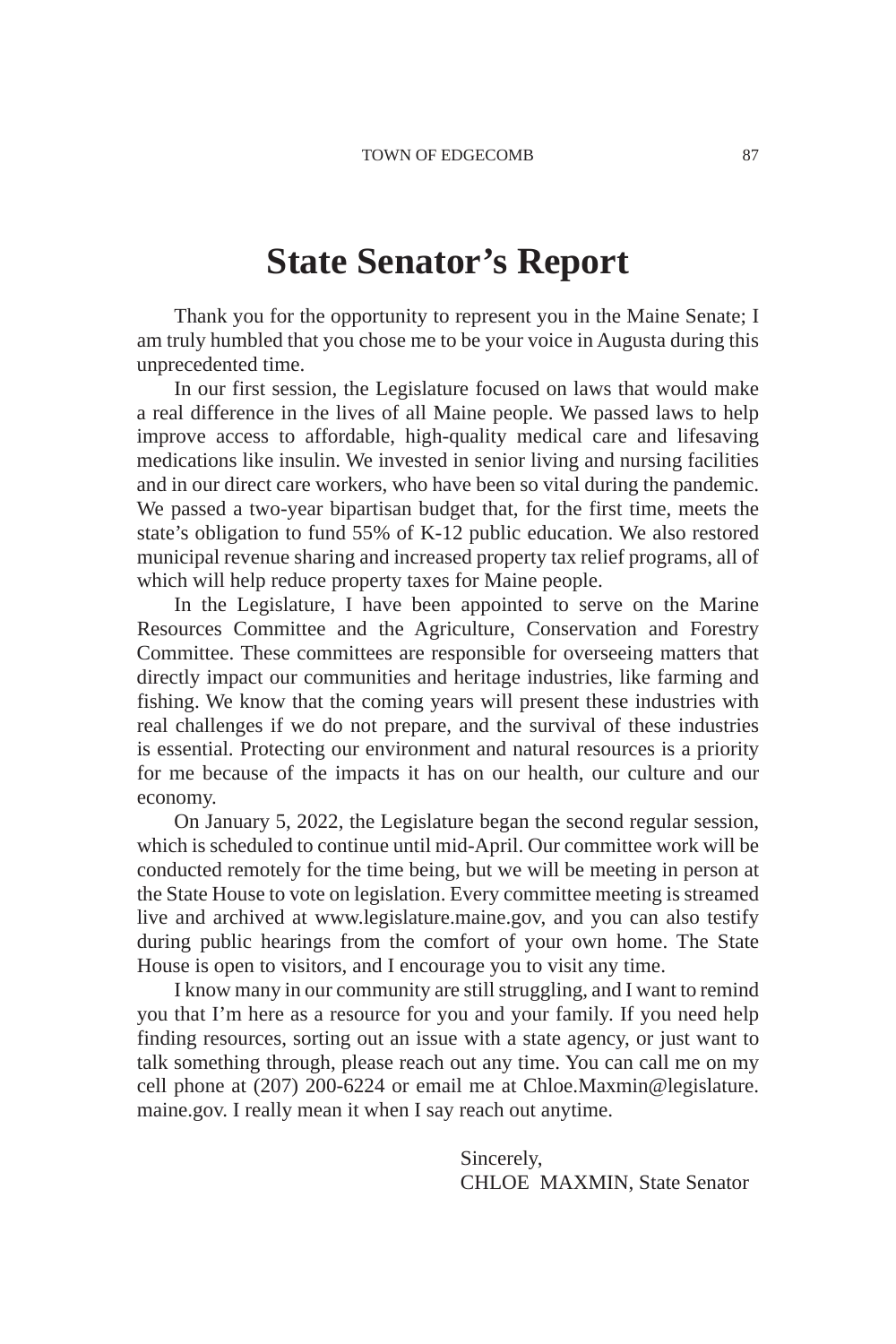### **State Representative's Report**

In 2021, despite the challenges of the COVID-19 pandemic, we were able to deliver big victories for the people of Maine. We passed a twoyear state budget with overwhelming bipartisan support that will stabilize property taxes, keep free breakfast and lunch available to all students and protect our natural resources. We took steps to make health care more accessible, made much-needed investments in our infrastructure, allocated federal relief funds to help small businesses, filled workforce shortages and expanded access to child care.

As I write this, we have begun the second year of the two-year term in January 2022. In the coming months, I will be working to build on these successes and focusing on the areas where more work is needed. That includes expanding access to affordable housing, combatting the opioid epidemic and strengthening our workforce. I will also be focusing on the legislation I have sponsored to support individuals and businesses engaged in Maine's fixed gear fishing industry.

I continue to serve on the Health and Human Services Committee, where we oversee policy related to the Department of Health and Human Services, as well as policies concerning MaineCare, mental health, tobacco sales, medical marijuana, homelessness and public assistance. I also serve on the Government Oversight Committee which is charged with ensuring state agencies and programs are working as effectively and efficiently as possible.

Through my committee work, constituent service correspondence and other legislative business, I am committed to hearing all viewpoints and perspectives, regardless of party, to best advocate for our community and move our state forward.

Please contact me if I can be of any assistance or if you would like to discuss or testify on any legislation. My email is Holly.Stover@legislature. maine.gov. My phone number is 207-633-5979. I also send out periodic email newsletters. Please let me know if you would like to receive them.

> Respectfully, Holly Stover, State Representative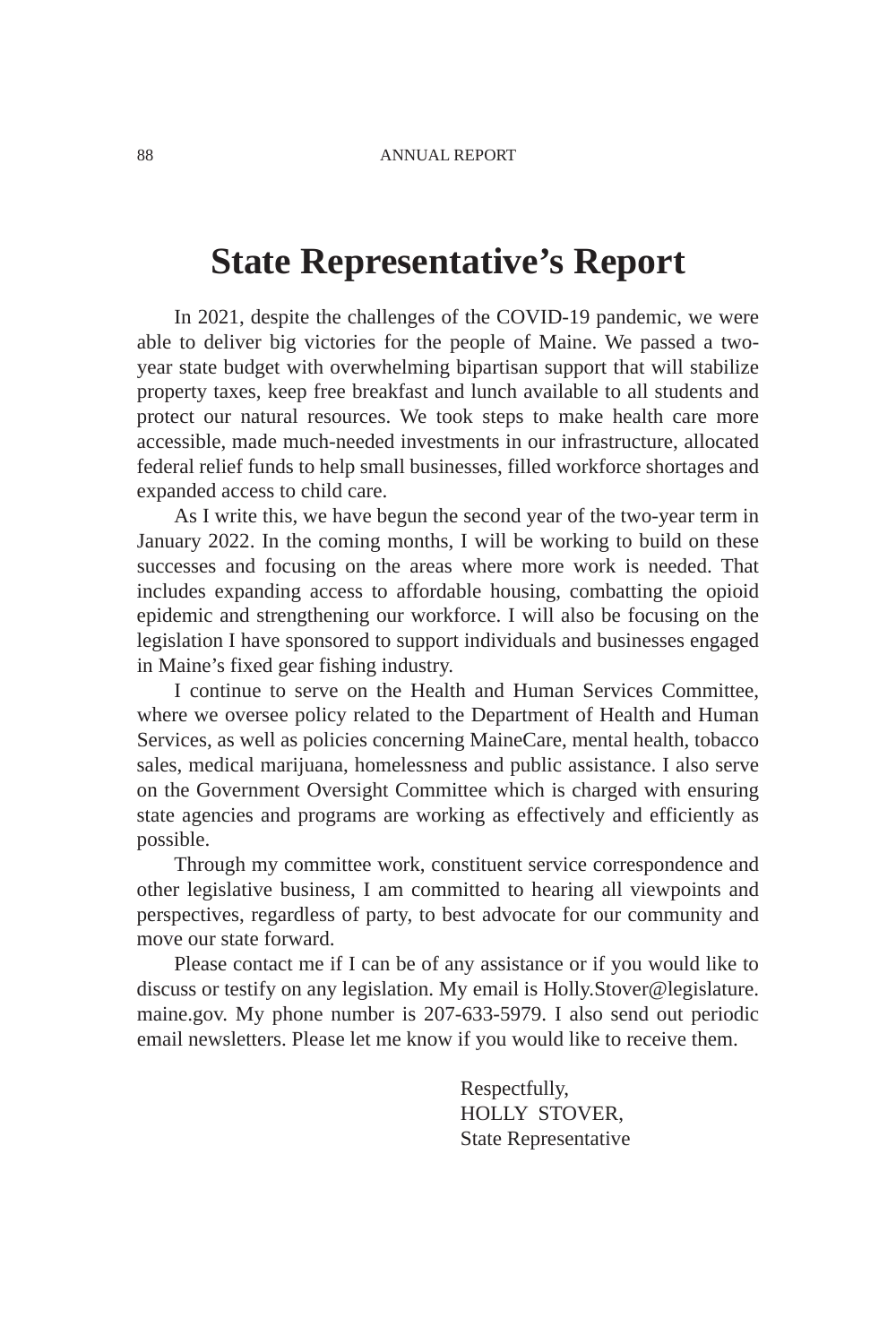## **Governor's Report**

For three years it has been my privilege to guide our great state, working with the Legislature to keep Maine people safe and put our economy on a path to recovery.

Since the arrival of the COVID-19 vaccines in December 2020, we have worked hard to get as many shots into the arms of Maine people as quickly as possible. In the last year, more than a million Maine people have gotten fully vaccinated from COVID-19. It is thanks to them that our state has one of highest vaccination rates and one of the lowest death rates from COVID- 19, despite having a much older population than other states. People are coming to Maine because we are one of the safest states in the nation.

Following the recommendations of the Economic Recovery Committee, our economy has not only fully recovered, but has surpassed pre-pandemic projections and unemployment claims have dropped to pre-pandemic levels. And, last year, I was pleased to sign a balanced, bipartisan budget that finally achieves the State's commitment to 55 percent education funding, fully restores revenue sharing, and expands property tax relief for Maine residents.

Maine can be proud of our nation-leading progress, but our work is far from done. Through the Maine Jobs & Recovery Plan, we will continue to address our longstanding workforce shortage, the expansion of broadband, education and job training opportunities, housing, child care, and transportation. Drawing on the hard work and resilience of Maine people, together we will rebuild our economy and rise from this unprecedented challenge a state that is stronger than ever.

In 2022, I will be focused on our economy, on our climate, on our kids, on keeping people safe and on the health and welfare of all Maine people. We have persevered, and, while challenges remain, we will get through them together. I am proud of the people of Maine, and I am proud to be your Governor.

> Thank you, Janet T. Mills Governor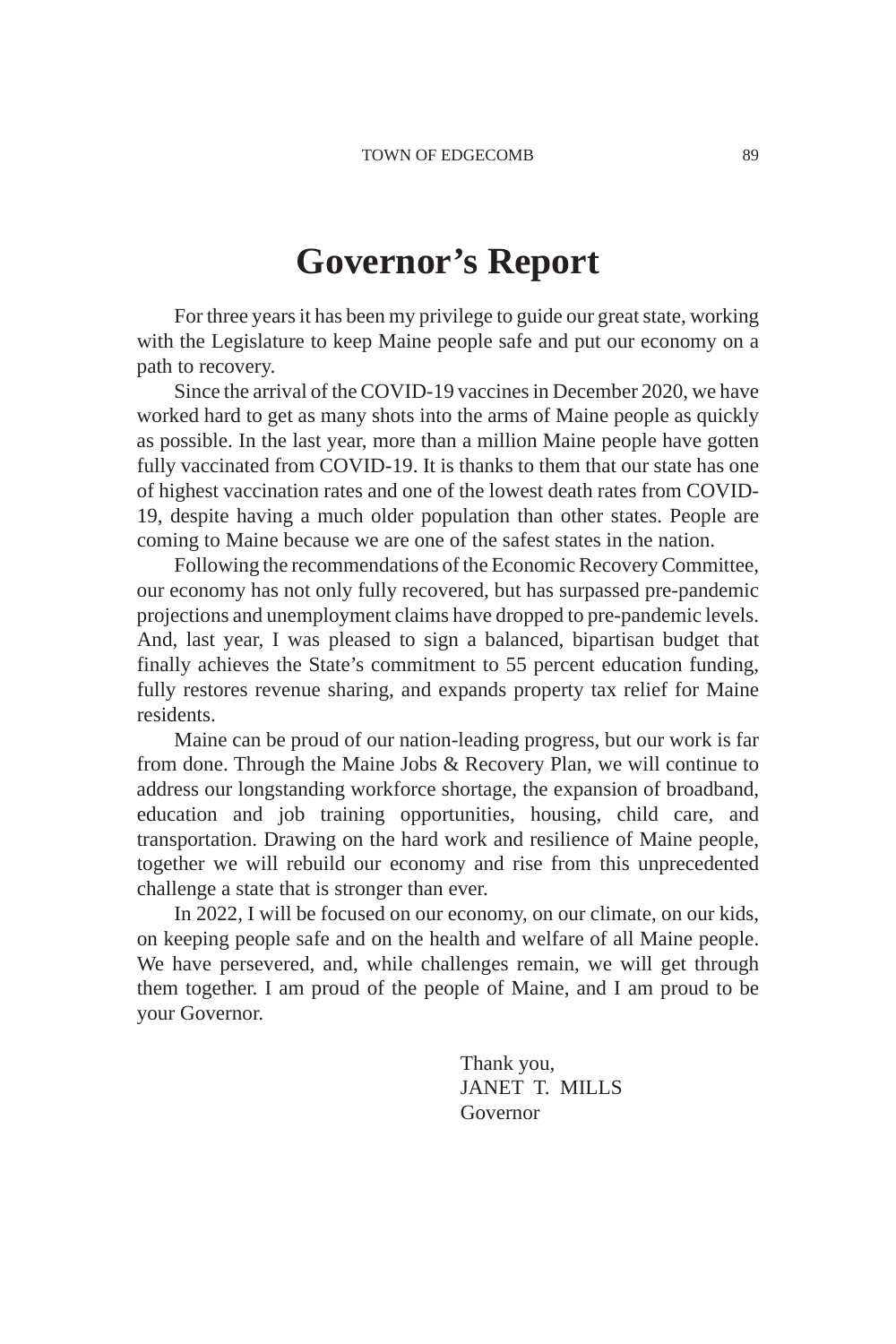### **U.S. Senator**

Dear Friends,

On the heels of 2020's challenges, 2021 brought us both amazing progress and frustrating setbacks. The incredible rollout of several effective, FDA approved COVID-19 vaccines helped reduce the risks of this deadly pandemic – but vaccine hesitancy, combined with the dangers of new variants, have prolonged this crisis and created new risks for Maine people. The challenges raised tension levels to boiling points during the fallout of the 2020 presidential election and the January 6th Capitol attack. But despite that, Congress was able to deliver for a nation gripped by an unprecedented pandemic. As we reflect back on the year, we see the important action that will make a difference for Maine people – as well as work still unfinished.

As COVID-19 continued to impact communities across our state and the country, Congress's first priority this year was to confront the pandemic's health threats and economic toll. We immediately got to work on the *American Rescue Plan*, crafting an emergency bill to meet the moment and get our nation back on stable footing. The legislation delivered essential support to businesses facing crises, households in need, and the medical professionals on the front lines of this fight. The funds helped get vaccine shots in arms, while also confronting the damage done to our economy. All told, the *American Rescue Plan* is bringing billions of dollars to Maine, helping the state continue to push through this crisis and bounce back stronger than ever.

After passing the *American Rescue Plan*, Congress turned its attention to a longstanding but unfulfilled priority: infrastructure. Through hard work and compromise, both parties came together to pass a bipartisan bill that finally addresses key infrastructure needs. For Maine people, the bill means an estimated \$1.5 billion to repair crumbling roads and out-of-date bridges, \$390 million to improve access to clean drinking water, and more. I am most excited about the significant funding for broadband – because, as we have seen during the pandemic, broadband is a necessity to succeed in the 21st century economy. The historic investments in the bipartisan infrastructure bill, combined with additional funding I pushed for in the *American Rescue Plan*, will bring an estimated \$400 million for broadband home to Maine. These funds will be nothing short of transformational, creating new opportunities across our state.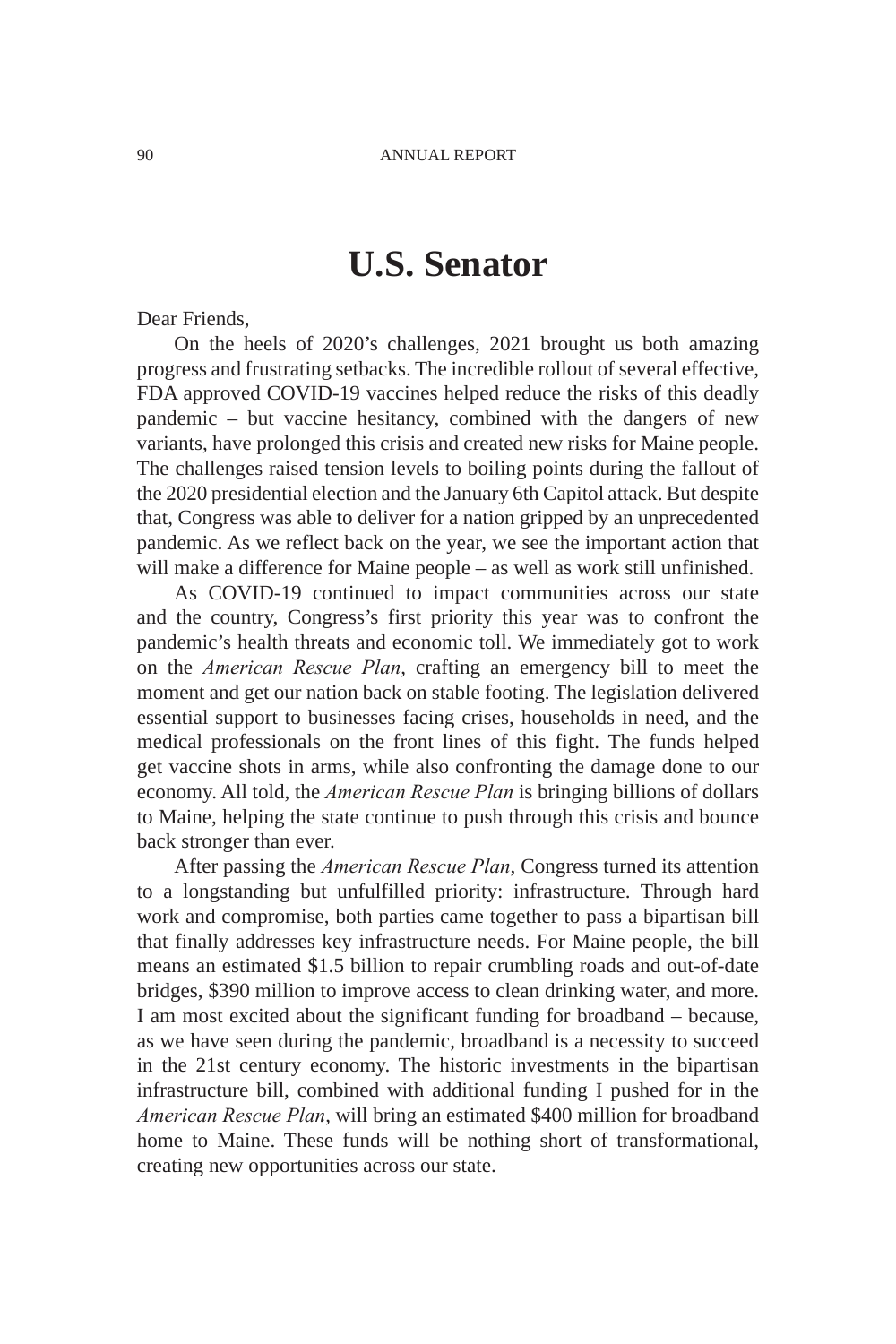#### TOWN OF EDGECOMB 91

These two bills have made and will continue to make a real difference for Maine people, helping to both address the challenges of COVID-19 and lay a foundation for long-term success. I am proud of what we've accomplished this year – but I know there is still a lot of work to do and that the road ahead is challenging. Even still, I am filled with optimism because I know the true nature of our citizens, though challenged, has not changed. Despite every hardship, people in towns and communities have stepped up with strong local leadership, a willingness to help, and a Maine 'neighborhood' spirit. It is why I truly believe we can and will get through anything together. Mary and I wish you a happy, healthy, and safe 2022.

> Best Regards, Angus S. King, Jr. United States Senator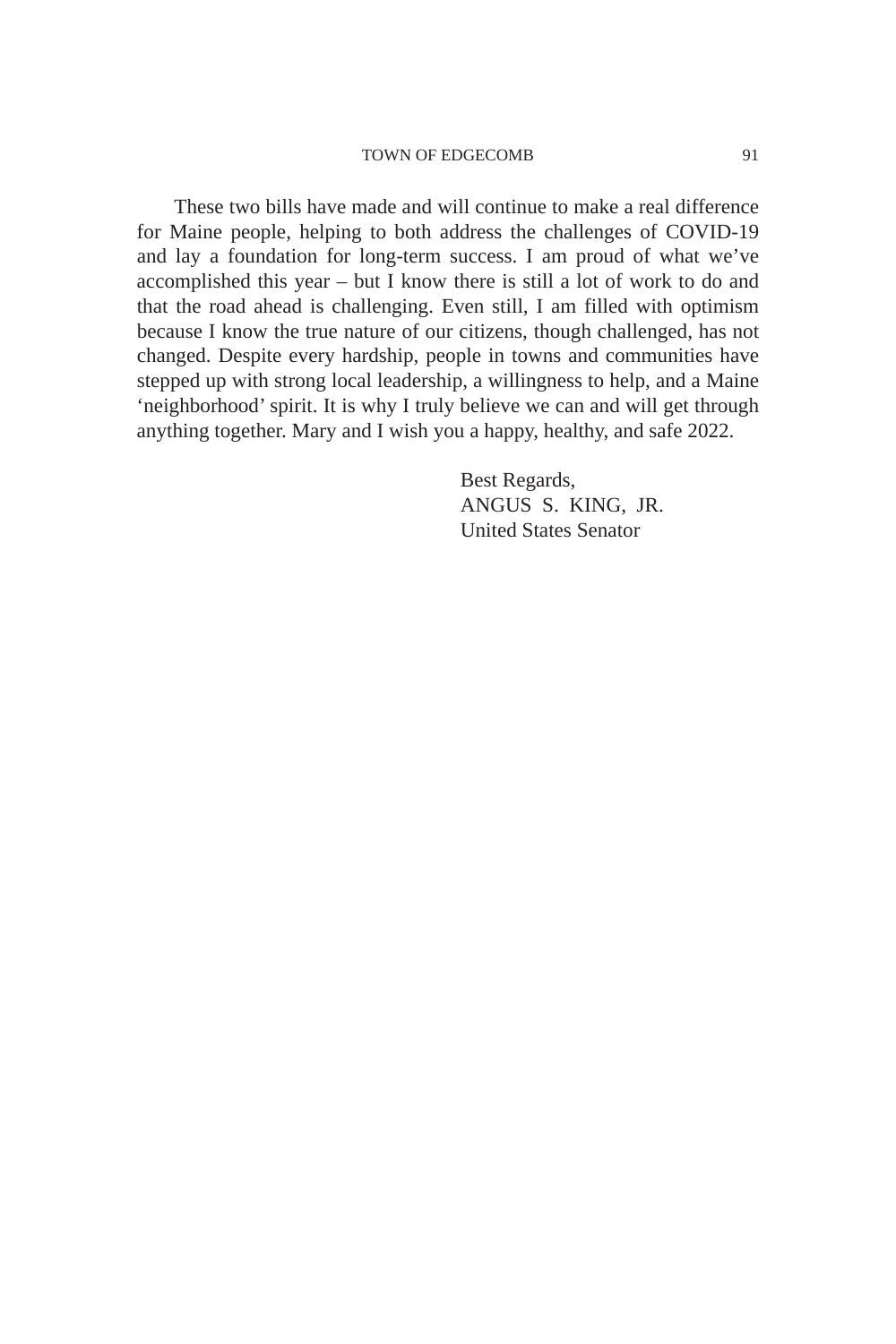### **U.S. Senator's Report Washington, DC**

Dear Friends:

I am deeply honored to serve the people of Maine in the U.S. Senate, and I welcome this opportunity to share some of the areas I have been working on over the past year.

The ongoing COVID-19 pandemic continues to pose enormous challenges for our state and our country. When the pandemic began, I coauthored the Paycheck Protection Program that helped small businesses remain afloat and keep their employees paid. In Maine, our small businesses received more than 47,000 forgivable loans totaling \$3.2 billion. I also led efforts to provide relief for loggers, lobstermen, and bus companies.

In addition, I helped secure \$700 million to assist Maine's overwhelmed hospitals and nursing homes, and a new law I led prevented Medicare payment cuts to help further ease the financial strain on our hospitals. I also urged the CDC to update its recommendations so that our students and teachers could safely return to their classrooms, and I pressed the Administration to end the closure of the U.S.-Canada border.

While addressing the pandemic has been a major focus, I've also worked hard to ensure Maine's other needs are met. A group of 10 Senators, of which I was a part, negotiated the landmark bipartisan infrastructure bill that was signed into law in November. I co-authored the section of the bill that will provide Maine with as much as \$300 million to expand high-speed internet in rural and underserved areas.

Soaring inflation is another crisis, particularly when it comes to the cost of heating oil. I have strongly supported federal programs that help Maine families stay warm. In November, Maine was awarded \$35 million to help low-income Mainers pay their energy bills. And the bipartisan infrastructure bill included \$3.5 billion to help families make energy efficiency improvements that would permanently lower their heating costs.

As a senior member of the Appropriations Committee, I have supported investments in Maine's communities. This year's funding bills include \$265 million I championed for 106 projects across Maine. These projects would help create jobs, improve workforce training, address the opioid crisis, and increase access to childcare and health care services. In addition, I worked to reverse proposed cuts to our Navy in order to help protect America and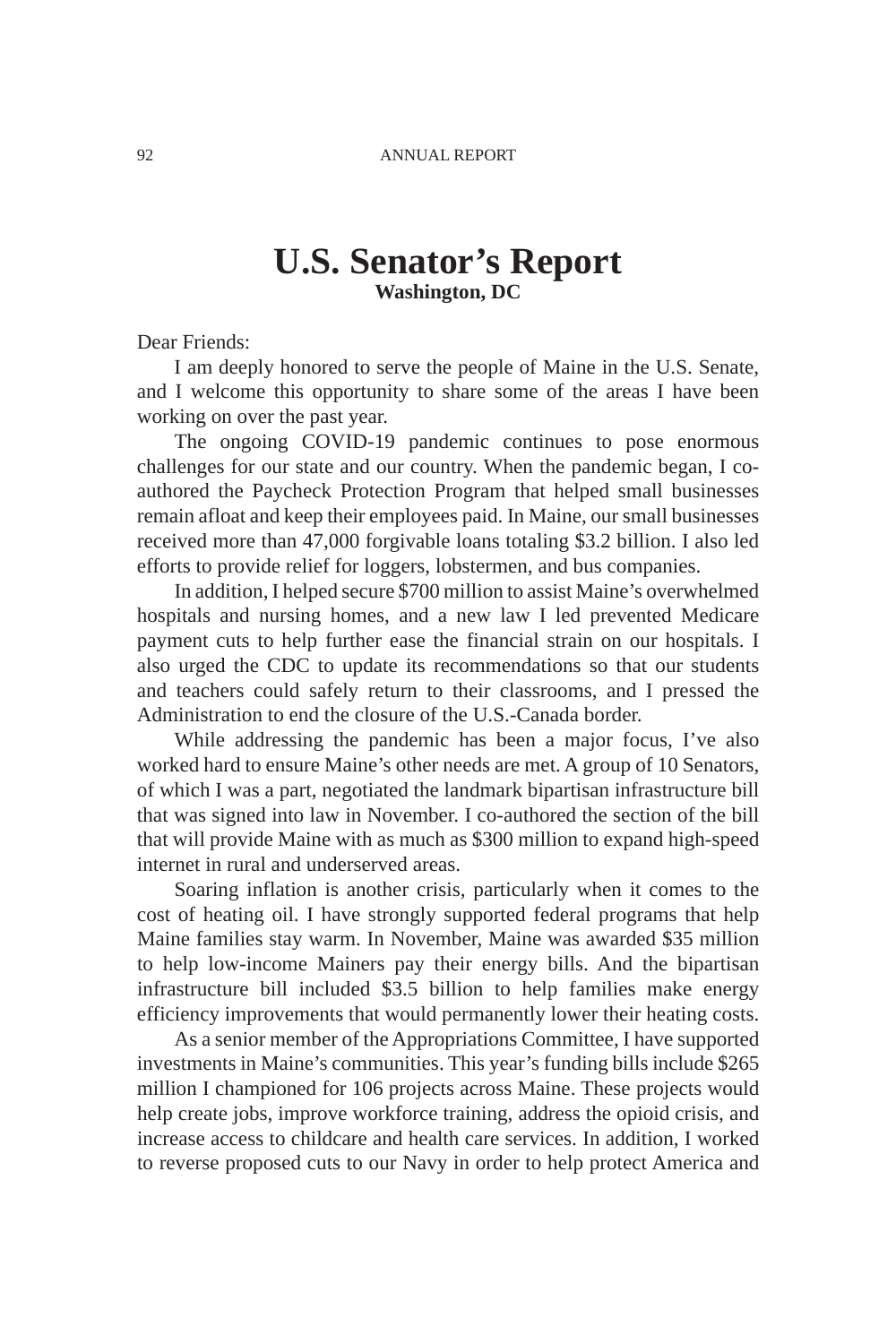#### TOWN OF EDGECOMB 93

keep the skilled workers at Bath Iron Works on the job. The bills also include \$475 million for the construction of a new dry dock at Maine's Portsmouth Naval Shipyard that will allow the Navy to continue to carry out its submarine missions. I will keep working to get these important bills enacted.

No one works harder than the people of Maine, and this year I honored that work ethic when I cast my 8,000th consecutive vote, becoming the only Senator in history to do so without ever having missed a roll call vote. The Lugar Center at Georgetown University once again ranked me as the most bipartisan Senator for the eighth year in a row.

In the New Year, I will keep working to solve problems and make life better for the people of Maine and America. May 2022 be a happy, healthy, and successful one for you, your family, and our state.

> Sincerely, Susan M. Collins United States Senator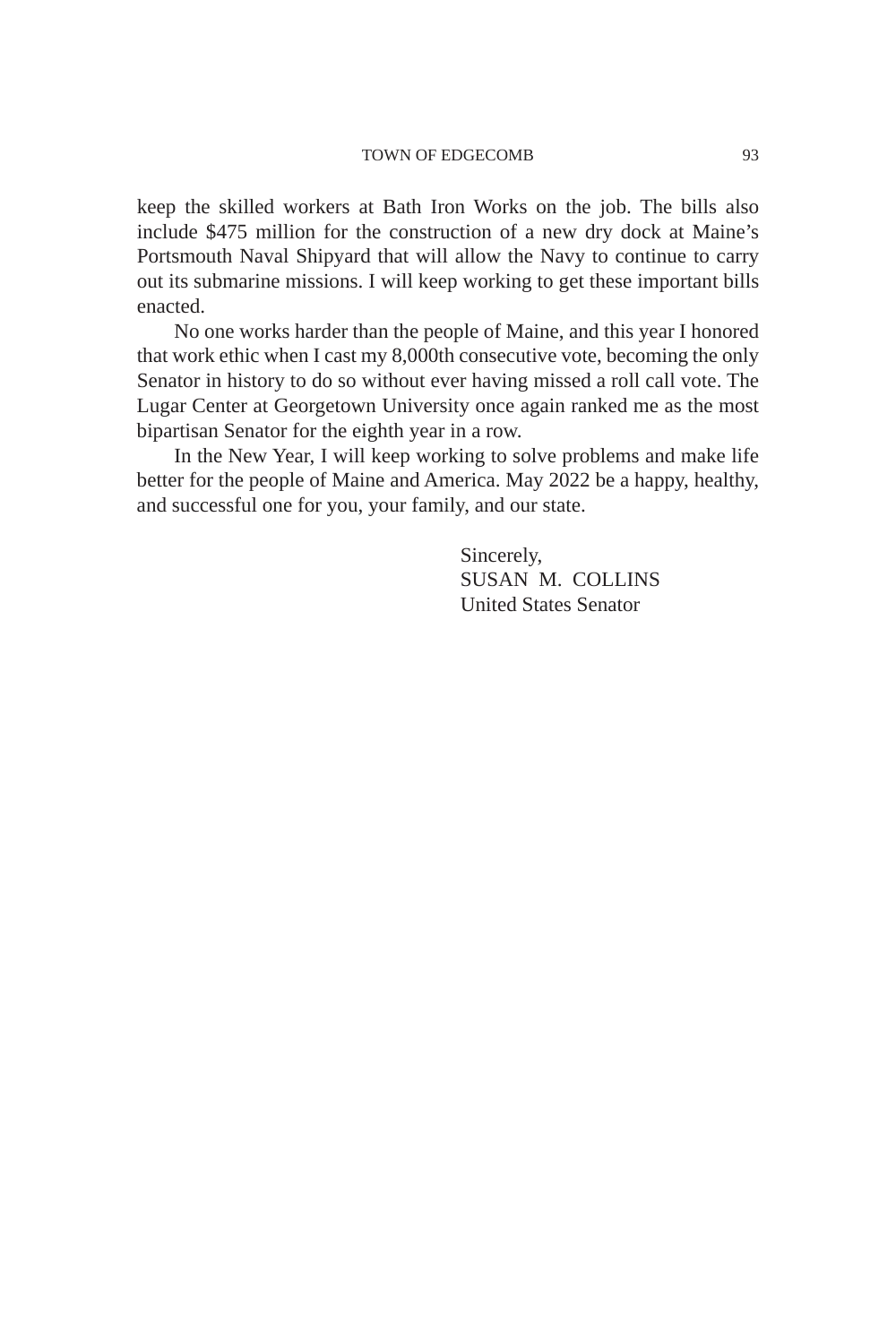### **U.S. Representative's Report**

I hope this letter finds you well. It is an honor to represent you and your family during these challenging times, and I am thankful for the opportunity to update you on my work in Washington and Maine.

The COVID-19 pandemic continues to cause challenges for people in Maine and across the country. Please know that the health and safety of you and your loved ones, as well as the economic recovery of our communities, remains the driving force behind legislation I have pushed for in Congress.

In early 2021, Congress passed the American Rescue Plan, historic legislation that makes investments to crush the virus, create millions of jobs, provide direct relief to working families, and help schools remain safely open. Not only did this legislation give 90 percent of American households a stimulus check, but it also helped local and state governments better respond to the pandemic, put food on families' tables, got more vaccine shots into arms, cut child poverty in half through the expanded Child Tax Credit, and so much more. The American Rescue Plan is one of the most important pieces of legislation Congress will ever pass, and I'm so proud to have supported it from the beginning. You can read more about this piece of legislation here: https://pingree.house.gov/covid.

Our economic recovery from the pandemic will be accelerated even more thanks to the bipartisan Infrastructure Investment and Jobs Act, which Congress passed in November. This legislation marks the most expansive infrastructure investment since the construction of the interstate highway system. From funding to repair our aging roads, bridges, and ports to highspeed broadband expansion and legacy pollution clean-up, this law is a once-in-a-generation investment in our future.

InadditiontoworkingonCOVID-19relieflegislation,myCongressional colleagues and I are also collaborating on legislation that addresses the climate crisis, supports voting rights, and—through my role on the House Appropriations Committee—supports programs important to Maine.

After seven years on the House Appropriations Committee, I took the gavel and lead the subcommittee that oversees discretionary spending for the Department of the Interior, the Environmental Protection Agency, US Forest Service, and several agencies related to the arts and humanities. In my new role as Chair, I have fought to secure significant funding for Maine's tribes, environmental preservation programs, our cultural economy, and our forests.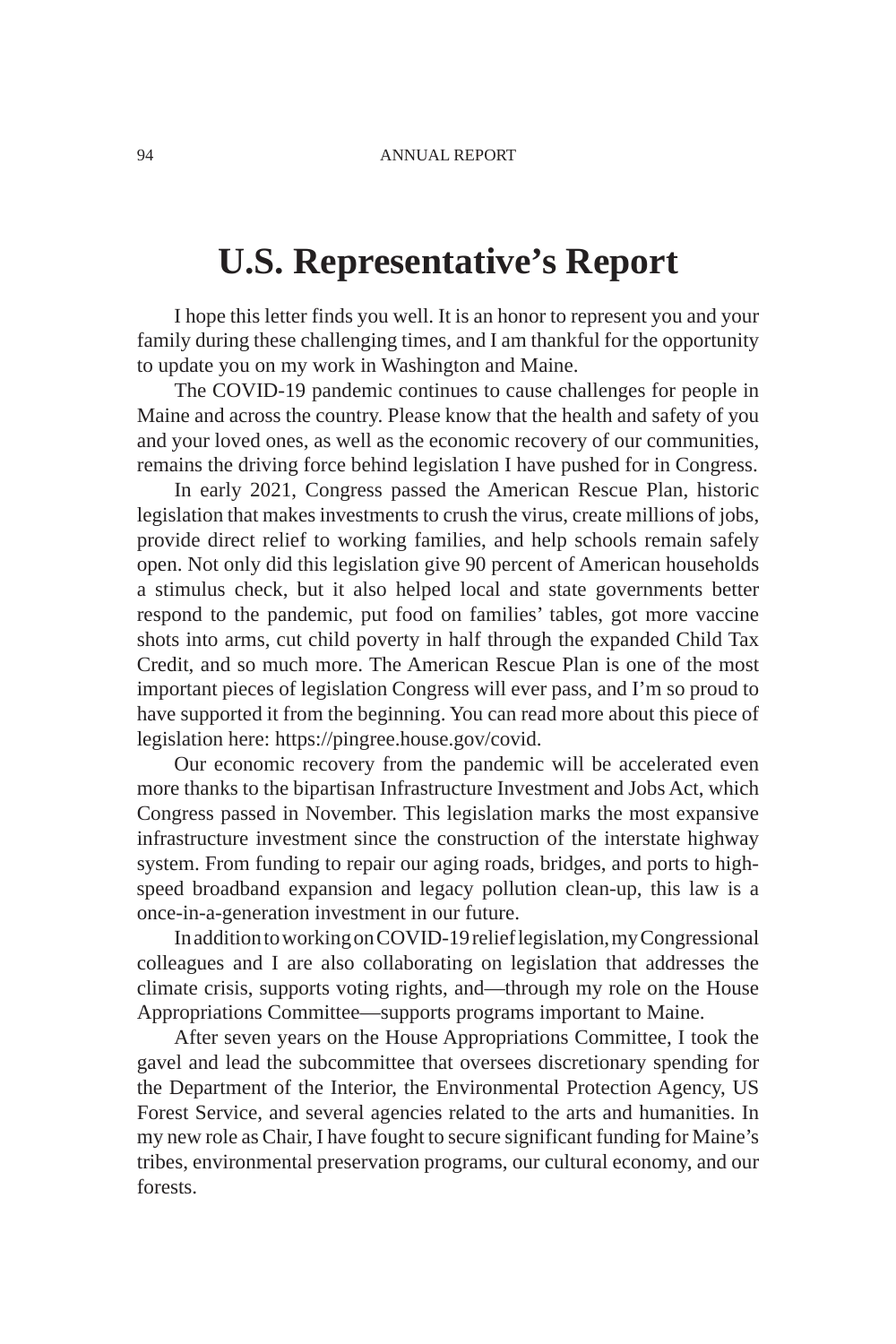I will keep pushing legislation to support America's long-term care needs, lower prescription drug costs, expand Medicare benefits, cut taxes for working people, make our workforce competitive with the world, and fight climate change.

So, as we reflect on 2021, let us welcome 2022 with a renewed sense of optimism. There is a lot to fight for, and I assure you I will continue to fight for Maine in Congress. I want you to know that my staff and I are doing all we can to support Mainers through this public health crisis and all the challenges that come with it. If you are unsure of the resources available to you, are having difficulty accessing resources, or if you'd just like to share a thought or opinion, please do not hesitate to reach out.

> Sincerely, Chellie Pingree Member of Congress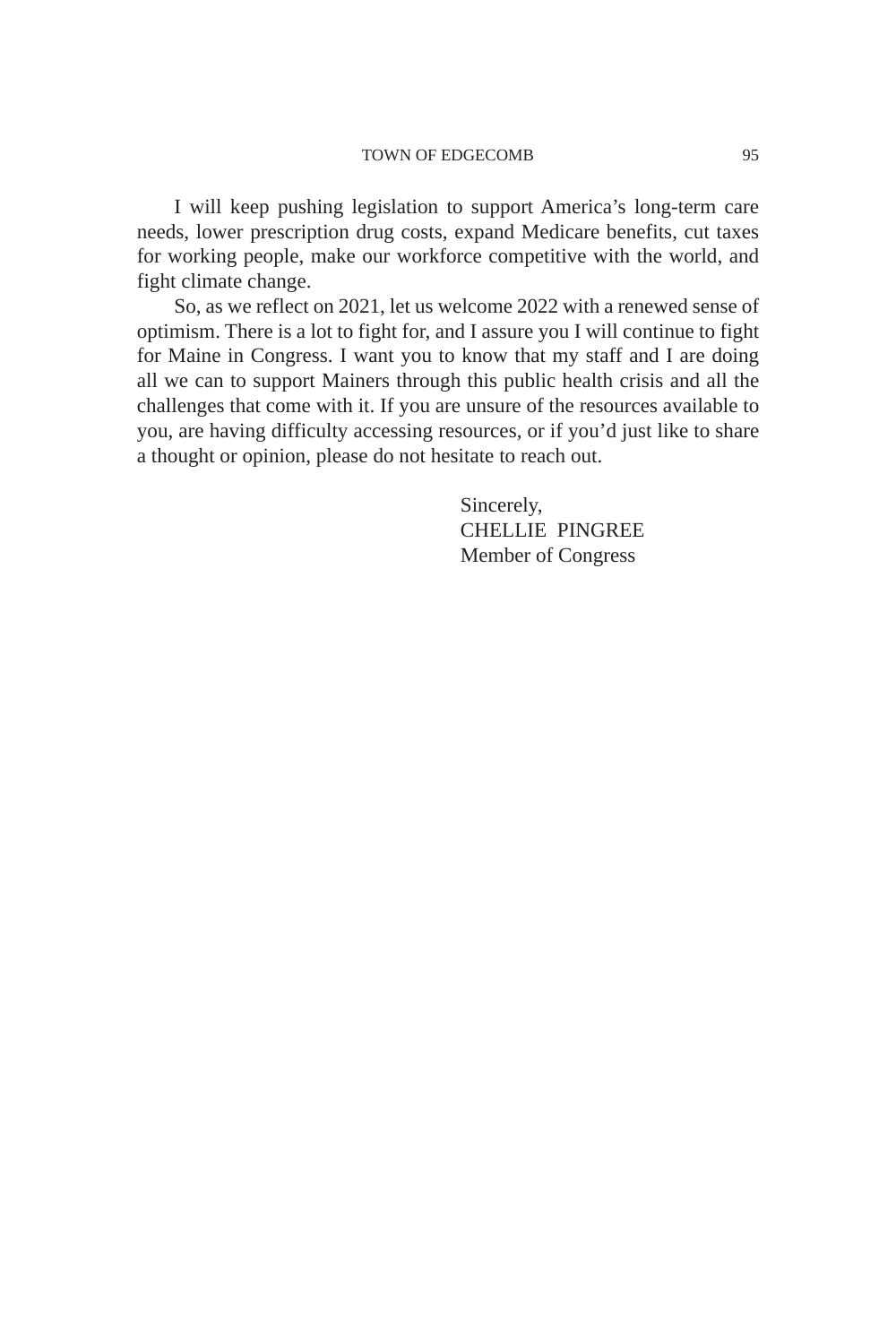### **Proceedings of Annual Town Election and Referendum Warrant Saturday, August 29, 2020**

Pursuant to the forgoing warrant the inhabitants of said town met at the time and place set forth in said warrant and 170 voters cast their votes as follows:

ARTICLE 1. Whole number of votes cast for **Moderator** was 3. **Frances C. Mague** had 3, was declared elected and sworn by the Town Clerk.

ARTICLE 2. Voted to elect the following Town Officials by secret ballot: One Selectman, Assessor of Taxes and Overseer of the Poor for 3 years Jack Sarmanian had 139 elected One Member of the Planning Board for 3 years John French **had 150 elected** One Member of the School Committee for 3 years Heather Sinclair had 156 elected One Tax Collector for 1 year Write-in – Kim Bachelder had 65 elected One Town Clerk for 1 year Claudia P. Coffin had 167 elected One Treasurer for one year Claudia P. Coffin had 167 elected One Road Commissioner for 1 year Scott R. Griffin had 158 elected

ARTICLE 3. Voted to set the limit on receipt of taxes as of October 31, 2020, with an interest rate of 7% starting on November 1, 2020.

 **Yes - 143 No - 21**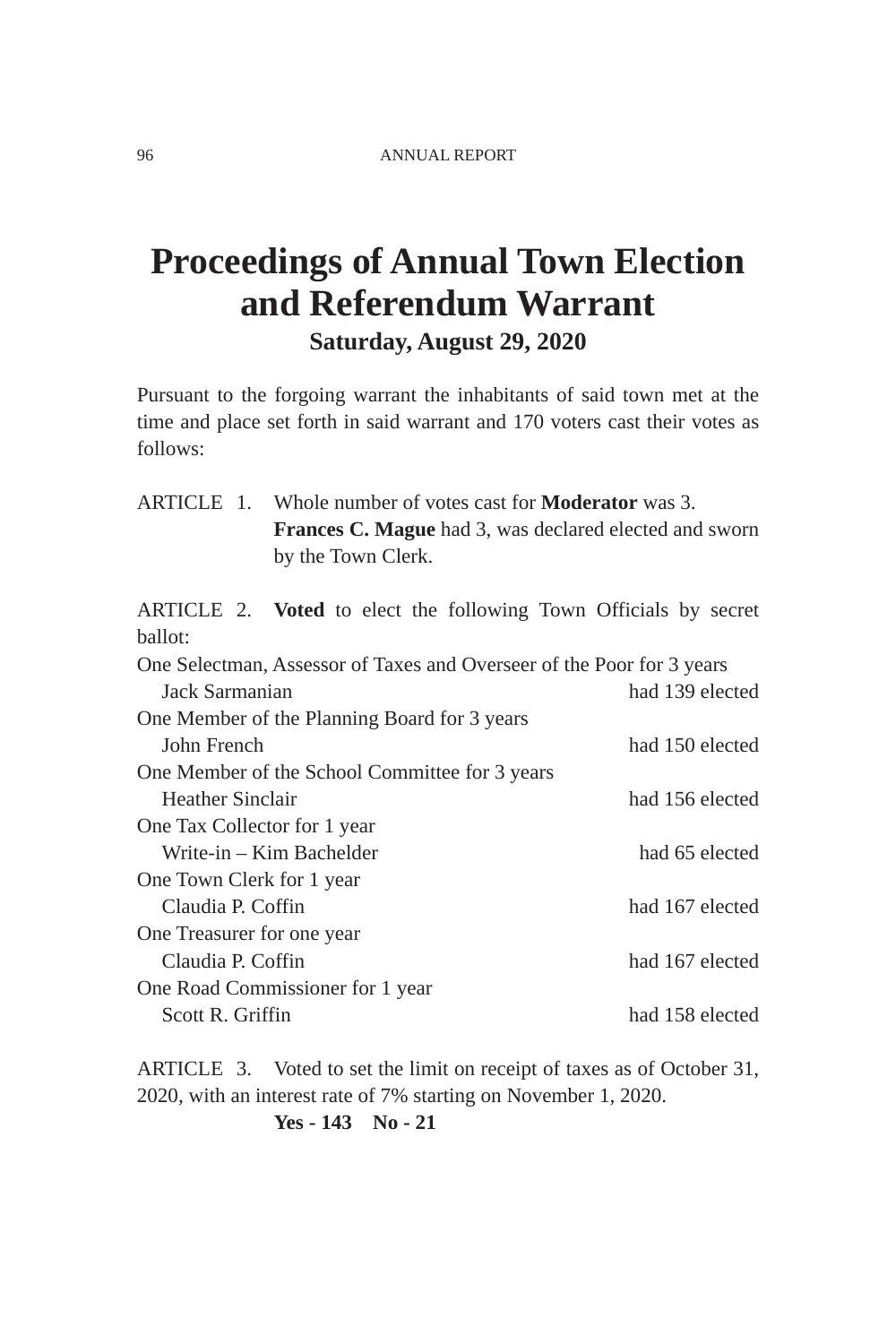ARTICLE 4. Voted to set the limit on interest of 4.0% on refunds of taxes.

### **Yes - 151 No - 12**

ARTICLE 5. Voted to authorize the Selectmen to carry over or transfer to surplus any account balances at the end of the fiscal year.

```
	 	 	 Yes - 145 No - 14
```
ARTICLE 6. Voted to authorize the Selectmen on behalf of the Town to sell or dispose of any real estate acquired by the Town for non-payment of taxes as they deem advisable, and to execute quit-claim deeds for such payment.

### **Yes - 144 No - 22**

ARTICLE 7. Voted to authorize the Municipal Officers to dispose of Town owned personal property with a value of \$1,500.00 or less in their judgement, under such terms and conditions as they deem advisable.

### **Yes - 153 No - 12**

ARTICLE 8. Voted to authorize the Select Board, on behalf of the town, to apply for and accept state and federal grants and grants from nonprofit organizations, donations and other revenue on behalf of the town for municipal purposes, including when necessary the authority to sign grants, contracts, documents or other paperwork and accept the conditions that accompany grant funds, so long as those conditions do not require the expenditure of matching funds by the town in excess of approved budgets, and to appropriate and expend grant funds or such other donations and other revenues for authorized purposes, as the Select Board deems in the best interest of the town.

### **Yes - 158 No - 5**

ARTICLE 9. Voted to accept an ASK grant of \$2,000 for signage in 2018/2019 fiscal year.

$$
Yes - 154 No - 10
$$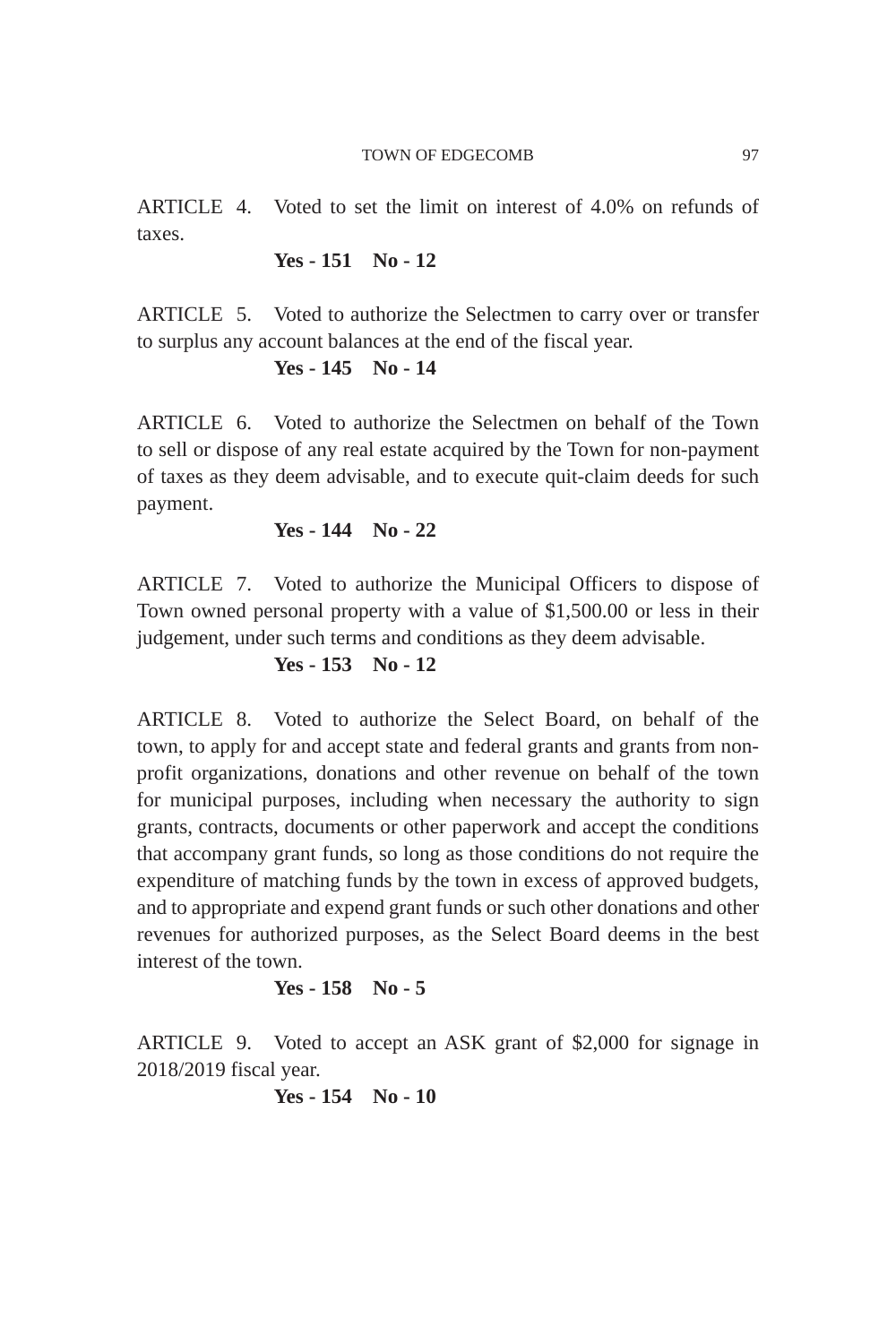#### 98 ANNUAL REPORT

ARTICLE 10. Voted to appropriate the overlay to pay tax abatements and applicable interest granted during the 2020-2021 fiscal year.

### **Yes - 150 No - 10**

ARTICLE 11. Voted to raise and appropriate the sum of \$89,278 for general government and town expenses.

 **Yes - 150 No - 13**

ARTICLE 12. Voted to raise the sum of \$72,153 for Town Officials' salaries:

| Selectman – chairman         | 5,000  |
|------------------------------|--------|
| Selectman                    | 4,000  |
| Selectman                    | 4,000  |
| <b>Tax Collector</b>         | 7,500  |
| Treasurer                    | 7,500  |
| <b>Town Clerk</b>            | 7,500  |
| <b>Registrar of Voters</b>   | 808    |
| School Board – chairman      | 1,000  |
| <b>School Board</b>          | 750    |
| <b>School Board</b>          | 750    |
| Town Accounting              | 4,250  |
| Planning Board – chairman    | 600    |
| Planning Board – member      | 200    |
| Planning Board – member      | 200    |
| Planning Board – member      | 200    |
| Planning Board – member      | 200    |
| Planning Board – alternate   | 200    |
| Planning Board – alternate   | 200    |
| <b>Public Health Officer</b> | 500    |
| Secretarial & Website Admin  | 2,500  |
| Custodial                    | 1,200  |
| Animal Control Officer       | 1,912  |
| Code Enforcement Officer     | 11,200 |
| <b>EMA</b> Coordinator       | 1,000  |
| <b>Other Employees</b>       | 3,500  |
| Town Share – Medicare, SS    | 5,483  |
| $Yes - 149 No - 13$          |        |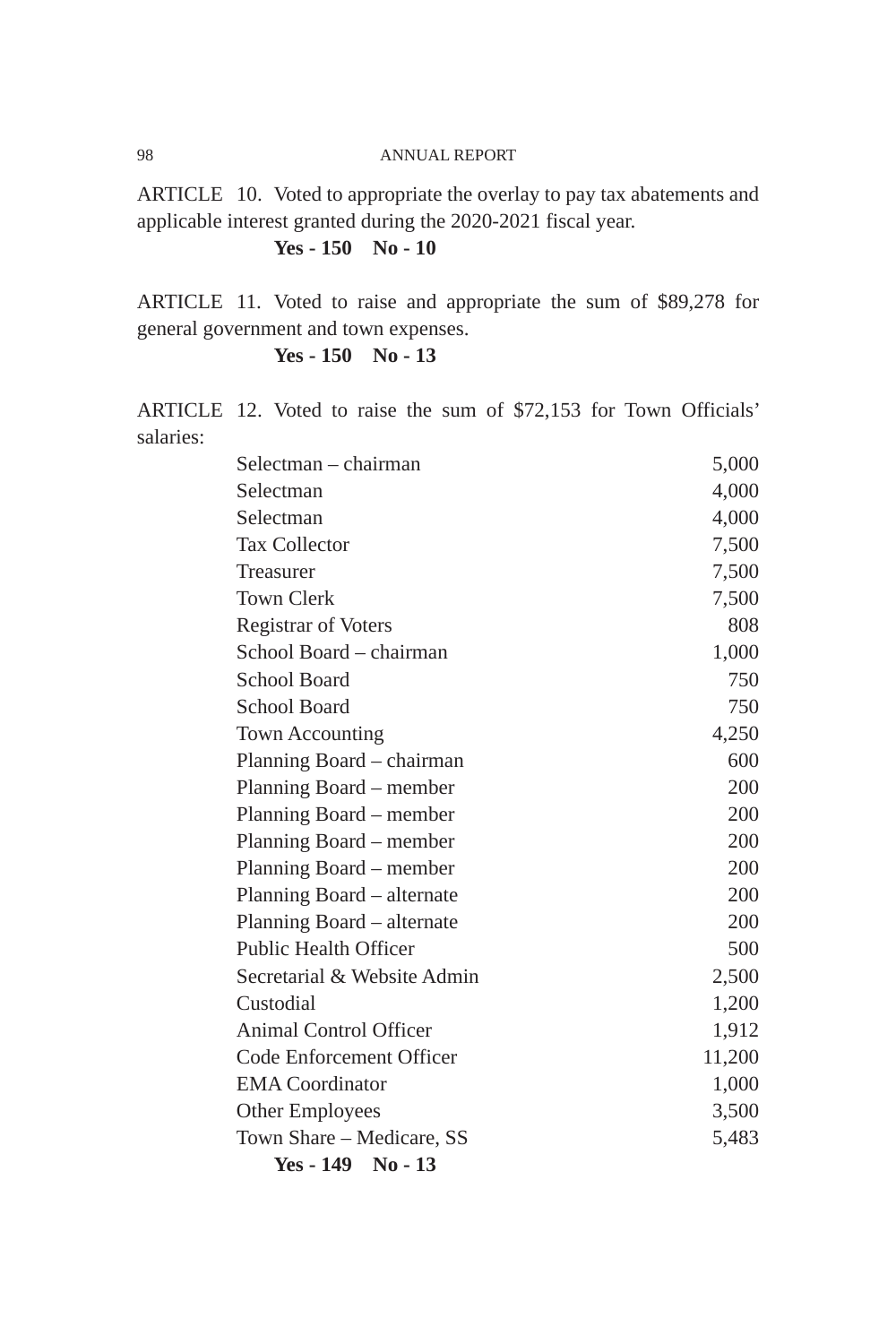ARTICLE 13. Voted to raise and appropriate \$17,000.00 for the Central Lincoln County Ambulance Service, Inc.

 **Yes - 158 No - 10**

ARTICLE 14. Voted to transfer \$5,555.55 from the sale of the 1981 GMC Fire Truck into the Fire Truck Reserve Fund?

 **Yes - 154 No - 14**

ARTICLE 15. Voted to allow the Fire Chief, with the approval of the Select Board, to sell unused trucks and equipment of the Fire Department with the proceeds of said sales to be transferred into the Fire Truck Reserve Fund?

### **Yes - 158 No - 11**

ARTICLE 16. Voted to appropriate from the Federal Emergency Management Agency (FEMA) Funds \$1,103.29 to reimburse the Fire Department for expenses charged to their budget during the 2017 storm.

### **Yes - 162 No - 7**

ARTICLE 17. Voted to raise and appropriate \$13,537.36 and appropriate \$40,612.08 from the TIF Project Town Cost Sub Account for the fire truck loan payment.

#### **Yes - 155 No - 10**

ARTICLE 18. Voted to appropriate \$42,866.63 from the TIF Project Town Cost Sub Account for the Fire Station loan payment.

### **Yes - 152 No - 12**

ARTICLE 19. Voted to raise and appropriate the sum of \$97,488.00 for the operation of the Fire Department.

#### **Yes - 146 No - 19**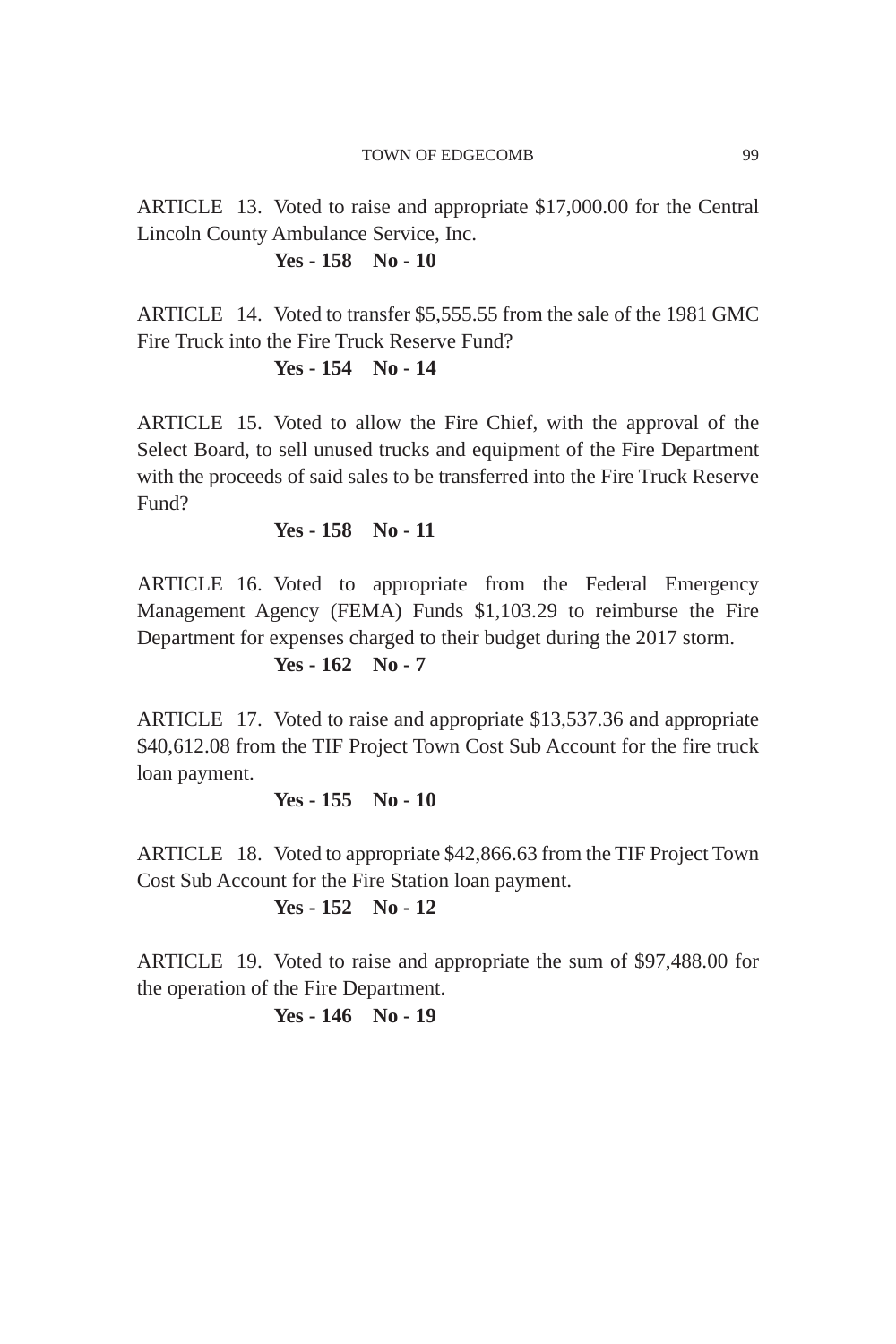ARTICLE 20. Voted to raise and appropriate the sum of \$36,867.00 for Fire Department salaries:

| Fire Chief                | 8,500  |
|---------------------------|--------|
| <b>Assistant Chief</b>    | 2,000  |
| Captains (2)              | 2,000  |
| Lieutenants $(2)$         | 1,000  |
| Firefighters              | 17,250 |
| Custodian                 | 1,697  |
| <b>Clerk</b>              | 1,800  |
| Town Share – Medicare, SS | 2,620  |
| $Yes - 152 No - 14$       |        |

ARTICLE 21. Voted to raise and appropriate the sum of \$700.00 for the operation of the Emergency Management Agency.

 **Yes - 152 No - 14**

ARTICLE 22. Voted to appropriate \$1,500.00 from State Park and Veterans Reimbursements and appropriate \$6,000 from surplus for cemetery maintenance.

$$
Yes - 157 No - 10
$$

ARTICLE 23. Voted to raise and appropriate \$3,500 and appropriate \$1,000 from the cable television franchise fees for the Wiscasset Public Library.

$$
Yes - 122 No - 45
$$

ARTICLE 24. Voted to raise and appropriate \$1,000 and appropriate \$1,000 from the cable television franchise fees for Boothbay Harbor Memorial Library.

### **Yes - 127 No - 40**

ARTICLE 25. Voted to appropriate \$500 from cable TV franchise fees for the support of the annual operation of Lincoln County Television (LCTV).

$$
Yes - 127 No - 40
$$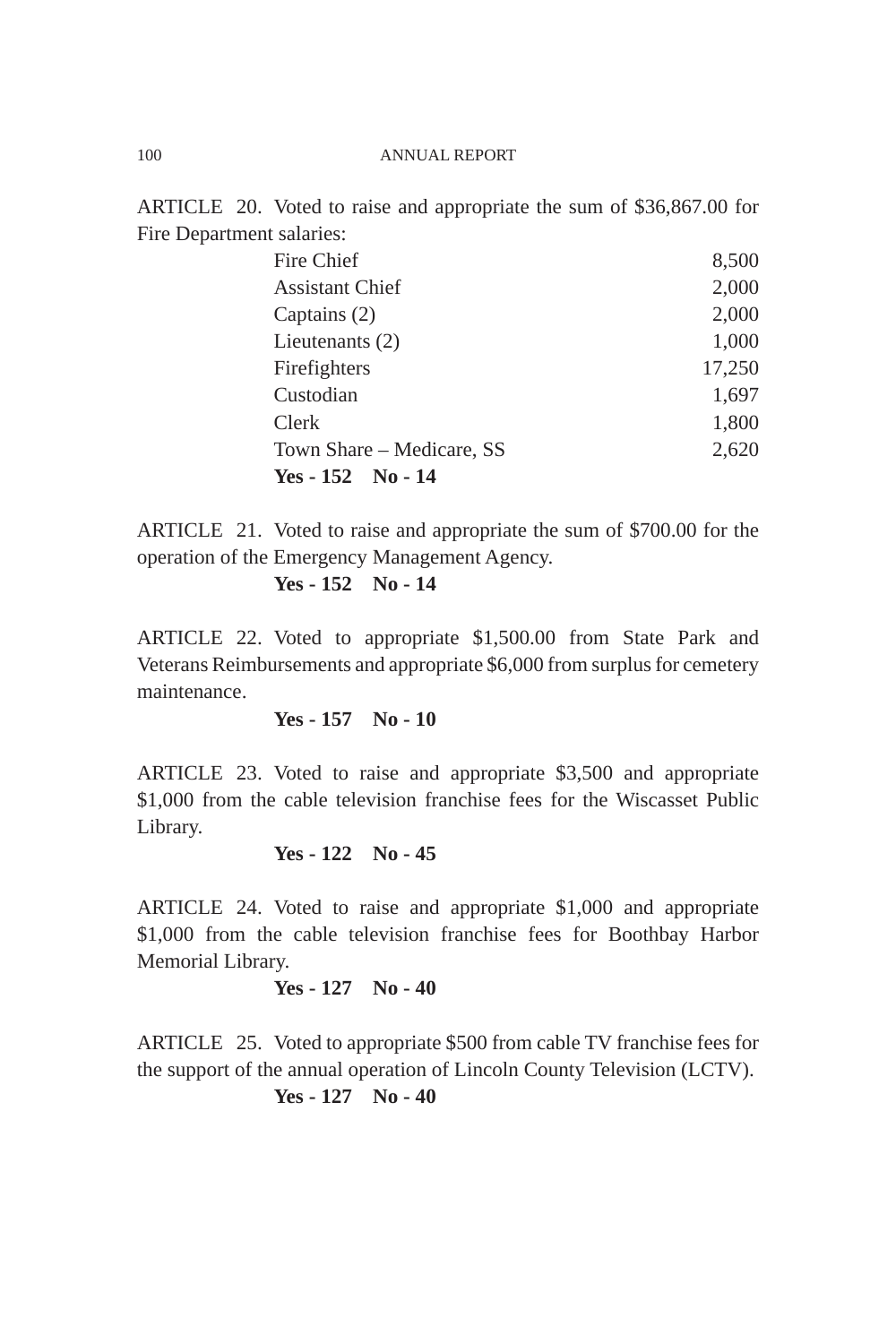ARTICLE 26. Voted to appropriate from surplus the sum of  $$6,000.00$  for facility repairs to the Town Hall.

  **Yes - 159 No - 8**

ARTICLE 27. Voted to raise and appropriate the sum of \$2,000.00 for the General Assistance program.

```
	 	 	 Yes - 152 No - 15
```
ARTICLE 28. Voted to raise and appropriate \$2,220.00 for the Schmid Preserve Advisory Board expenses.

 **Yes - 133 No - 35**

ARTICLE 29. Voted to raise and appropriate the sum of \$1,623.70 for its contract with the Midcoast Humane Society for the disposition of animals. **Yes - 151 No - 16**

ARTICLE 30. Voted to appropriate the money collected from boat excise tax to the Edgecomb Waterfront Committee Fund.

### **Yes - 149 No - 18**

ARTICLE 31. Voted to appropriate \$3,500 from the Edgecomb Waterfront Committee Fund for the Harbor Masters' budget. Includes \$2,000 for the Harbormaster, \$500 for the Assistant Harbor Master, and \$1,000 for operational expenses.

### **Yes - 145 No - [blank]**

ARTICLE 32. Voted to raise and appropriate \$170,322.67 and appropriate \$29,000 from State subsidy for the Road Construction and Paving Loan payment.

### **Yes - 155 No - 12**

ARTICLE 33. Voted to raise and appropriate the sum of \$126,246.00 and appropriate \$190,000.00 from surplus for the snow plowing contract and to authorize the selectmen to enter into a contract for snow plowing and related road work under such terms as they deem advisable.

$$
Yes - 154 \quad No - 13
$$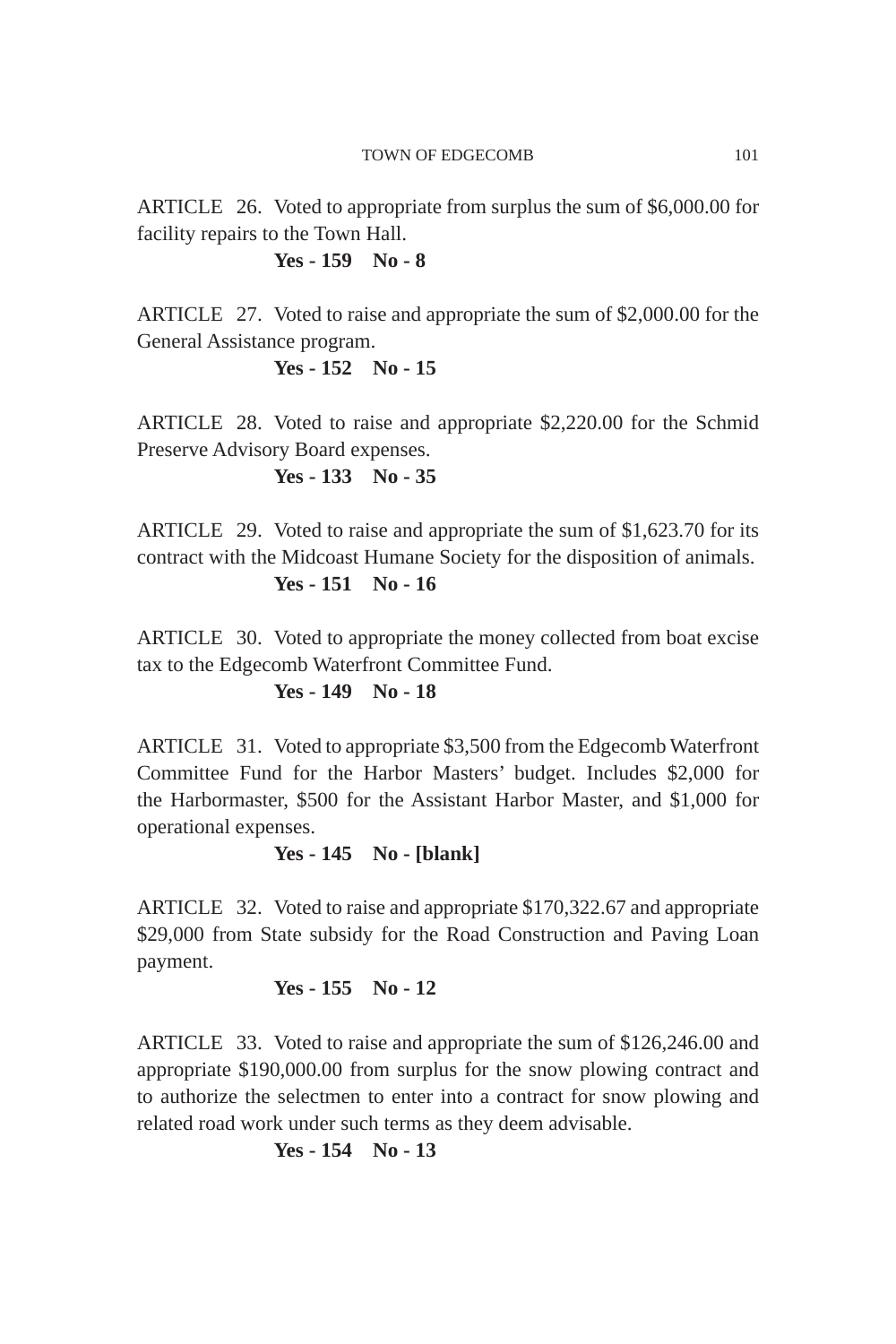ARTICLE 34. Voted to raise and appropriate \$67,856.00 for repair and maintenance of the Town's highways and bridges.

 **Yes - 160 No - 7**

ARTICLE 35. Voted to raise and appropriate \$97,000.00 for Cross Point Road repair/paving project.

 **Yes - 127 No - 41**

ARTICLE 36. Voted to raise and appropriate \$134,537 for Edgecomb's share of the operation of the Boothbay Region Refuse Disposal District.

 **Yes - 157 No - 11**

ARTICLE 37. Voted to raise and appropriate \$1,000.00 for future signage development within the Town of Edgecomb.

 **Yes - 133 No - 34**

ARTICLE 38. Voted to accept an ASK Grant of \$2,000 and appropriate from surplus \$1,000 to fund engineering and design plans for the Town Hall.

 **Yes - 143 No - 23**

ARTICLE 39. Voted to raise and appropriate \$6,000.00 for the Planning Board and Ordinance Review Committee.

 **Yes - 136 No - 29**

ARTICLE 40. Voted to allow the requirement of a form letter and not a petition for social service requests for funding in the next annual town meeting warrant to those services approved at this year's referendum.

### **Yes - 134 No - 28**

ARTICLE 41. Voted to raise and appropriate \$1,046 for Spectrum **Generations** 

 **Yes - 135 No - 29**

ARTICLE 42. Voted to raise and appropriate \$1,000 for Midcoast Maine Community Action

```
	 	 	 Yes - 133 No - 31
```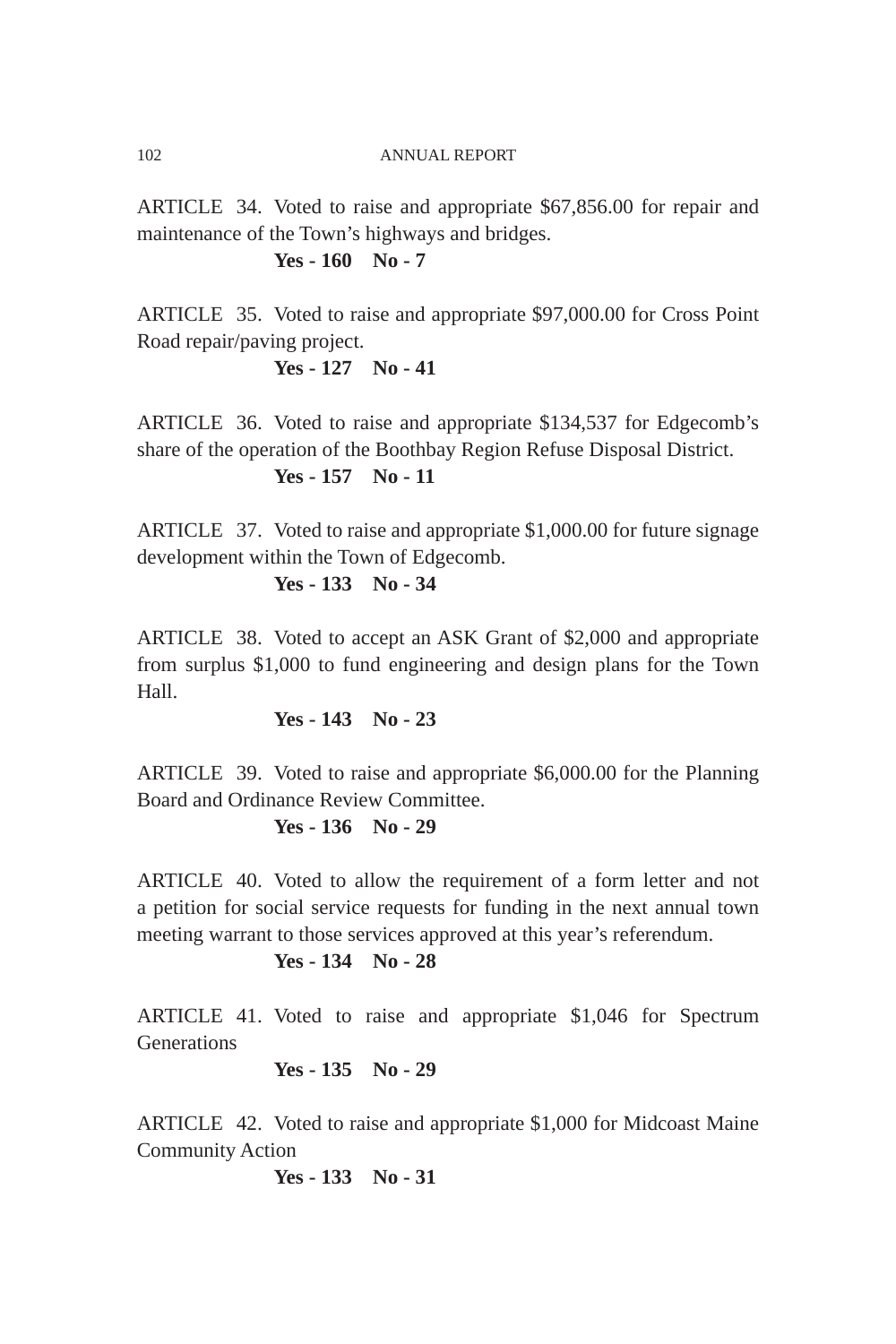#### TOWN OF EDGECOMB

ARTICLE 43. Voted to raise and appropriate \$2,000 for Healthy Kids  **Yes - 145 No - 21**

ARTICLE 44. Voted to raise and appropriate \$660 for New Hope for Women

 **Yes - 141 No - 24**

ARTICLE 45. Voted to raise and appropriate \$600 for Woodchucks **Yes - 122 No - 42**

ARTICLE 46. Voted not to raise and appropriate \$2,000 in support of the Community Center located the Meadow Mall, Boothbay Harbor, Maine. **Yes - 78 No - 85**

ARTICLE 47. Voted to enact an ordinance entitled "Town of Edgecomb" Fire and Rescue Cost Recovery Ordinance"

### **[blank]**

ARTICLE 48. Voted not to authorize the School Committee to expend \$1,810,437 for Regular Instruction Programs for the 2020-21 fiscal year. **Yes - 79 No - 90**

ARTICLE 49. Voted to authorize the School Committee to expend \$561,545 for Special Education Instruction.

 **Yes - 134 No - 35**

ARTICLE 50: Voted to authorize the School Committee to expend \$0 for Career and Technical Education.

 **Yes - 155 No - 14**

ARTICLE 51. Voted to authorize the School Committee to expend \$1,620 for Other Instruction.

 **Yes - 137 No - 32**

ARTICLE 52. Voted to authorize the School Committee to expend \$77,037 for Student and Staff Support.

  **Yes - 135 No - [blank]**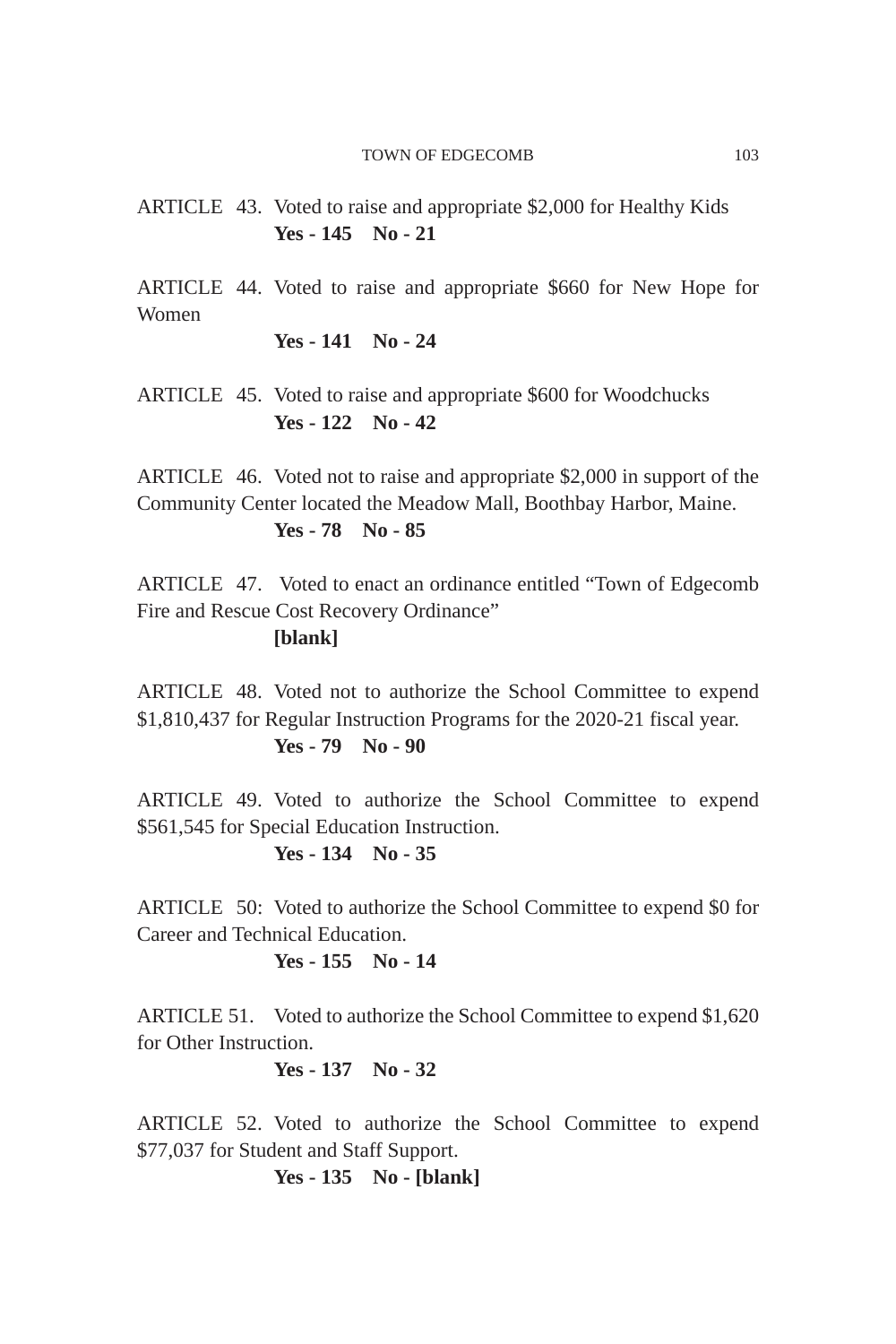#### 104 ANNUAL REPORT

ARTICLE 53. Voted to authorize the School Committee to expend \$105,819 for System Administration.

 **Yes - 134 No - 35**

ARTICLE 54. Voted to authorize the School Committee to expend \$176,521 for School Administration.

 **Yes - 134 No - 35**

ARTICLE 55. Voted to authorize the School Committee to expend \$111,786 for Transportation and Buses.

  **Yes - 144 No - 25**

ARTICLE 56. Voted to authorize the School Committee to expend \$212,821 for Facilities and Maintenance.

### **Yes - 141 No - 27**

ARTICLE 57. Voted to authorize the School Committee to expend \$234,265 for Debt Service and Other Commitments.

### **Yes - 146 No - 21**

ARTICLE 58. All Other Expenditures: Shall the Town authorize the School Committee to expend \$20,435 for All Other Expenditures?

> *The School Committee recommends a "YES" vote. The Select Board recommends a "YES" vote.*

ARTICLE 59. State/Local EPS Funding Allocation: Shall the Town raise \$1,794,692 and appropriate \$2,216,115 for the total cost of funding public education from kindergarten to grade 12 as described in the Essential Programs and Services Funding Act in accordance with the Maine Revised Statutes, Title 20-A, section 15688?

> *The School Committee recommends a "YES" vote. The Select Board recommends a "YES" vote.*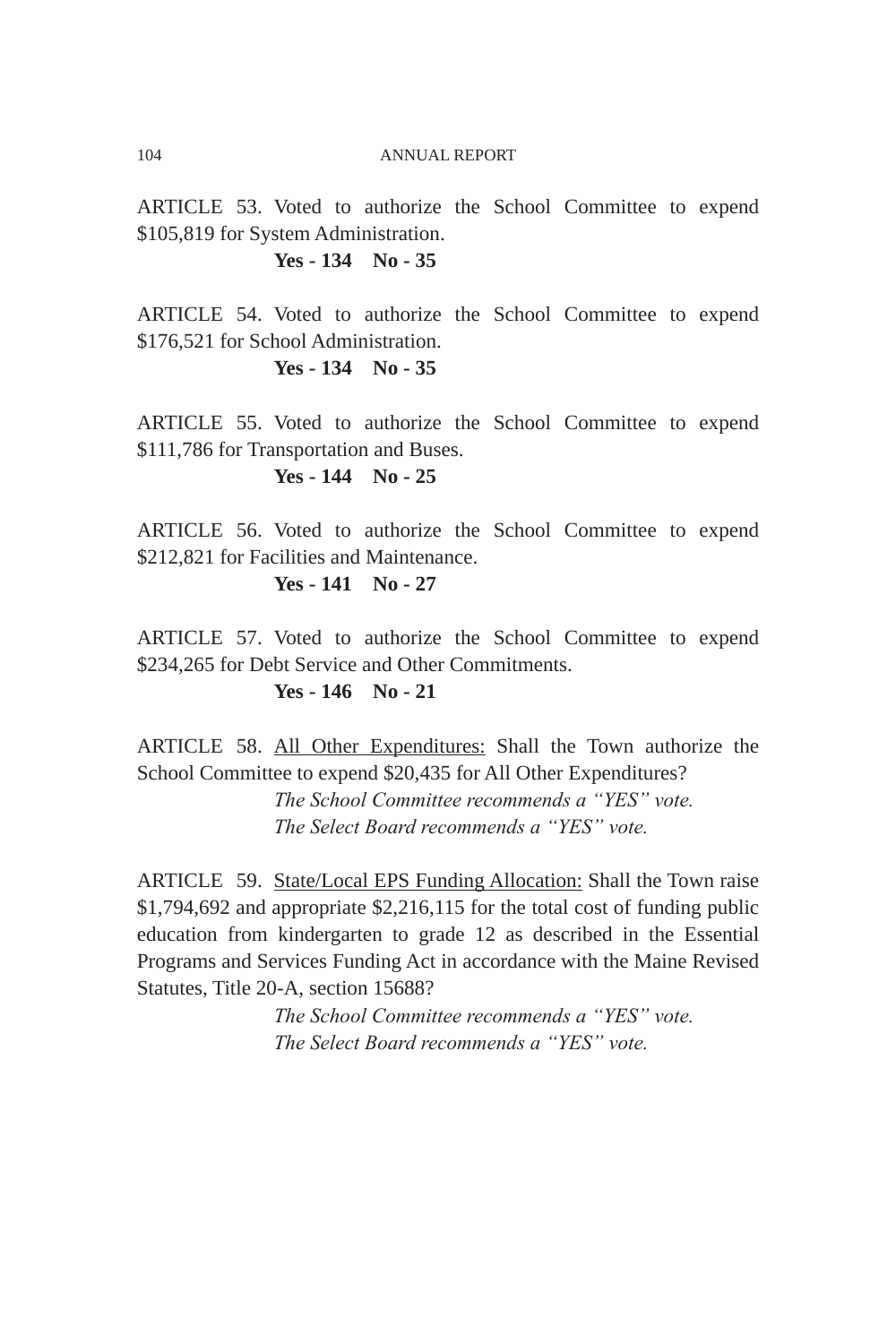ARTICLE 60. Additional Local Funds: Shall the Town raise and appropriate \$875,114 in additional local funds for purposes under the Maine Revised Statutes, Title 20-A, Section 15690?

> *The School Committee recommends a "YES" vote. The Select Board recommends a "NO" vote.*

ARTICLE 61. Total School Budget Summary: Shall the Town authorize the School Committee to expend \$3,312,286 for the fiscal year beginning July 1, 2020 and ending June 30, 2021 from the Town's contribution to the total cost of funding public education from kindergarten to grade 12 as described in the Essential Programs and Services Funding Act, additional local funds for school purposes under the Maine Revised Statutes, Title 20- A, section 15690, unexpended balances, tuition receipts, state subsidy, and other receipts for the support of schools?

> *The School Committee recommends a "YES" vote. The Select Board recommends a "NO" vote.*

ARTICLE 62. Expenditures of Grants and Other Receipts: Shall the Town authorize the School Committee to expend such other sums as may be received from federal or state grants or programs or other sources during the fiscal year for school purposes provided that such grants, programs, and other sources do not require the expenditure of other funds not previously appropriated?

> *The School Committee recommends a "YES" vote. The Select Board recommends a "YES" vote.*

ARTICLE 63. Use of Additional State Subsidy: In the event that the Town ofEdgecomb receivesmore state education subsidy than the amount included in its 2020-2021 budget, shall the Town authorize the School Committee to use the additional subsidy amount to increase expenditures for school purposes in cost center categories approved by the School Committee?

> *The School Committee recommends a "YES" vote. The Select Board recommends a "YES" vote.*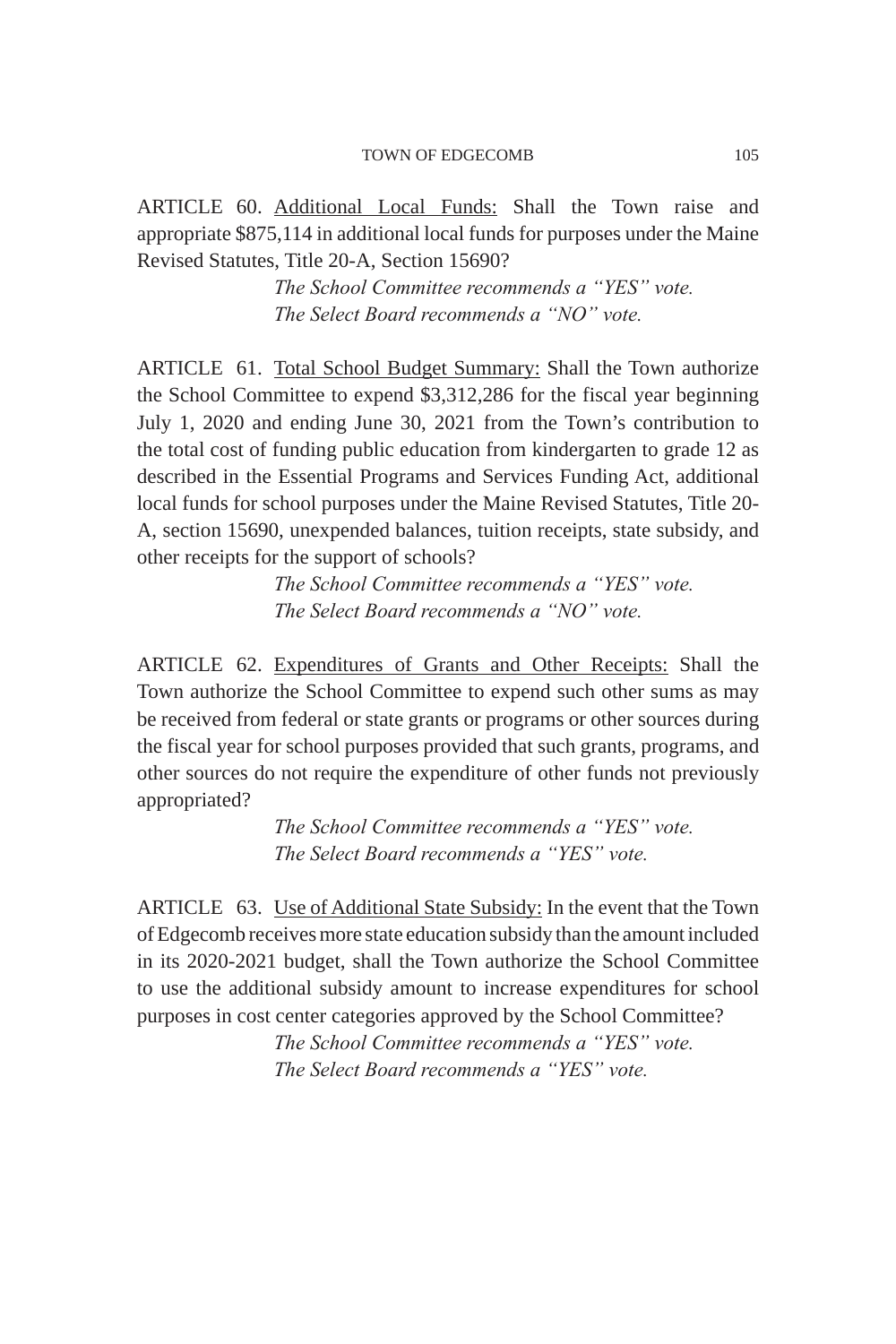ARTICLE 64. Cost Center Budget Transfers: Shall the Town authorize the School Committee to transfer amounts exceeding 5% of the total appropriation for any cost center to another cost center or among other cost centers for the 2020-2021 fiscal year?

> *The School Committee recommends a "YES" vote. The Select Board recommends a "YES" vote.*

ARTICLE 65. Capital Improvement Reserve: Shall the Town authorize the School Committee to appropriate up to \$250,000 from the unassigned fund balance to be placed in a non-lapsing Capital Improvements Reserve account and authorize the School Committee to expend amounts from the reserve, as it deems appropriate, for its designated purposes during the fiscal year?

> *The School Committee recommends a "YES" vote. The Select Board recommends a "NO" vote.*

ARTICLE 66. Emergency Reserve: Shall the Town authorize the School Committee to appropriate up to \$50,000 from the unassigned fund balance to be placed in a non-lapsing Emergency Reserve account and authorize the School Committee to expend amounts from the reserve, as it deems appropriate, for its designated purposes during the fiscal year?

> *The School Committee recommends a "YES" vote. The Select Board recommends a "NO" vote.*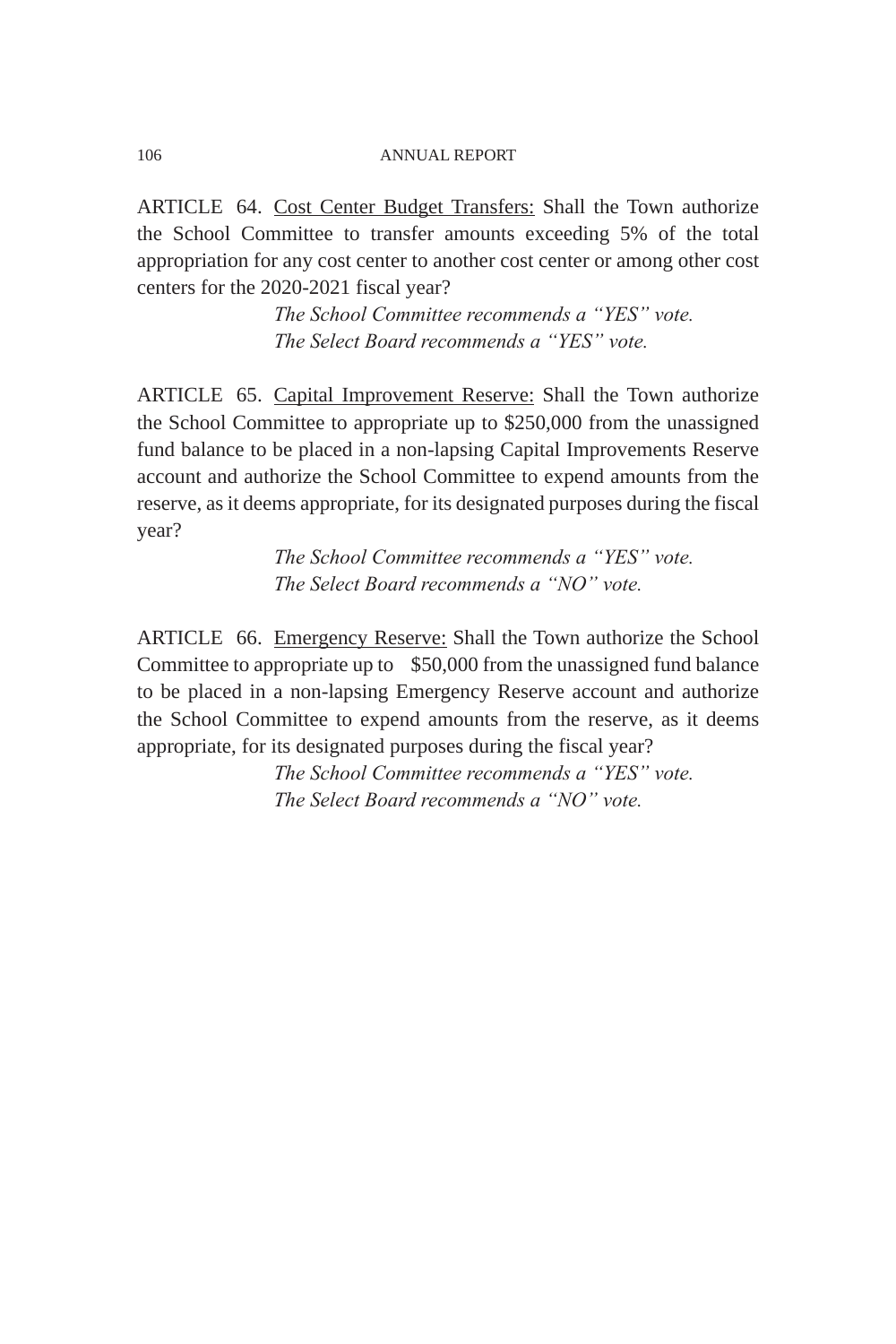### **Proceedings of Referendum Thursday, October 15, 2020**

Pursuant to the forgoing warrant the inhabitants of said town met at the time and place set forth in said warrant and 110 voters cast their votes as follows:

ARTICLE 1. Whole number of votes cast for **Moderator** was 3. **Frances C. Mague** had 3, was declared elected and sworn by the Town Clerk.

ARTICLE 2. **Voted** to rescind the vote on Article 3 of the Town of Edgecomb Referendum Ballot August 29, 2020 "to set the limit on receipt of taxes as of October 31, 2020, with an interest rate of 7% starting on November 1, 2020", and voted to set the limit on receipt of taxes as of November 30, 2020, with an interest rate of 7% starting December 1, 2020.

### **Yes - 95 No - 12**

ARTICLE 3. Voted to rescind the vote on Article 35 of the Town of Edgecomb Referendum Ballot, August 29, 2020 "to raise and appropriate \$97,000. for Cross Point Road repair/paving project", and voted to raise and appropriate \$97,000 for Mill Road repair/paving project.

### **Yes - 88 No - 20**

ARTICLE 4: Voted to authorize the School Committee to expend \$1,810,437 for Regular Instruction Programs for the 2020-21 fiscal year. **Yes - 82 No - 28**

ARTICLE 5: Voted to authorize the School Committee to expend \$561,545 for Special Education Instruction.

 **Yes - 81 No - 29**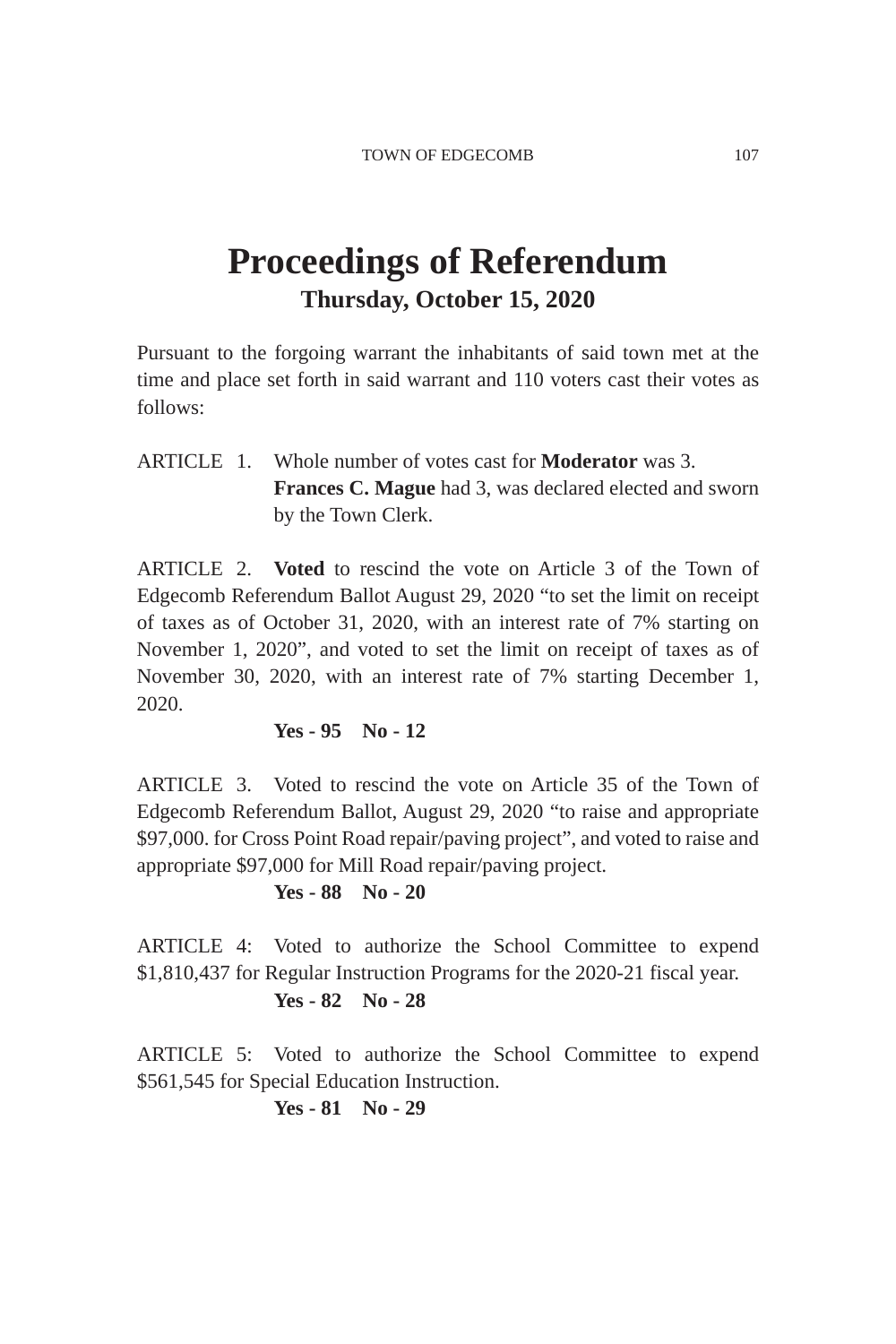ARTICLE 6: Voted to authorize the School Committee to expend \$0 for Career and Technical Education.

 **Yes - 93 No - 16**

ARTICLE 7: Voted to authorize the School Committee to expend \$1,620 for Other Instruction.

 **Yes - 82 No - 28**

ARTICLE 8: Voted to authorize the School Committee to expend \$77,037 for Student and Staff Support.

 **Yes - 83 No - 27**

ARTICLE 9: Voted to authorize the School Committee to expend \$105,819 for System Administration.

 **Yes - 80 No - 30**

ARTICLE 10: Voted to authorize the School Committee to expend \$176,521 for School Administration.

#### **Yes - 79 No - 31**

ARTICLE 11: Voted to authorize the School Committee to expend \$111,786 for Transportation and Buses.

#### **Yes - 76 No - 23**

ARTICLE 12: Voted to authorize the School Committee to expend \$212,821 for Facilities and Maintenance.

 **Yes - 74 No - 25**

ARTICLE 13: Voted to authorize the School Committee to expend \$234,265 for Debt Service and Other Commitments.

#### **Yes - 82 No - 17**

ARTICLE 14: Voted to authorize the School Committee to expend \$20,435 for All Other Expenditures.

 **Yes - 70 No - 29**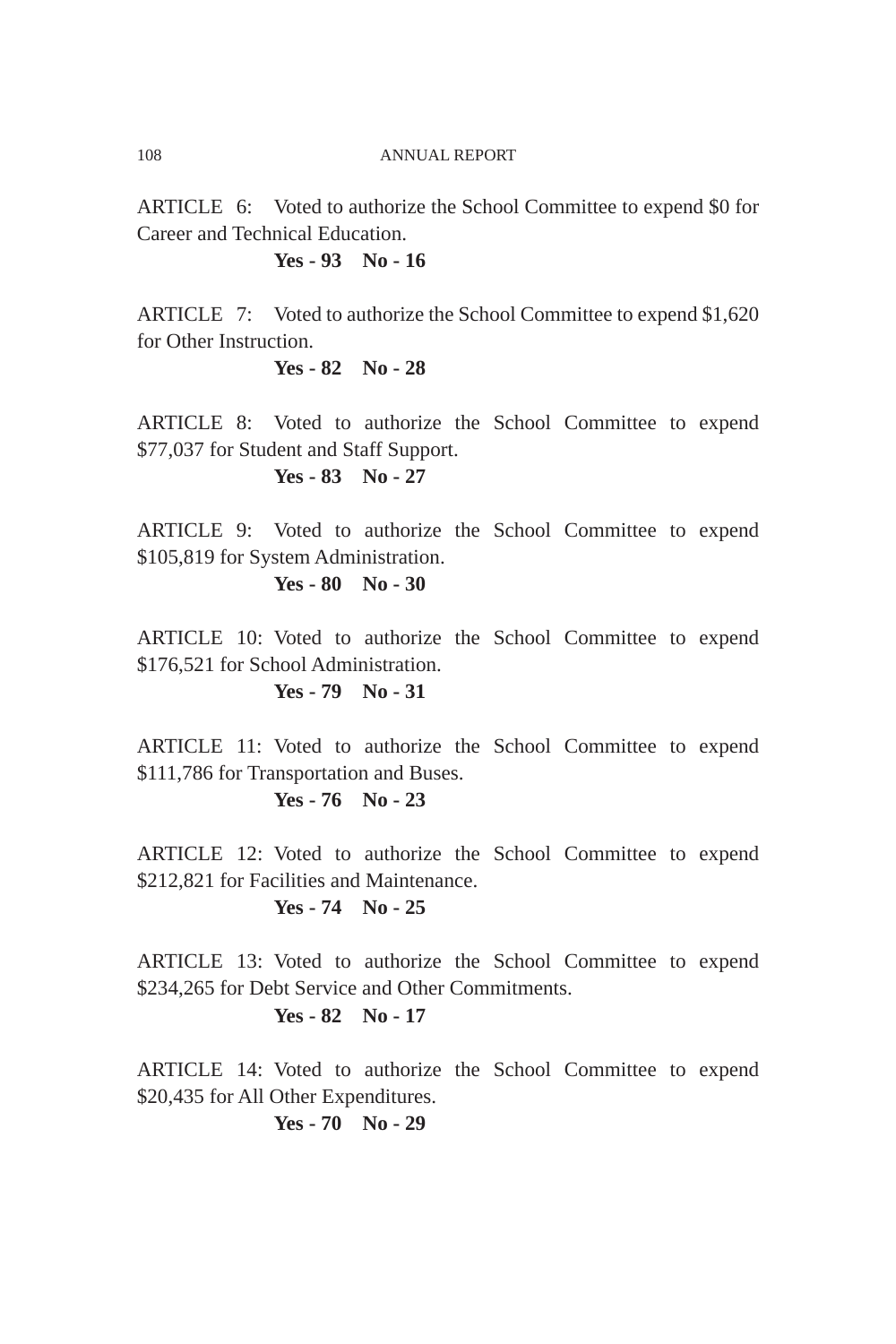ARTICLE 15: Voted to raise \$1,794,692 and appropriate \$2,216,115 for the total cost of funding public education from kindergarten to grade 12 as described in the Essential Programs and Services FundingAct in accordance with the Maine Revised Statutes, Title 20-A, section 15688.

# **Yes - 72 No - 27**

ARTICLE 16: Voted to raise and appropriate \$775,114 in additional local funds for purposes under the Maine Revised Statutes, Title 20-A, Section 15690.

$$
Yes - 68 \quad No - 30
$$

ARTICLE 17: Voted to authorize the School Committee to expend \$3,312,286 for the fiscal year beginning July 1, 2020 and ending June 30, 2021 from the Town's contribution to the total cost of funding public education from kindergarten to grade 12 as described in the Essential Programs and Services Funding Act, additional local funds for school purposes under the Maine Revised Statutes, Title 20-A, section 15690, unexpended balances, tuition receipts, state subsidy, and other receipts for the support of schools.

# **Yes - 68 No - 31**

ARTICLE 18: Voted to authorize the School Committee to expend such other sums as may be received from federal or state grants or programs or other sources during the fiscal year for school purposes provided that such grants, programs, and other sources do not require the expenditure of other funds not previously appropriated.

# **Yes - 80 No - 19**

ARTICLE 19: In the event that the Town of Edgecomb receives more state education subsidy than the amount included in its 2020-2021 budget, voted to authorize the School Committee to use the additional subsidy amount to increase expenditures for school purposes in cost center categories approved by the School Committee.

$$
Yes - 73 No - 34
$$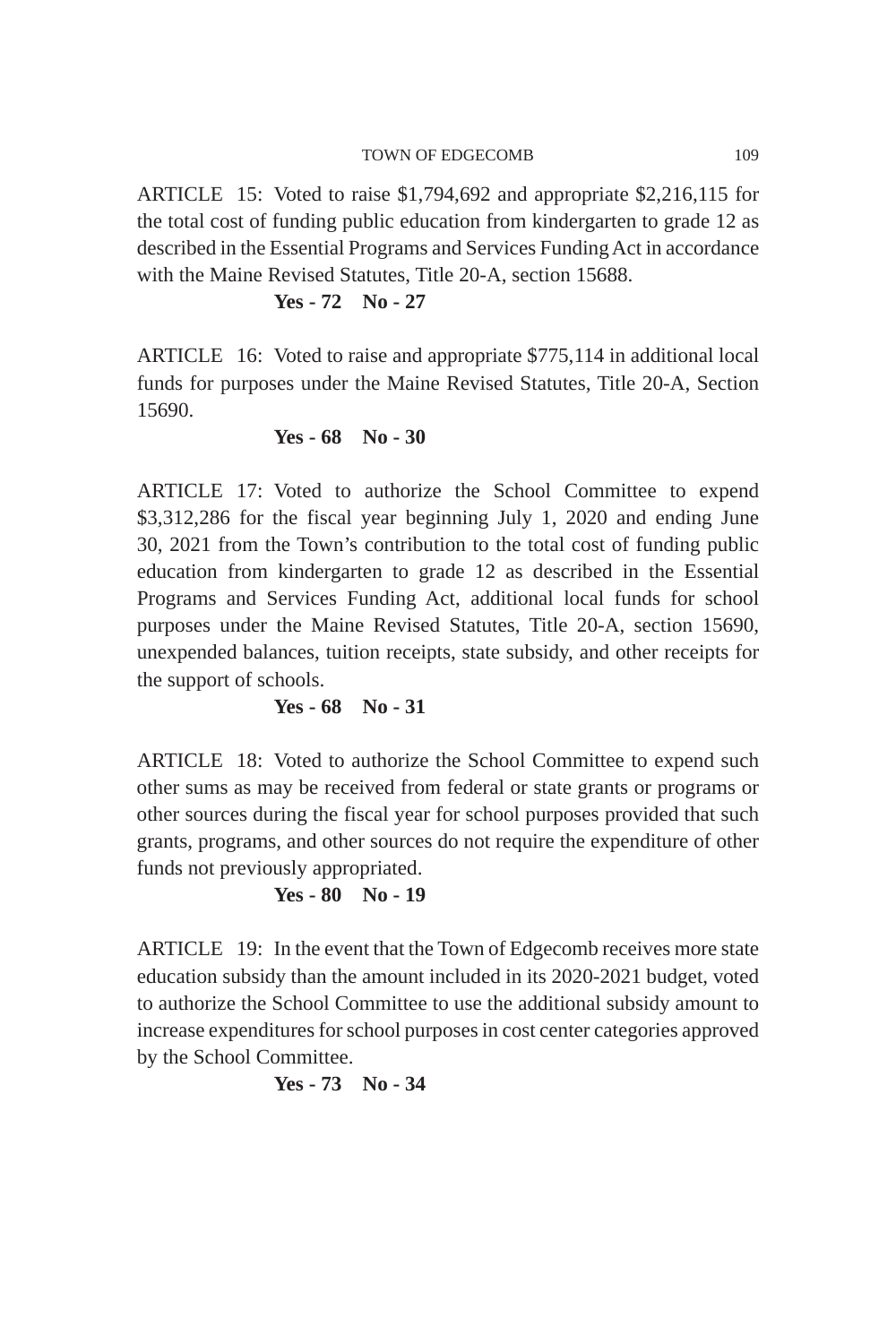ARTICLE 20: Voted to authorize the School Committee to transfer amounts exceeding 5% of the total appropriation for any cost center to another cost center or among other cost centers for the 2020-2021 fiscal year.

# **Yes - 73 No - 34**

ARTICLE 21: Voted to authorize the School Committee to appropriate up to \$230,000 from the unassigned fund balance to be placed in a nonlapsing Capital Improvements Reserve account and authorize the School Committee to expend amounts from the reserve, as it deems appropriate, for its designated purposes during the fiscal year?

 **Yes - 68 No - 38**

A copy of a true record Attest: Claudia P. Coffin Town Clerk of Edgecomb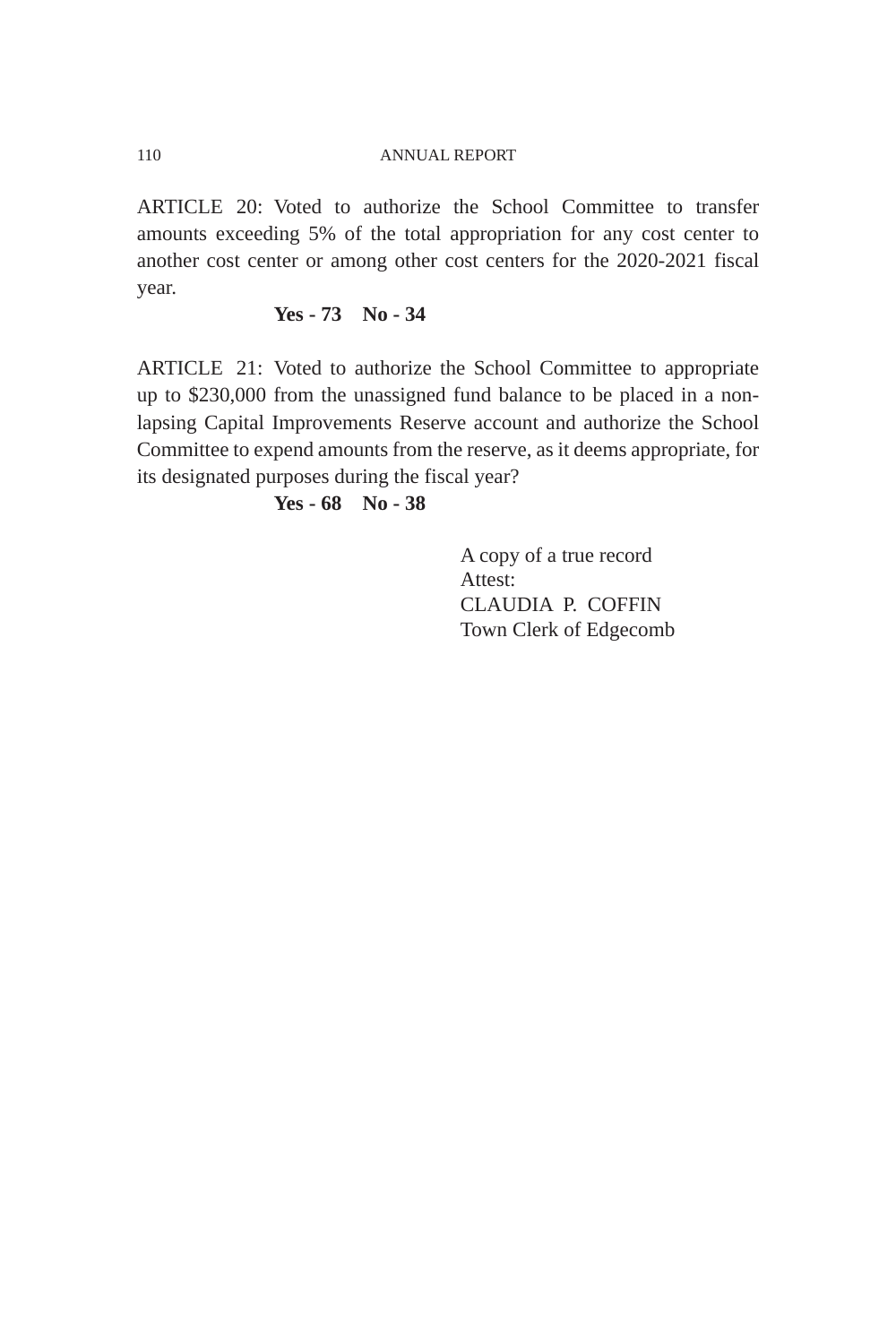# **Proceedings of Secret Ballot Election Saturday, December 5, 2020**

Pursuant to the foregoing warrant, the inhabitants of said town met at the time and place set forth in said Warrant and voted as follows:

ART 1. Whole number of votes cast for **Moderator** was 3. **Frances Mague** had 3, was declared elected and sworn by the Town Clerk.

ART 2. Proceeded with the election of a Town Official, polls being open from 1p.m. until 7p.m., 16 registered voters casting their ballots, resulting in the following choice:

Selectman, Assessor of Taxes and Overseer of the Poor for 3 years: Dawn Woodard Murray had 16, elected.

> A Copy of a True Record Attest: Claudia P. Coffin Town Clerk of Edgecomb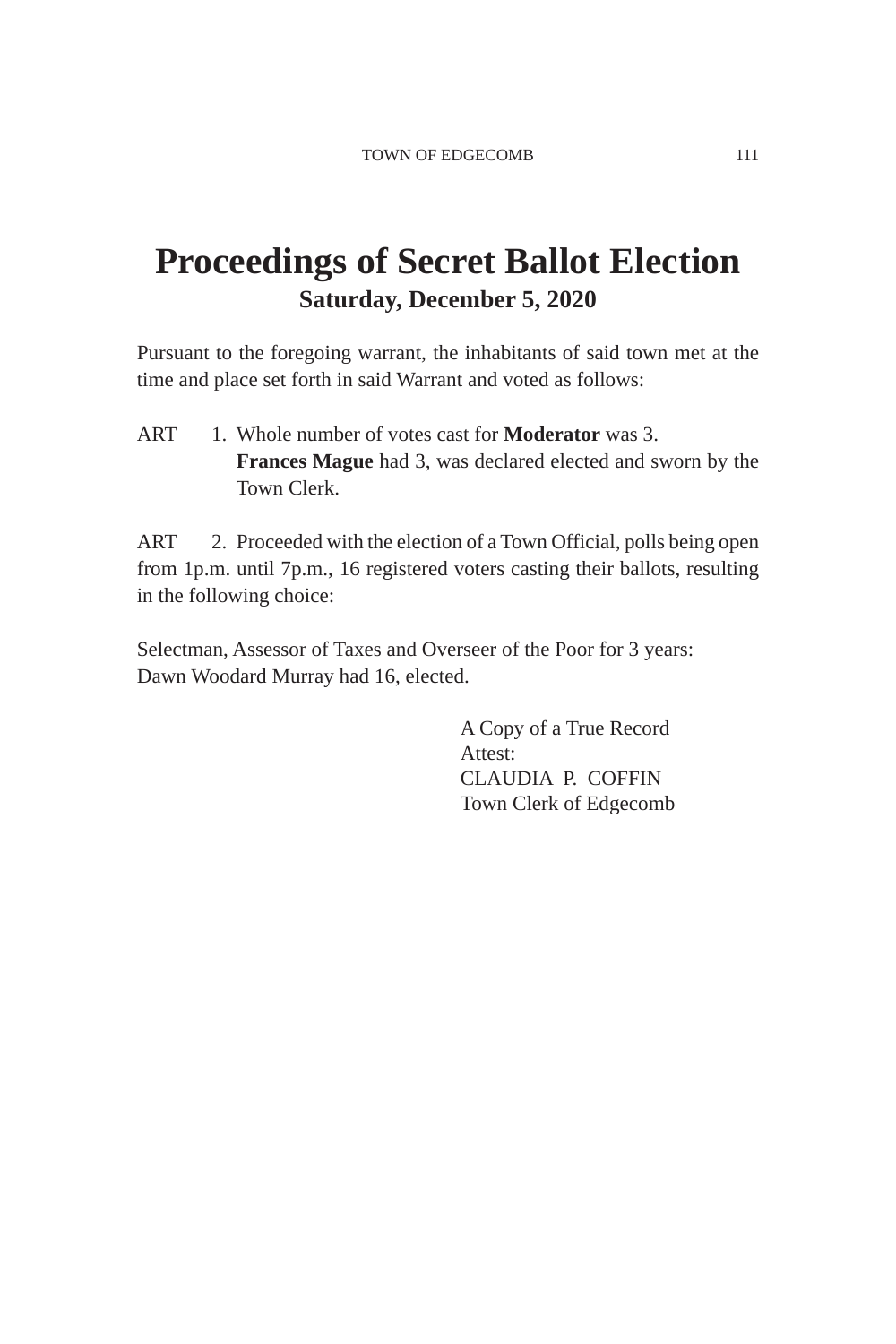# **Warrant of Town Meeting**

To: Constable or Resident of Edgecomb

### GREETINGS:

In the name of the State of Maine, you are hereby required to notify and warn the voters of the Town of Edgecomb, in Lincoln County, qualified to vote in Town affairs, to meet at the Edgecomb Town Hall, 16 Town Hall Road, in said Town, on Saturday, the 21st day of May 2022 between 1 o'clock in the afternoon to 7 o'clock in the evening, there and then to act on Articles 1 through 60, all of said articles being set forth below, to wit:

ARTICLE 1. To choose a Moderator to preside at said meeting.

ARTICLE 2. To elect the following Town Officials by secret ballot: One Selectman, Assessor of Taxes and Overseer of the Poor (3 years), One Treasurer (1 year), One Tax Collector (1 year), One Town Clerk (1 year), One Member of the School Committee (3 years), One Road Commissioner (1 year), one Member of the Planning Board (3 years), one Member of the Planning Board (3 years).

## **GENERAL GOVERNMENT**

ARTICLE 3. Shall the Town vote to set the limit on receipt of taxes as of October 31, 2022, with an interest rate of 4% starting on November 1, 2022.

## **Select Board Recommends**

ARTICLE 4. Shall the Town vote to set the limit on interest of 4.0% on refunds of taxes?

# **Select Board Recommends**

ARTICLE 5. Shall the Town authorize the Selectmen to carry over or transfer to surplus any account balances at the end of the fiscal year? **Select Board Recommends**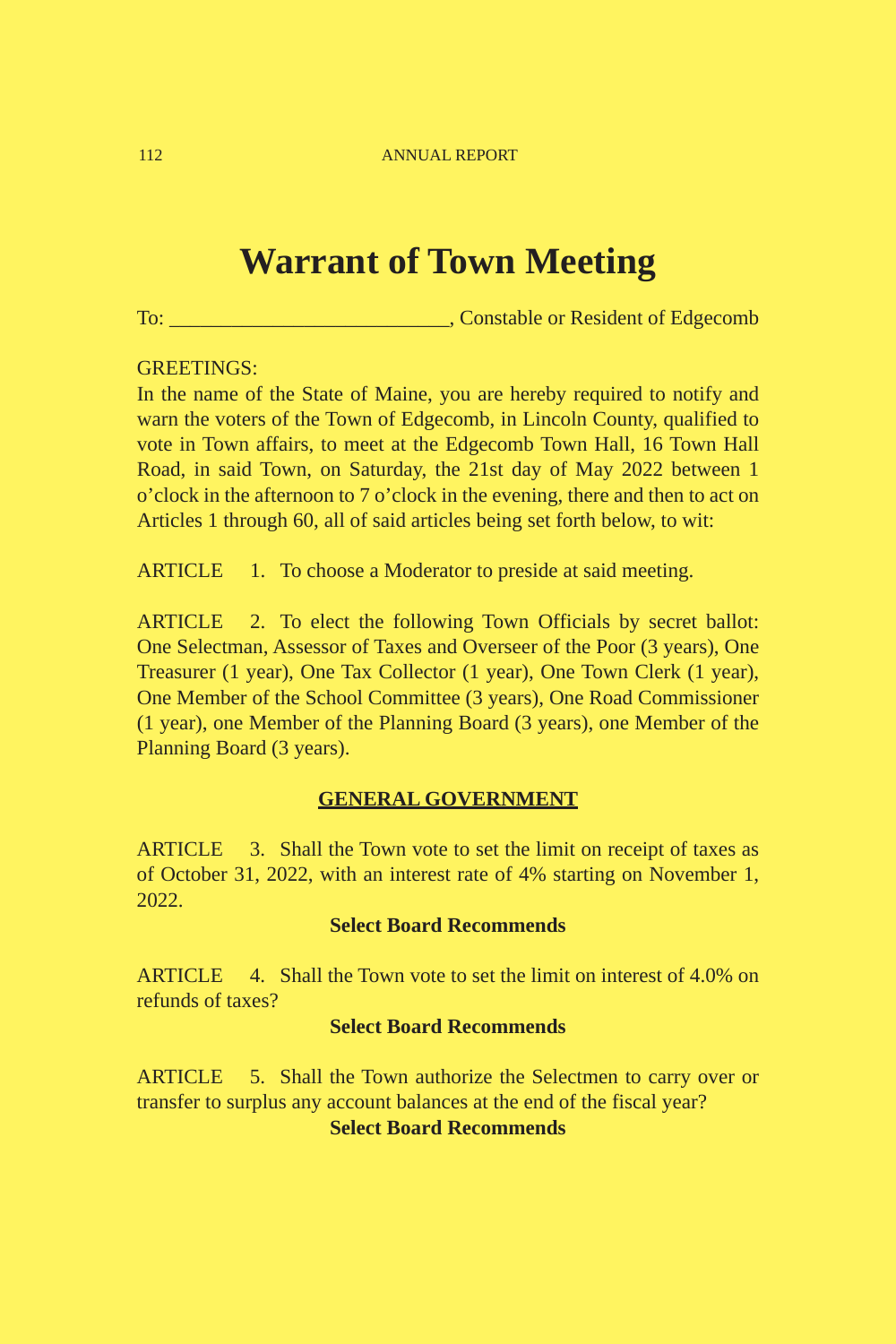ARTICLE 6. Shall the Town authorize the Selectmen on behalf of the Town to sell or dispose of any real estate acquired by the Town for nonpayment of taxes as they deem advisable, and to execute quit-claim deeds for such payment?

### **Select Board Recommends**

ARTICLE 7. Shall the Town vote to authorize the Municipal Officers to dispose of Town owned personal property with a value of \$1,500.00 or less in their judgement, under such terms and conditions as they deem advisable?

### **Select Board Recommends**

ARTICLE 8 Shall the town vote to authorize the Select Board, on behalf of the town, to apply for and accept state and federal grants and grants from non-profit organizations, donations and other revenue including American Rescue Plan Act and other related federal program funds on behalf of the town for municipal purposes, including when necessary the authority to sign grants, contracts, documents or other paperwork and accept the conditions that accompany grant funds, so long as those conditions do not require the expenditure of matching funds by the town in excess of approved budgets, and to appropriate and expend grant funds or such other donations and other revenues for authorized purposes, as the Select Board deems in the best interest of the town?

#### **Select Board Recommends**

ARTICLE  $\quad$  9. Shall the Town vote to appropriate the overlay to pay tax abatements and applicable interest granted during the 2022-2023 fiscal year?

### **Select Board Recommends**

ARTICLE 10. Shall the Town vote to raise and appropriate the sum of \$80,000.00 for general government and town expenses?

## **Select Board Recommends**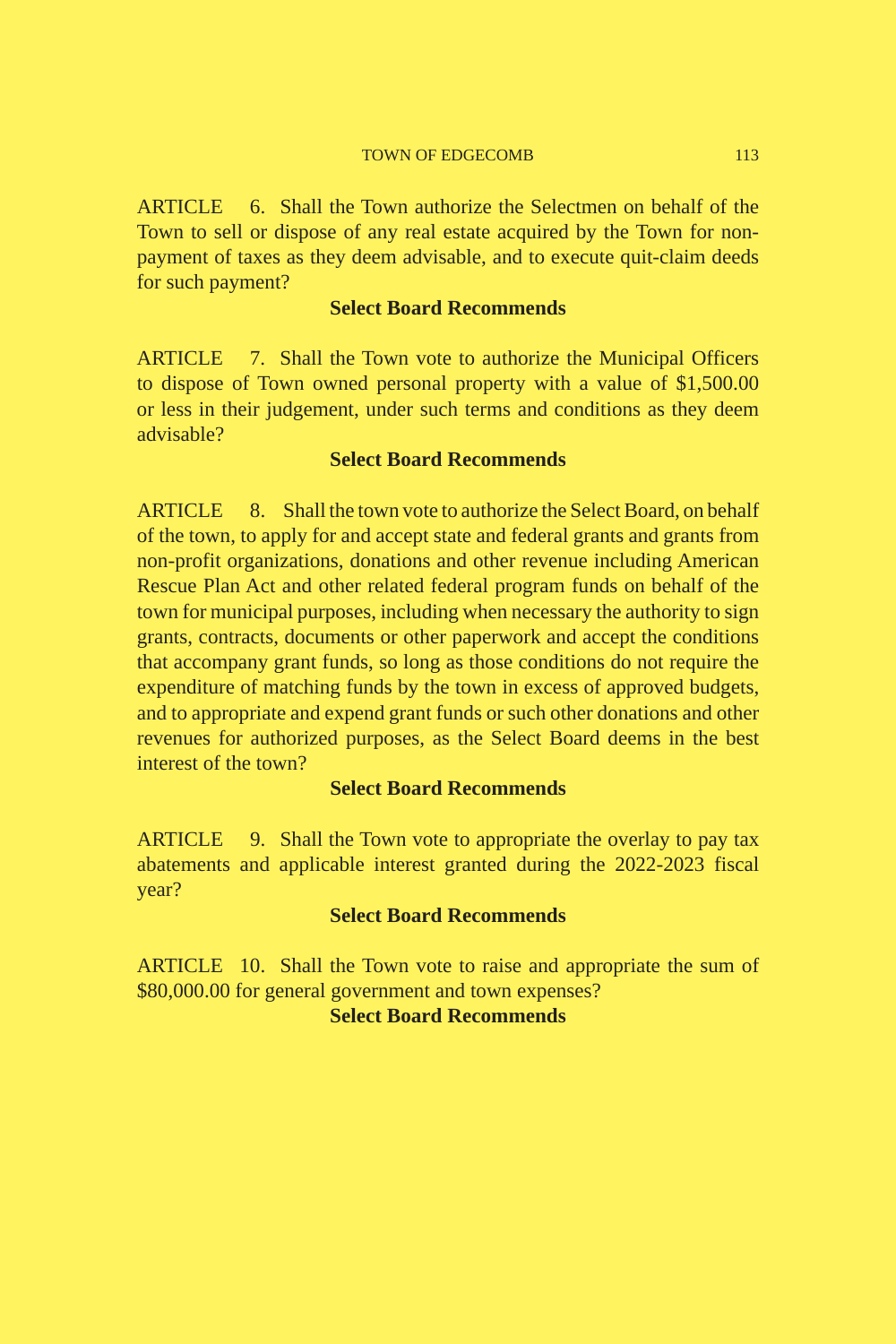|  |  |  | ARTICLE 11. Shall the Town vote to raise and appropriate the sum of     |  |
|--|--|--|-------------------------------------------------------------------------|--|
|  |  |  | \$84,371.03 for Town Officials' salaries and employer's share of taxes: |  |

| Selectman - chairman            | 5,000.00  |
|---------------------------------|-----------|
| Selectman                       | 4,000.00  |
| Selectman                       | 4,000.00  |
| <b>Tax Collector</b>            | 12,000.00 |
| <b>Deputy Tax Collector</b>     | 3,850.00  |
| <b>Treasurer</b>                | 8,000.00  |
| <b>Town Clerk</b>               | 8,000.00  |
| <b>Registrar of Voters</b>      | 808.00    |
| School Board – chairman         | 1,000.00  |
| <b>School Board</b>             | 750.00    |
| <b>School Board</b>             | 750.00    |
| <b>Town Accounting</b>          | 4,750.00  |
| Planning Board - chairman       | 1,000.00  |
| Planning Board – member         | 200.00    |
| <b>Planning Board - member</b>  | 200.00    |
| Planning Board – member         | 200.00    |
| <b>Planning Board - member</b>  | 200.00    |
| Planning Board – alternate      | 200.00    |
| Planning Board – alternate      | 200.00    |
| <b>Public Health Officer</b>    | 250.00    |
| Secretarial & Website Admin     | 2,750.00  |
| Custodial                       | 1,500.00  |
| <b>Animal Control Officer</b>   | 1,912.00  |
| <b>Code Enforcement Officer</b> | 12,000.00 |
| <b>EMA</b> Coordinator          | 1,000.00  |
| <b>Other Employees</b>          | 3,500.00  |
| Town Share - Medicare, SS       | 6,351.03  |
| <b>Select Board Recommends</b>  |           |

# **PUBLIC SAFETY**

ARTICLE 12. Shall the Town vote to raise and appropriate \$17,000.00 for the Central Lincoln County Ambulance Service, Inc? **Select Board Recommends**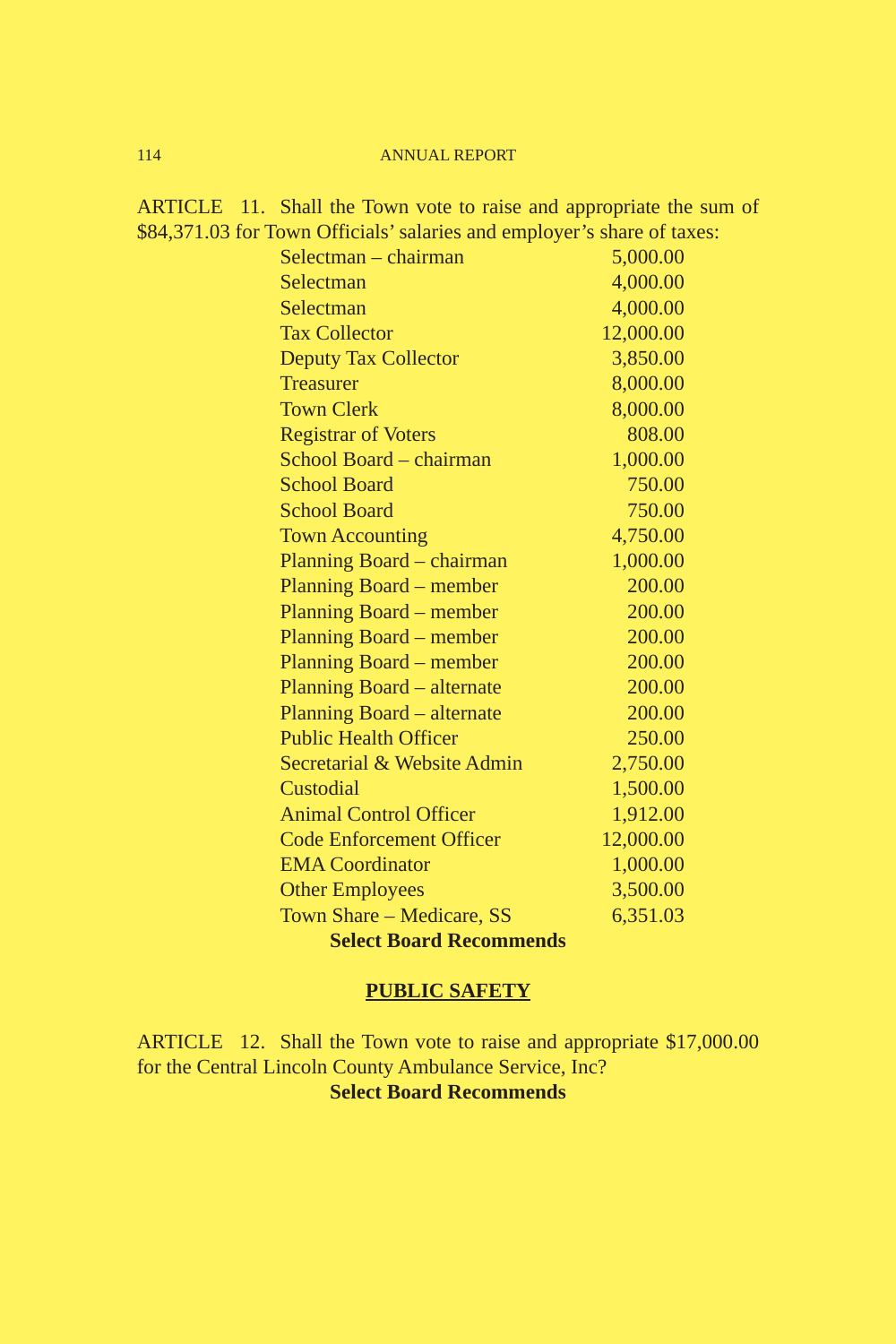ARTICLE 13. Shall the Town Vote to allow the Fire Chief, with the approval of the Select Board, to sell unused trucks and equipment of the Fire Department with the proceeds of said sales to be transferred into the Fire Truck Reserve Fund?

### **Select Board Recommends**

ARTICLE 14. Shall the Town vote to raise and appropriate \$13,537.36 and appropriate \$40,612.08 from the TIF Project Town Cost Sub Account for the fire truck loan payment?

# **Select Board Recommends**

ARTICLE 15. Shall the Town vote to appropriate \$41,889.71 from the TIF Project Town Cost Sub Account for the Fire Station loan payment? **Select Board Recommends**

ARTICLE 16. Shall the Town vote to raise and appropriate the sum of \$115,748.00 for the operation of the Fire Department?

# **Select Board Recommends**

ARTICLE 17. Shall the Town vote to raise and appropriate the sum of \$39,073.72 for Fire Department compensation and employer's share of taxes:

| <b>Fire Chief</b>              | 9,500.00  |
|--------------------------------|-----------|
| <b>Assistant Chief</b>         | 2,250.00  |
| Captain                        | 1,000.00  |
| Captain                        | 1,000.00  |
| Lieutenant                     | 500.00    |
| Lieutenant                     | 500.00    |
| Firefighters                   | 17,250.00 |
| Custodian                      | 1,697.00  |
| <b>Clerk</b>                   | 2,600.00  |
| Town Share – Medicare, SS      | 2,776.72  |
| <b>Select Board Recommends</b> |           |

ARTICLE 18. Shall the Town vote to raise and appropriate the sum of \$700.00 for the operation of the Emergency Management Agency? **Select Board Recommends**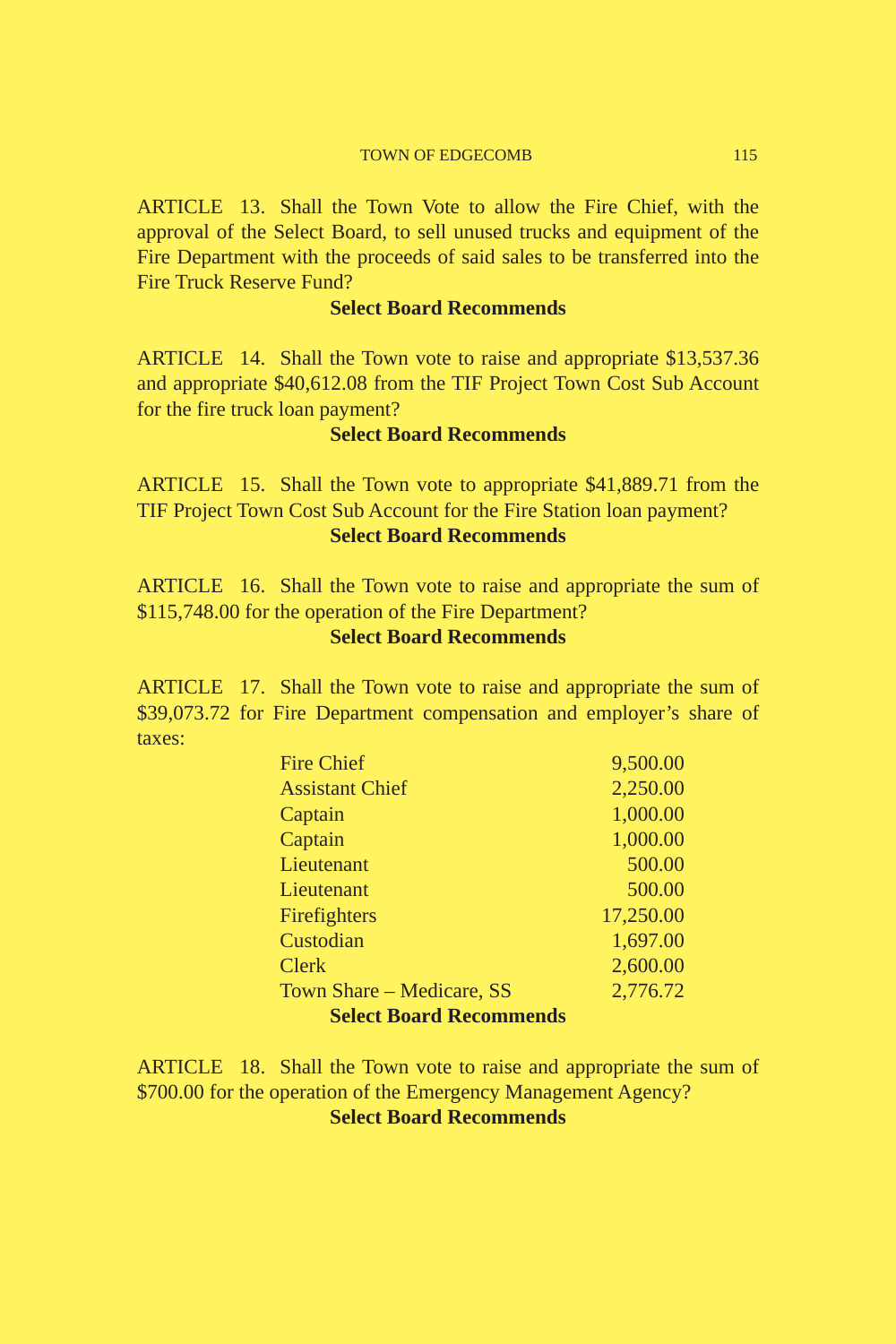ARTICLE 19. Shall the Town vote to appropriate the sum of \$10,000.00 for the Fire Truck Reserve Fund from surplus? **Select Board Recommends**

ARTICLE 20. Shall the Town authorize the Fire Department to expend such other sums as may be received from federal or state grants or programs or other sources during the fiscal year for Fire Department purposes provided that such grants, programs, and other sources do not require the expenditure of other funds not previously appropriated?

## **Select Board Recommends**

#### **OTHER**

ARTICLE 21. Shall the Town vote to appropriate \$1,500.00 from State Park and Veterans Reimbursements and appropriate \$6,000 from surplus for cemetery maintenance?

#### **Select Board Recommends**

ARTICLE 22. Shall the Town raise and appropriate \$3,500.00 and appropriate \$1,000.00 from the cable television franchise fees for the Wiscasset Public Library?

#### **Select Board Recommends**

ARTICLE 23. Shall the Town raise and appropriate \$1,000.00 and appropriate \$1,000.00 from the cable television franchise fees for Boothbay Harbor Memorial Library?

#### **Select Board Recommends**

ARTICLE 24. Shall the Town vote to raise and appropriate the sum of \$4,000.00 and appropriate the sum of \$4,000.00 from surplus for facility repairs to the Town Hall and Town Salt Shed?

#### **Select Board Recommends**

ARTICLE 25. Shall the Town vote to raise and appropriate the sum of \$2,500.00 for the General Assistance program?

**Select Board Recommends**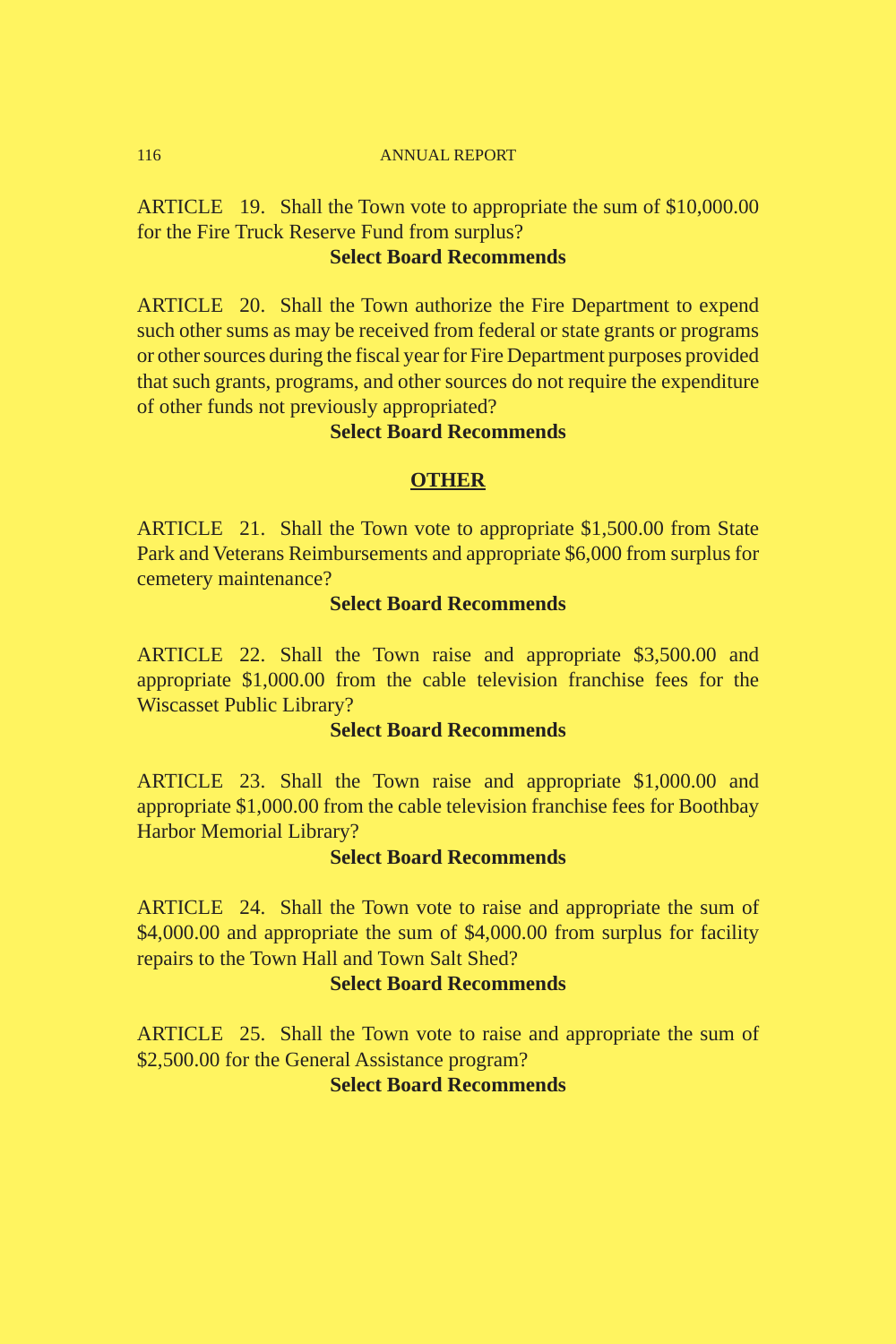#### TOWN OF EDGECOMB
117

# ARTICLE 26. Shall the Town vote to raise and appropriate \$2,220.00 for the Schmid Preserve Advisory Board expenses?

# **Select Board Recommends**

ARTICLE 27. Shall the Town vote to raise and appropriate the sum of \$1,722.50 for its contract with the Midcoast Humane Society for the disposition of animals?

#### **Select Board Recommends**

ARTICLE 28. Shall the Town vote to appropriate the money collected from boat excise tax to the Edgecomb Waterfront Committee Fund? **Select Board Recommends**

ARTICLE 29. Shall the Town vote to appropriate \$2,900 from the Edgecomb Waterfront Committee Fund for the Harbor Masters' budget. Includes \$2,000.00 for the Harbormaster, \$500.00 for the Assistant Harbor Master, \$191.00 for the Town Share of Medicare & SS and \$209.00 for operational expenses?

#### **Select Board Recommends**

#### **ROADS**

ARTICLE 30. Shall the Town vote to raise and appropriate \$170,322.67 and appropriate \$29,000.00 from State subsidy for the Road Construction and Paving Loan payment?

#### **Select Board Recommends**

ARTICLE 31. Shall the Town vote to raise and appropriate the sum of \$133,991.00 and appropriate \$190,000.00 from surplus for the snow plowing contract and to authorize the selectmen to enter into a contract for snow plowing and related road work under such terms as they deem advisable?

#### **Select Board Recommends**

ARTICLE 32. Shall the Town vote to raise and appropriate \$72,856.00 for repair and maintenance of the Town's highways and bridges? **Select Board Recommends**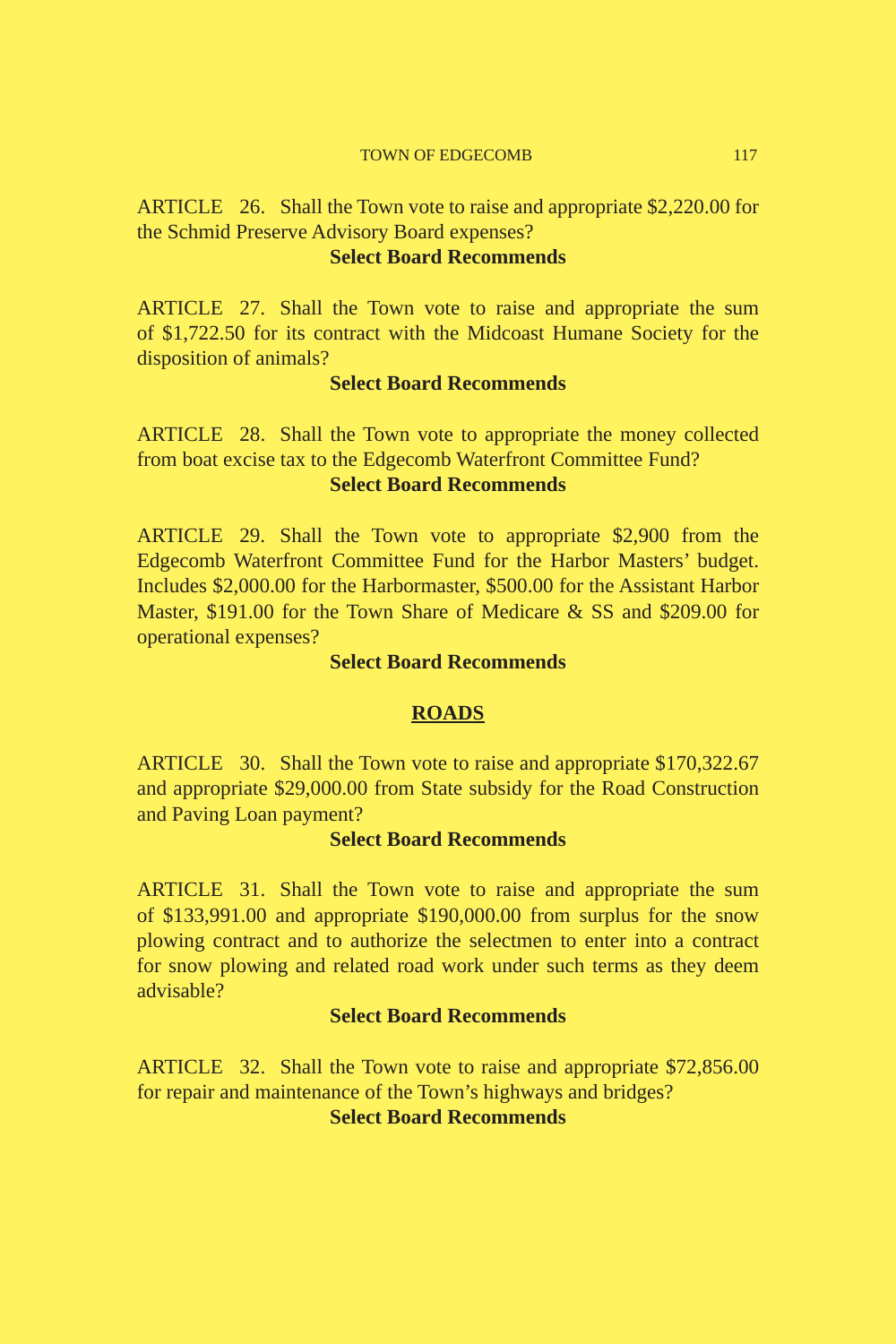ARTICLE 33. Shall the Town vote to raise and appropriate \$210,000.00 for road repair/paving projects?

# **Select Board Recommends**

#### **REFUSE DISPOSAL**

ARTICLE 34. Shall the Town vote to raise and appropriate \$154,184.00 for Edgecomb's share of the operation of the Boothbay Region Refuse Disposal District?

### **Select Board Recommends**

#### **PLANNING BOARD**

ARTICLE 35. Shall the Town vote to raise and appropriate \$4,500 for the Planning Board and Ordinance Review Committee? **Select Board Recommends**

#### **SOCIAL SERVICES**

ARTICLE 36. Shall the Town vote to allow the requirement of a form letter and not a petition for social service requests for funding in the next annual town meeting warrant to those services approved at this year's referendum?

### **Select Board Recommends**

ARTICLE 37. Shall the Town vote to raise and appropriate \$1,155.00 for Spectrum Generations?

# **Select Board Recommends**

ARTICLE 38. Shall the Town vote to raise and appropriate \$1,500.00 for Midcoast Maine Community Action?

#### **Select Board Recommends**

ARTICLE 39. Shall the Town vote to raise and appropriate \$2,000.00 for Healthy Kids?

# **Select Board Recommends**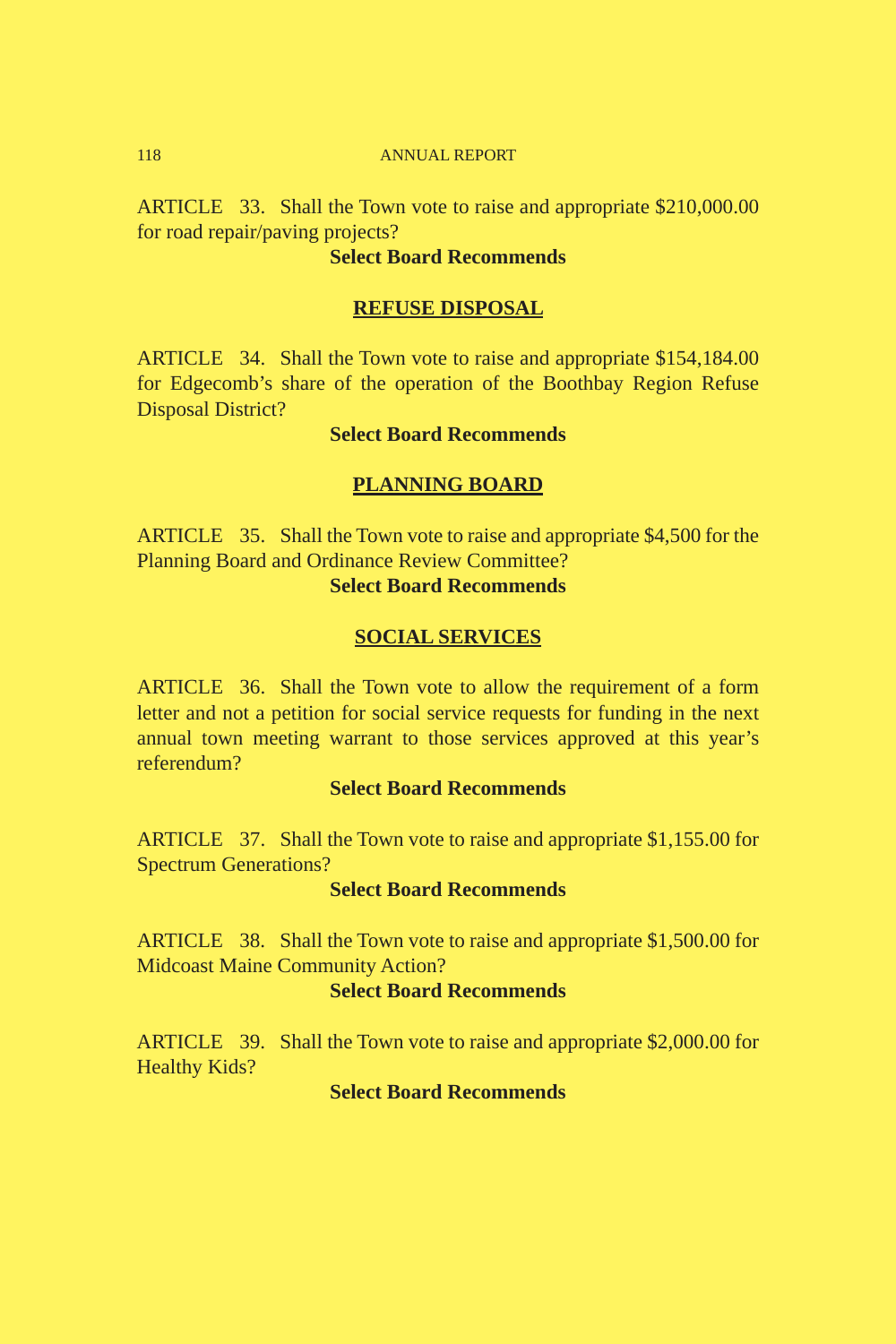#### TOWN OF EDGECOMB
119

ARTICLE 40. Shall the Town vote to raise and appropriate \$1,000.00 for New Hope for Women?

### **Select Board Recommends**

ARTICLE 41. Shall an ordinance entitled 'Edgecomb Solar Energy Systems Ordinance Town of Edgecomb' be enacted? (A copy of the ordinance is posted together with this warrant and hereby incorporated into this warrant by reference)?

#### **Select Board Recommends**

#### **SCHOOL BUDGETS**

# **ARTICLES 42 THROUGH 51 AUTHORIZE EXPENDITURES IN COST CENTER CATEGORIES**

ARTICLE 42: Regular Instruction: Shall the Town authorize the School Committee to expend \$1,830,163 for Regular Instruction Programs? **The School Committee recommends a "YES" vote. The Select Board recommends a "YES" vote.**

ARTICLE 43: Special Education: Shall the Town authorize the School Committee to expend \$568,826 for Special Education Instruction?  **The School Committee recommends a "YES" vote.**

**The Select Board recommends a "YES" vote.**

ARTICLE 44: Career and Technical Education: Shall the Town authorize the School Committee to expend \$0 for Career and Technical Education?  **The School Committee recommends a "YES" vote. The Select Board recommends a "YES" vote.**

ARTICLE 45: Other Instruction: Shall the Town authorize the School Committee to expend \$2,800 for Other Instruction?

 **The School Committee recommends a "YES" vote. The Select Board recommends a "YES" vote.**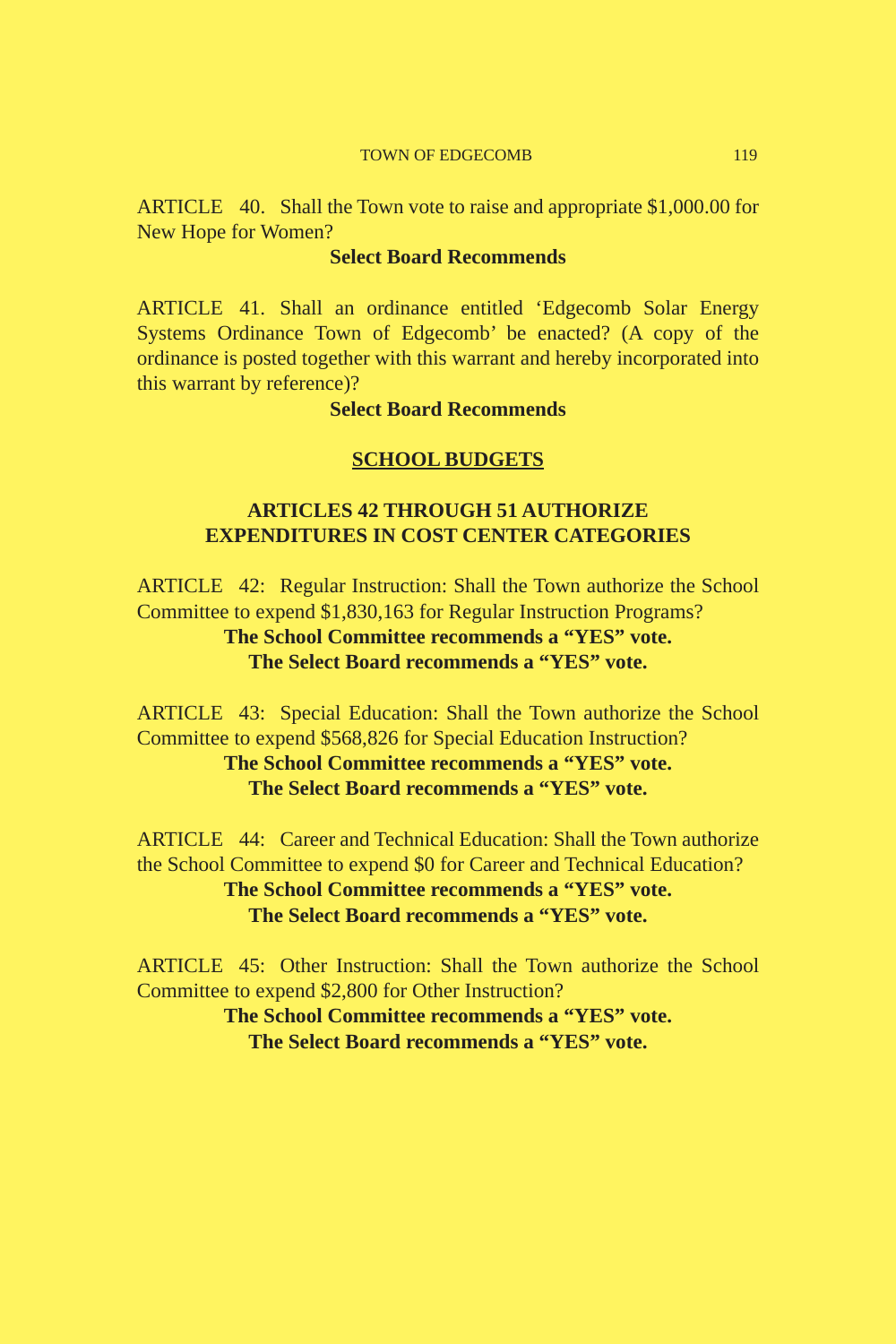# ARTICLE 46: Student and Staff Support: Shall the Town authorize the School Committee to expend \$97,817 for Student and Staff Support?  **The School Committee recommends a "YES" vote. The Select Board recommends a "YES" vote.**

ARTICLE 47: System Administration: Shall the Town authorize the School Committee to expend \$95,490 for System Administration?  **The School Committee recommends a "YES" vote. The Select Board recommends a "YES" vote.**

ARTICLE 48: School Administration: Shall the Town authorize the School Committee to expend \$180,879 for School Administration?  **The School Committee recommends a "YES" vote. The Select Board recommends a "YES" vote.**

ARTICLE 49: Transportation and Buses: Shall the Town authorize the School Committee to expend \$105,556 for Transportation and Buses?  **The School Committee recommends a "YES" vote. The Select Board recommends a "YES" vote.**

ARTICLE 50: Facilities and Maintenance: Shall the Town authorize the School Committee to expend \$186,849 for Facilities and Maintenance?

> **The School Committee recommends a "YES" vote. The Select Board recommends a "YES" vote.**

ARTICLE 51: Debt Service and Other Commitments: Shall the Town authorize the School Committee to expend \$0 for Debt Service and Other Commitments?

> **The School Committee recommends a "YES" vote. The Select Board recommends a "YES" vote.**

ARTICLE 52: All Other Expenditures: Shall the Town authorize the School Committee to expend \$25,000 for All Other Expenditures?

> **The School Committee recommends a "YES" vote. The Select Board recommends a "YES" vote.**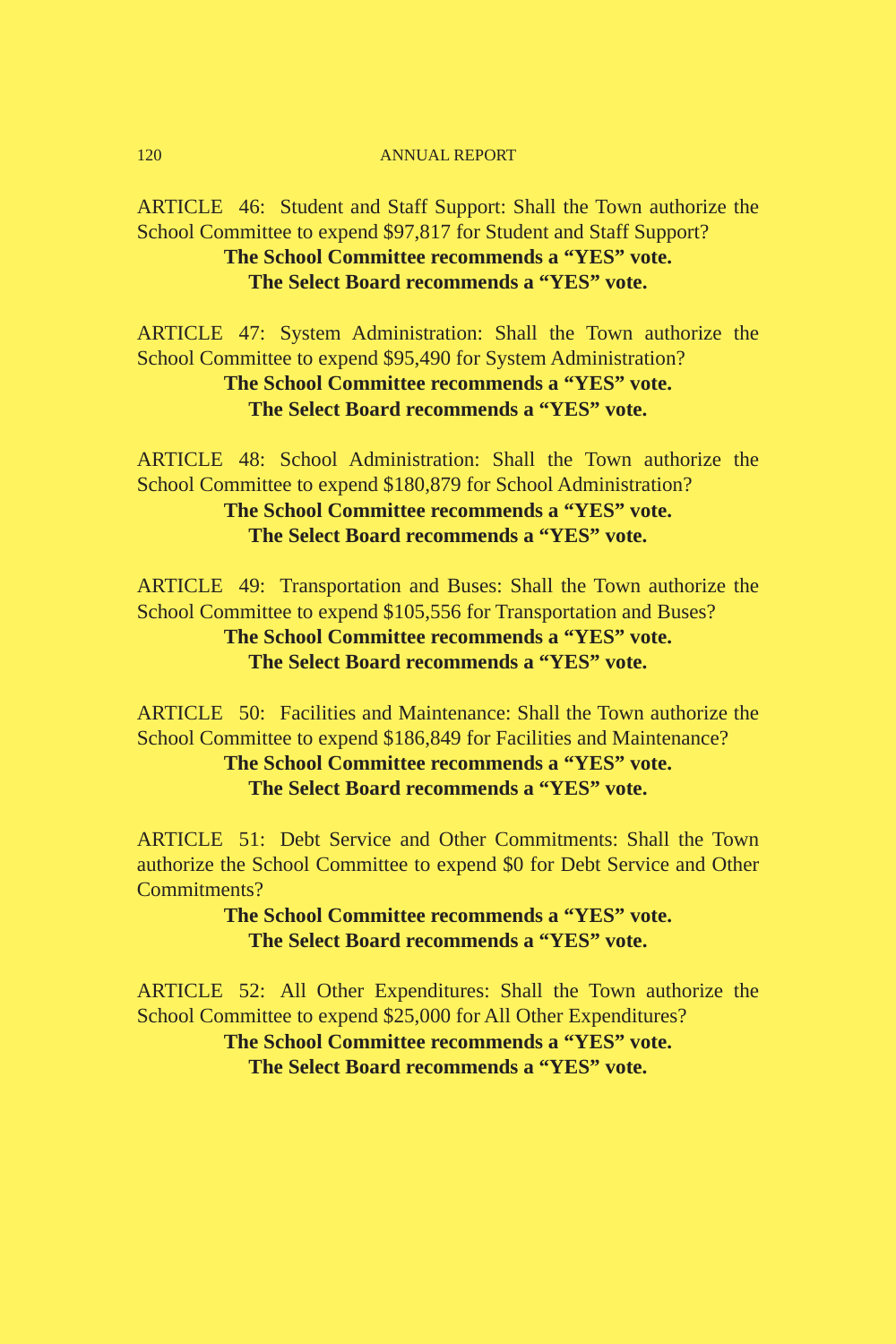#### TOWN OF EDGECOMB 12

# **ARTICLES 53 AND 54 RAISE FUNDS FOR THE PROPOSED SCHOOL BUDGET**

ARTICLE 53: State/Local EPS Funding Allocation: Shall the Town raise \$1,647,792 and appropriate \$2,054,562 for the total cost of funding public education from pre-kindergarten to grade 12 as described in the Essential Programs and Services Funding Act in accordance with the Maine Revised Statutes, Title 20-A, section 15688?

# **The School Committee recommends a "YES" vote. The Select Board recommends a "YES" vote.**

*Explanation: The Town's contribution to the total cost of funding public education from pre-kindergarten to grade 12 as described in the Essential Programs and Services Funding Act is the amount of money determined by state law to be the minimum amount that the Town must raise and assess in order to receive the full amount of state dollars. The difference between the amount appropriated and the amount raised is the State's contribution to the total cost of funding public education from pre-kindergarten to grade 12 as described in the Essential Programs and Services Funding Act.*

ARTICLE 54: Additional Local Funds: Shall the Town raise and appropriate \$534,278 in additional local funds for purposes under the Maine Revised Statutes, Title 20-A, Section 15690?

# **The School Committee recommends a "YES" vote. The Select Board recommends a "YES" vote.**

The School Committee gives the following reasons for exceeding the State's Essential Programs and Services funding model by \$509,278: costs of maintaining student-teacher ratios; costs of special education programming; costs of extra-curricular and co-curricular programs; transportation costs; repairs and maintenance to the school building, etc.

*Explanation: The additional local funds are those locally raised funds over and above the Town's local contribution to the total cost of funding public education from pre-kindergarten to grade 12 as described in the Essential Programs and Services Funding Act and local amounts raised for the annual payment of non-state-funded debt service that will help achieve the Town's budget for educational programs.*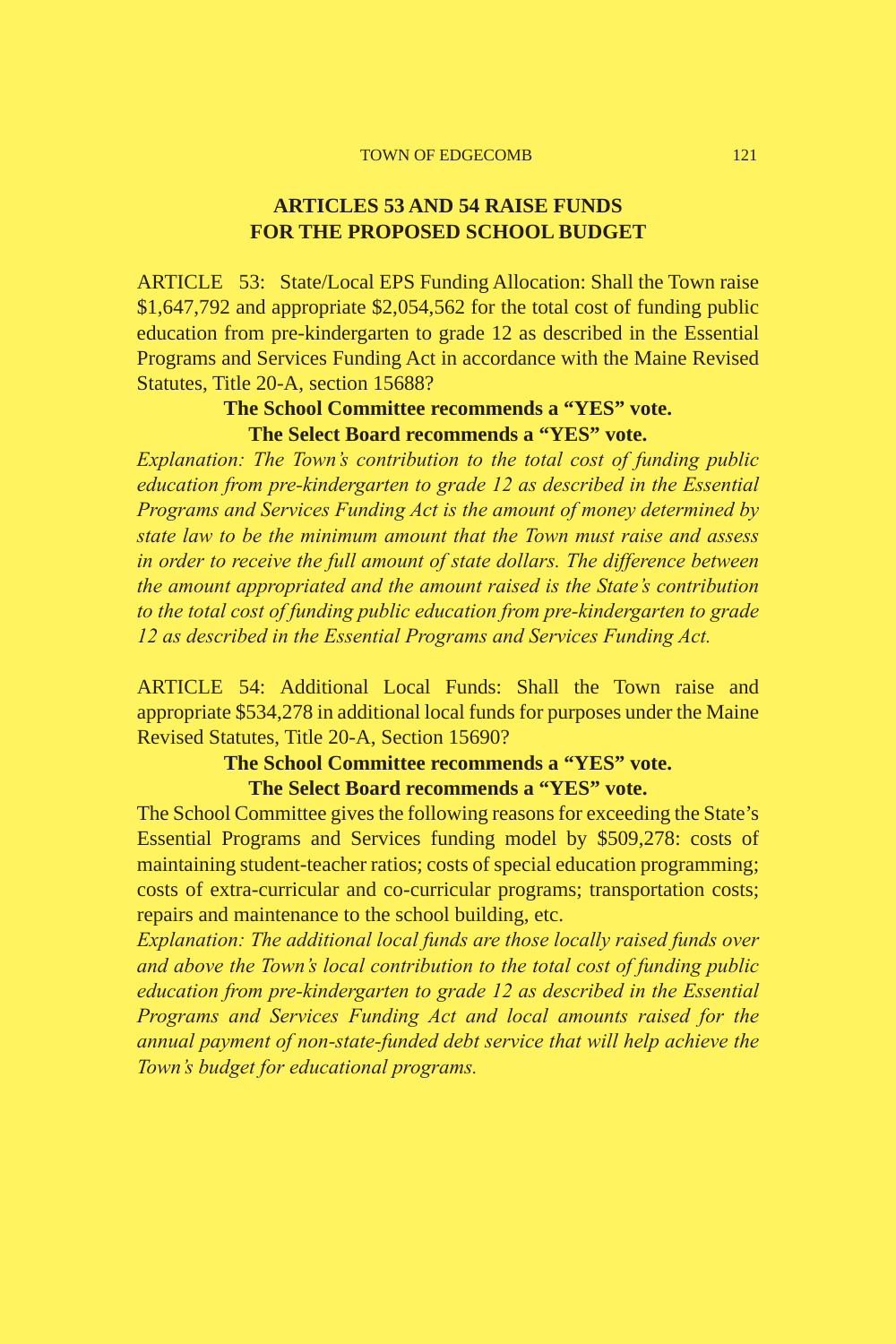#### **ARTICLE 55 SUMMARIZES THE PROPOSED SCHOOL BUDGET**

ARTICLE 55: Total School Budget Summary: Shall the Town authorize the School Committee to expend \$3,093,380 for the fiscal year beginning July 1, 2022 and ending June 30, 2023 from the Town's contribution to the total cost of funding public education from pre-kindergarten to grade 12 as described in the Essential Programs and Services Funding Act, additional local funds for school purposes under the Maine Revised Statutes, Title 20- A, section 15690, unexpended balances, tuition receipts, state subsidy, and other receipts for the support of schools?

> **The School Committee recommends a "YES" vote. The Select Board recommends a "YES" vote.**

# **ARTICLES 56 THROUGH 60 ARE ADDITIONALAUTHORIZATIONS**

ARTICLE 56: Expenditures of Grants and Other Receipts: Shall the Town authorize the School Committee to expend such other sums as may be received from federal or state grants or programs or other sources during the fiscal year for school purposes provided that such grants, programs, and other sources do not require the expenditure of other funds not previously appropriated?

> **The School Committee recommends a "YES" vote. The Select Board recommends a "YES" vote.**

ARTICLE 57: Use of Additional State Subsidy: In the event that the Town of Edgecomb receives more state education subsidy than the amount included in its 2022-2023 budget, shall the Town authorize the School Committee to use the additional subsidy amount to increase expenditures for school purposes in cost center categories approved by the School Committee?

# **The School Committee recommends a "YES" vote. The Select Board recommends a "NO" vote.**

ARTICLE 58: Cost Center Budget Transfers: Shall the Town authorize the School Committee to transfer amounts exceeding 5% of the total appropriation for any cost center to another cost center or among other cost centers for the 2022-2023 fiscal year?

> **The School Committee recommends a "YES" vote. The Select Board recommends a "YES" vote.**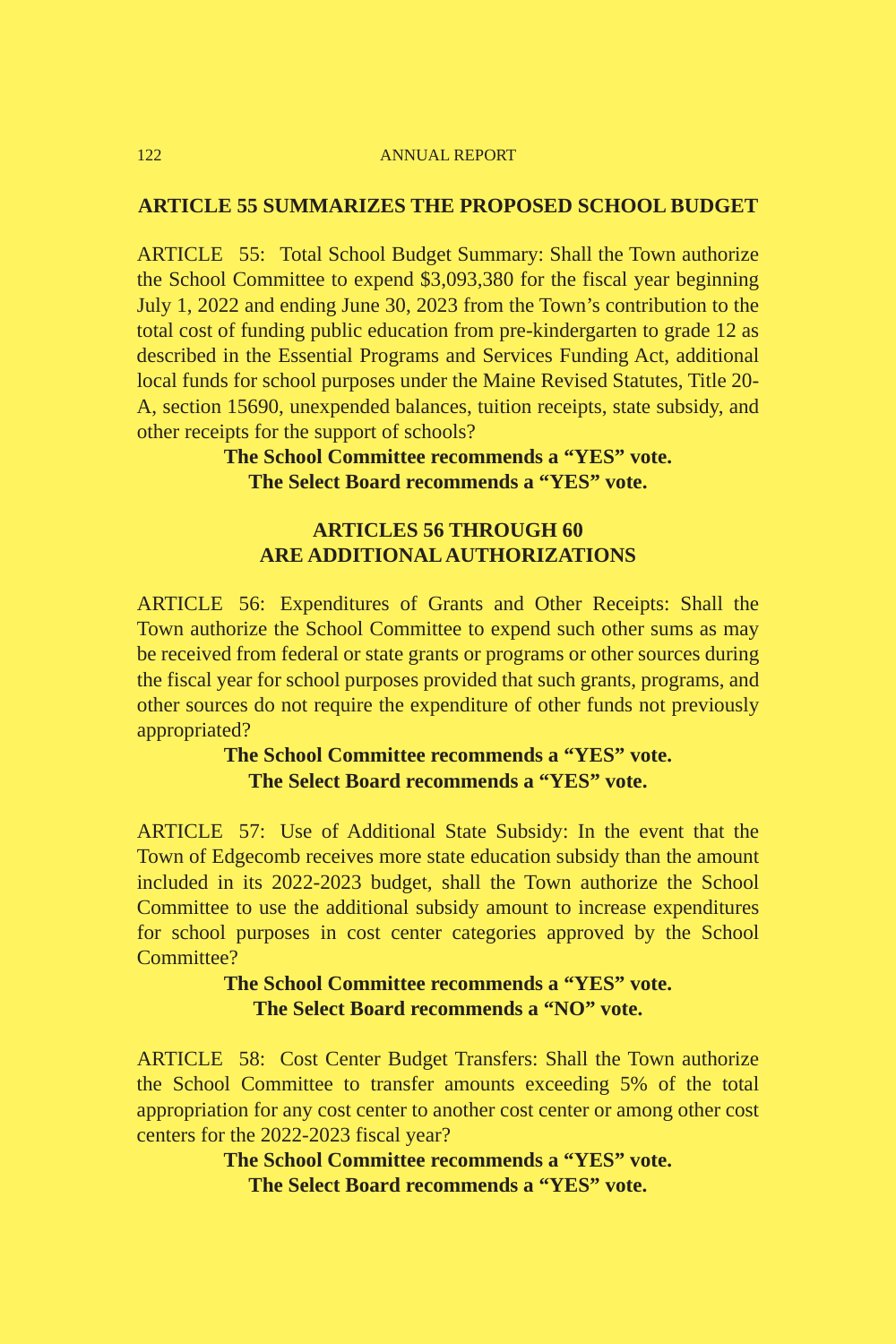ARTICLE 59: Capital Improvement Reserve: Shall the Town authorize the School Committee to appropriate up to \$200,000 from the unassigned fund balance to be placed into the Capital Improvements Reserve account and authorize the School Committee to expend amounts from the reserve, as it deems appropriate, for its designated purposes during the fiscal year?

# **The School Committee recommends a "YES" vote. The Select Board recommends a "NO" vote.**

*Explanation: The purpose of the Capital Improvements Reserve is to set aside funds for future capital improvement expenditures (e.g., building additions or renovations, grounds additions or renovations, buses and other student transportation vehicles, equipment, etc.). The current balance of this reserve is \$68,371. The unexpended balance of this reserve will not lapse to the unassigned fund balance at the end of the fiscal year. Approval of this article does not affect the amount of taxes being raised.*

ARTICLE 60: Contingency Reserve: Shall the Town authorize the School Committee to appropriate up to \$50,000 from the unassigned fund balance to be placed into the Contingency Reserve account and authorize the School Committee, upon approval of a majority of the Select Board, to expend amounts from the reserve, as it deems appropriate, for its designated purposes during the fiscal year?

# **The School Committee recommends a "YES" vote. The Select Board recommends a "NO" vote.**

*Explanation: The purpose of the Contingency Reserve is to set aside funds for unanticipated expenditures that may arise during the year (e.g., emergency repairs, unexpected additional regular instruction or special education tuition costs, other educational services that are mandated but unfunded by federal or state governments, etc.). The current balance of this reserve is \$140,000. The unexpended balance of this reserve will not lapse to the unassigned fund balance at the end of the fiscal year. Approval of this article does not affect the amount of taxes being raised.*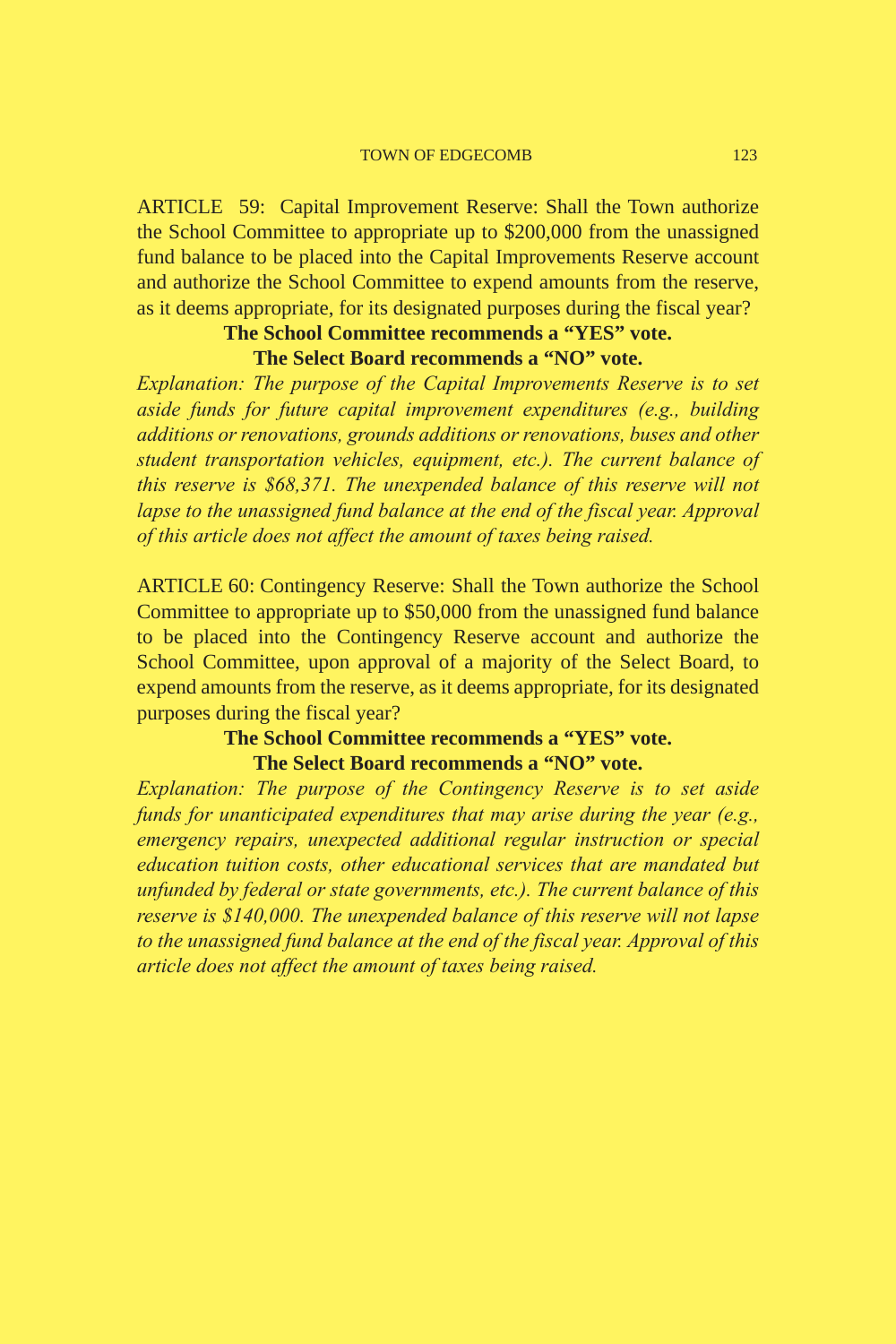# **Budget Committee Report**

Work on the forthcoming budget went smoothly this year. With the current members' varied strengths and skills, committee meetings were constructive and efficient. Meeting in person rather than via Zoom helped. Department and committee heads came prepared, with budgets pared to essentials, but also with insights into future needs. That, plus a spirit of cooperation, benefitted planning for the 2022-2023 Town budget, and projecting goals beyond the needs of a single year.

Although the aftereffects of the pandemic are causing economic uncertainty and unavoidable inflation, the proposed budget is only modestly higher than that of 2021-2022. While supply and personnel costs increased in the budgets for Fire, Roads, School and Refuse departments, each has conscientiously worked to keep costs as low as possible, while still maintaining a reasonable level of service.

The Budget Committee strongly advocates for a town Capital Reserve Fund. Federal largesse from Covid and Infrastructure support has substantially assisted in curbing costs, but that is ending. The Select Board held forums recently to gather input for Edgecomb's long term strategic plan. Topics raised included modifications and improvements to the Town Hall, expanding office hours, and considering need for increased staff as the town grows. Inherent in all these considerations is the need for a long term financial plan. A Capital Reserve Fund would help cover major expenses, like replacing a fire truck, undertaking building repairs and modifications or installing an electronic sign to announce town activities. Setting aside money annually from the town's existing surplus account, while maintaining the State's recommended Emergency Fund account, will ease the shock of large budget swings from one year to the next.

For the health of Edgecomb, we add our voices to the chorus supporting the need to envision the future needs and goals of the town, with a group dedicated to such a strategic plan and the funds to address those goals.

> Respectfully submitted, Jack Brennan, Chair Janet Blevins Stein Eriksen FRAN MAGUE Joe McSwain Karen Potter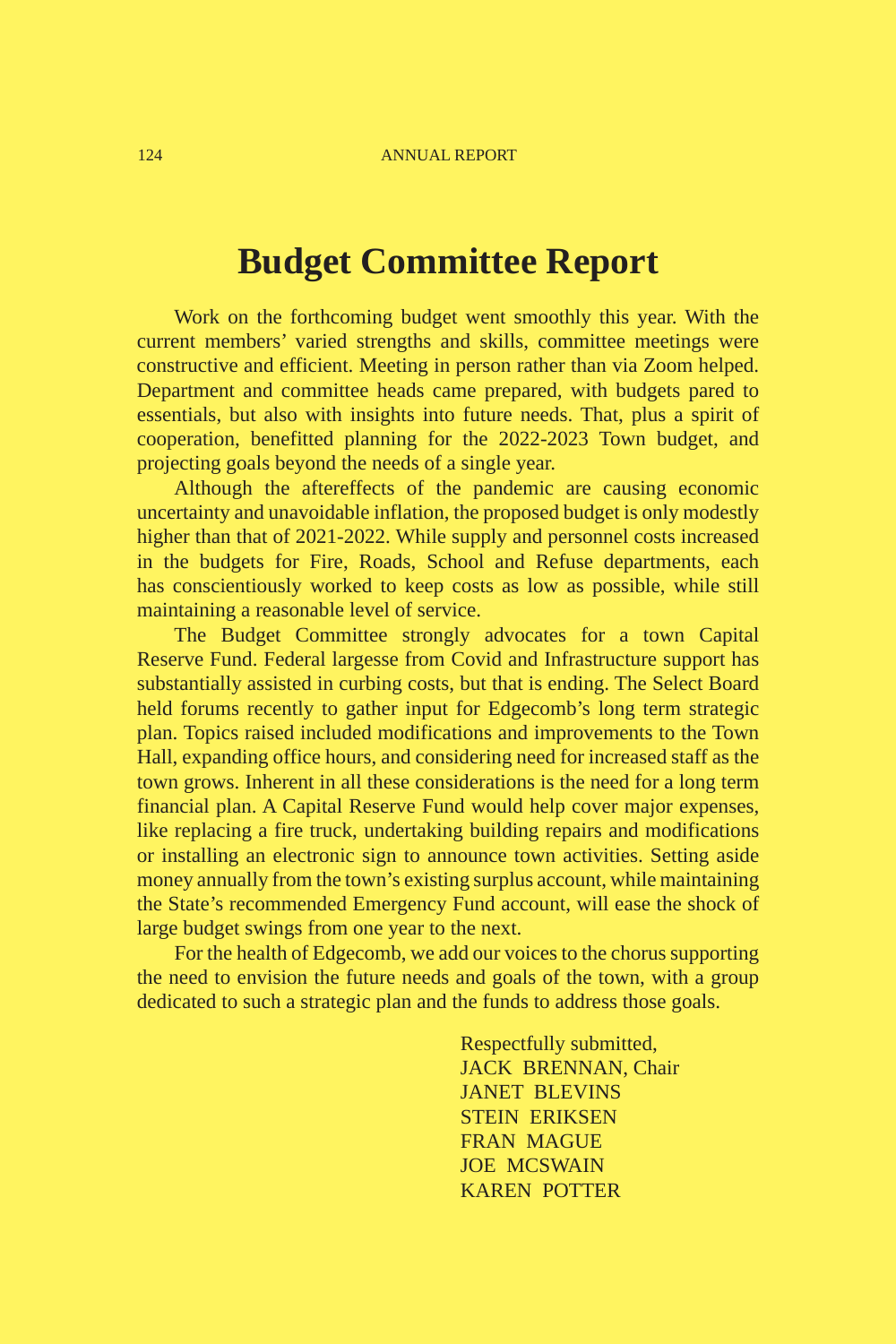#### **Expenditures 2021-2022 Approved 2022-2023 Recommended Budget Percent Change** 2022-23 Reimbursements: Subsidy, Tuition, Surplus, etc **General Government** Town Officials - Salaries 19, 14,952 84,371 12.57% Town Expenses  $\begin{array}{|c|c|c|c|c|c|c|c|c|c|c|c|} \hline \end{array}$  79.278 80,000 0.91% Planning Board & ORC 65,500 4,500 -18.18% Cemeteries 1 7,500 7,500 0.00% (7,500) **Department Total 167,230 176,371 5.47% Public Safety** EMA 700 700 700 0.00%  $CLC$  Ambulance  $17,000$  17,000 0.00% Fire Department 197,255 115,748 19.01% Fire Station Loan (from TIF) 42,382 41,890 -1.16% (41,890) Fire Truck Loan 54,149 54,149 0.00% (40,612) Fire Truck Reserve Fund 10.000 100% (10,000) 100% (10,000) Fire Department Salaries 1 39,074 39,074 0.00% **Department Total 250,560 278,561 11.18% Highways & Bridges** Paving 200,000 210,000 5.00% Snow & Ice Removal 320,090 323,991 1.22% (190,000) Road Project Debt Service 199,323 199,323 0.00% (29,000) Local Road Maintenance 1 67,856 72,856 7.37% **Department Total 787,269 806,170 2.40% Health & Sanitation** BRRDD 147,762 154,184 4.35% **Education** Operations 3,049,324 3,093,380 1.44% Debt Service  $(School Building Loan paid off)$  234,265 -100.00% **Department Total 3,283,589 3,093,380 -5.79%**

# **Proposed Budget 2022-2023**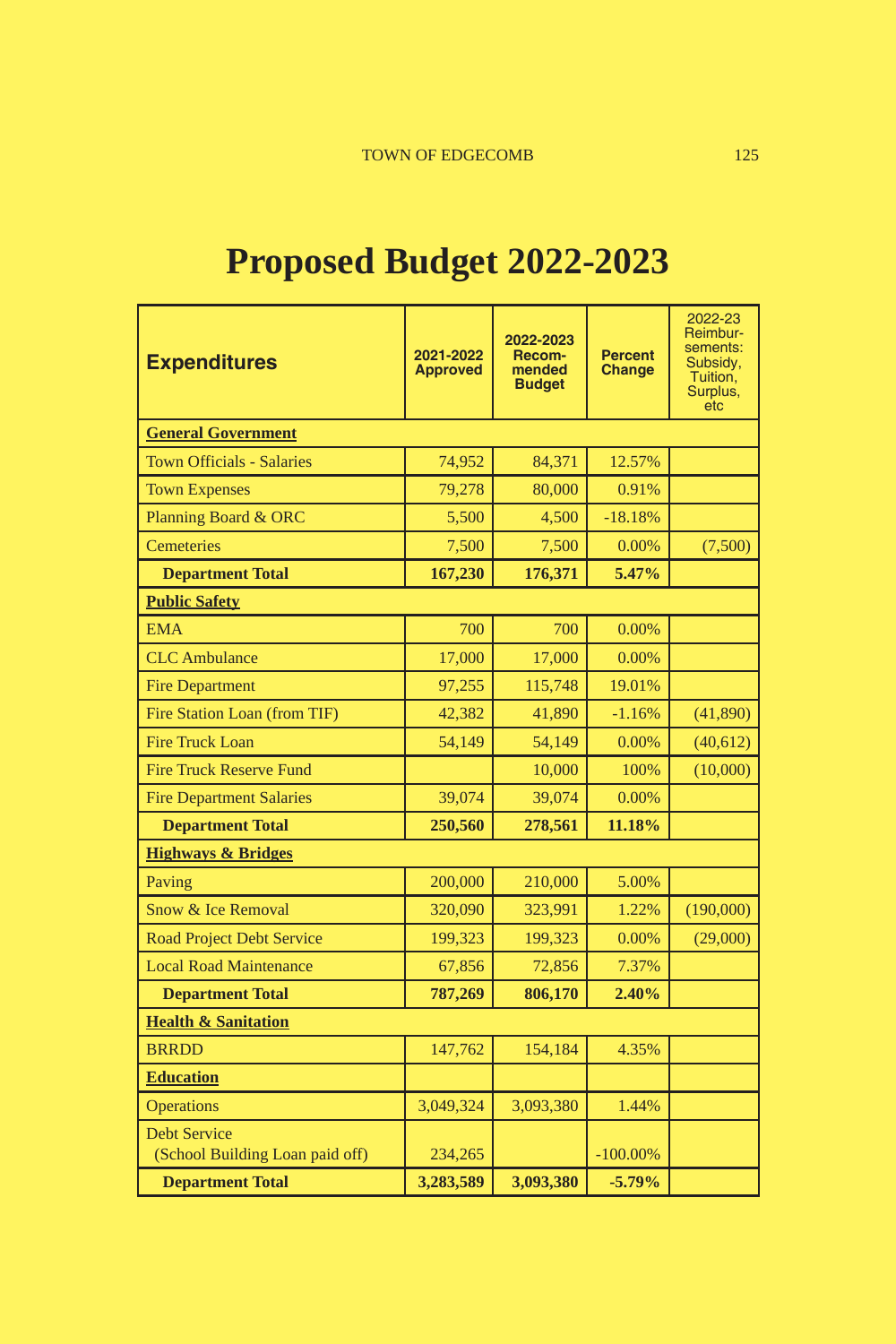| <b>School Income from Tuition Revenue</b> | (145,000)  | (150,000)   | 19.78%    |           |  |  |
|-------------------------------------------|------------|-------------|-----------|-----------|--|--|
| <b>State Subsidy</b>                      | (706, 211) | (411, 311)  | $-18.54%$ |           |  |  |
| <b>Undesignated Fund</b>                  |            | (350,000)   |           |           |  |  |
| <b>Final Sum of Town Assessment</b>       | 2,432,378  | 2,182,069   | $-10.29%$ |           |  |  |
| <b>Special Assessments</b>                |            |             |           |           |  |  |
| <b>County Tax</b>                         | 333,384    | 363,389     | 9.00%     |           |  |  |
| Other                                     |            |             |           |           |  |  |
| <b>Waterfront Committee</b>               | 2,951      | 2,900       | $-1.73%$  | (2,900)   |  |  |
| Building Maintenance & Repair             | 9,500      | 8.000       | $-15.79%$ | (4,000)   |  |  |
| <b>General Assistance</b>                 | 2,000      | 2,500       | 25.00%    |           |  |  |
| Libraries                                 | 6,500      | 6,500       | 0.00%     | (2,000)   |  |  |
| <b>Social Service Agencies</b>            | 6,000      | 5,655       | $-5.75%$  |           |  |  |
| <b>Department Total</b>                   | 26,951     | 25,555      | $-5.18%$  |           |  |  |
| <b>Unclassified</b>                       |            |             |           |           |  |  |
| <b>Schmid Preserve</b>                    | 2,220      | 2,220       | $0.00\%$  |           |  |  |
| <b>Midcoast Humane</b>                    | 1,511      | 1,723       | 14.03%    |           |  |  |
| <b>Department Total</b>                   | 3,731      | 3,943       | 5.68%     |           |  |  |
| <b>Total Offset</b>                       |            |             |           | (327,902) |  |  |
| <b>Budgeted Amount</b>                    | 5,000,476  | 4,901,553   | $-1.98%$  |           |  |  |
| <b>Total Offsets</b>                      |            | (1,239,213) | 100%      |           |  |  |
| <b>Total Expenditures</b>                 | 3,828,820  | 3,662,340   | $-4.35%$  |           |  |  |

126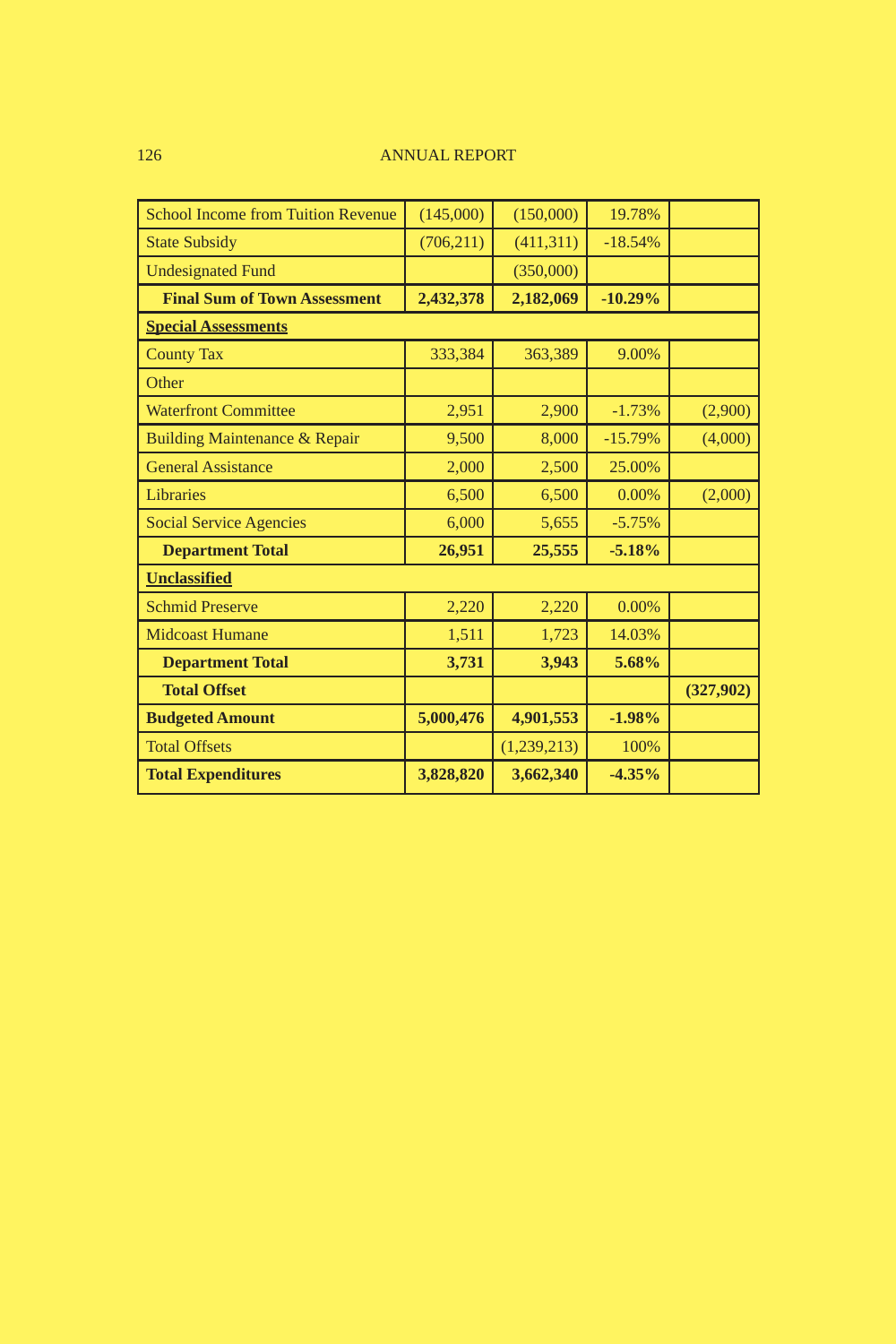#### TOWN OF EDGECOMB
127

# **Summary by Department of Budgeted Expenditure Before Offsets**

|                                    | <b>Budgeted Amount</b> |            |
|------------------------------------|------------------------|------------|
|                                    | FY 2022-23             | % of Total |
| <b>General Government</b>          | \$176,371              | 3.60%      |
| <b>Public Safety</b>               | \$278,561              | 5.68%      |
| <b>Highways and Bridges</b>        | \$806,170              | 16.45%     |
| <b>Health &amp; Sanitation</b>     | \$154,184              | 3.15%      |
| Education                          | \$3,093,380            | 63.11%     |
| <b>County Taxes</b>                | \$363,389              | 7.41%      |
| Other                              | \$25,555               | .52%       |
| Unclassified                       | \$3,943                | .08%       |
| <b>Total Budgeted Expenditures</b> | \$4,901,553            | 100%       |

# **Summary of Expenditures by Department with Offsets Applied**

|                                                      | FY 2022-23  | % of Total |
|------------------------------------------------------|-------------|------------|
| <b>General Government</b>                            | \$168,871   | 4.61%      |
| <b>Public Safety</b>                                 | \$186,059   | 5.08%      |
| <b>Highways and Bridges</b>                          | \$587,170   | 16.03%     |
| <b>Health &amp; Sanitation</b>                       | \$154,184   | 4.21%      |
| Education                                            | \$2,182,069 | 59.58%     |
| <b>County Taxes</b>                                  | \$363,389   | 9.92%      |
| Other                                                | \$16,655    | .46%       |
| Unclassified                                         | \$3,943     | .11%       |
| <b>Total Expenditures</b>                            | \$3,662,340 | $100\%$    |
| (Commitment to Town)                                 |             |            |
| Amount of Decrease (from $2021-22$ ) = $-$ \$166,480 | $-4.35\%$   |            |